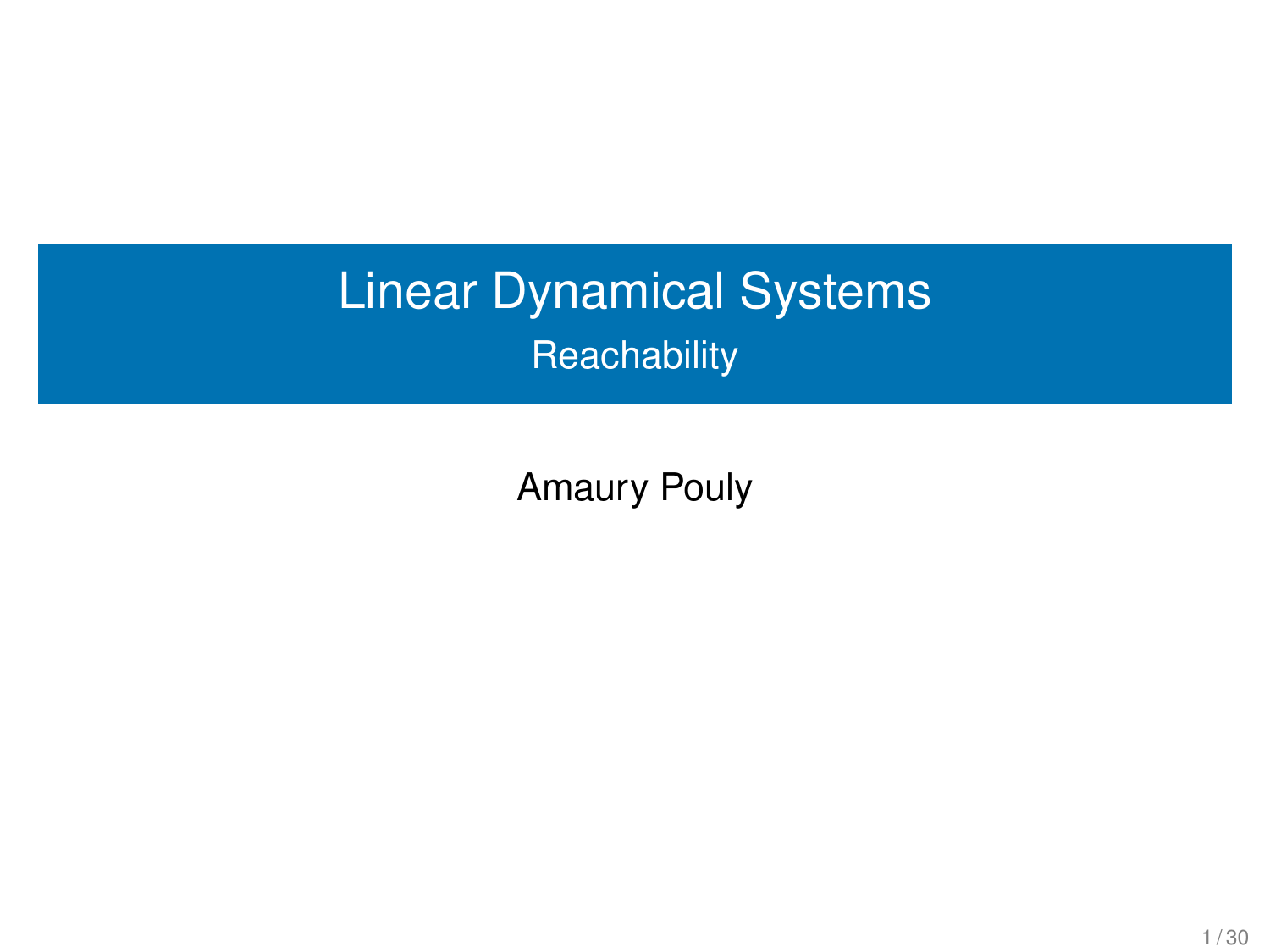## Examples: while loop, Markov chain



 $\text{State: } X = (p_{\textit{bulk}}, p_{\textit{bear}}, p_{\textit{stag}}) \in [0, 1]^3$ Transitions:

| $\begin{bmatrix} 0.9 & 0.15 & 0.25 \end{bmatrix}$                                      |  |  |
|----------------------------------------------------------------------------------------|--|--|
|                                                                                        |  |  |
| $\mathcal{A} = \begin{bmatrix} 0.075 & 0.8 & 0.25 \ 0.025 & 0.05 & 0.5 \end{bmatrix}.$ |  |  |

 $\rightarrow$  Linear dynamical system

 $X_{n+1} = AX_n$ 

#### Linear loop

$$
p_{bull} := 0
$$
\n
$$
p_{bear} := 1
$$
\n
$$
p_{stag} := 0
$$
\nwhile  $p_{bull} \le 1/2$  do\n
$$
\begin{bmatrix} p_{bull} \\ p_{bear} \\ p_{stag} \end{bmatrix} := A \begin{bmatrix} p_{bull} \\ p_{bear} \\ p_{stag} \end{bmatrix}
$$

The loop terminates if and only if the probability of a bull market is  $> 1/2$ .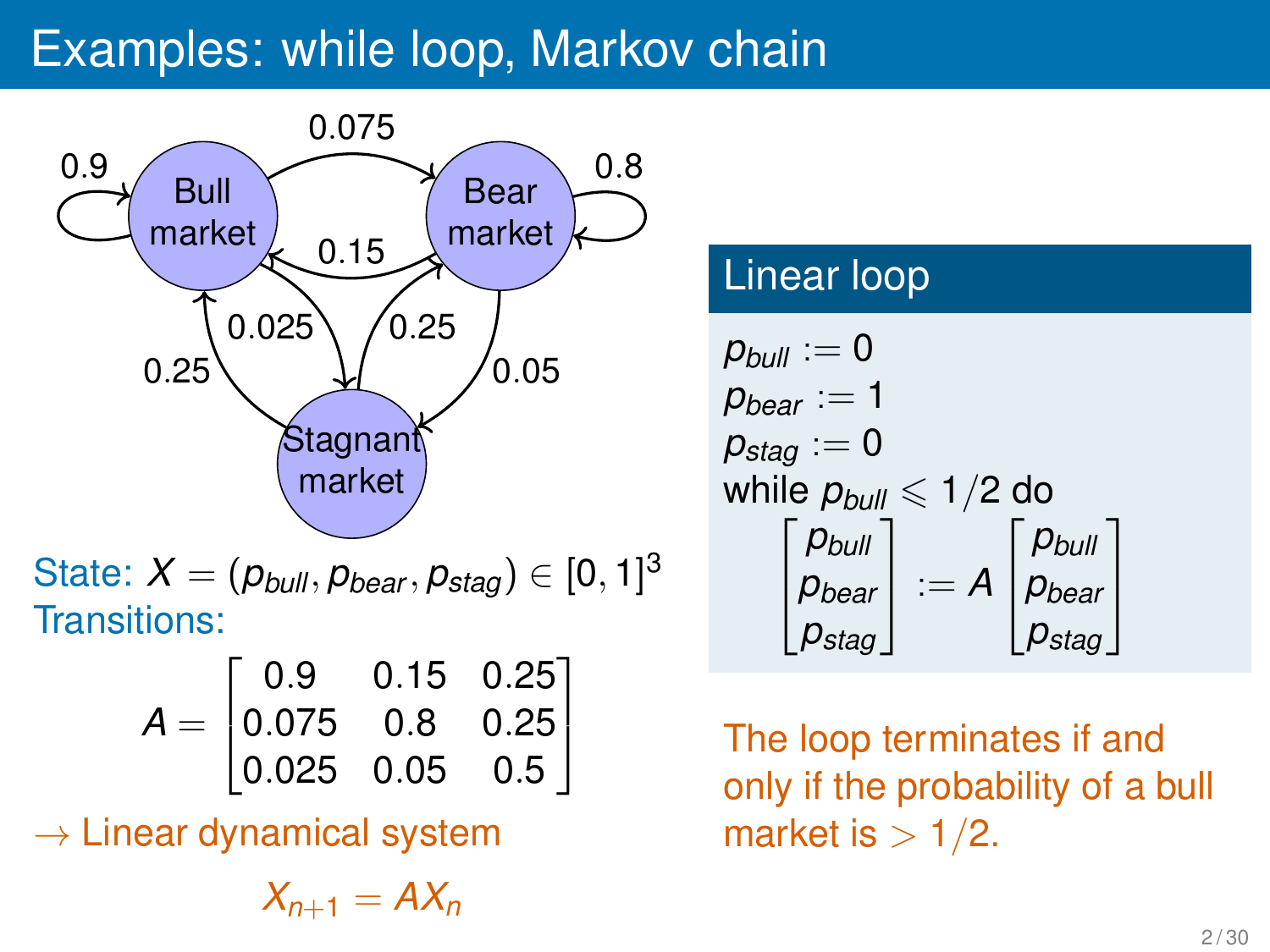### Does this loop terminate?

## Linear Loop

$$
x := 2^{-10}, y := 1
$$
  
until  $\phi(x)$  do  

$$
\begin{bmatrix} x \\ y \end{bmatrix} := \begin{bmatrix} 2 & 0 \\ \frac{7}{4} & \frac{1}{4} \end{bmatrix} \begin{bmatrix} x \\ y \end{bmatrix}
$$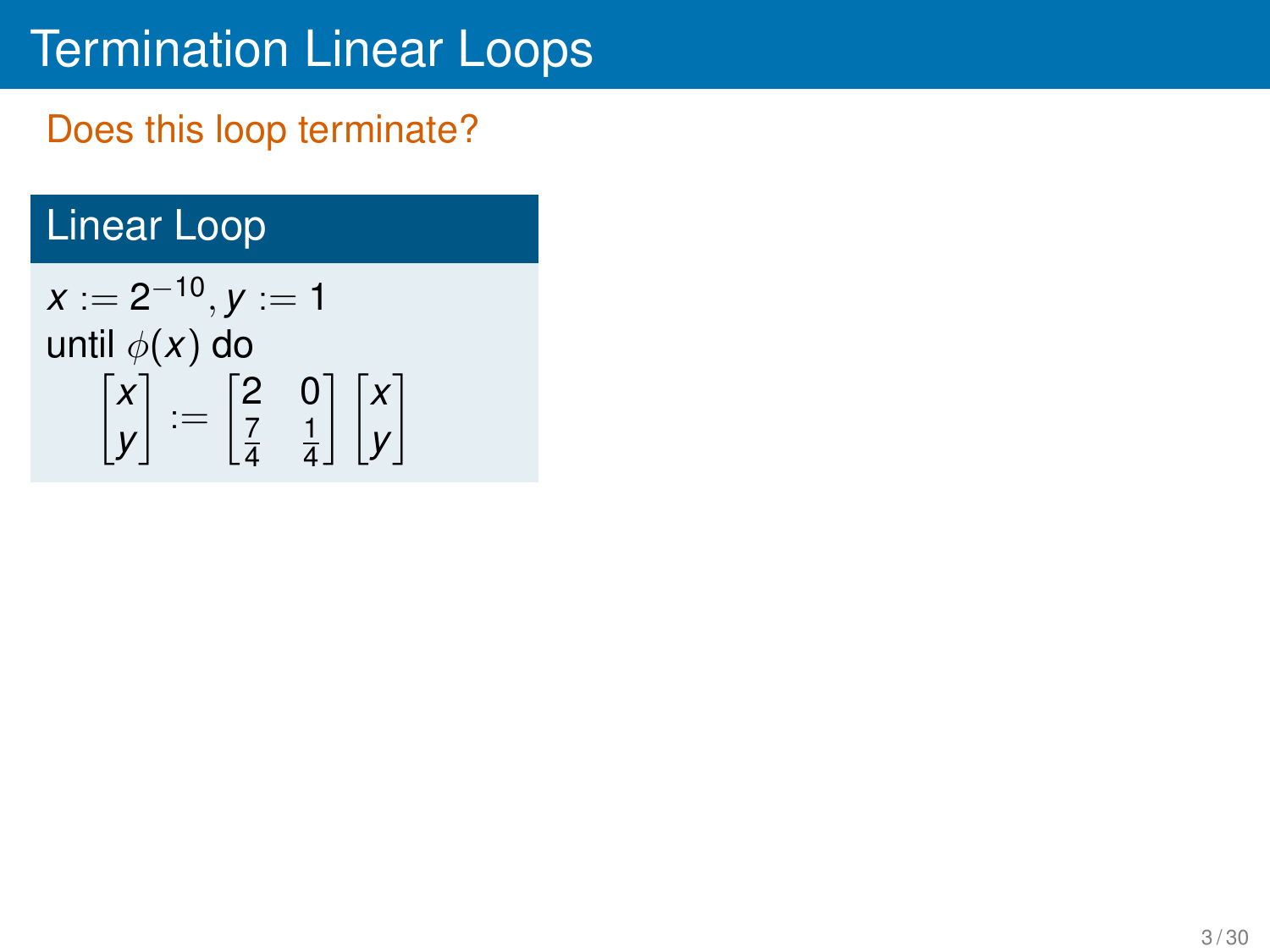### Does this loop terminate?

### Linear Loop

$$
x := 2^{-10}, y := 1
$$
  
until  $\phi(x)$  do  

$$
\begin{bmatrix} x \\ y \end{bmatrix} := \begin{bmatrix} 2 & 0 \\ \frac{7}{4} & \frac{1}{4} \end{bmatrix} \begin{bmatrix} x \\ y \end{bmatrix}
$$

## Reachability problem

#### Given

 $\sim$ 

▶ initial point:  $x_0 \in \mathbb{Q}^d$ ,

▶ transition matrix:  $A \in \mathbb{Q}^{d \times d}$ ,

▶ target set: S ⊆ R *d*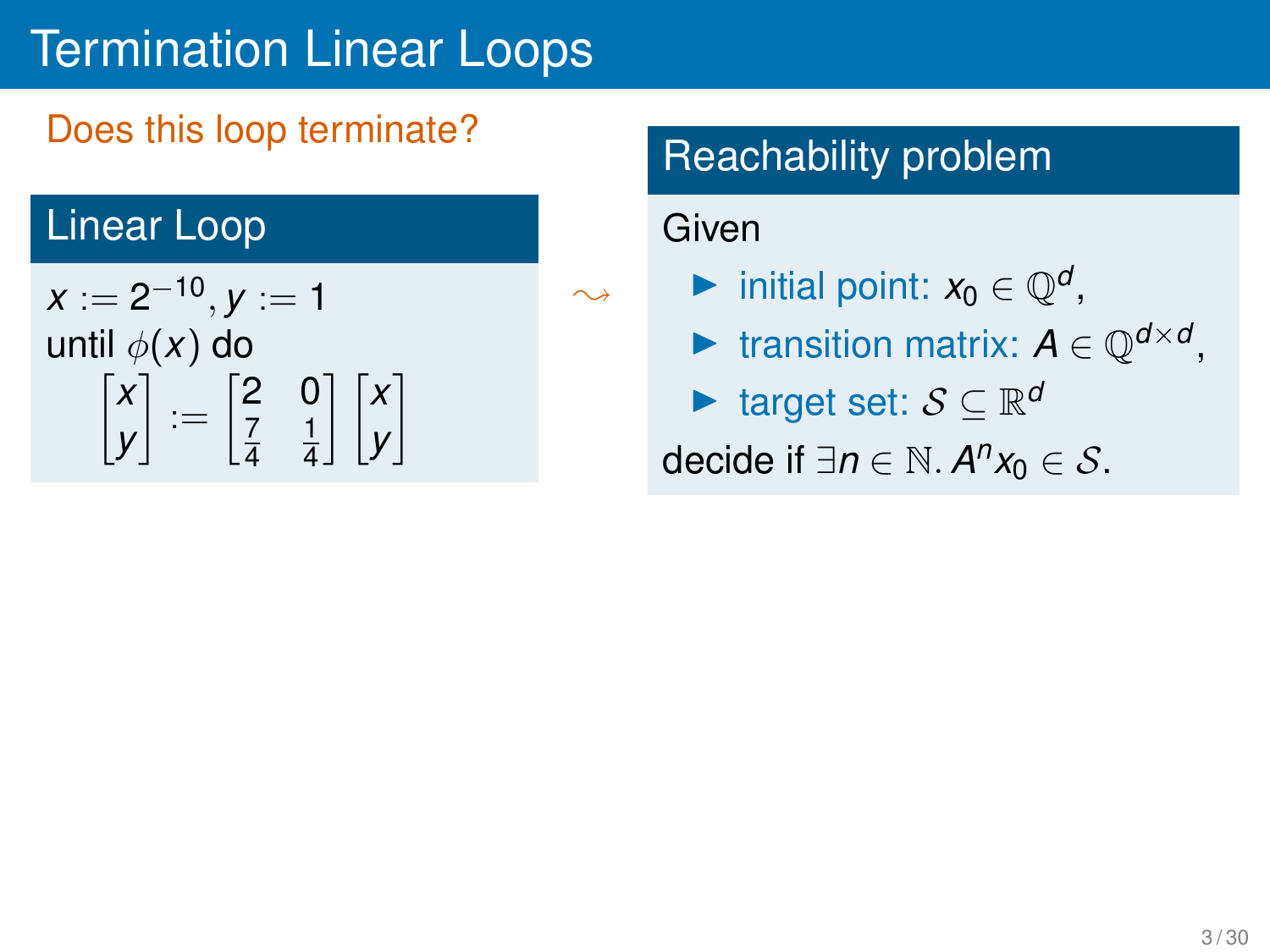Does this loop terminate?

### Linear Loop

$$
x := 2^{-10}, y := 1
$$
  
until  $x = 42$  and  $y = 36$  do  

$$
\begin{bmatrix} x \\ y \end{bmatrix} := \begin{bmatrix} 2 & 0 \\ \frac{7}{4} & \frac{1}{4} \end{bmatrix} \begin{bmatrix} x \\ y \end{bmatrix}
$$

Natural choices for  $S$ :

 $\triangleright$  point:

∃*n* ∈ N *A n x*<sup>0</sup> = *y*

## Reachability problem

#### Given

 $\sim$ 

▶ initial point:  $x_0 \in \mathbb{Q}^d$ ,

▶ transition matrix:  $A \in \mathbb{Q}^{d \times d}$ ,

▶ target set: S ⊆ R *d*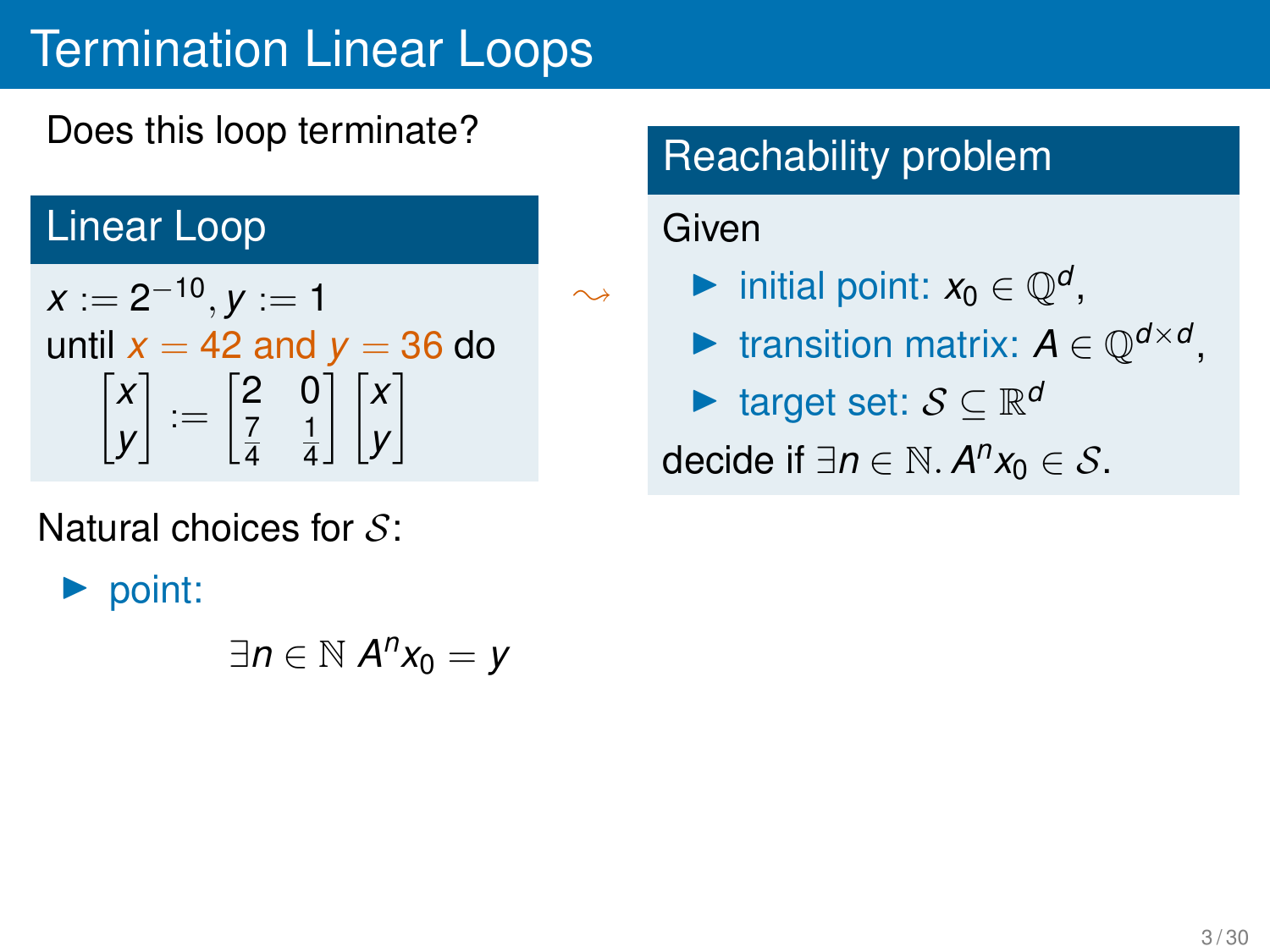### Does this loop terminate?

### Linear Loop

$$
x := 2^{-10}, y := 1
$$
  
until  $x = y$  do  

$$
\begin{bmatrix} x \\ y \end{bmatrix} := \begin{bmatrix} 2 & 0 \\ \frac{7}{4} & \frac{1}{4} \end{bmatrix} \begin{bmatrix} x \\ y \end{bmatrix}
$$

Natural choices for  $S$ :

▶ point:

$$
\exists n\in\mathbb{N}\ A^n x_0=y
$$

affine subspace:

∃*n* ∈ N *MA<sup>n</sup> x*<sup>0</sup> = *b*

## Reachability problem

#### Given

 $\sim$ 

▶ initial point:  $x_0 \in \mathbb{Q}^d$ ,

▶ transition matrix:  $A \in \mathbb{Q}^{d \times d}$ ,

▶ target set: S ⊆ R *d*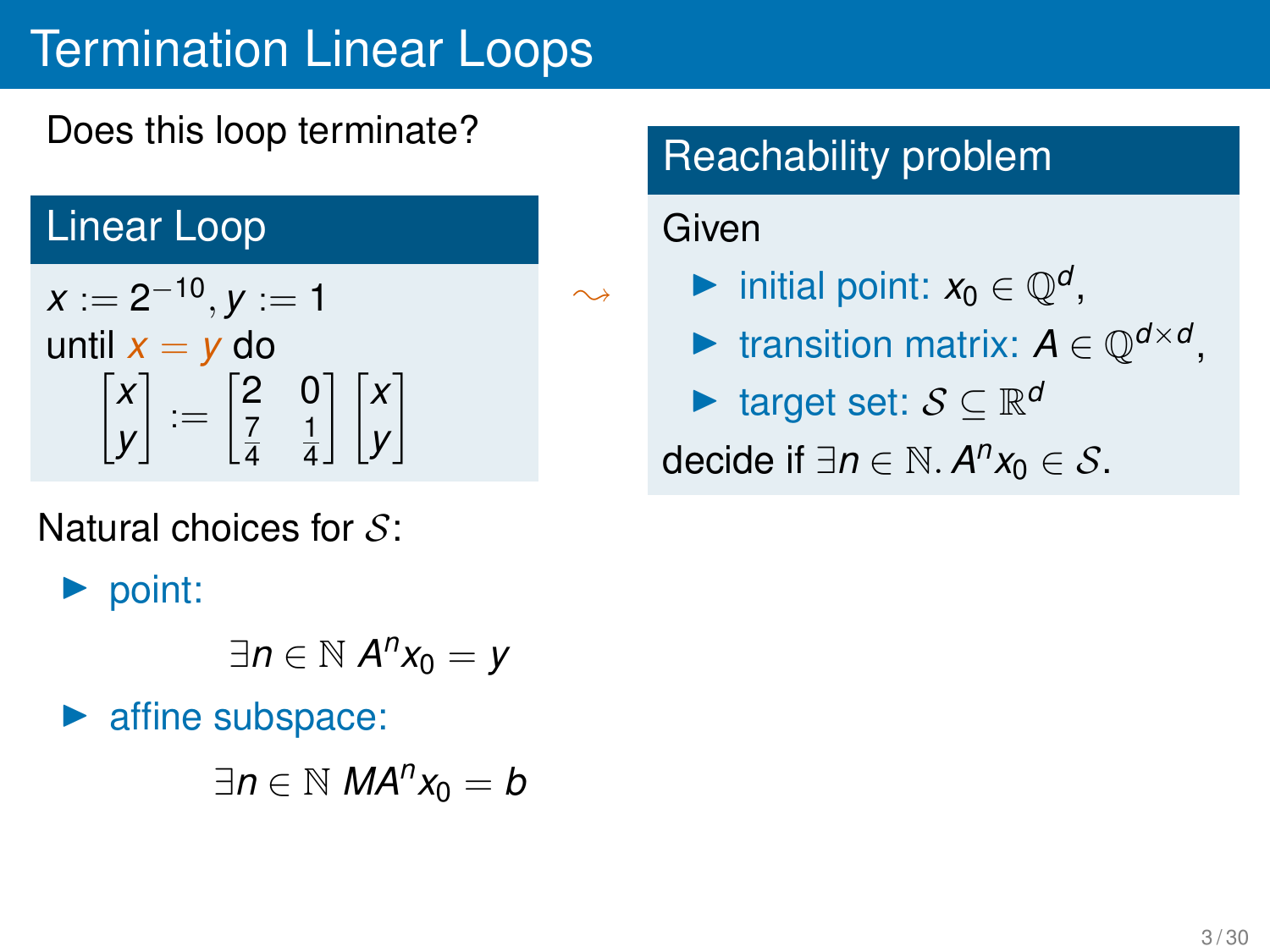Does this loop terminate?

## Linear Loop

$$
x := 2^{-10}, y := 1
$$
  
until  $x \ge y$  do  

$$
\begin{bmatrix} x \\ y \end{bmatrix} := \begin{bmatrix} 2 & 0 \\ \frac{7}{4} & \frac{1}{4} \end{bmatrix} \begin{bmatrix} x \\ y \end{bmatrix}
$$

Natural choices for  $S$ :

▶ point:

$$
\exists n\in\mathbb{N}\ A^n x_0=y
$$

affine subspace:

∃*n* ∈ N *MA<sup>n</sup> x*<sup>0</sup> = *b*

## ▶ polyhedron:

∃*n* ∈ N *MA<sup>n</sup> x*<sup>0</sup> ⩾ *b*

## Reachability problem

#### Given

 $\sim$ 

▶ initial point:  $x_0 \in \mathbb{Q}^d$ ,

▶ transition matrix:  $A \in \mathbb{Q}^{d \times d}$ ,

▶ target set: S ⊆ R *d*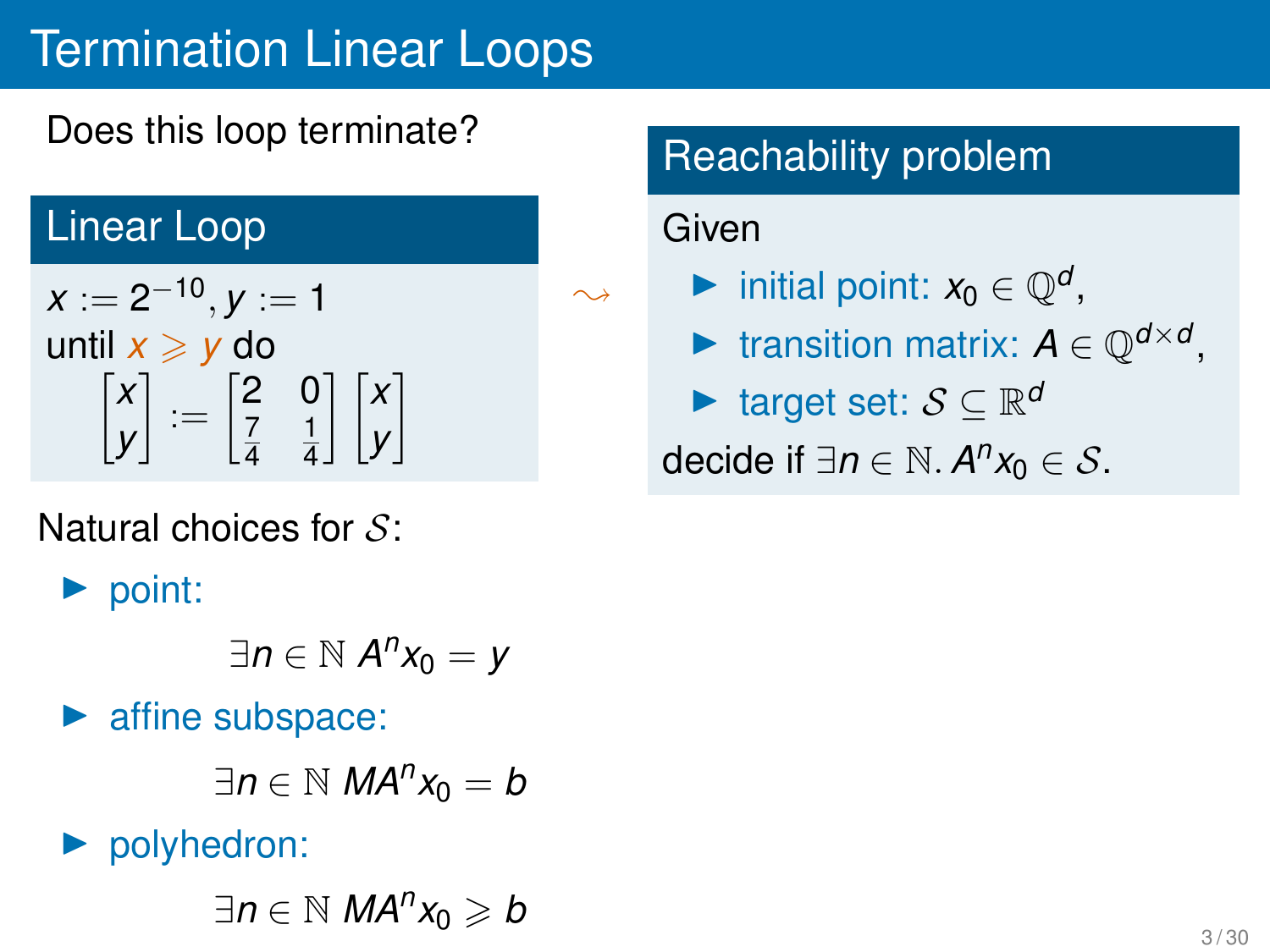## Does this loop terminate?

### Linear Loop

$$
x := 2^{-10}, y := 1
$$
  
until  $x^2y \ge 1$  do  

$$
\begin{bmatrix} x \\ y \end{bmatrix} := \begin{bmatrix} 2 & 0 \\ \frac{7}{4} & \frac{1}{4} \end{bmatrix} \begin{bmatrix} x \\ y \end{bmatrix}
$$

Natural choices for  $S$ :

▶ point:

$$
\exists n\in\mathbb{N}\text{ }A^{n}x_{0}=y
$$

affine subspace:

∃*n* ∈ N *MA<sup>n</sup> x*<sup>0</sup> = *b*

▶ polyhedron:

∃*n* ∈ N *MA<sup>n</sup> x*<sup>0</sup> ⩾ *b*

## Reachability problem

#### Given

 $\sim$ 

▶ initial point:  $x_0 \in \mathbb{Q}^d$ ,

▶ transition matrix:  $A \in \mathbb{Q}^{d \times d}$ ,

▶ target set: S ⊆ R *d*

decide if  $\exists n \in \mathbb{N}$ .  $A^n x_0 \in S$ .

 $\blacktriangleright$  (semi-)algebraic sets  $\exists n \in \mathbb{N}$   $p(A^n x_0) \geqslant 0$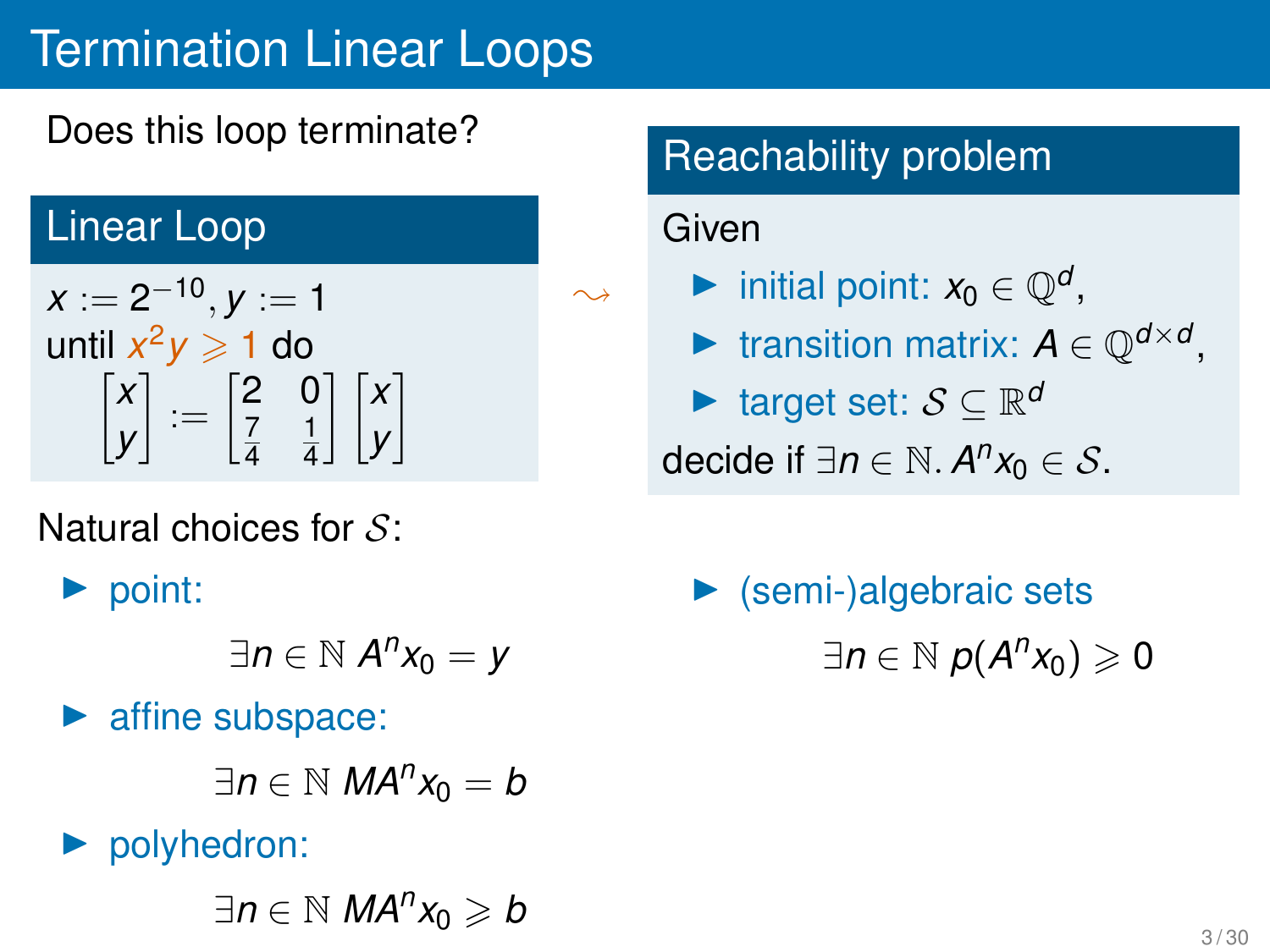Does this loop terminate?

### Linear Loop

$$
x := 2^{-10}, y := 1
$$
  
until  $x^2y \ge 1$  or  $x = y$  do  

$$
\begin{bmatrix} x \\ y \end{bmatrix} := \begin{bmatrix} 2 & 0 \\ \frac{7}{4} & \frac{1}{4} \end{bmatrix} \begin{bmatrix} x \\ y \end{bmatrix}
$$

Natural choices for  $S$ :

▶ point:

$$
\exists n\in\mathbb{N}\ A^n x_0=y
$$

affine subspace:

∃*n* ∈ N *MA<sup>n</sup> x*<sup>0</sup> = *b*

▶ polyhedron:

∃*n* ∈ N *MA<sup>n</sup> x*<sup>0</sup> ⩾ *b*

## Reachability problem

### Given

 $\sim$ 

▶ initial point:  $x_0 \in \mathbb{Q}^d$ ,

▶ transition matrix:  $A \in \mathbb{Q}^{d \times d}$ ,

▶ target set: S ⊆ R *d*

decide if  $\exists n \in \mathbb{N}$ .  $A^n x_0 \in S$ .

 $\blacktriangleright$  (semi-)algebraic sets

 $\exists n \in \mathbb{N}$   $p(A^n x_0) \geqslant 0$ 

▶ boolean combinations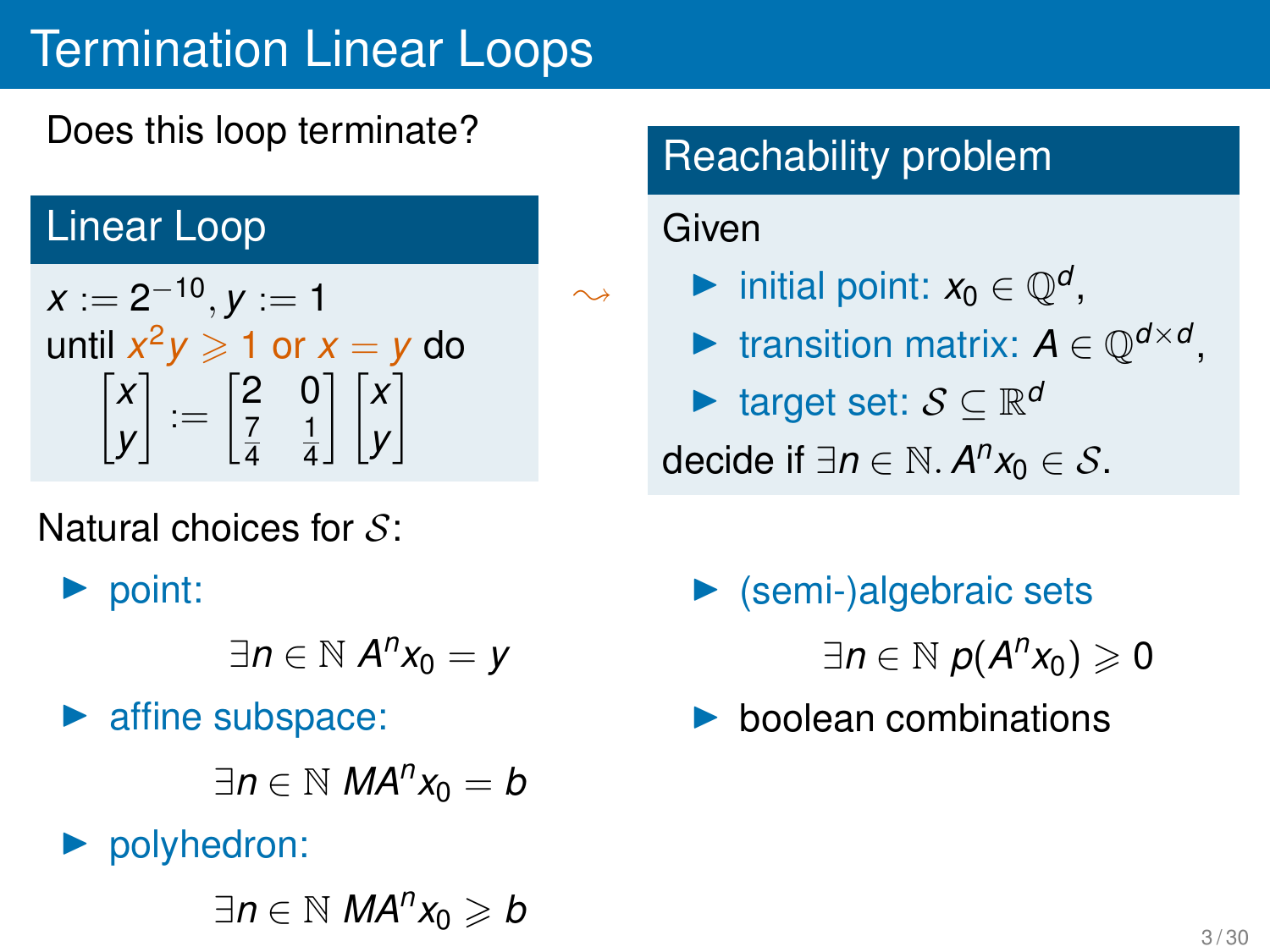## Does this loop terminate?

## Linear Loop

*x* ∈ [0, 1], *y* ∈ [1, 2] until ϕ(*x*) do *x y*  $\Big] := \begin{bmatrix} 2 & 0 \\ 7 & 1 \end{bmatrix}$ 7 4 1 4 *x y* 1

Natural choices for  $S$ :

▶ point:

$$
\exists n\in\mathbb{N}\;A^nx_0=y
$$

▶ affine subspace:

∃*n* ∈ N *MA<sup>n</sup> x*<sup>0</sup> = *b*

▶ polyhedron:

∃*n* ∈ N *MA<sup>n</sup> x*<sup>0</sup> ⩾ *b*

## Reachability problem

### Given

 $\sim$ 

▶ initial point:  $x_0 \in \mathbb{Q}^d$ ,

▶ transition matrix:  $A \in \mathbb{Q}^{d \times d}$ ,

▶ target set: S ⊆ R *d*

decide if  $\exists n \in \mathbb{N}$ .  $A^n x_0 \in S$ .

 $\blacktriangleright$  (semi-)algebraic sets

 $\exists n \in \mathbb{N}$   $p(A^n x_0) \geqslant 0$ 

- $\blacktriangleright$  boolean combinations
- **•** replace  $x_0$  by an initial set X

∃ $x_0 \in \mathcal{X}$ ∃n ∈ ℕ  $A^n x_0 \in \mathcal{S}$ 

 $\forall x_0 \in \mathcal{X} \exists n \in \mathbb{N} \ A^n x_0 \in \mathcal{S}$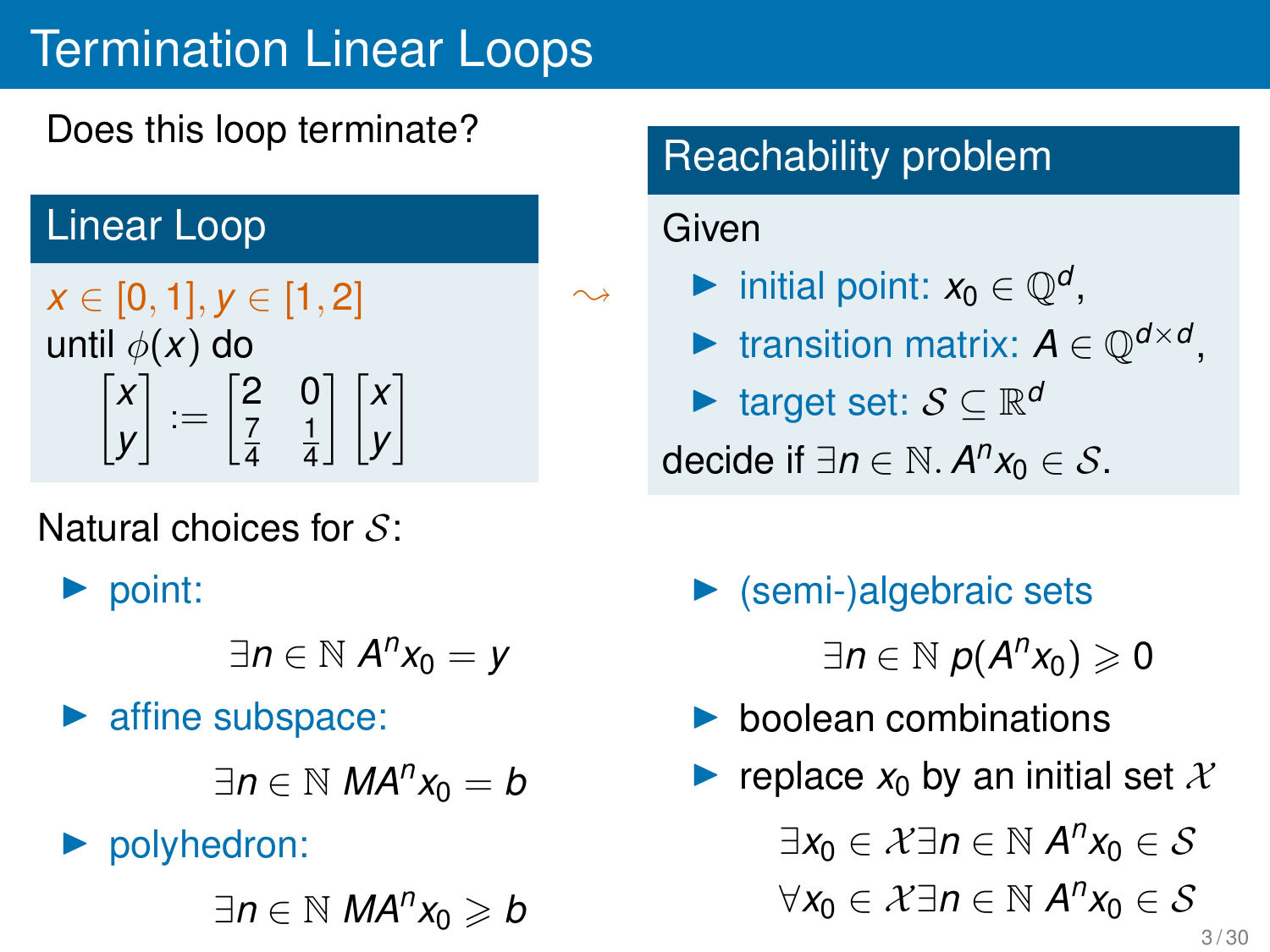Problem: given  $x_0$ , *A* and *S*, decide if  $\exists n \in \mathbb{N}$  such that  $A^n x_0 \in S$ .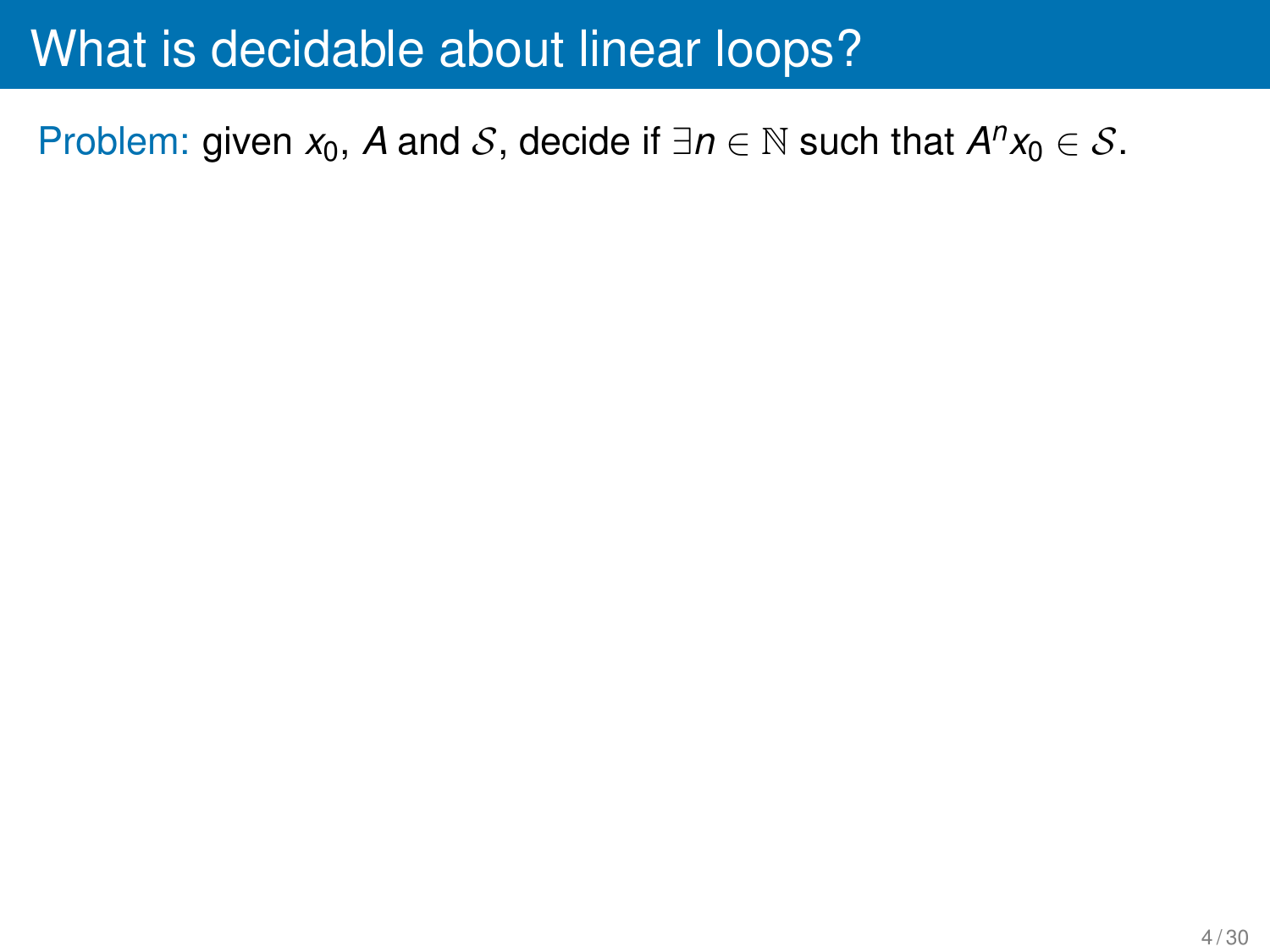Problem: given  $x_0$ , *A* and *S*, decide if  $\exists n \in \mathbb{N}$  such that  $A^n x_0 \in S$ .

## Theorem (Orbit problem; Kannan and Lipton 1980, 1986)

*Decidable in polynomial time when* S *is a singleton.*

Already nontrivial proof using algebraic number theory!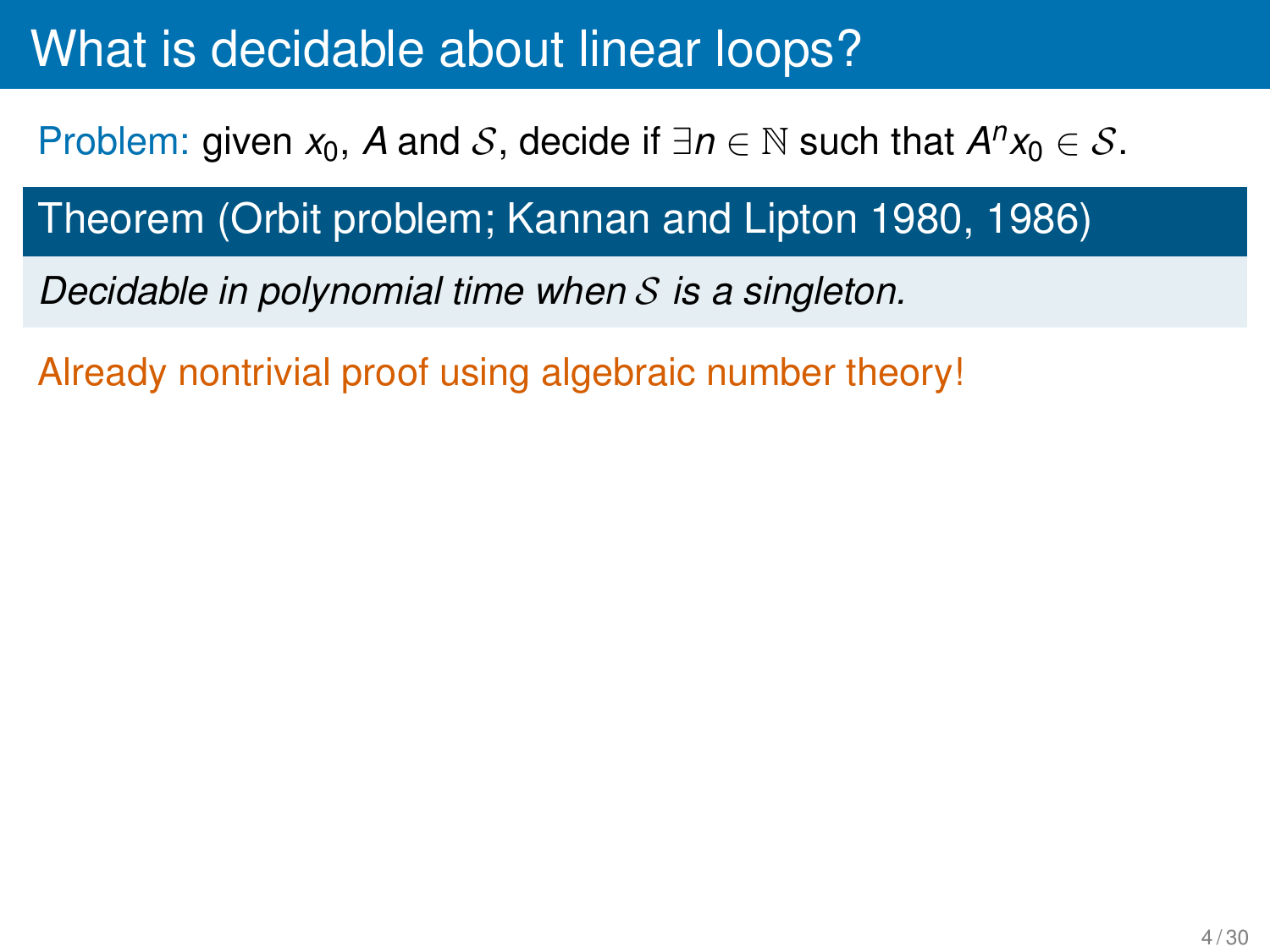Problem: given  $x_0$ , *A* and *S*, decide if  $\exists n \in \mathbb{N}$  such that  $A^n x_0 \in S$ .

Theorem (Orbit problem; Kannan and Lipton 1980, 1986)

*Decidable in polynomial time when* S *is a singleton.*

Already nontrivial proof using algebraic number theory!

Theorem (Chonev, Ouaknine and Worrell, 2016)

*Decidable (in NP<sup>RP</sup>)* when S is a linear subspace of dimension  $\leq 3$ .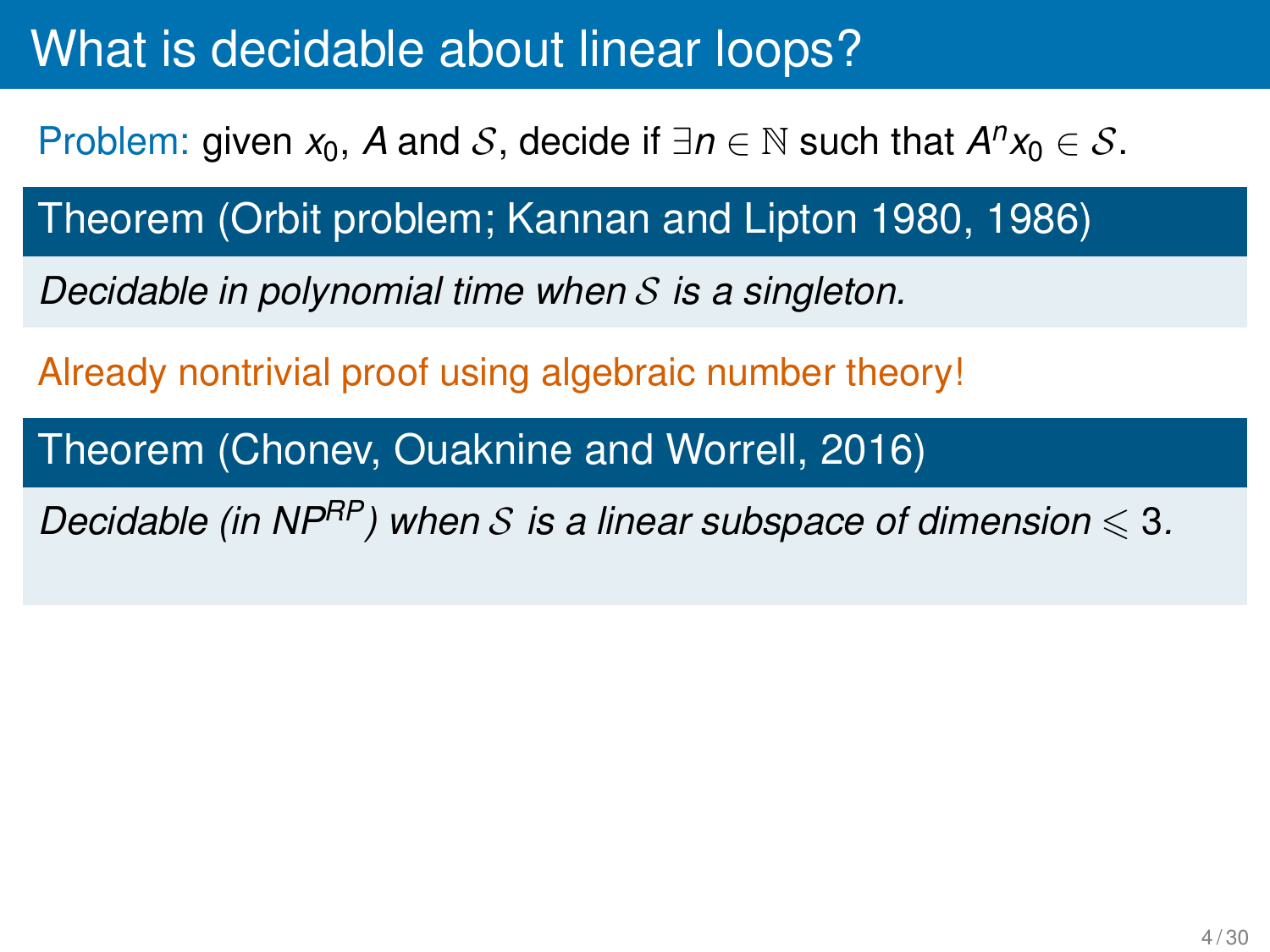Problem: given  $x_0$ , *A* and *S*, decide if  $\exists n \in \mathbb{N}$  such that  $A^n x_0 \in S$ .

Theorem (Orbit problem; Kannan and Lipton 1980, 1986)

*Decidable in polynomial time when* S *is a singleton.*

Already nontrivial proof using algebraic number theory!

Theorem (Chonev, Ouaknine and Worrell, 2016)

*Decidable (in NP<sup>RP</sup>)* when S is a linear subspace of dimension  $\leq 3$ . *Decidable (in PSPACE) when* S is a polytope of dimension  $\leq 3$ .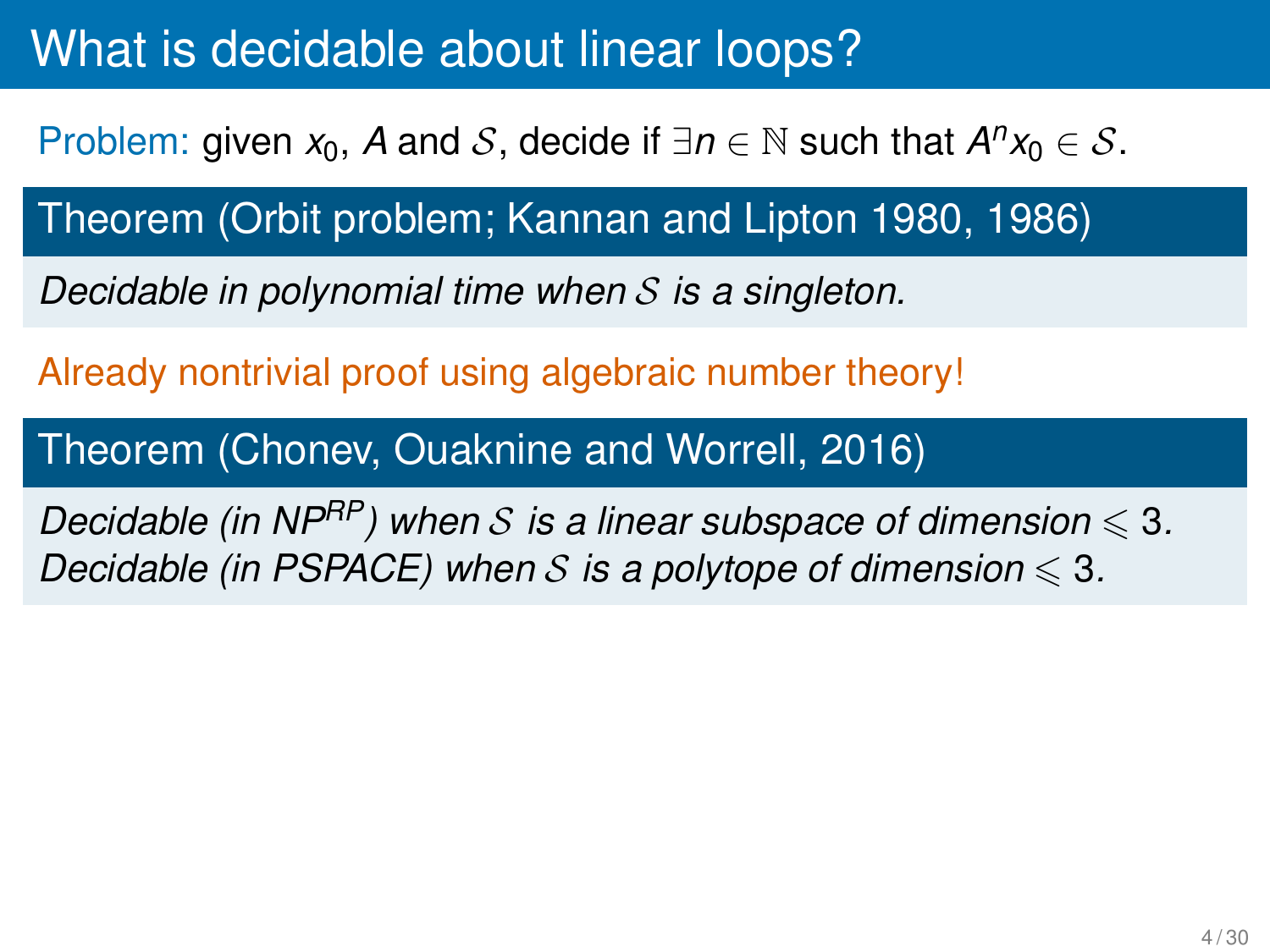Problem: given  $x_0$ , *A* and *S*, decide if  $\exists n \in \mathbb{N}$  such that  $A^n x_0 \in S$ .

Theorem (Orbit problem; Kannan and Lipton 1980, 1986)

*Decidable in polynomial time when* S *is a singleton.*

Already nontrivial proof using algebraic number theory!

Theorem (Chonev, Ouaknine and Worrell, 2016)

*Decidable (in NP<sup>RP</sup>)* when S is a linear subspace of dimension  $\leq 3$ . *Decidable (in PSPACE) when* S is a polytope of dimension  $\leq 3$ .

Problem: given X, A and S, decide if  $\exists n \in \mathbb{N}$  such that  $A^n X \cap S \neq \emptyset$ .

Theorem (Almagor, Ouaknine and Worrell, 2017)

*Decidable (in PSPACE) when*  $X, S$  *are polytopes of dimension*  $\leq 3$ *.*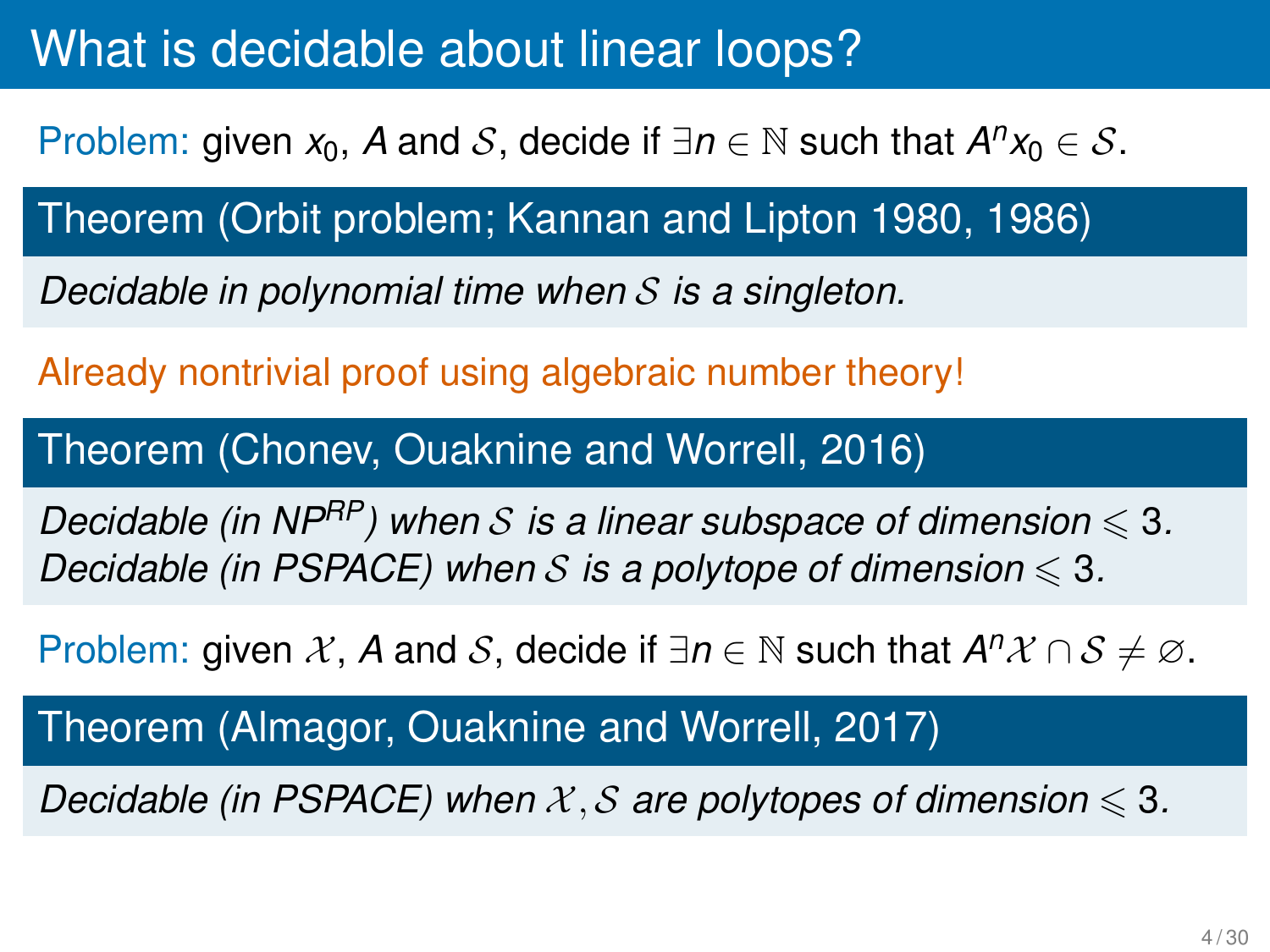Problem: given  $x_0$ , *A* and *S*, decide if  $\exists n \in \mathbb{N}$  such that  $A^n x_0 \in S$ .

Theorem (Orbit problem; Kannan and Lipton 1980, 1986)

*Decidable in polynomial time when* S *is a singleton.*

Already nontrivial proof using algebraic number theory!

Theorem (Chonev, Ouaknine and Worrell, 2016)

*Decidable (in NP<sup>RP</sup>)* when S is a linear subspace of dimension  $\leq 3$ . *Decidable (in PSPACE) when* S is a polytope of dimension  $\leq 3$ .

Problem: given X, A and S, decide if  $\exists n \in \mathbb{N}$  such that  $A^n X \cap S \neq \emptyset$ .

Theorem (Almagor, Ouaknine and Worrell, 2017)

*Decidable (in PSPACE) when*  $X, S$  *are polytopes of dimension*  $\leq 3$ *.* 

Why do we need the dimension to be small?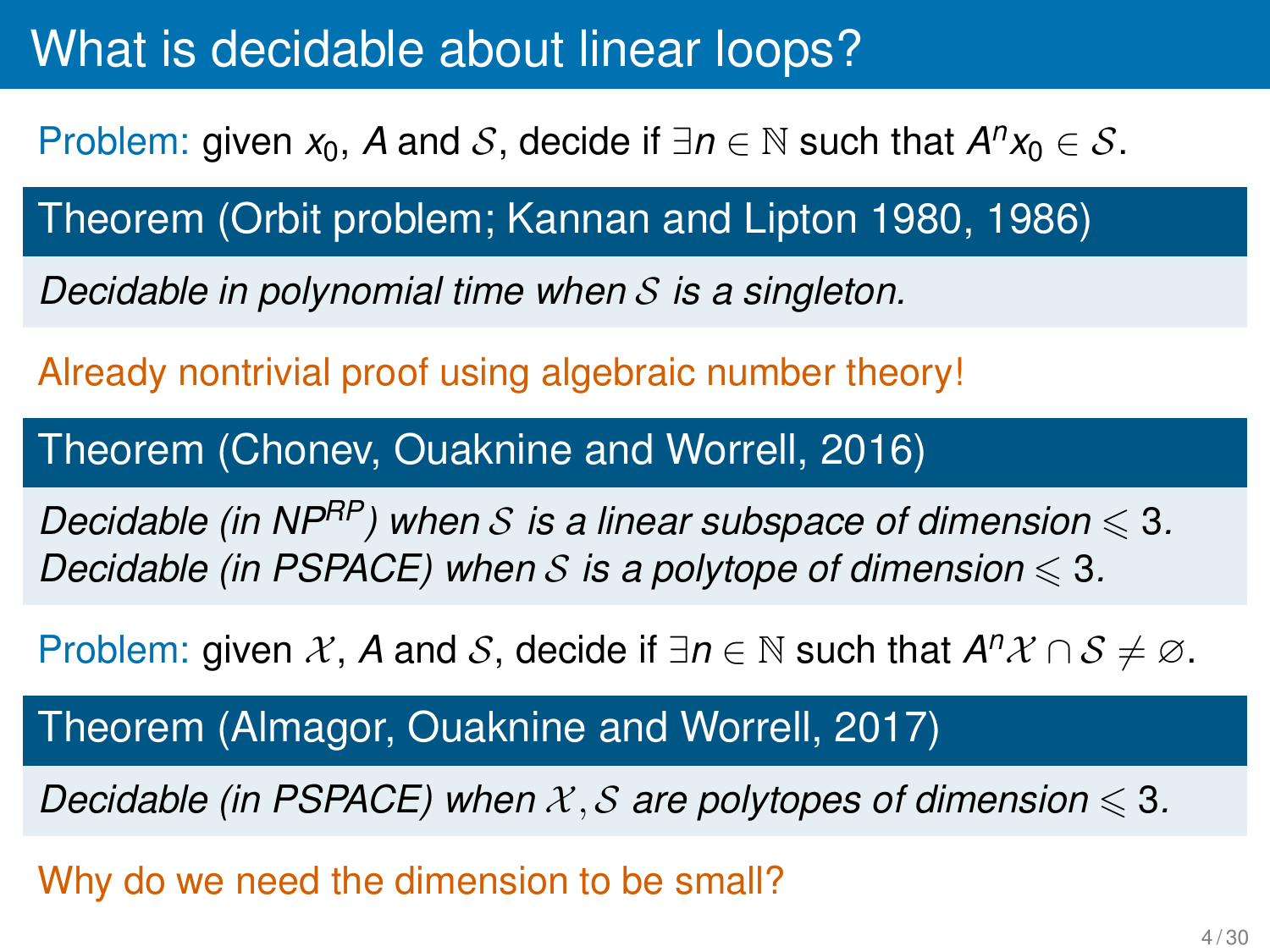## Linear Loop

 $x := x_0$ until  $3x_1 - 7x_2 + 4x_3 = 0$  do  $x := Ax$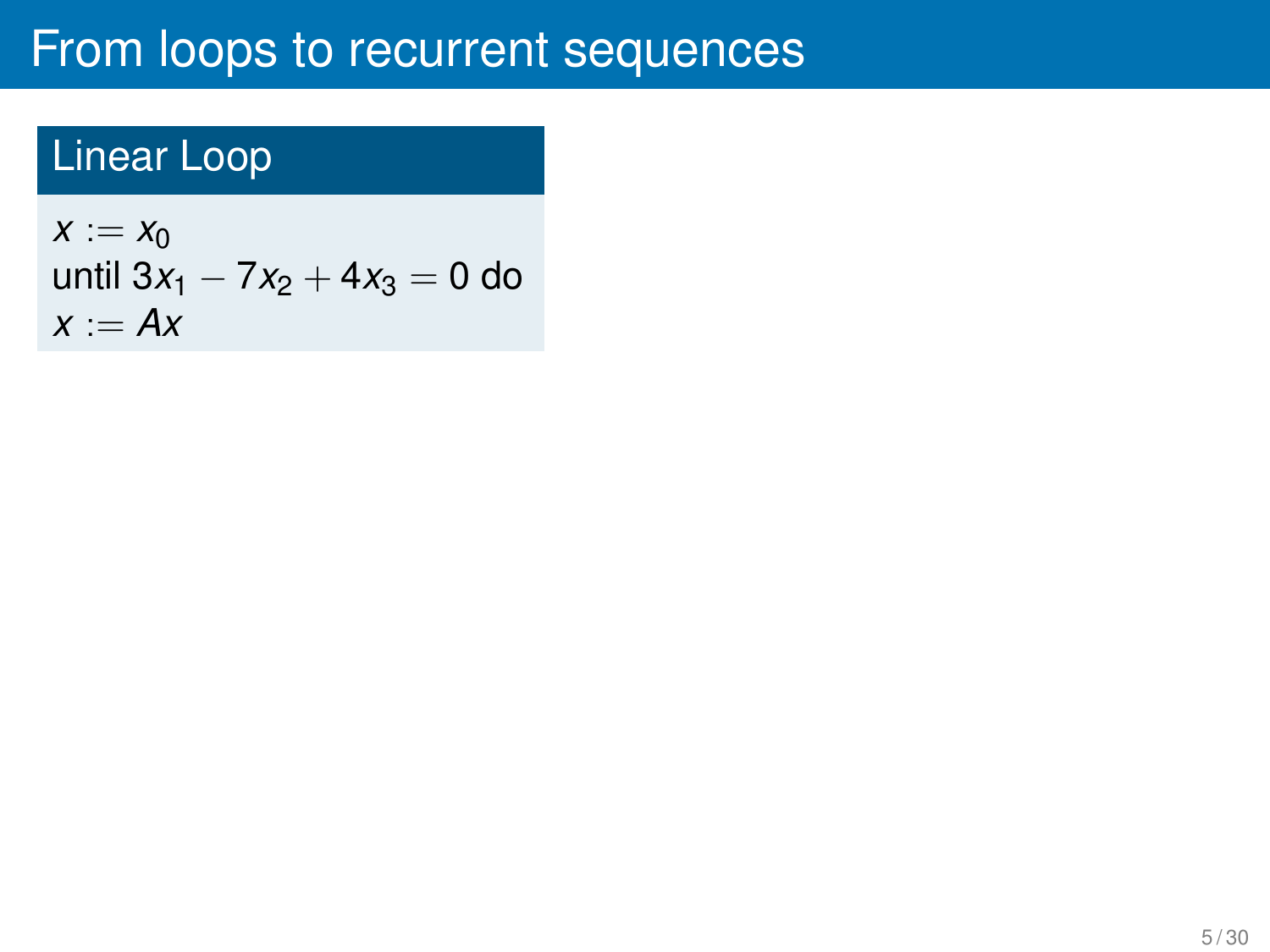$\ddot{\phantom{1}}$ 

## Linear Loop

 $x := x_0$ until  $y^T x = 0$  do  $x := Ax$ 

## Half-space reachability

Given  $x, y \in \mathbb{Q}^d$ ,  $A \in \mathbb{Q}^{d \times d}$ , decide if  $\exists n \in \mathbb{N}$ .  $y^T A^n x_0 = 0$ .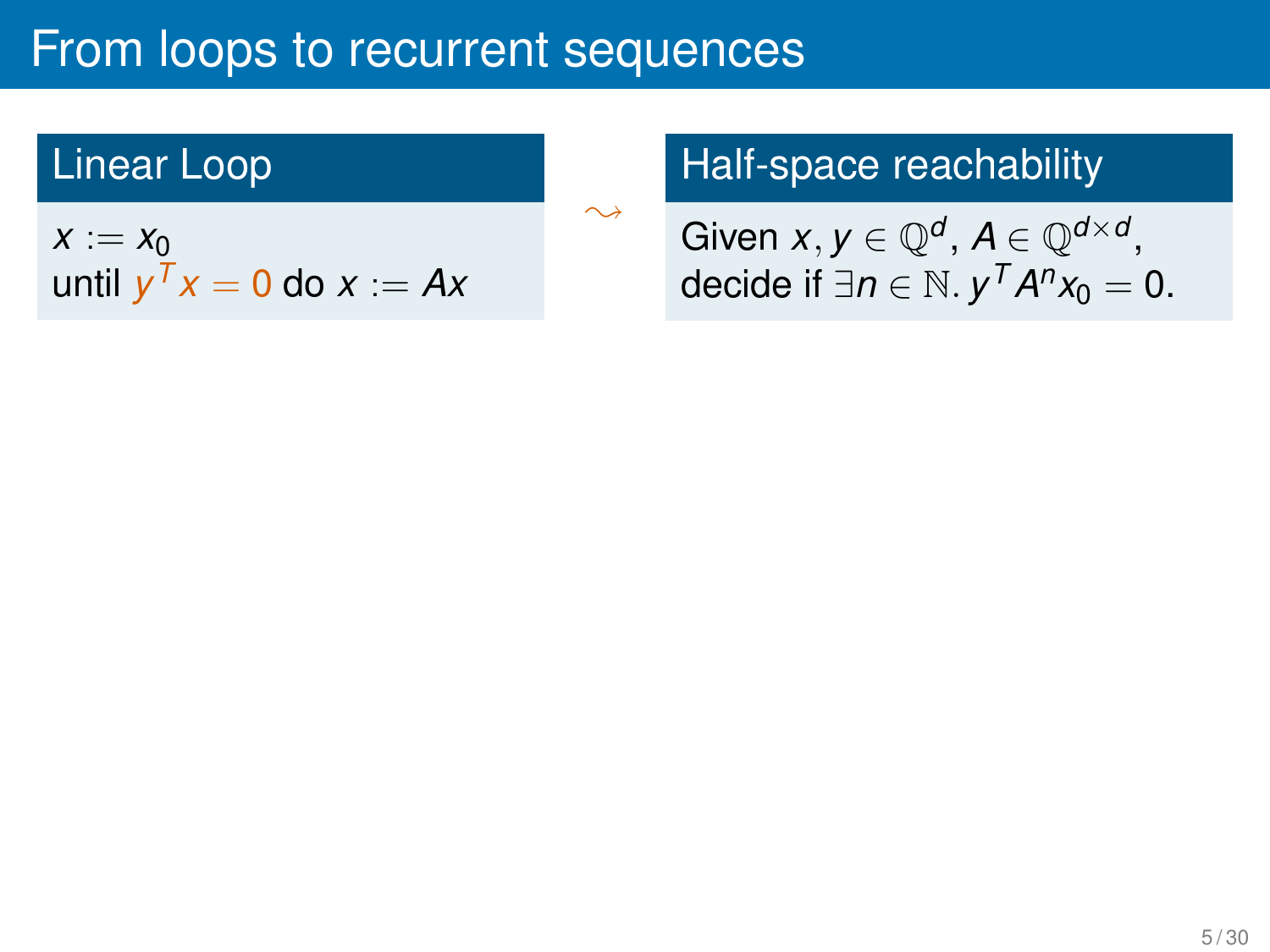### Linear Loop

 $x := x_0$ until  $y^T x = 0$  do  $x := Ax$ 

### Half-space reachability

Given 
$$
x, y \in \mathbb{Q}^d
$$
,  $A \in \mathbb{Q}^{d \times d}$ ,  
decide if  $\exists n \in \mathbb{N}$ .  $y^T A^n x_0 = 0$ .

Consider the sequence  $u_n = y^T A^n x$ .

#### Lemma

*There exists*  $a_0, \ldots, a_{d-1} \in \mathbb{Q}$  *such that* 

$$
u_{n+d} = a_{d-1}u_{n+d-1} + \cdots + a_0u_n, \qquad \forall n \in \mathbb{N}.
$$

 $\ddot{\phantom{1}}$ 

In other words,  $(u_n)_n$  is a linear recurrent sequence (LRS).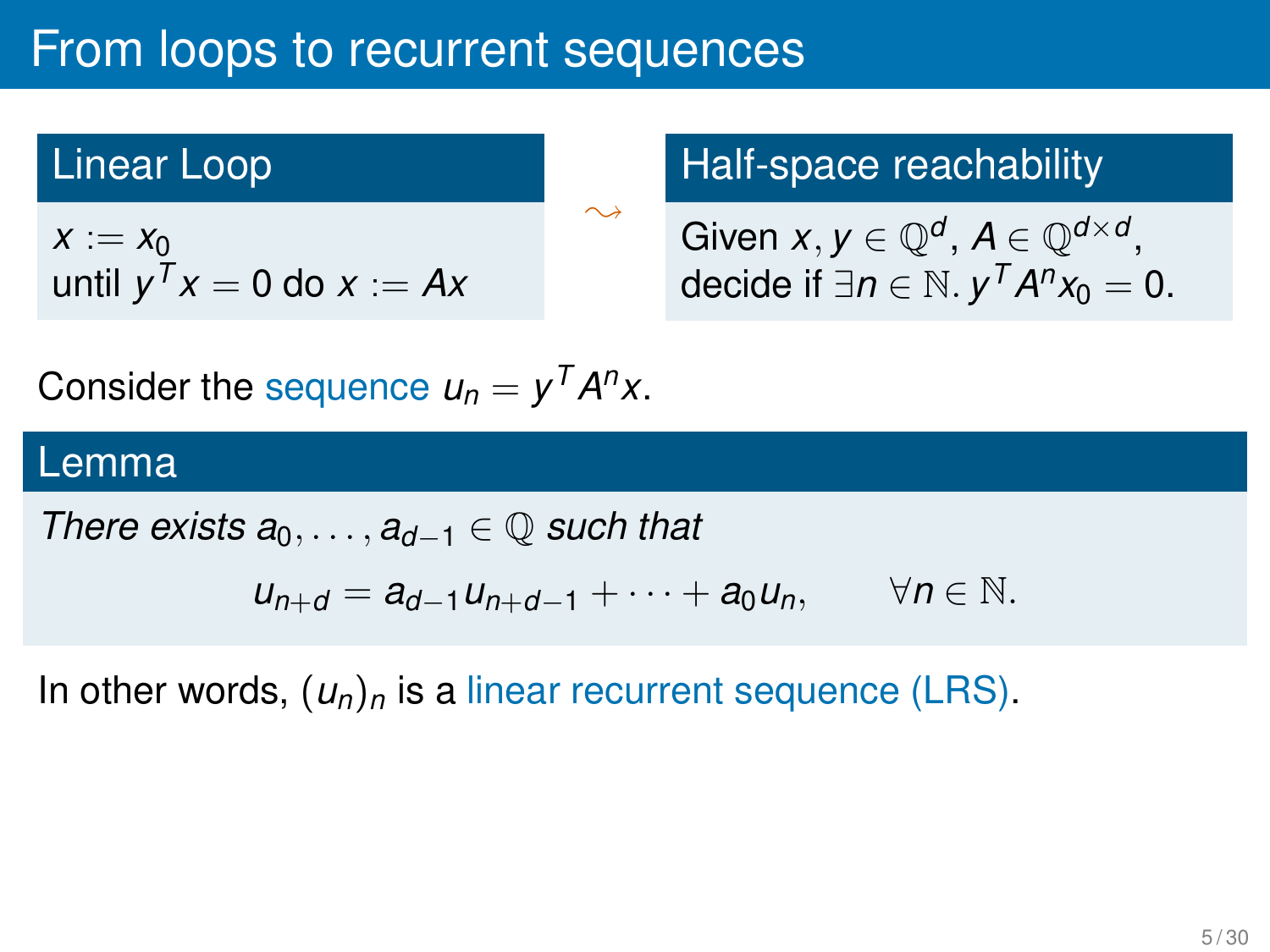### Linear Loop

 $x := x_0$ until  $y^T x = 0$  do  $x := Ax$ 

### Half-space reachability

Given 
$$
x, y \in \mathbb{Q}^d
$$
,  $A \in \mathbb{Q}^{d \times d}$ ,  
decide if  $\exists n \in \mathbb{N}$ .  $y^T A^n x_0 = 0$ .

Consider the sequence  $u_n = y^T A^n x$ .

#### Lemma

*There exists*  $a_0, \ldots, a_{d-1} \in \mathbb{Q}$  *such that* 

$$
u_{n+d} = a_{d-1}u_{n+d-1} + \cdots + a_0u_n, \qquad \forall n \in \mathbb{N}.
$$

 $\ddot{\phantom{1}}$ 

In other words,  $(u_n)_n$  is a linear recurrent sequence (LRS).

- ▶ Fibonacci:  $F_{n+2} = F_{n+1} + F_n$
- ▶ Pell numbers:  $P_{n+2} = 2P_{n+1} + P_n$
- very common in combinatorics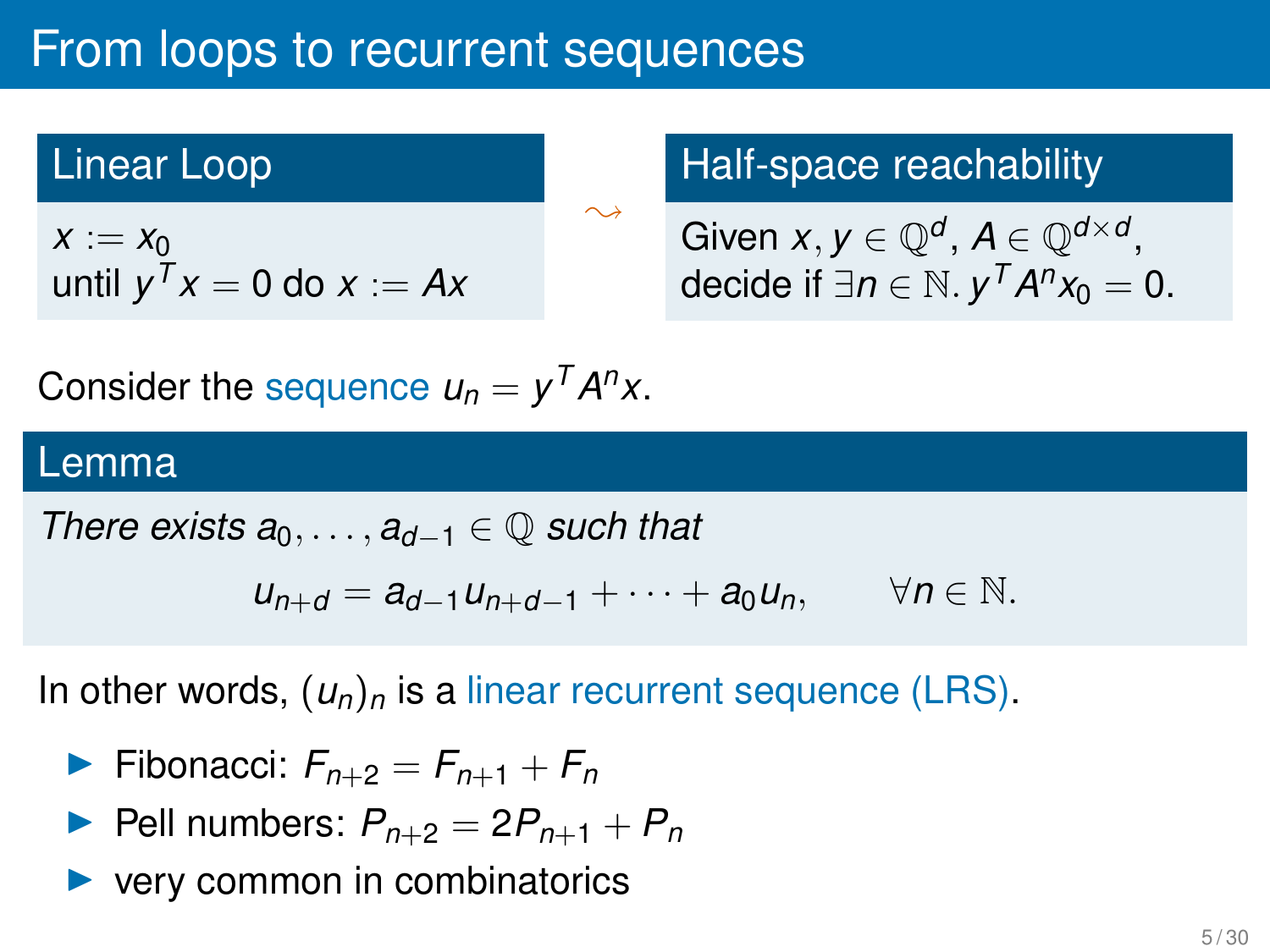## Linear Loop

 $x := x_0$ until  $y^T x = 0$  do  $x := Ax$ 

### Half-space reachability

Given 
$$
x, y \in \mathbb{Q}^d
$$
,  $A \in \mathbb{Q}^{d \times d}$ ,  
decide if  $\exists n \in \mathbb{N}$ .  $y^T A^n x_0 = 0$ .

Consider the sequence  $u_n = y^T A^n x$ .

#### Lemma

*There exists*  $a_0, \ldots, a_{d-1} \in \mathbb{Q}$  *such that* 

$$
u_{n+d} = a_{d-1}u_{n+d-1} + \cdots + a_0u_n, \qquad \forall n \in \mathbb{N}.
$$

 $\ddot{\phantom{1}}$ 

In other words,  $(u_n)_n$  is a linear recurrent sequence (LRS). Conversely,

### Lemma

*For any LRS*  $(u_n)_n$ , there exists  $x_0$ , y and A such that  $u_n = y^T A^n x_0$ .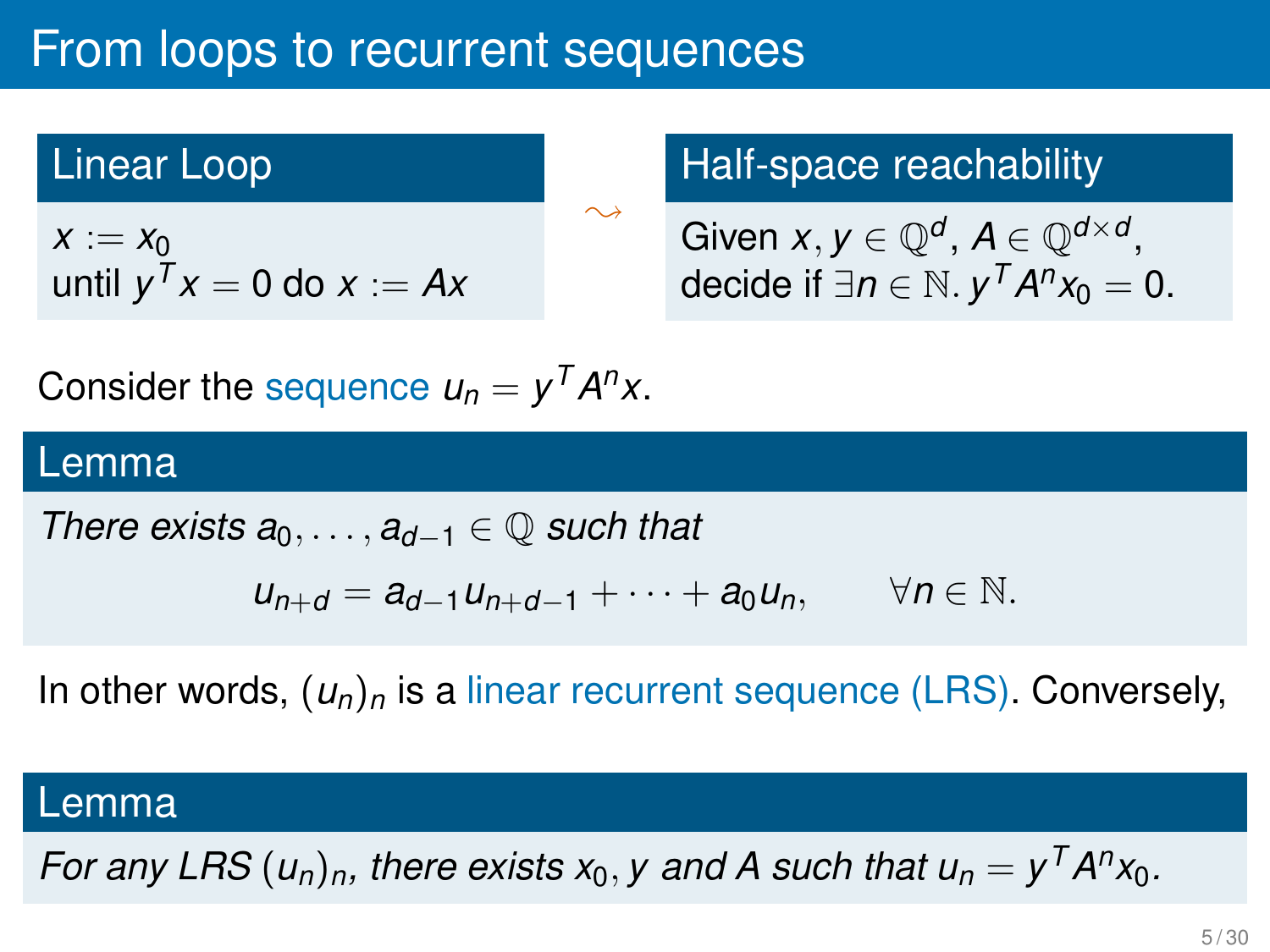Linear recurrent sequence (LRS) of order *d*:

$$
u_{n+d}=a_{d-1}u_{n+d-1}+\cdots+a_0u_n, \qquad \forall n\in\mathbb{N}.
$$

Remark: entirely determined by  $u_0, \ldots, u_{d-1}$  and  $a_0, \ldots, a_{d-1}$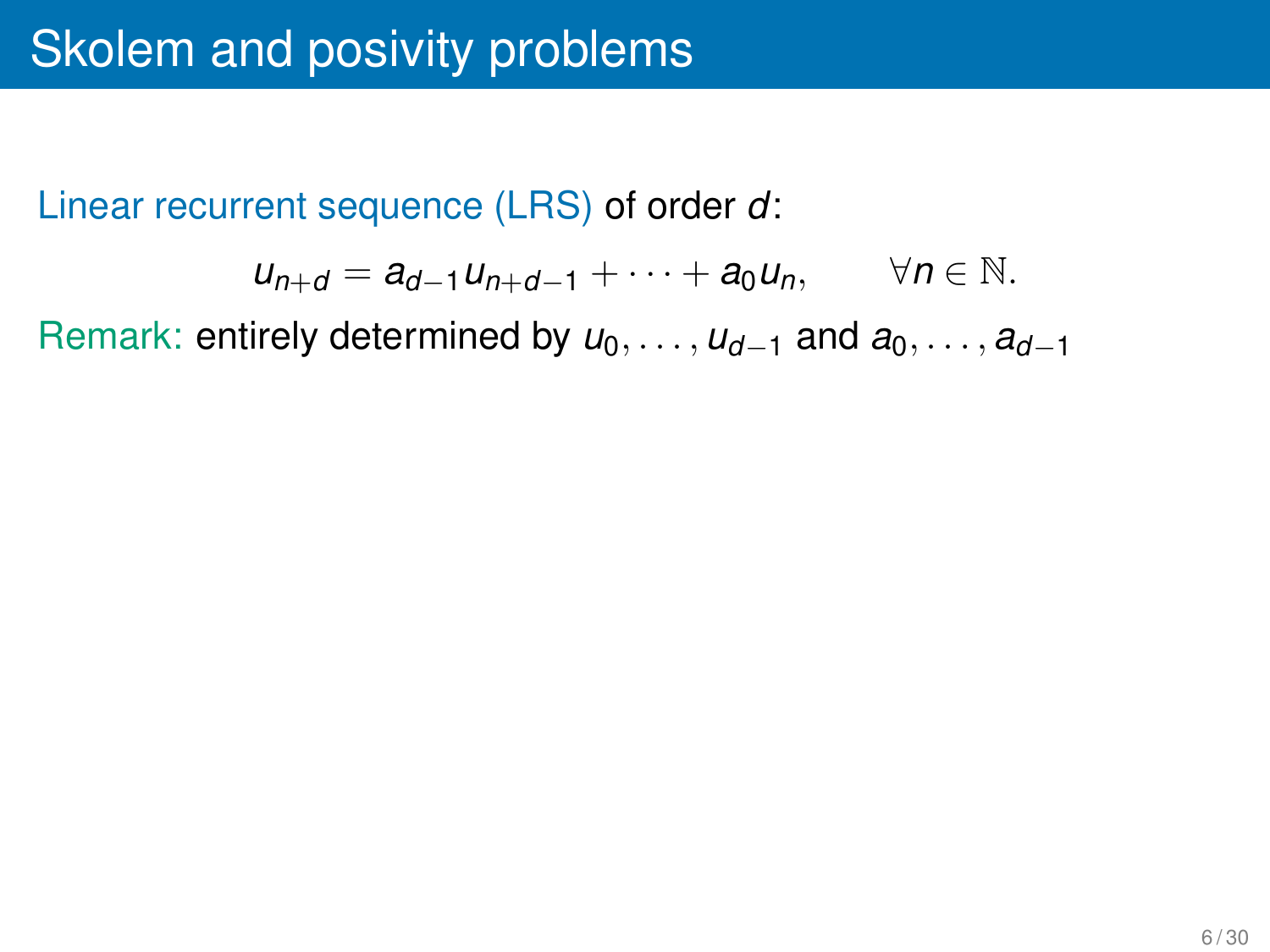Linear recurrent sequence (LRS) of order *d*:

$$
u_{n+d}=a_{d-1}u_{n+d-1}+\cdots+a_0u_n, \qquad \forall n\in\mathbb{N}.
$$

Remark: entirely determined by  $u_0, \ldots, u_{d-1}$  and  $a_0, \ldots, a_{d-1}$ 

Skolem Problem

Given a LRS  $(u_n)_n$ , decide if  $u_n = 0$  for some  $n \in \mathbb{N}$ .

This problem has been open for 70 years!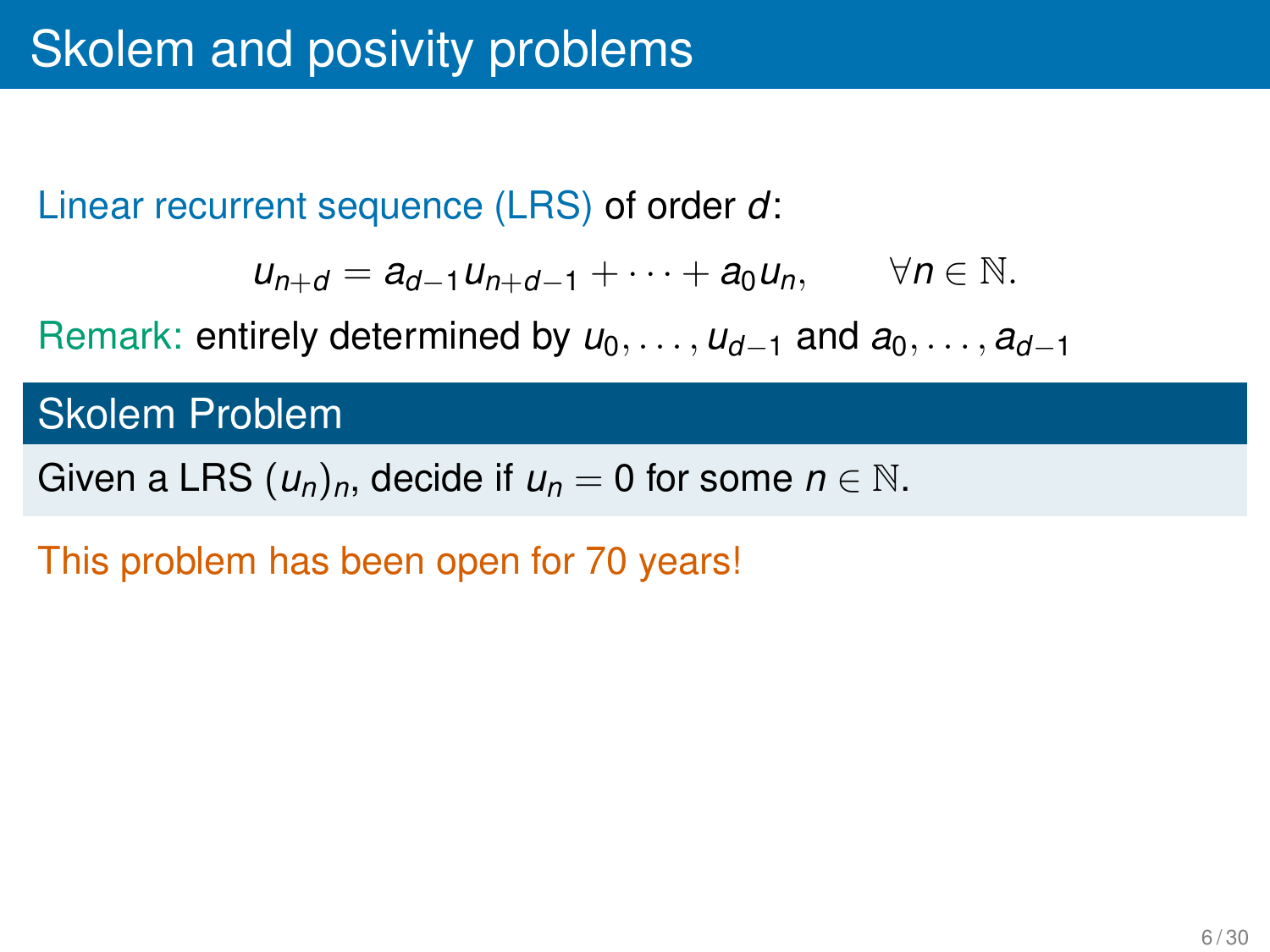Linear recurrent sequence (LRS) of order *d*:

$$
u_{n+d}=a_{d-1}u_{n+d-1}+\cdots+a_0u_n, \qquad \forall n\in\mathbb{N}.
$$

Remark: entirely determined by  $u_0, \ldots, u_{d-1}$  and  $a_0, \ldots, a_{d-1}$ 

Skolem Problem

Given a LRS  $(u_n)_n$ , decide if  $u_n = 0$  for some  $n \in \mathbb{N}$ .

This problem has been open for 70 years!

## Positivity Problem

Given a LRS  $(u_n)_n$ , decide if  $u_n \geq 0$  for all  $n \in \mathbb{N}$ .

Harder than Skolem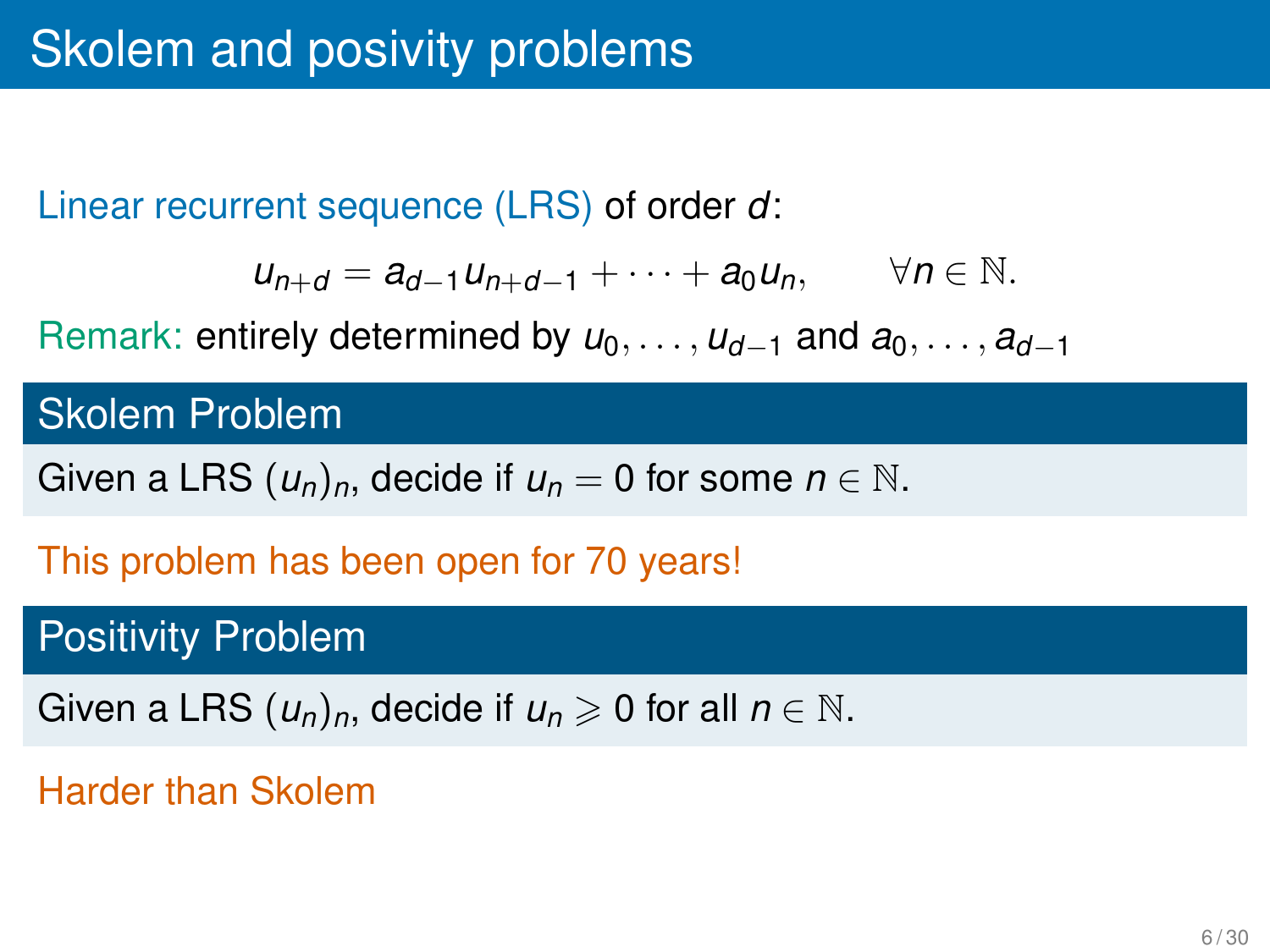# Skolem-Mahler-Lech theorem

## Skolem Problem

Given a LRS  $(u_n)_n$ , decide if  $u_n = 0$  for some  $n \in \mathbb{N}$ .

## Theorem (Skolem, Mahler, and Lech, 1933, 1953, 1957)

*The set*  ${n \in \mathbb{N} : u_n = 0}$  *is a union of finitely arithmetic progression and a finite set.*

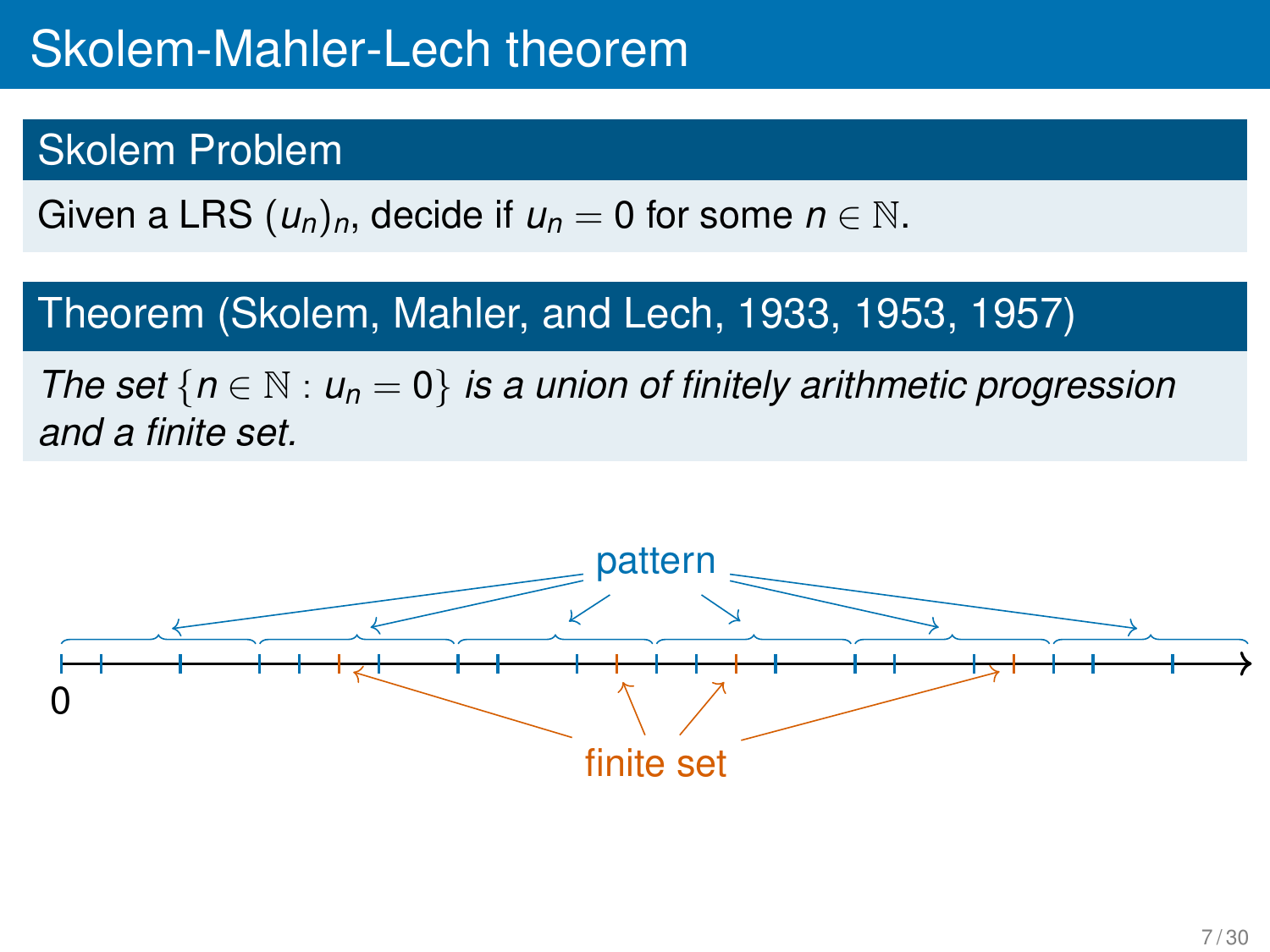# Skolem-Mahler-Lech theorem

## Skolem Problem

Given a LRS  $(u_n)_n$ , decide if  $u_n = 0$  for some  $n \in \mathbb{N}$ .

## Theorem (Skolem, Mahler, and Lech, 1933, 1953, 1957)

*The set*  ${n \in \mathbb{N} : u_n = 0}$  *is a union of finitely arithmetic progression and a finite set.*



The regular patterm is computable. Nothing is known about the finite set: the proof is nonconstructive and uses *p*-adic analysis.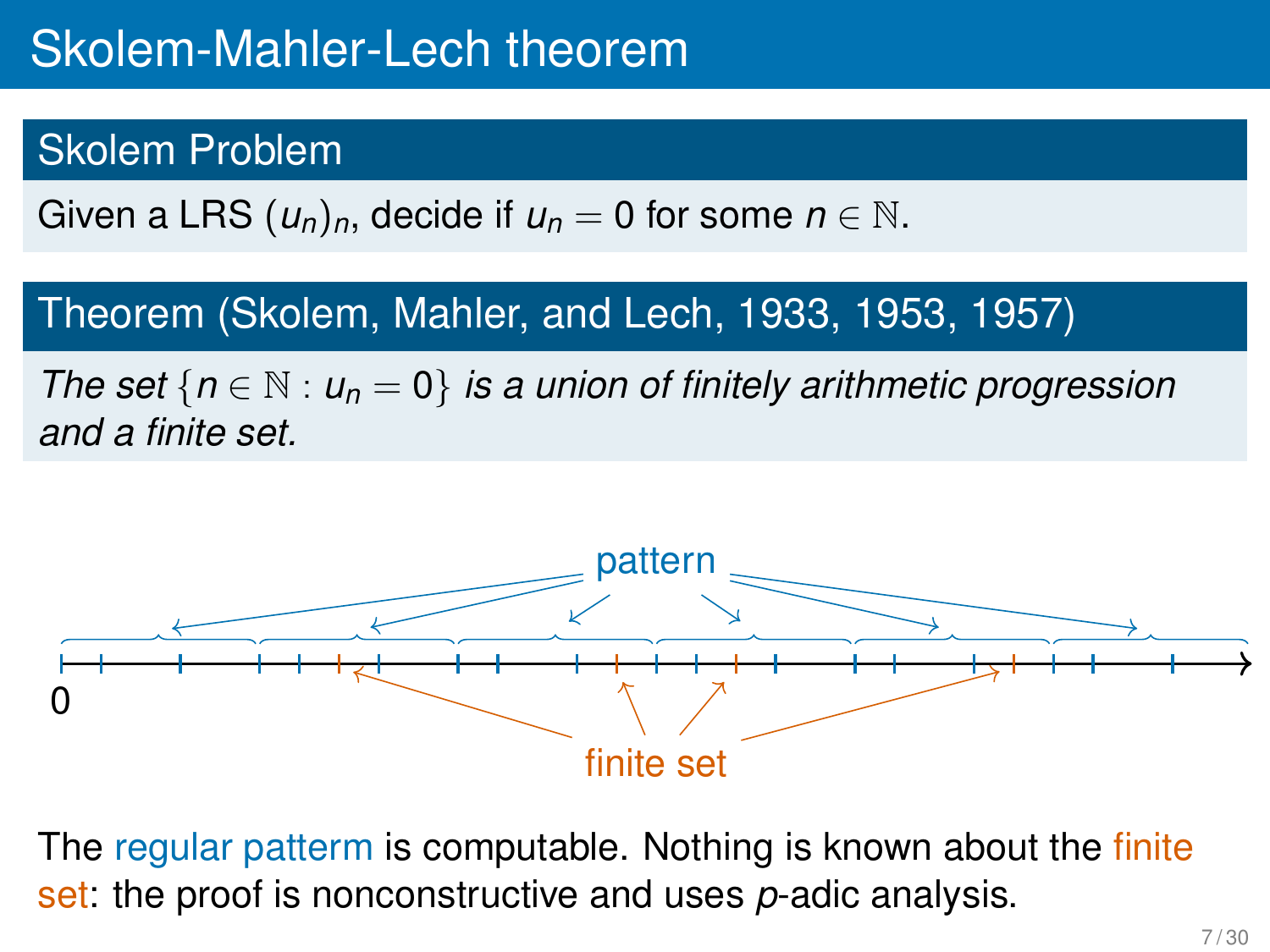## Theorem (Mignotte, Shorey, Tijdeman; Vereshchagin, 1985)

*The Skolem problem is decidable for LRS of order* 4*.*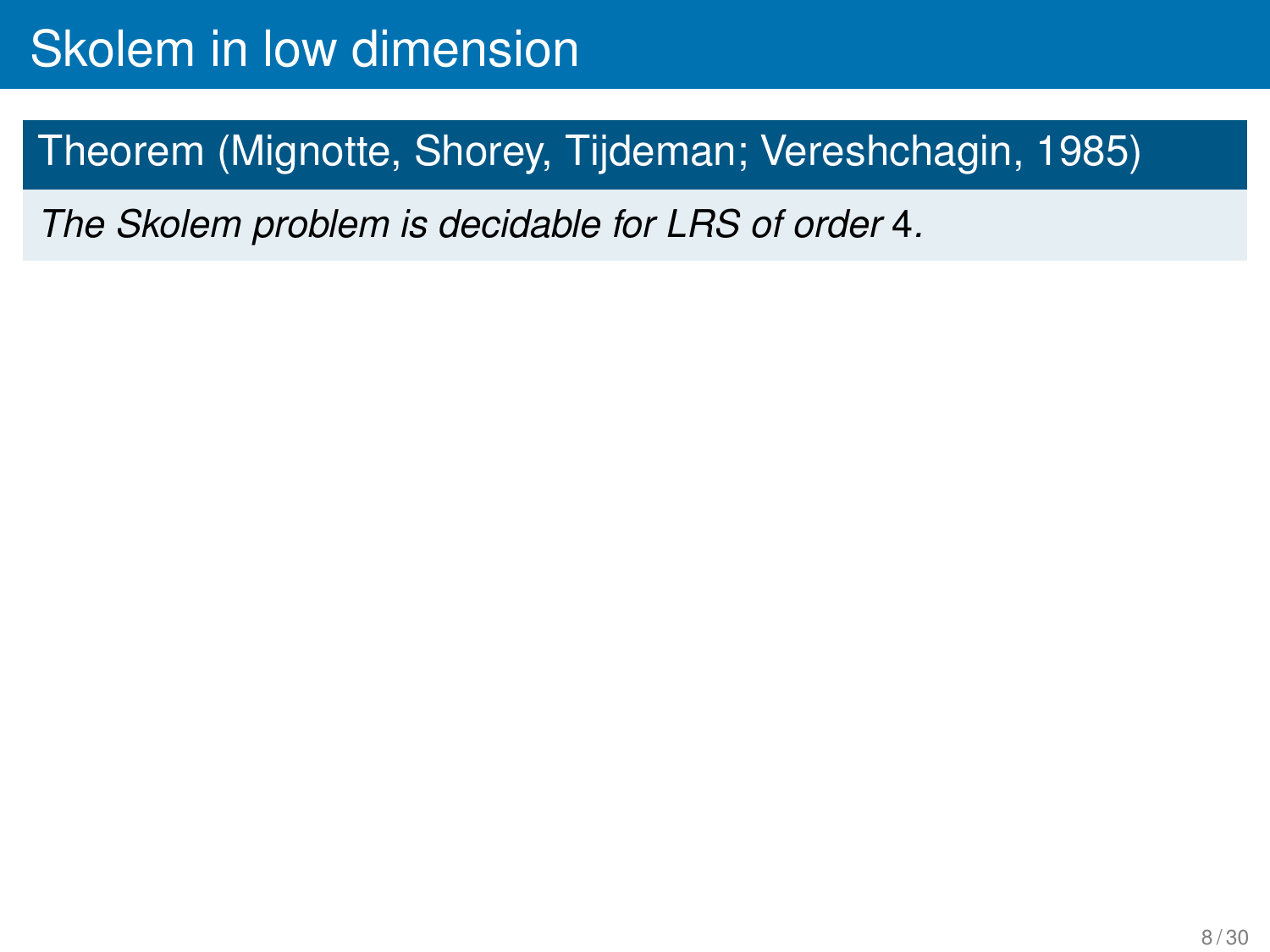## Theorem (Mignotte, Shorey, Tijdeman; Vereshchagin, 1985)

*The Skolem problem is decidable for LRS of order* 4*.*

### Theorem (Blondel and Portier, 2002)

*The Skolem problem is NP-hard.*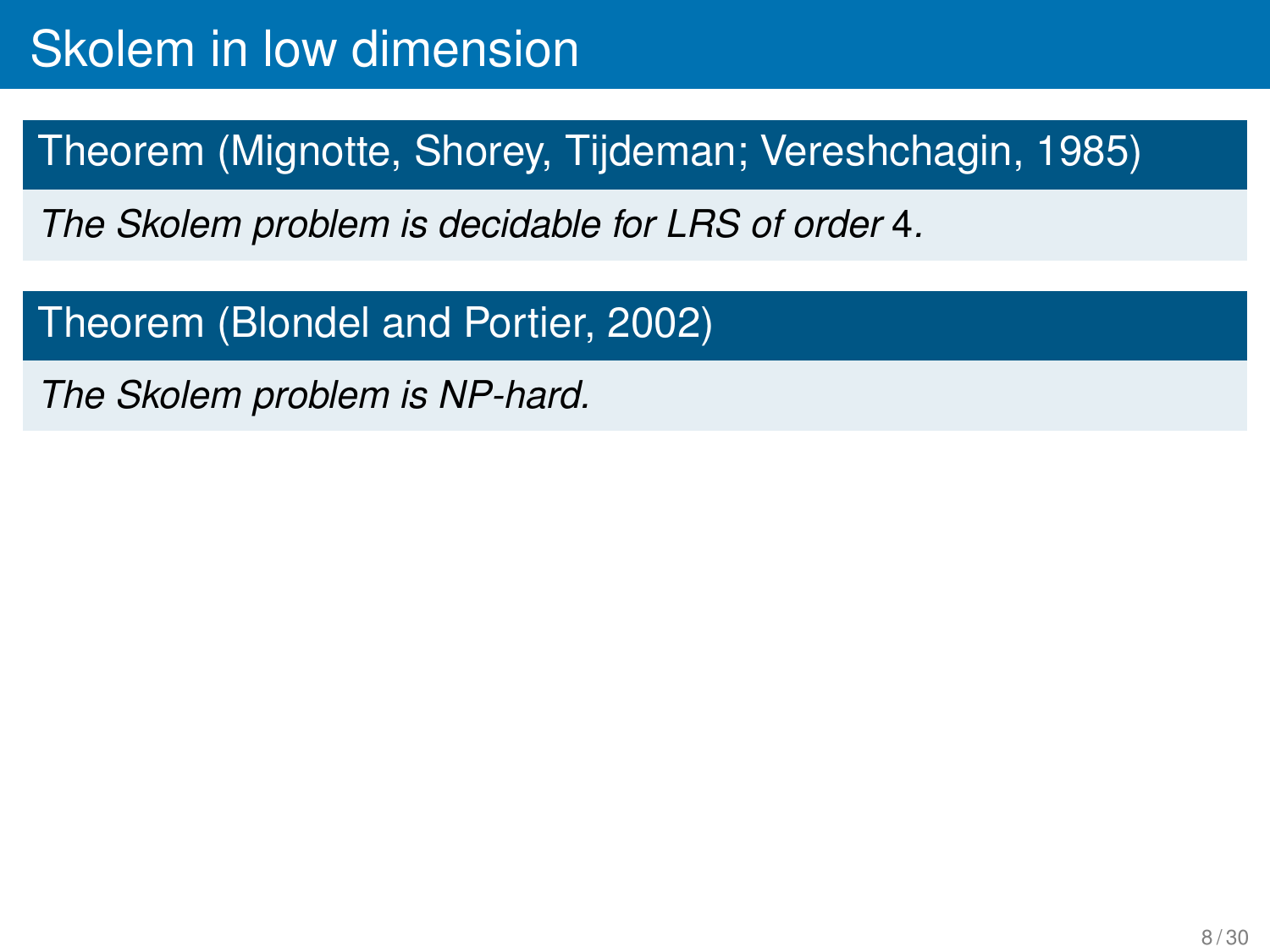## Theorem (Mignotte, Shorey, Tijdeman; Vereshchagin, 1985)

*The Skolem problem is decidable for LRS of order* 4*.*

Theorem (Blondel and Portier, 2002)

*The Skolem problem is NP-hard.*

How can we show hardness without proving undecidability?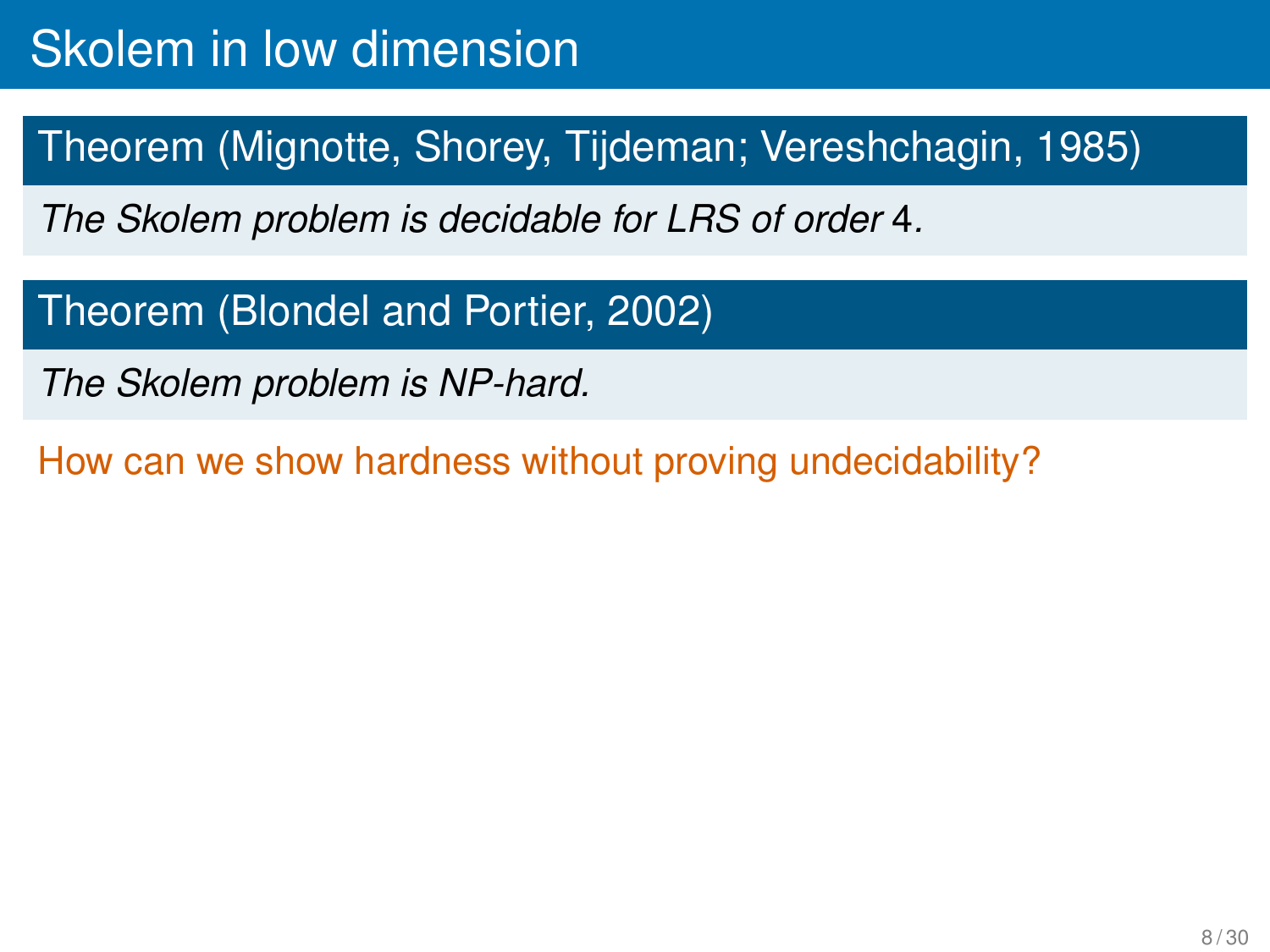## Theorem (Mignotte, Shorey, Tijdeman; Vereshchagin, 1985)

*The Skolem problem is decidable for LRS of order* 4*.*

### Theorem (Blondel and Portier, 2002)

*The Skolem problem is NP-hard.*

For any  $x \in \mathbb{R}$ , the (homogeneous Diophantine approximation) type

$$
L(x) = \inf \left\{ c \in \mathbb{R} : \left| x - \frac{n}{m} \right| < \frac{c}{m^2} \text{ for some } n, m \in \mathbb{Z} \right\}.
$$

Intuitively, if  $L(x) > 0$  then x is badly approximable by rationals.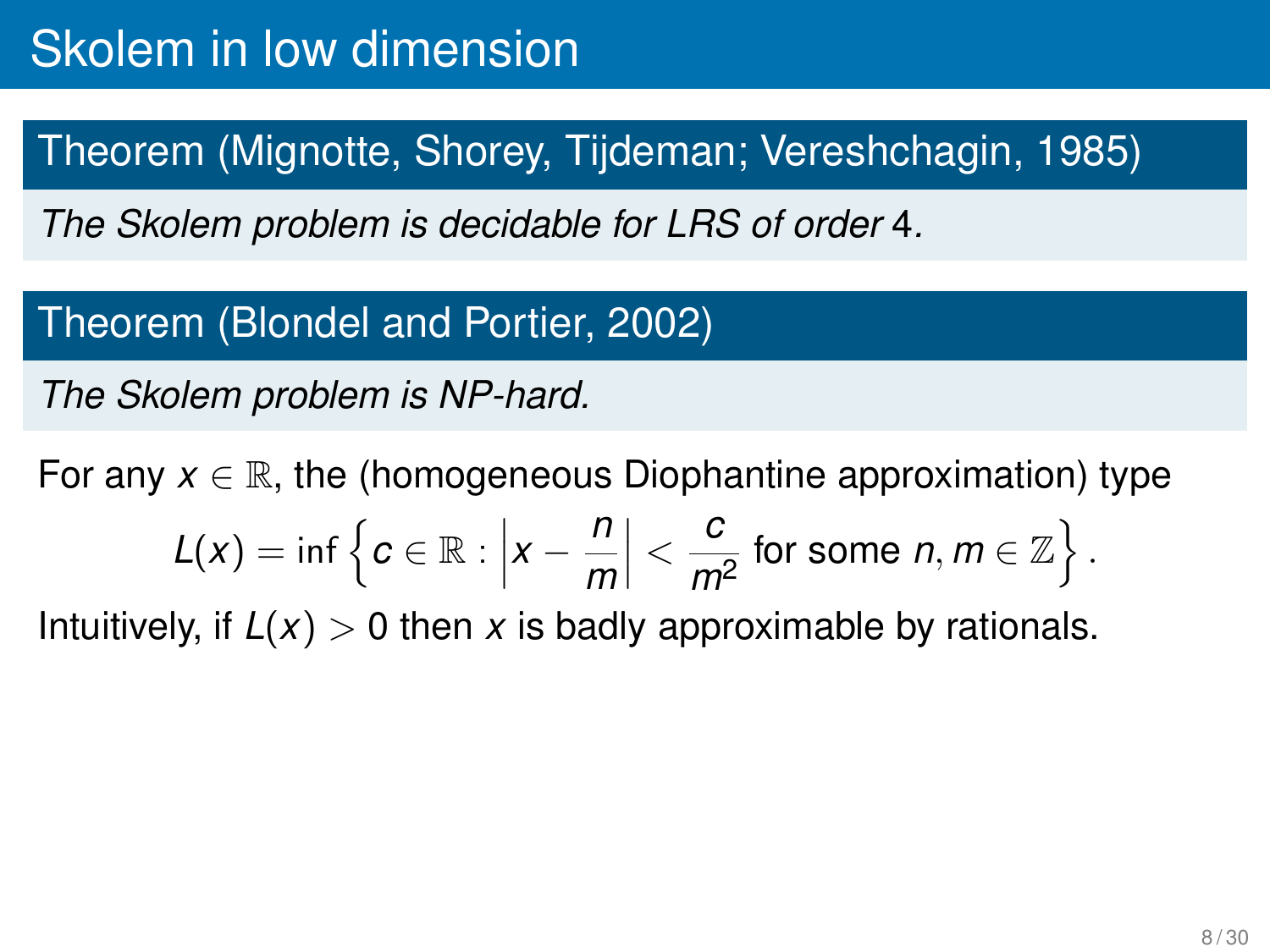## Theorem (Mignotte, Shorey, Tijdeman; Vereshchagin, 1985)

*The Skolem problem is decidable for LRS of order* 4*.*

### Theorem (Blondel and Portier, 2002)

*The Skolem problem is NP-hard.*

For any  $x \in \mathbb{R}$ , the (homogeneous Diophantine approximation) type

$$
L(x) = \inf \left\{ c \in \mathbb{R} : \left| x - \frac{n}{m} \right| < \frac{c}{m^2} \text{ for some } n, m \in \mathbb{Z} \right\}.
$$

Intuitively, if  $L(x) > 0$  then *x* is badly approximable by rationals. Almost nothing known for any concrete *x* except that  $L(x) \in [0, 1/\sqrt{5}]$ .

#### Theorem (Ouaknine and Worrell, 2013)

*If Skolem is decidable at order 5 then one can approximate L*(*x*) *with arbitrary precision for a large class of numbers x.*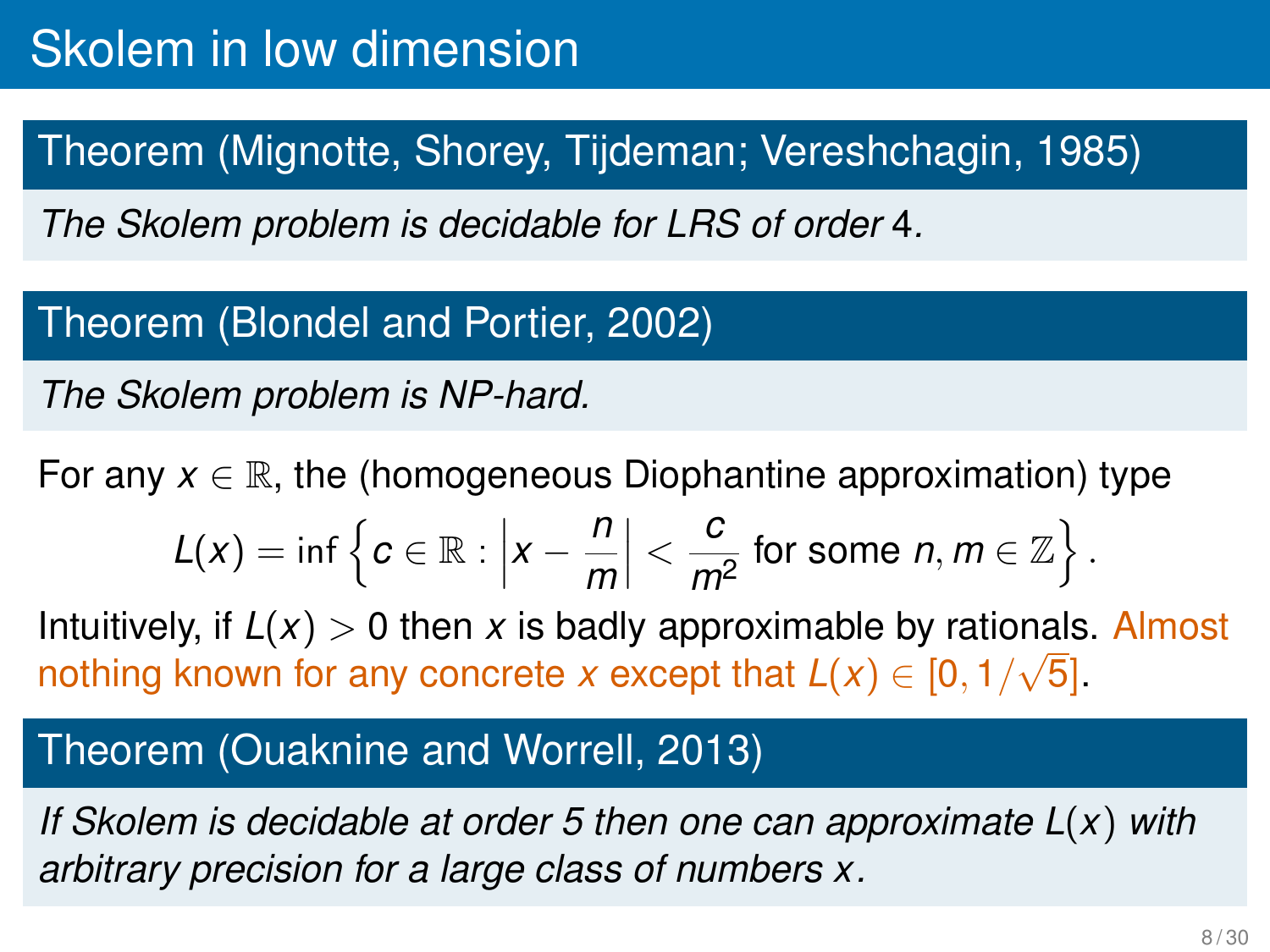# Positivity and eventual posivity

## Positivity Problem

## Given a LRS  $(u_n)_n$ , decide if  $u_n \geq 0$  for all  $n \in \mathbb{N}$ .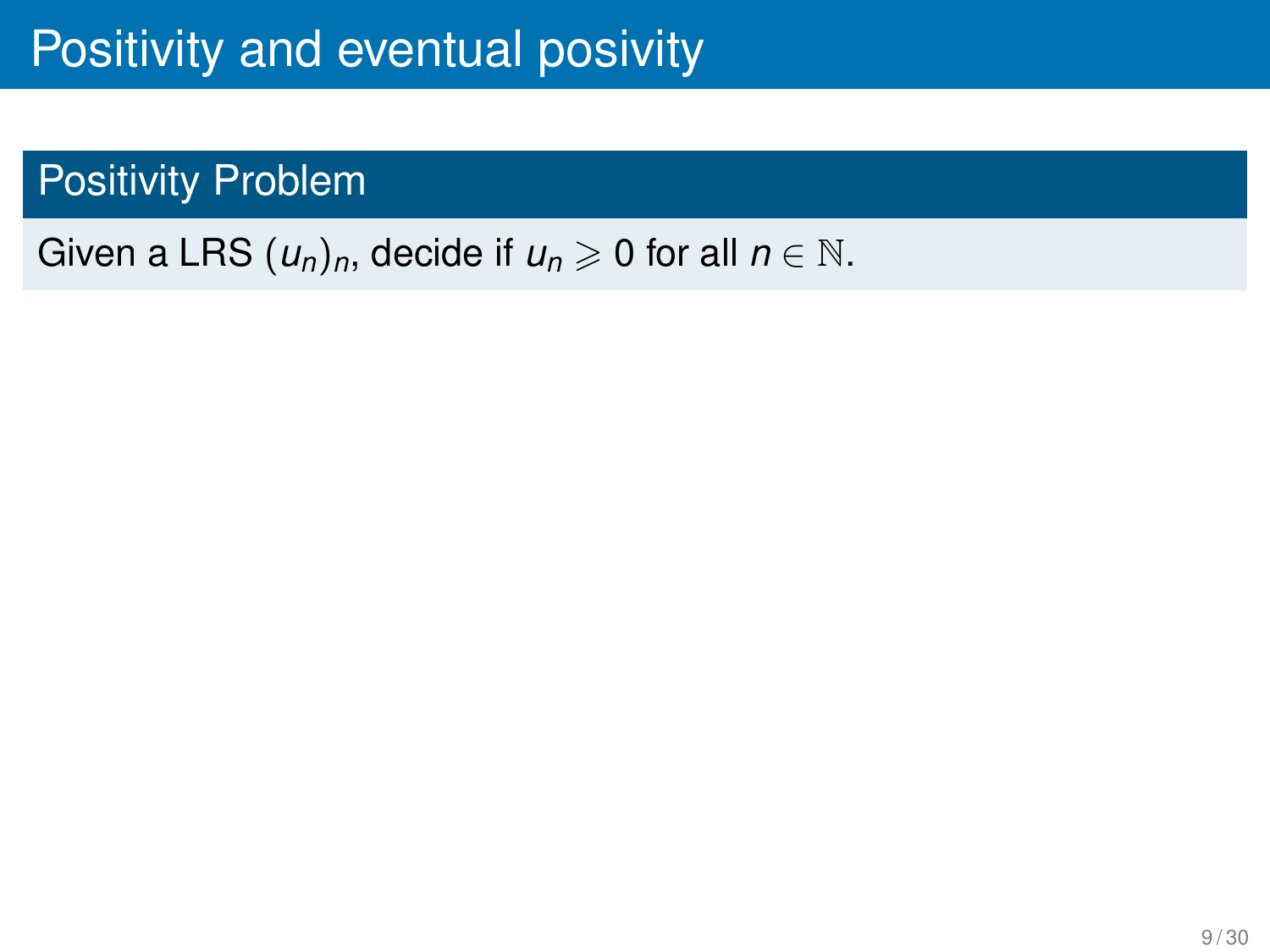## Positivity Problem

Given a LRS  $(u_n)_n$ , decide if  $u_n \ge 0$  for all  $n \in \mathbb{N}$ .

## Theorem (Laohakosol and Tangsupphathawat, 2009)

*The positivity problem is decidable at order* 3*.*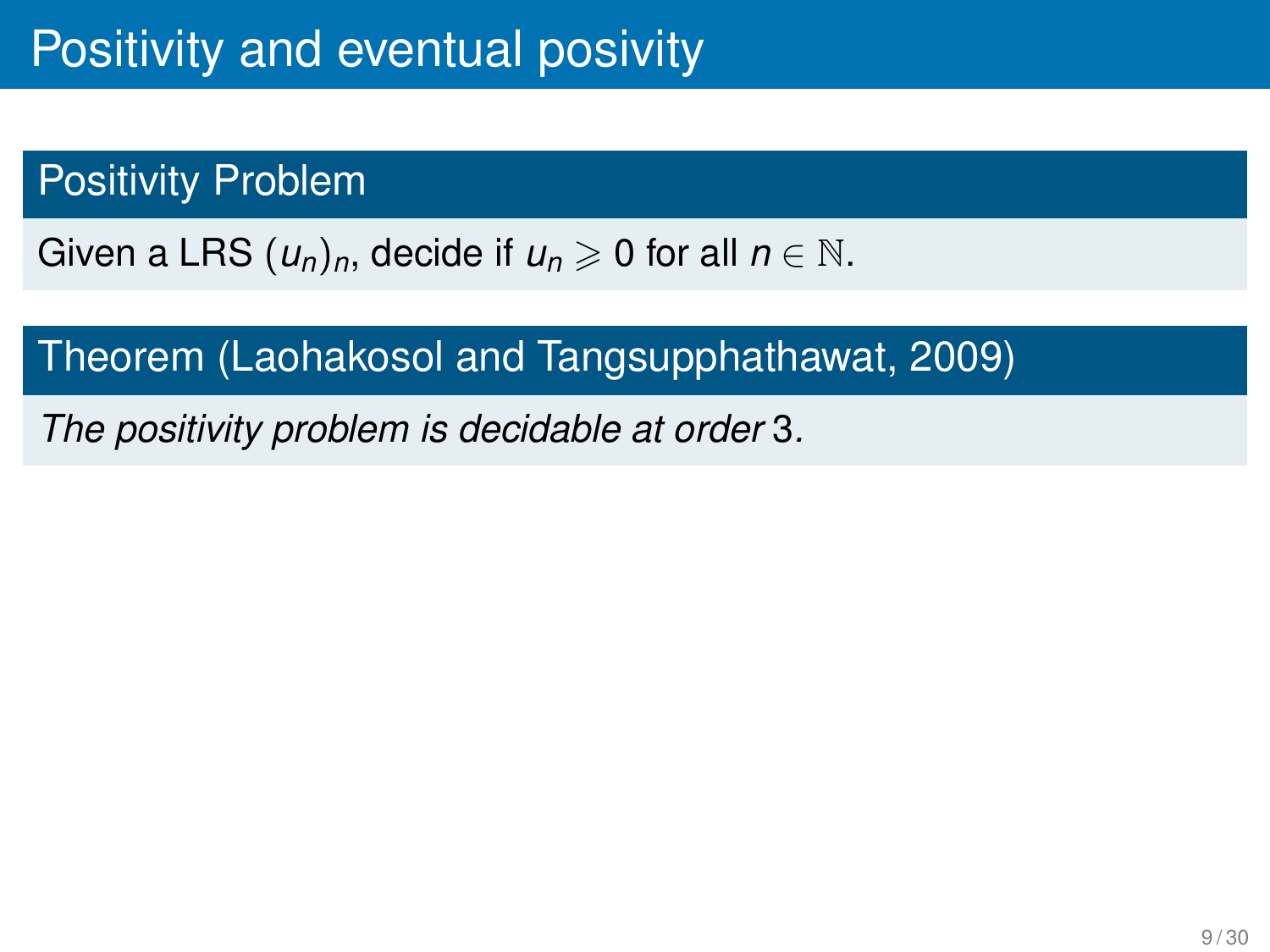## Positivity Problem

Given a LRS  $(u_n)_n$ , decide if  $u_n \geq 0$  for all  $n \in \mathbb{N}$ .

Theorem (Laohakosol and Tangsupphathawat, 2009)

*The positivity problem is decidable at order* 3*.*

Ultimate positivity Problem

Given a LRS  $(u_n)_n$ , decide if  $\exists N \in \mathbb{N}$ , such that  $u_n \geq 0$  for all  $n \geq N$ .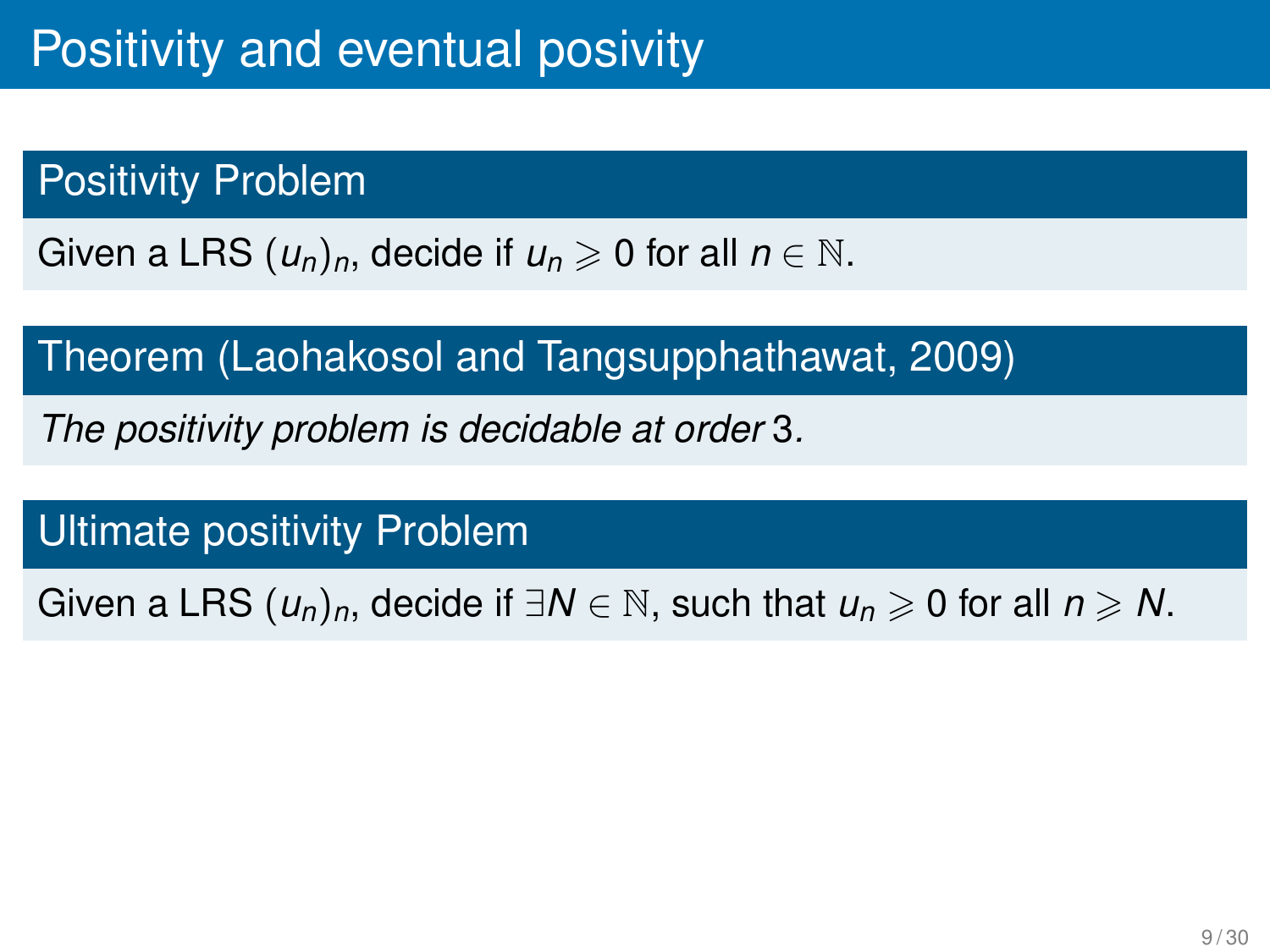## Positivity Problem

Given a LRS  $(u_n)_n$ , decide if  $u_n \geq 0$  for all  $n \in \mathbb{N}$ .

Theorem (Laohakosol and Tangsupphathawat, 2009)

*The positivity problem is decidable at order* 3*.*

Ultimate positivity Problem

Given a LRS  $(u_n)_n$ , decide if  $\exists N \in \mathbb{N}$ , such that  $u_n \geq 0$  for all  $n \geq N$ .

## Theorem (Ouaknine and Worrell, 2014)

*The ultimate positivity problem is decidable for simple*\* *LRS. It is at least as hard as deciding* ∃R*.*

<sup>\*</sup>The associated characteristic polynomial has no repeated roots.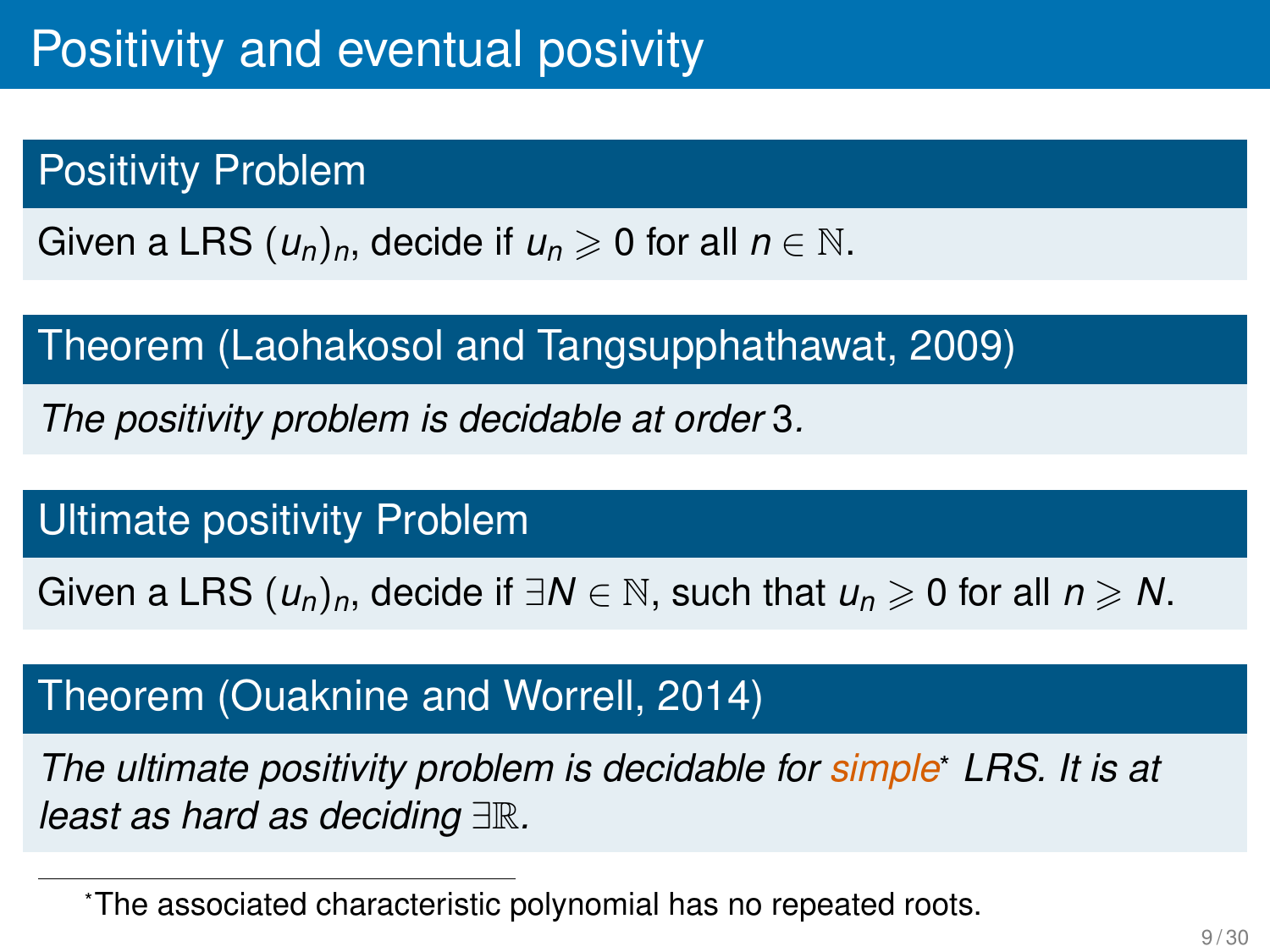First-order orbit query (FOOQ): fully quantified first-order sentence whose atomic proposition are of the form

 $p(x) \geqslant 0$ ,  $A^n x \in T$  (T semialgebraic set).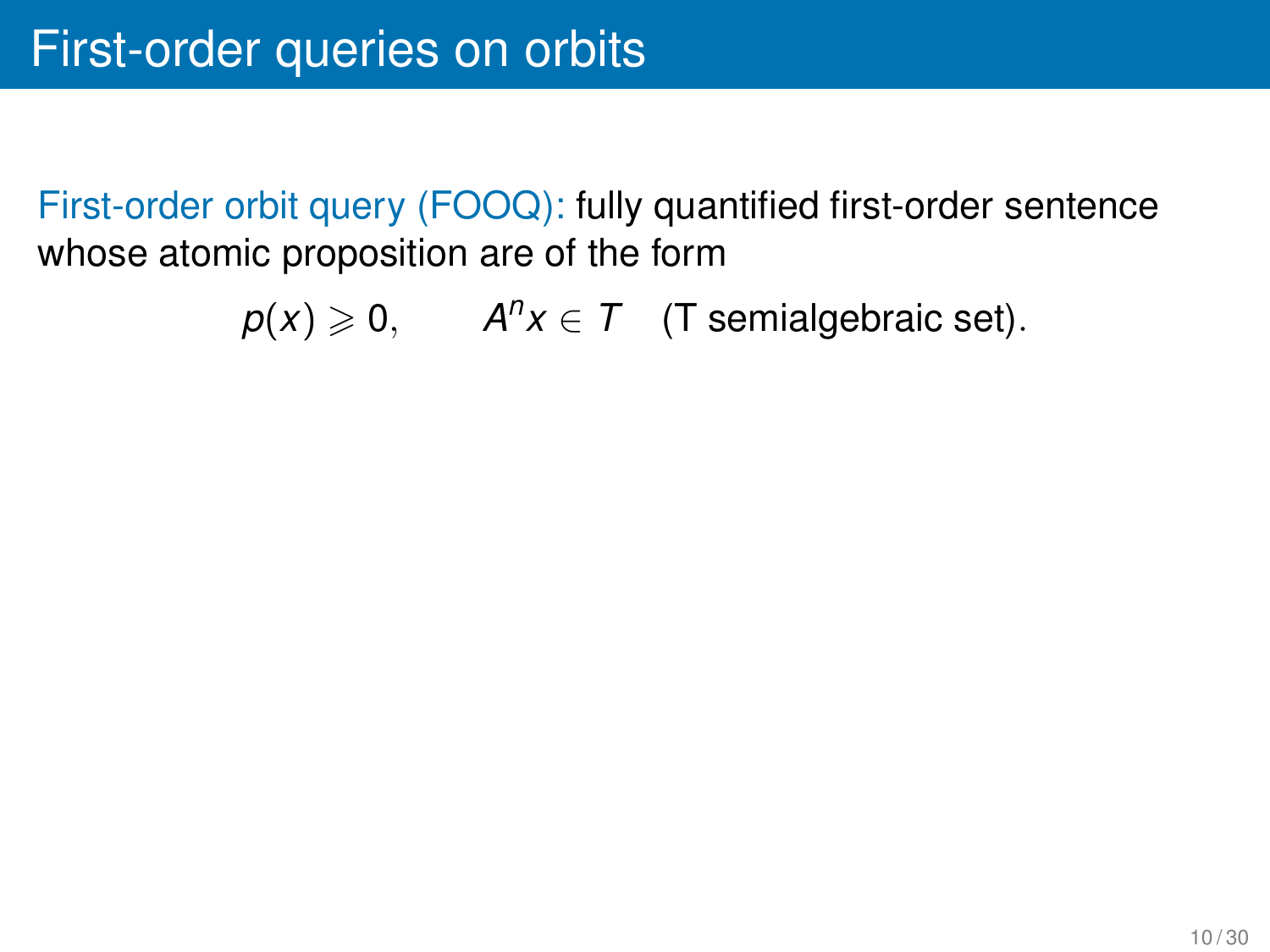$p(x) \geqslant 0$ ,  $A^n x \in T$  (T semialgebraic set).

Examples:  $\exists n \in \mathbb{N}$  such that...

▶  $A^n x = y : A^n x \in \{y\}$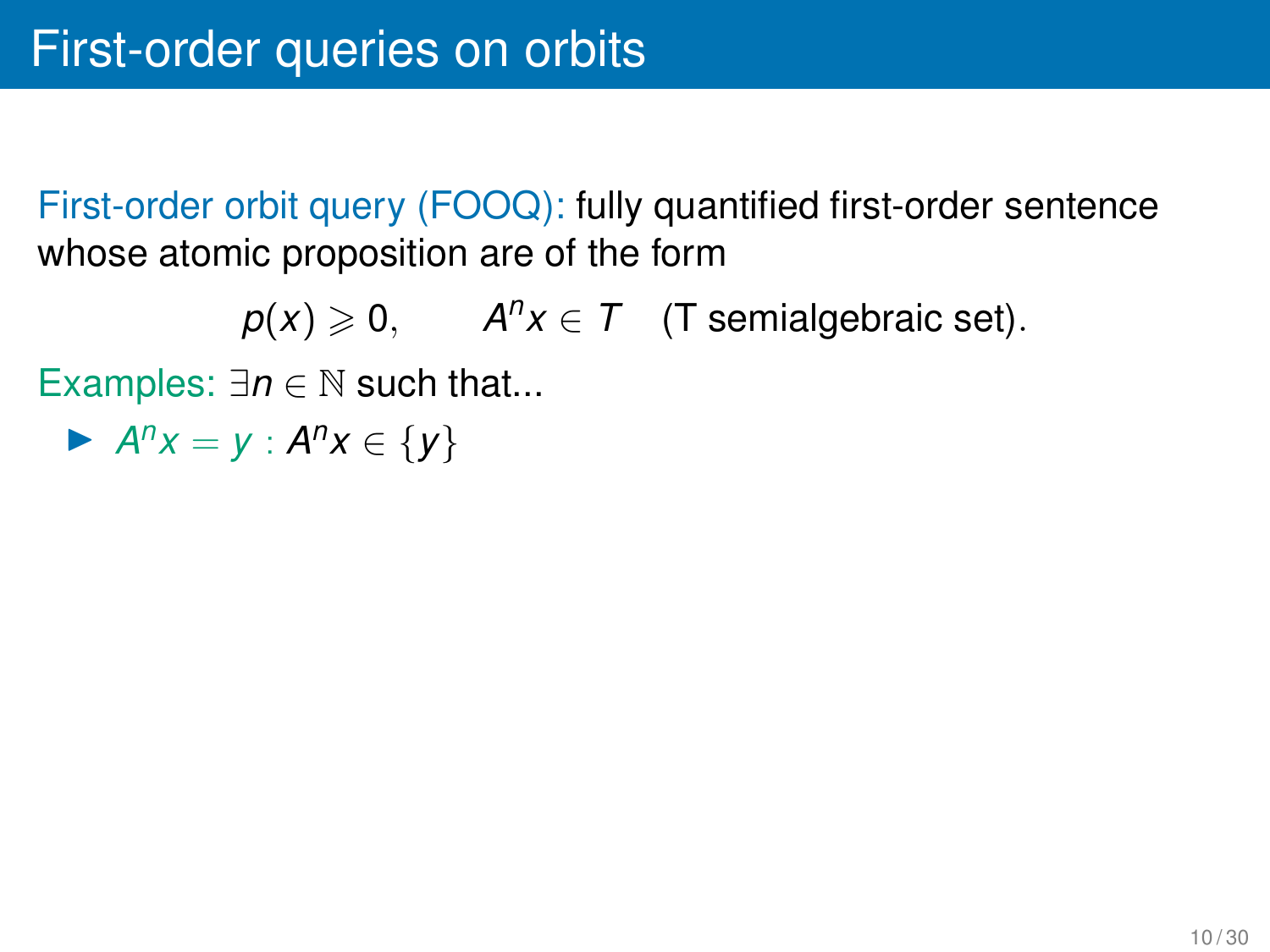$p(x) \geqslant 0$ ,  $A^n x \in T$  (T semialgebraic set).

Examples:  $\exists n \in \mathbb{N}$  such that...

$$
\blacktriangleright A^n x = y : A^n x \in \{y\}
$$

▶ *A <sup>n</sup>S* ∩ *T* ̸= ∅: ∃*x* ∈ R *d* . *x* ∈ *S* ∧ *A <sup>n</sup>x* ∈ *T*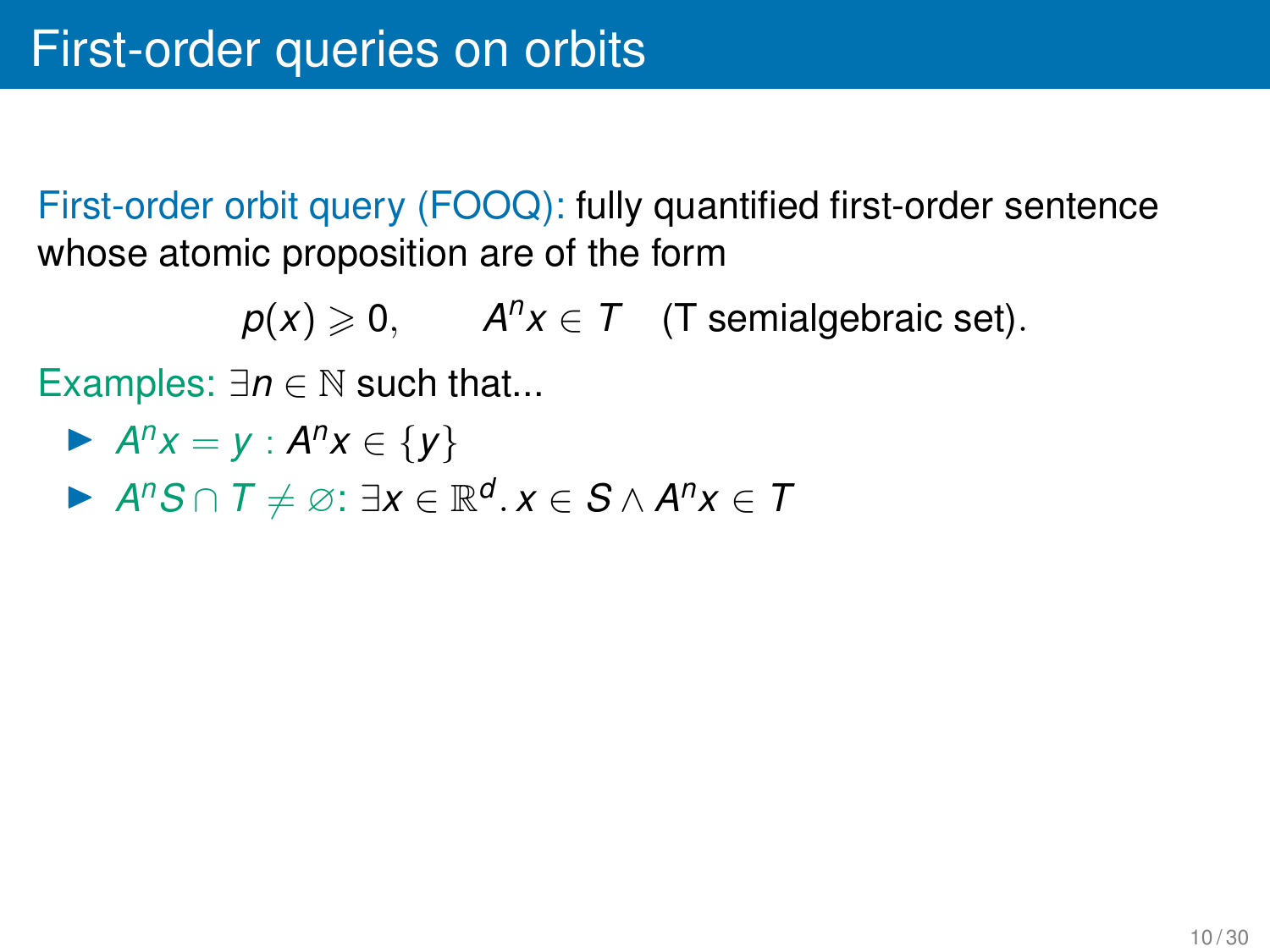$$
p(x) \ge 0
$$
,  $A^n x \in T$  (T semialgebraic set).

Examples:  $\exists n \in \mathbb{N}$  such that...

$$
\blacktriangleright A^n x = y : A^n x \in \{y\}
$$

- ▶ *A <sup>n</sup>S* ∩ *T* ̸= ∅: ∃*x* ∈ R *d* . *x* ∈ *S* ∧ *A <sup>n</sup>x* ∈ *T*
- ▶  $A^nS \subseteq T$ : ∀*x* ∈ ℝ<sup>*d*</sup>. *x* ∈ *S* →  $A^n$ *x* ∈ *T*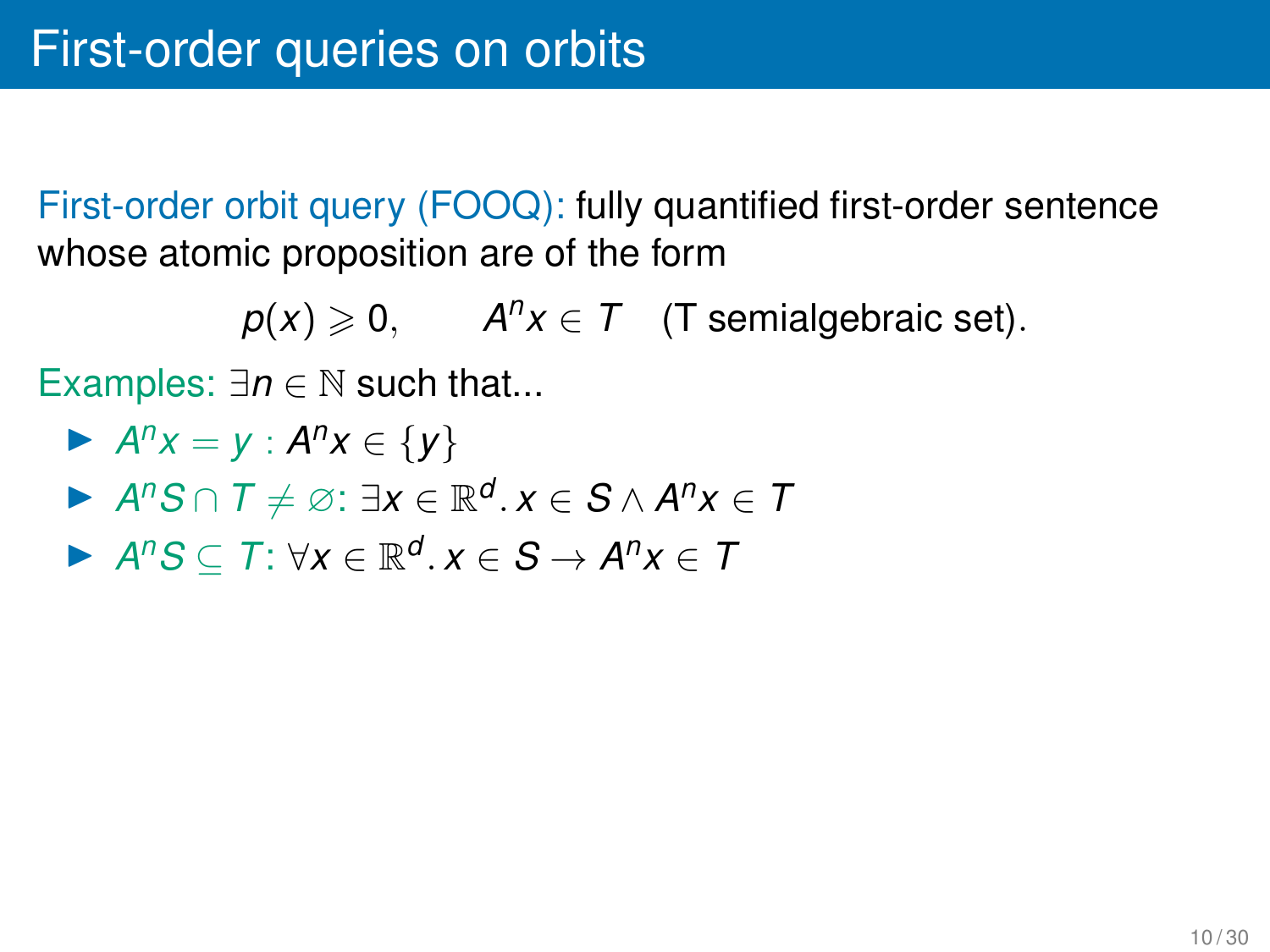$$
p(x) \geq 0, \qquad A^n x \in T \quad (T \text{ semialgebraic set}).
$$

Examples:  $\exists n \in \mathbb{N}$  such that...

$$
\blacktriangleright A^n x = y : A^n x \in \{y\}
$$

- ▶ *A <sup>n</sup>S* ∩ *T* ̸= ∅: ∃*x* ∈ R *d* . *x* ∈ *S* ∧ *A <sup>n</sup>x* ∈ *T*
- ▶  $A^nS \subseteq T$ : ∀*x* ∈ ℝ<sup>*d*</sup>. *x* ∈ *S* →  $A^n$ *x* ∈ *T*

#### Theorem (Almagor, Ouaknine and Worrell, 2021)

*Given A and* Φ(*n*) *a FOOQ, it is decidable whether* ∃*n* ∈ N. Φ(*n*) *in*  $dimension \leq 3$ .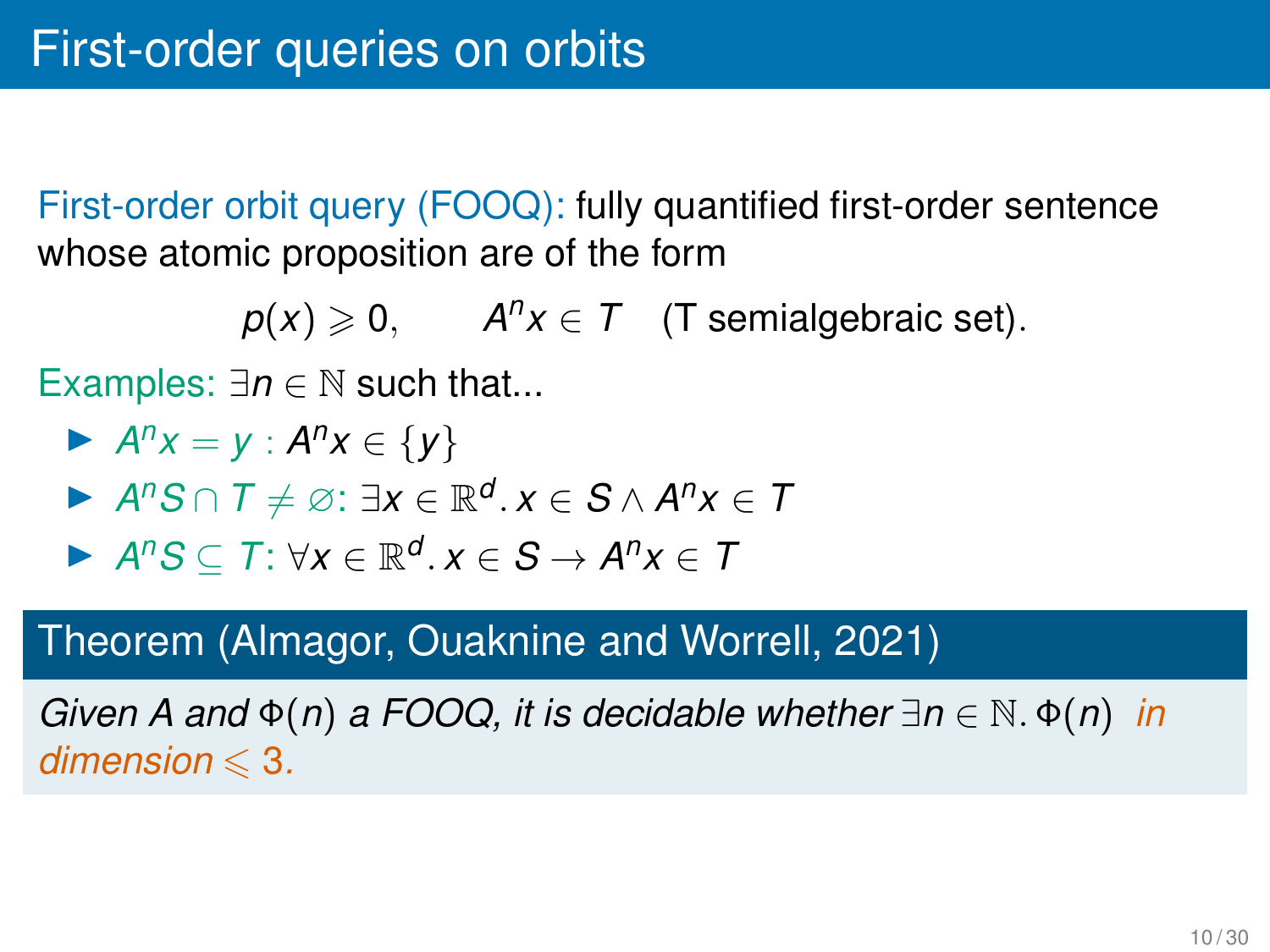### Given  $x \in \mathbb{Q}^d$  and  $A \in \mathbb{Q}^{n \times n}$  and  $\mathcal{T}_1, \ldots, \mathcal{T}_k \subseteq \mathbb{R}^d$  semialgebraic sets.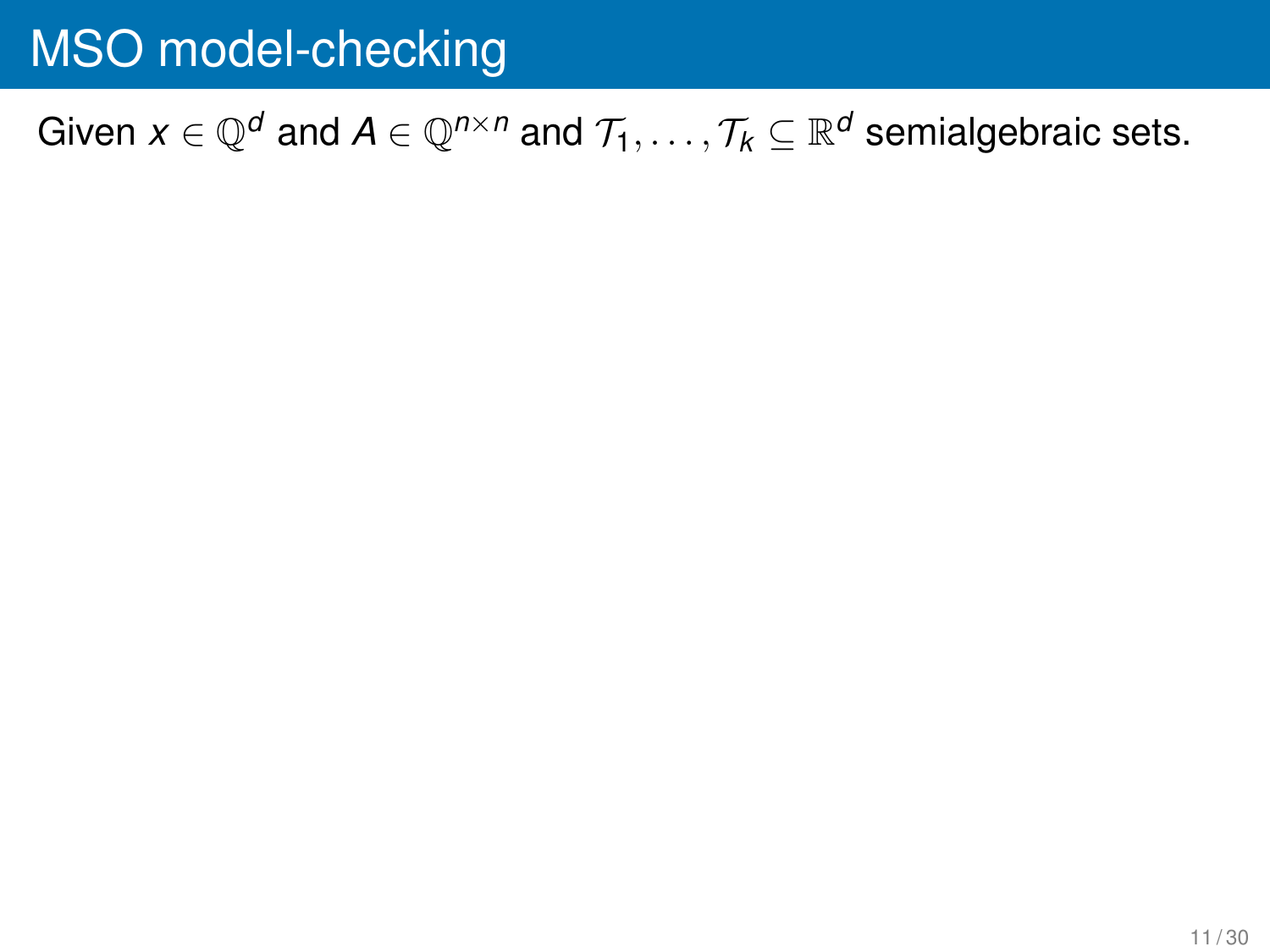Given  $x \in \mathbb{Q}^d$  and  $A \in \mathbb{Q}^{n \times n}$  and  $\mathcal{T}_1, \ldots, \mathcal{T}_k \subseteq \mathbb{R}^d$  semialgebraic sets. Let  $\Sigma = \{0,1\}^k$  and define  $w \in \Sigma^{\mathbb{N}}$  by

$$
w_n=(A^n x\in \mathcal{T}_1,\ldots,A^n x\in \mathcal{T}_k).
$$

Intuition: *w<sup>n</sup>* records to which sets *A <sup>n</sup>x* belongs to at eact step *n*.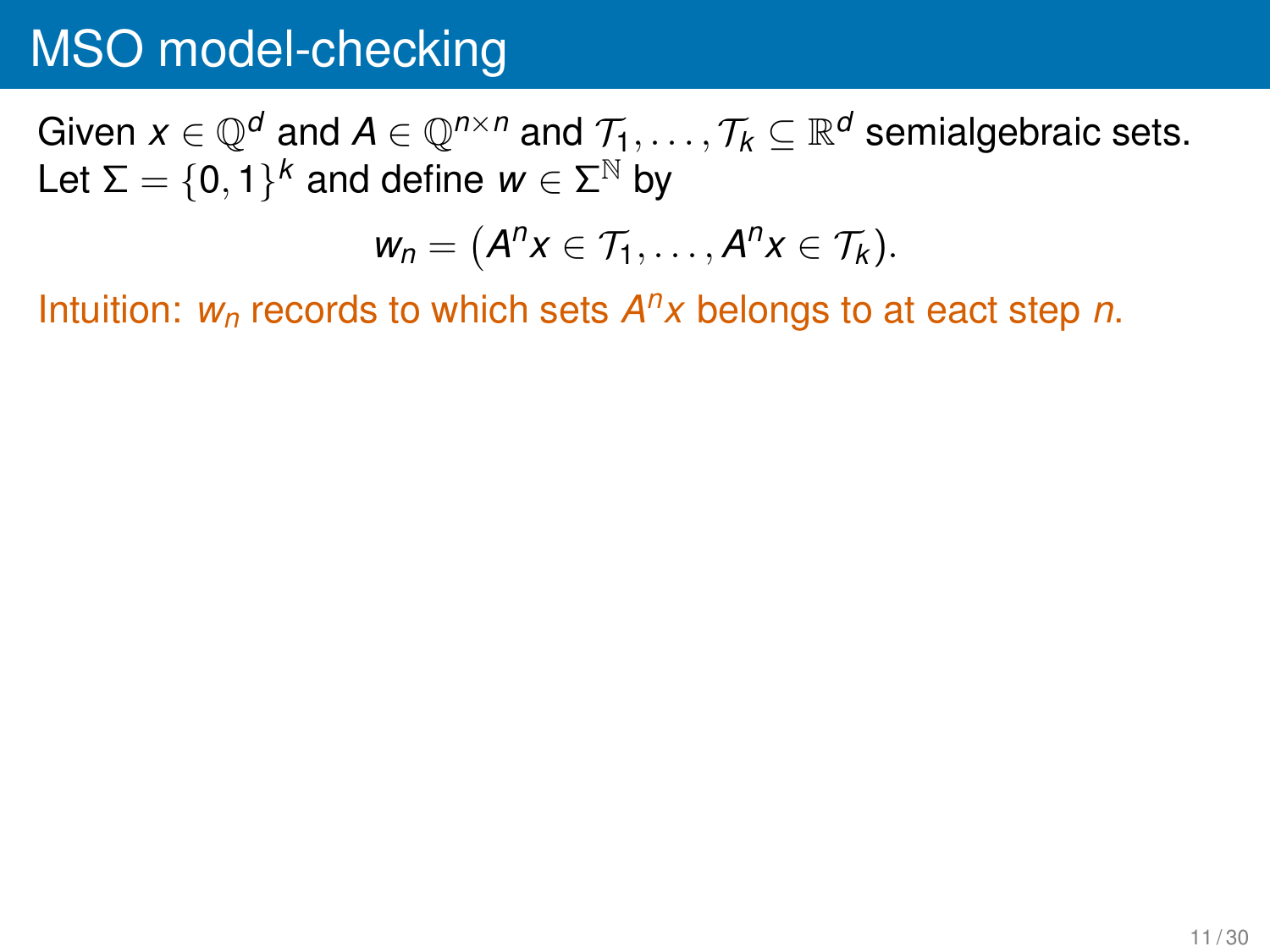Given  $x \in \mathbb{Q}^d$  and  $A \in \mathbb{Q}^{n \times n}$  and  $\mathcal{T}_1, \ldots, \mathcal{T}_k \subseteq \mathbb{R}^d$  semialgebraic sets. Let  $\Sigma = \{0,1\}^k$  and define  $w \in \Sigma^{\mathbb{N}}$  by

$$
w_n=(A^n x\in \mathcal{T}_1,\ldots,A^n x\in \mathcal{T}_k).
$$

Intuition: *w<sup>n</sup>* records to which sets *A <sup>n</sup>x* belongs to at eact step *n*. Problem: given an MSO formula  $\Psi$  over  $(\mathbb{N},<)$ , decide whether  $w \models \Psi$ .

### Examples:  $P_i(n)$  means  $A^n x \in T_i$

- ▶ <sup>T</sup>*<sup>i</sup>* is reachable: ∃*n*. *Pi*(*n*)
- ▶ whenever  $\mathcal{T}_i$  is visited  $\mathcal{T}_j$  is visited some point later:

 $∀n: P<sub>i</sub>(n) ⇒ (∃m > n: P<sub>i</sub>(m))$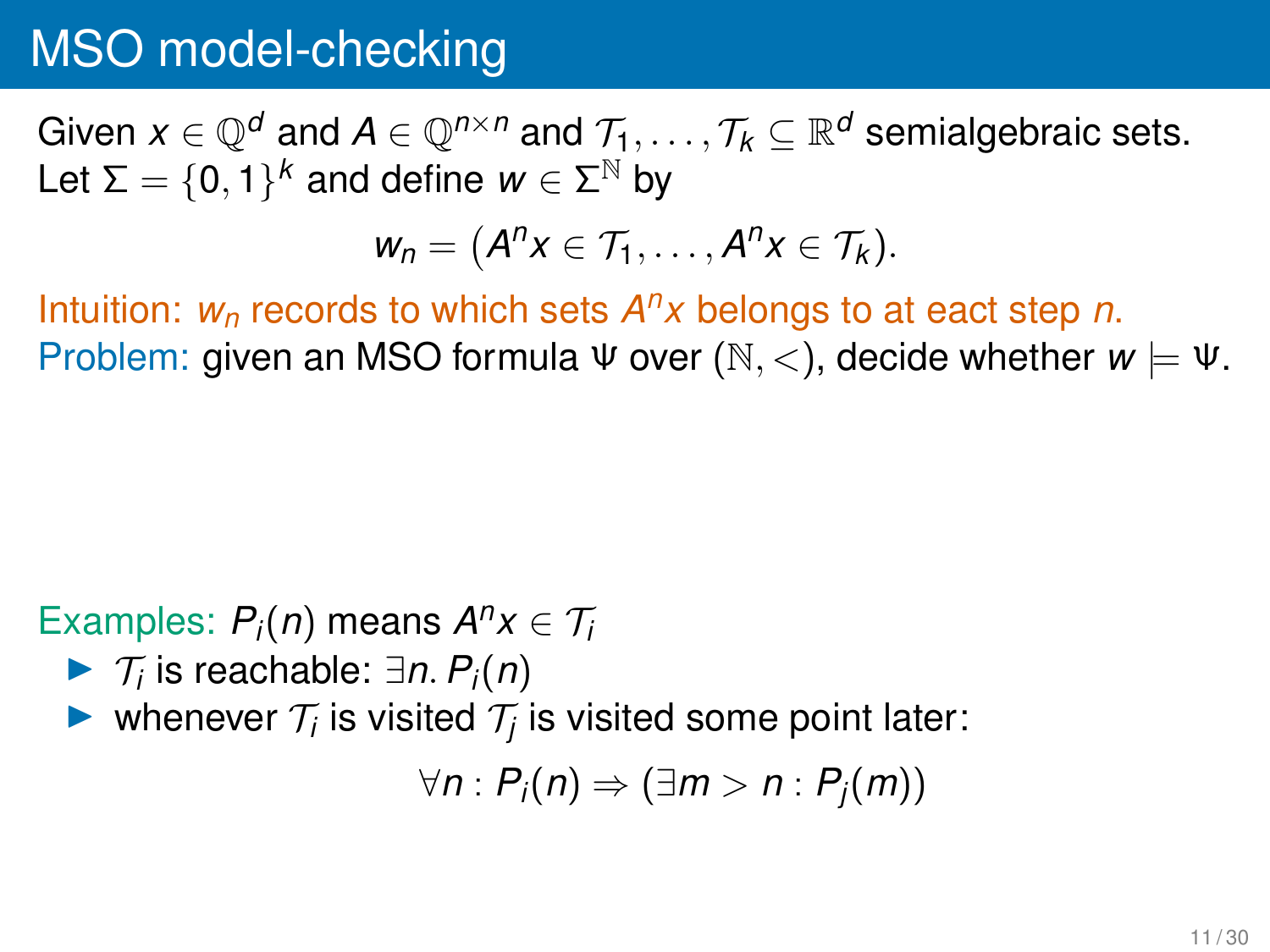Given  $x \in \mathbb{Q}^d$  and  $A \in \mathbb{Q}^{n \times n}$  and  $\mathcal{T}_1, \ldots, \mathcal{T}_k \subseteq \mathbb{R}^d$  semialgebraic sets. Let  $\Sigma = \{0,1\}^k$  and define  $w \in \Sigma^{\mathbb{N}}$  by

$$
w_n=(A^n x\in \mathcal{T}_1,\ldots,A^n x\in \mathcal{T}_k).
$$

Intuition: *w<sup>n</sup>* records to which sets *A <sup>n</sup>x* belongs to at eact step *n*. Problem: given an MSO formula  $\Psi$  over  $(\mathbb{N}, <)$ , decide whether  $w \models \Psi$ .

### Examples:  $P_i(n)$  means  $A^n x \in T_i$

- ▶ <sup>T</sup>*<sup>i</sup>* is reachable: ∃*n*. *Pi*(*n*)
- ▶ whenever  $\mathcal{T}_i$  is visited  $\mathcal{T}_j$  is visited some point later:

$$
\forall n: P_i(n) \Rightarrow (\exists m > n: P_j(m))
$$

 $\blacktriangleright$  in target  $\mathcal{T}_i$  at every odd position:

∃ $O \subseteq \mathbb{N}$  :  $\boxed{\text{formula to define odd numbers}} \wedge \forall x: x \in O \Rightarrow P_i(x)$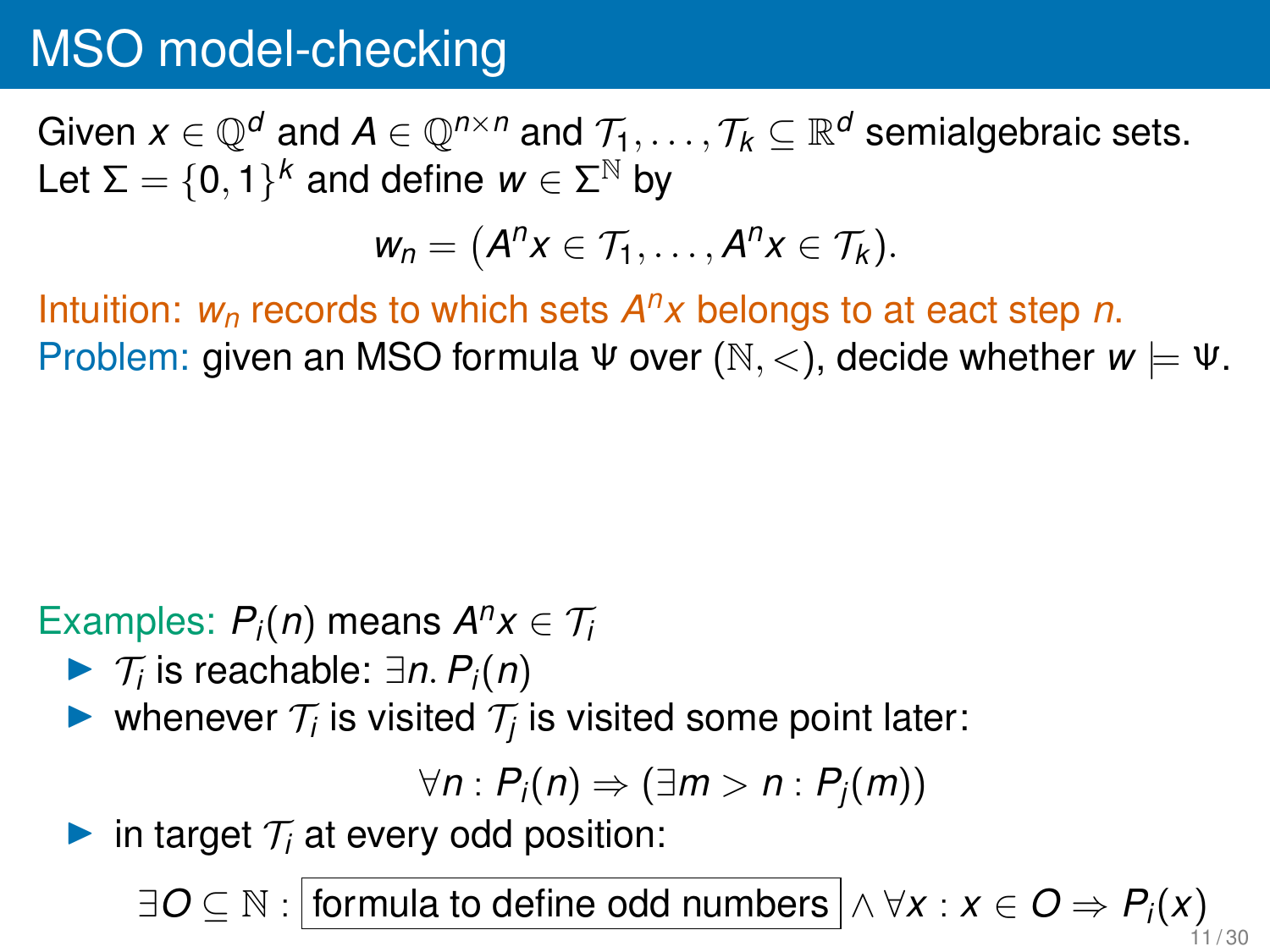Given  $x \in \mathbb{Q}^d$  and  $A \in \mathbb{Q}^{n \times n}$  and  $\mathcal{T}_1, \ldots, \mathcal{T}_k \subseteq \mathbb{R}^d$  semialgebraic sets. Let  $\Sigma = \{0,1\}^k$  and define  $w \in \Sigma^{\mathbb{N}}$  by

$$
w_n=(A^n x\in \mathcal{T}_1,\ldots,A^n x\in \mathcal{T}_k).
$$

Intuition: *w<sup>n</sup>* records to which sets *A <sup>n</sup>x* belongs to at eact step *n*. Problem: given an MSO formula  $\Psi$  over  $(\mathbb{N},<)$ , decide whether  $w \models \Psi$ .

Theorem (Karimov, Lefaucheux, Ouaknine, Purser, Varonka, Whiteland, Worrell)

*This is decidable if all* T*<sup>i</sup> either have intrinsic dimension* 1 *or are included in a subspace of dimension* 3*.*

### Examples:  $P_i(n)$  means  $A^n x \in T_i$

- ▶ <sup>T</sup>*<sup>i</sup>* is reachable: ∃*n*. *Pi*(*n*)
- ▶ whenever  $\mathcal{T}_i$  is visited  $\mathcal{T}_j$  is visited some point later:

$$
\forall n: P_i(n) \Rightarrow (\exists m > n: P_j(m))
$$

 $\blacktriangleright$  in target  $\mathcal{T}_i$  at every odd position:

∃ $O \subseteq \mathbb{N}$  :  $\boxed{\text{formula to define odd numbers}} \wedge \forall x: x \in O \Rightarrow P_i(x)$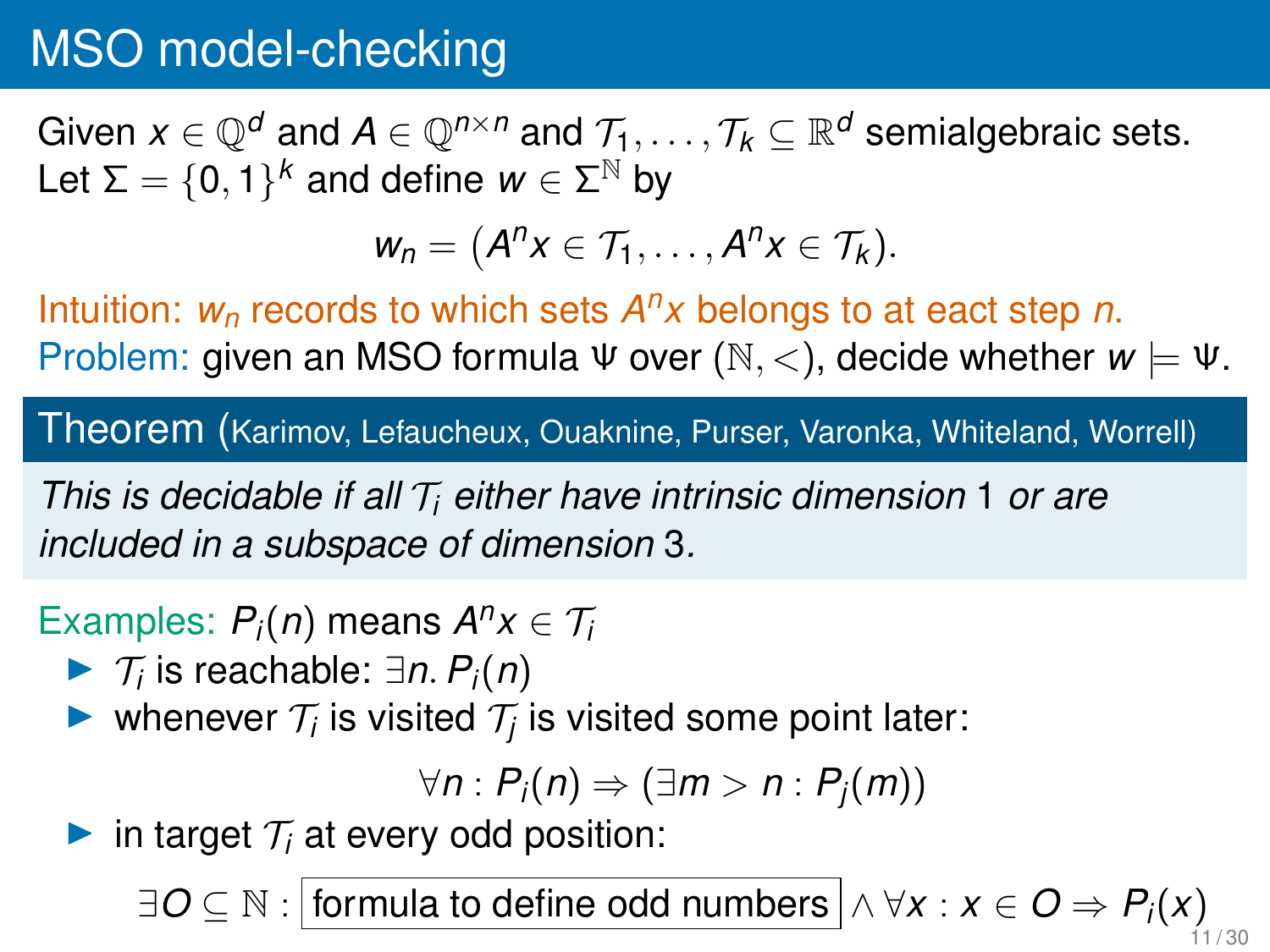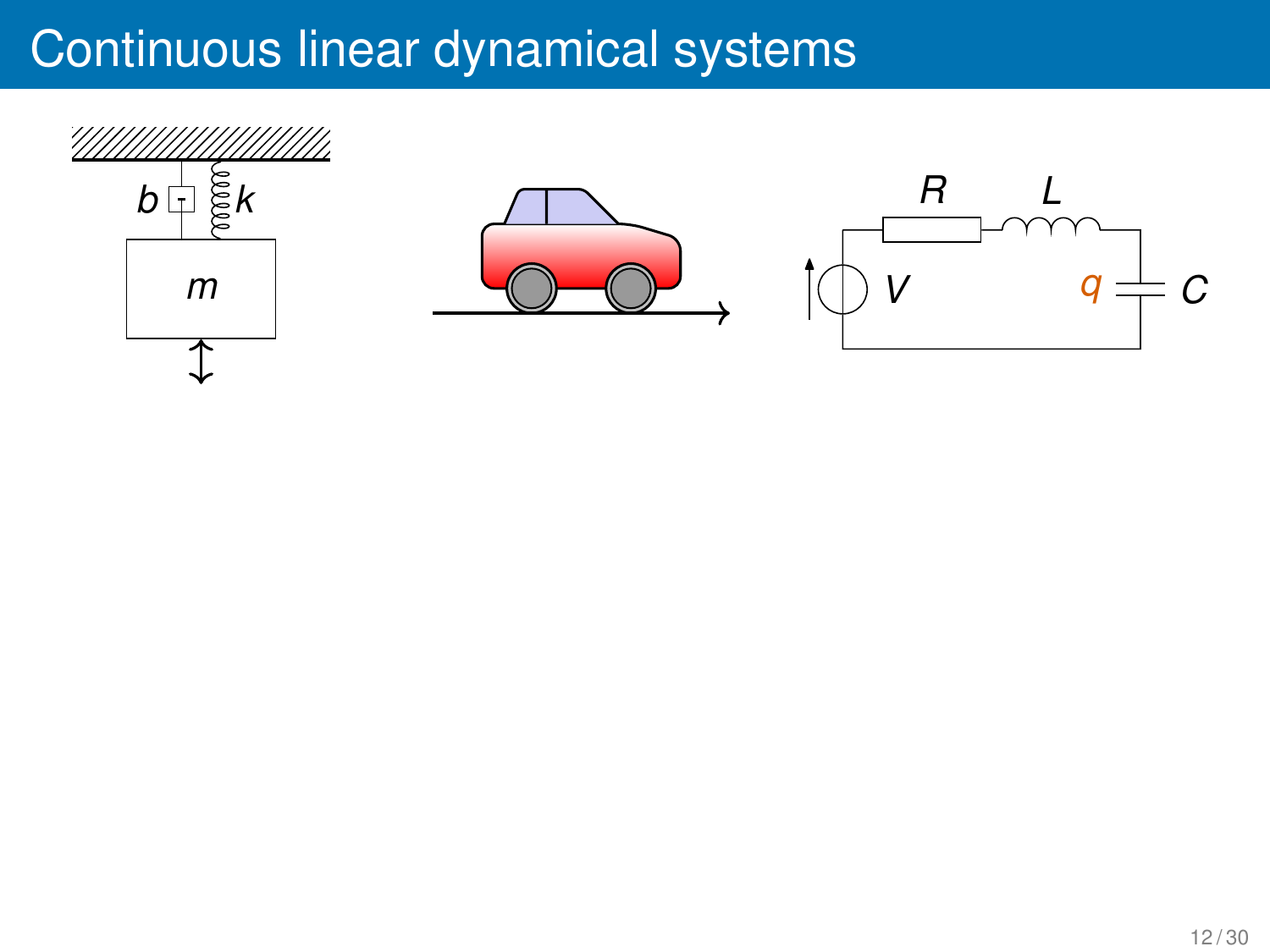

Linear differential equation:

$$
x'(t) = Ax(t) \qquad x(0) = x_0
$$

Example:

 $x'(t) = 7x(t)$ 

 $\sim$   $x(t) = e^{7t}$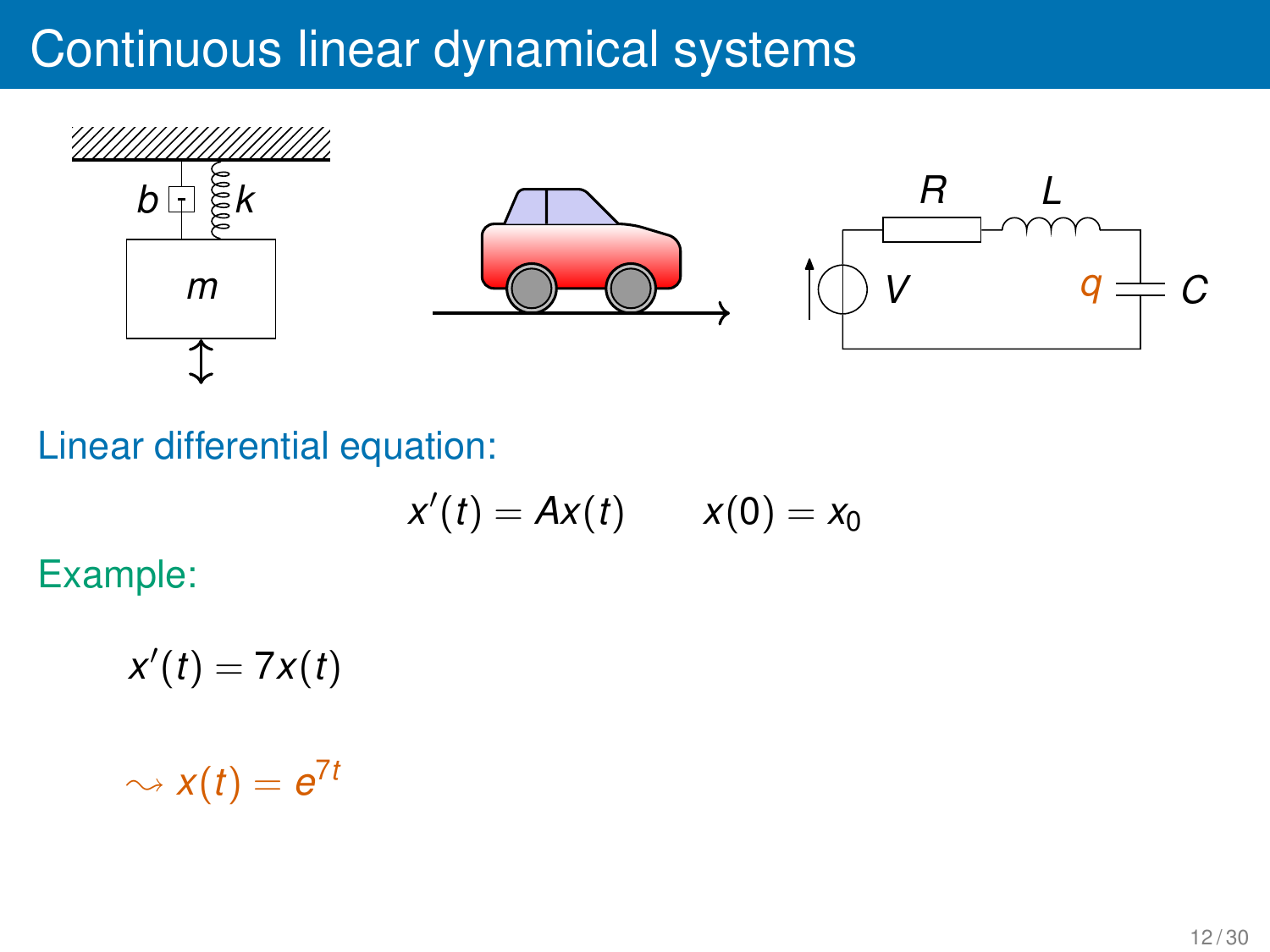

Linear differential equation:

$$
x'(t) = Ax(t) \qquad x(0) = x_0
$$

Example:

$$
x'(t) = 7x(t) \qquad \begin{cases} x'_1(t) = x_2(t) \\ x'_2(t) = -x_1(t) \end{cases} \Leftrightarrow \begin{bmatrix} x_1 \\ x_2 \end{bmatrix}' = \begin{bmatrix} 0 & 1 \\ -1 & 0 \end{bmatrix} \begin{bmatrix} x_1 \\ x_2 \end{bmatrix}
$$

$$
\sim x(t) = e^{7t} \qquad \qquad \sim \begin{cases} x_1(t) = \sin(t) \\ x_2(t) = \cos(t) \end{cases}
$$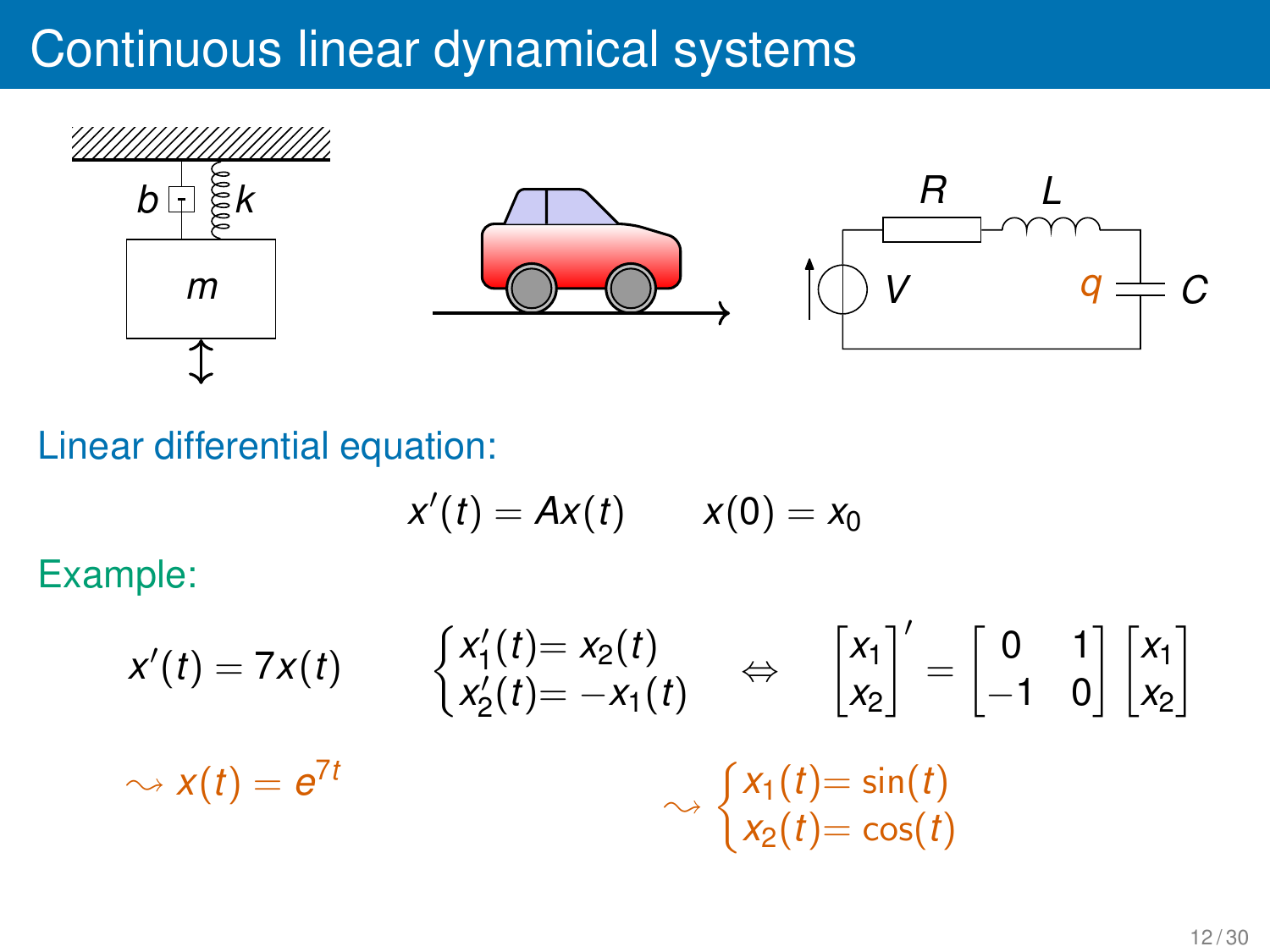

Linear differential equation:

$$
x'(t) = Ax(t) \qquad x(0) = x_0
$$

General solution form:

$$
x(t) = e^{At}x_0
$$
  
where  $e^M = \sum_{n=0}^{\infty} \frac{M^n}{n!}$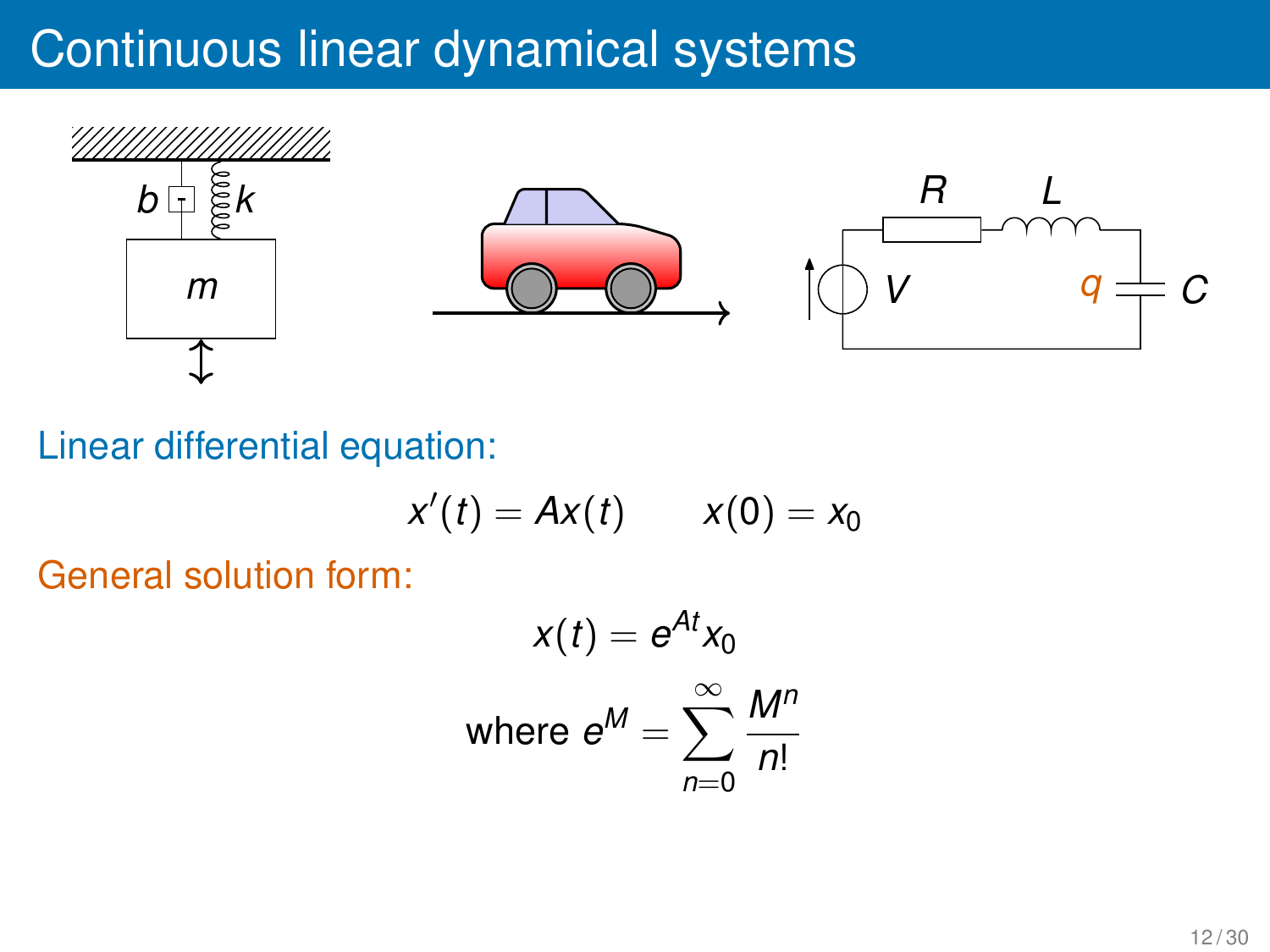Given *x*, *y* and *A*, decide if  $\exists t \in \mathbb{R}$  such that  $x^T e^{At} y = 0$ .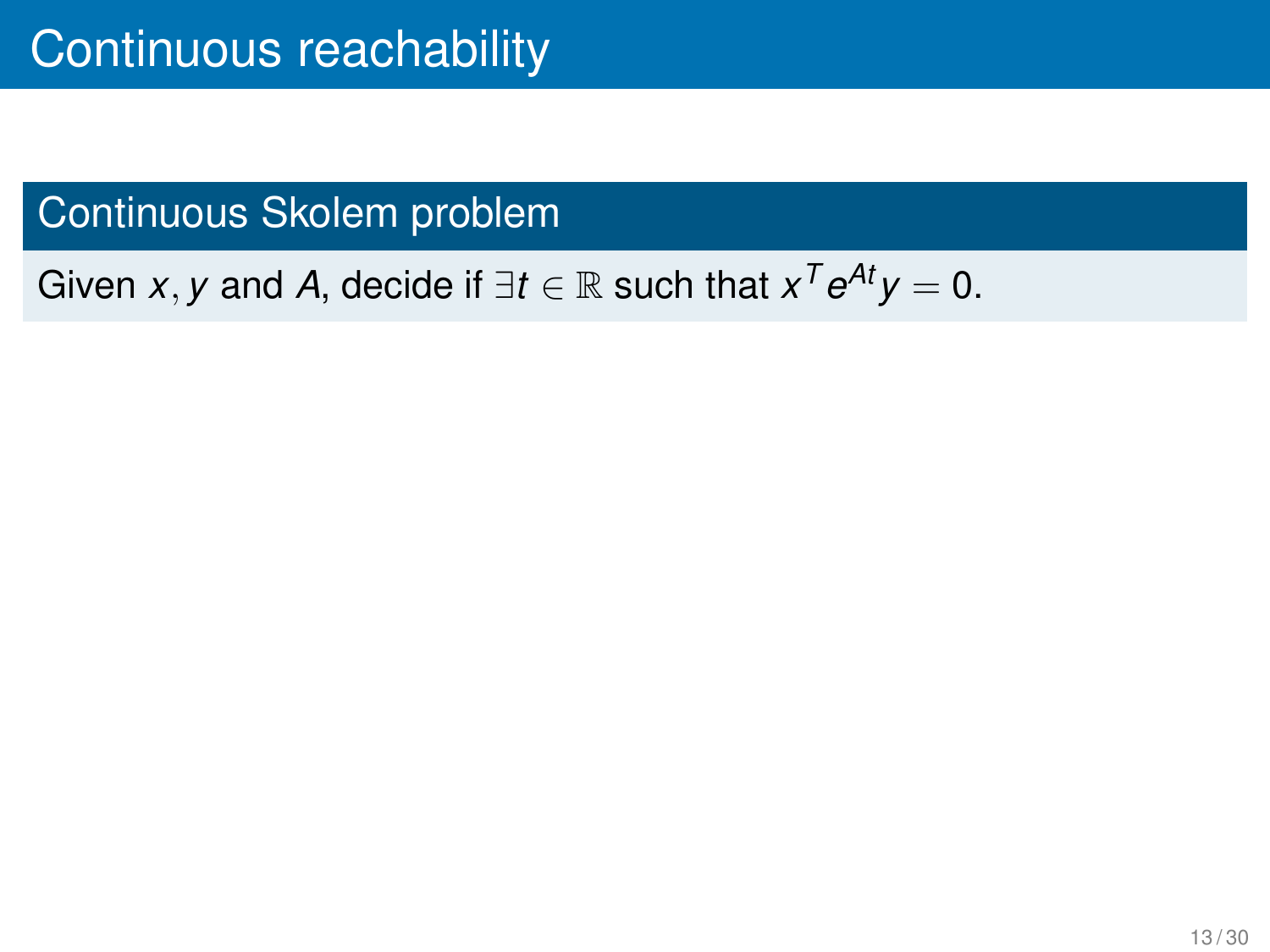Given *x*, *y* and *A*, decide if  $\exists t \in \mathbb{R}$  such that  $x^T e^{At} y = 0$ .

#### Bounded continuous Skolem problem

Given *x*, *y* and *A*, decide if  $\exists t \in [0,1]$  such that  $x^T e^{At} y = 0$ .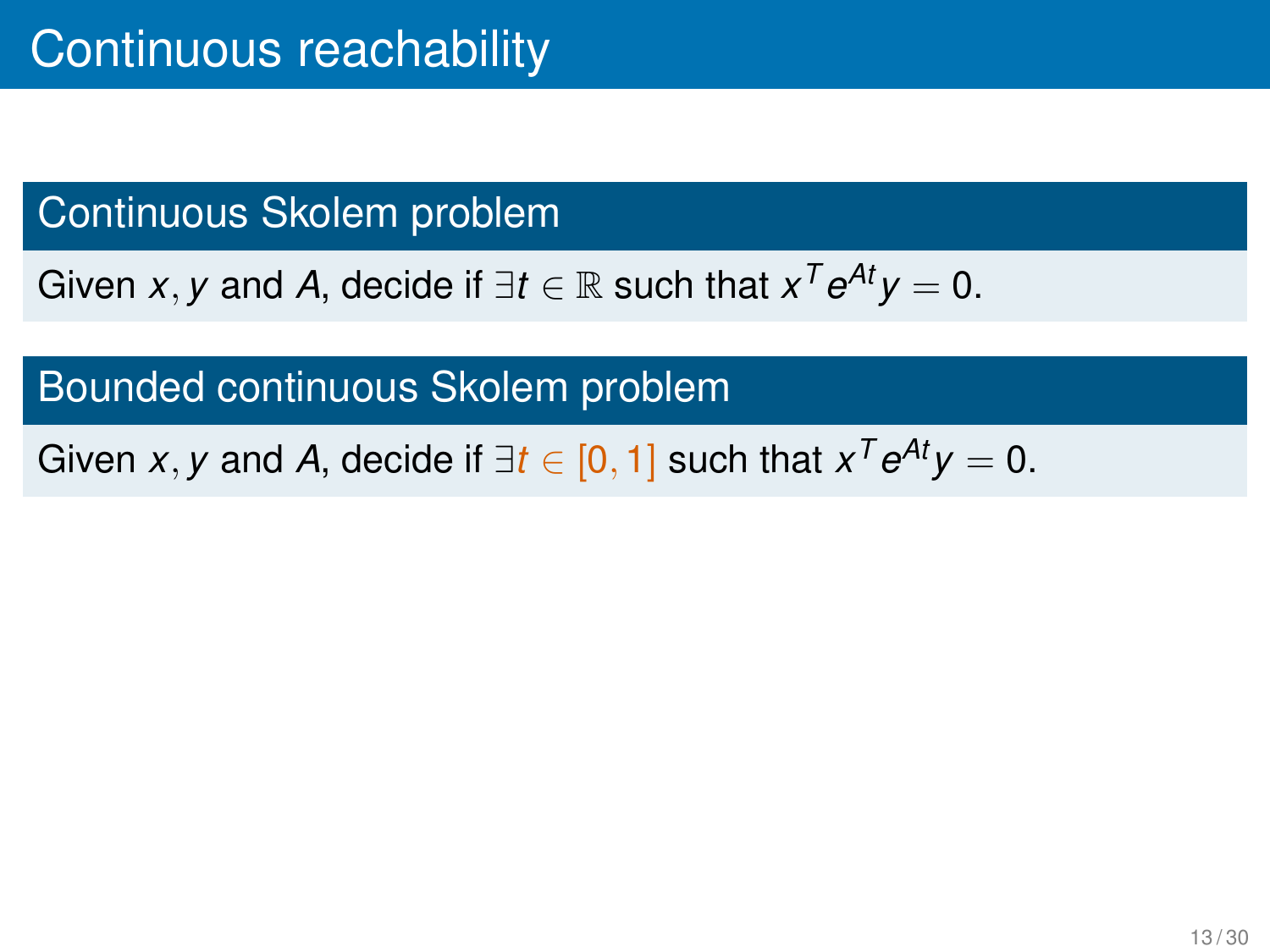Given *x*, *y* and *A*, decide if  $\exists t \in \mathbb{R}$  such that  $x^T e^{At} y = 0$ .

Bounded continuous Skolem problem

Given *x*, *y* and *A*, decide if  $\exists t \in [0,1]$  such that  $x^T e^{At} y = 0$ .

### Continuous positivity Problem

Given *x*, *y* and *A*, decide whether  $x^T e^{At} y \ge 0$  for all  $t \ge 0$ .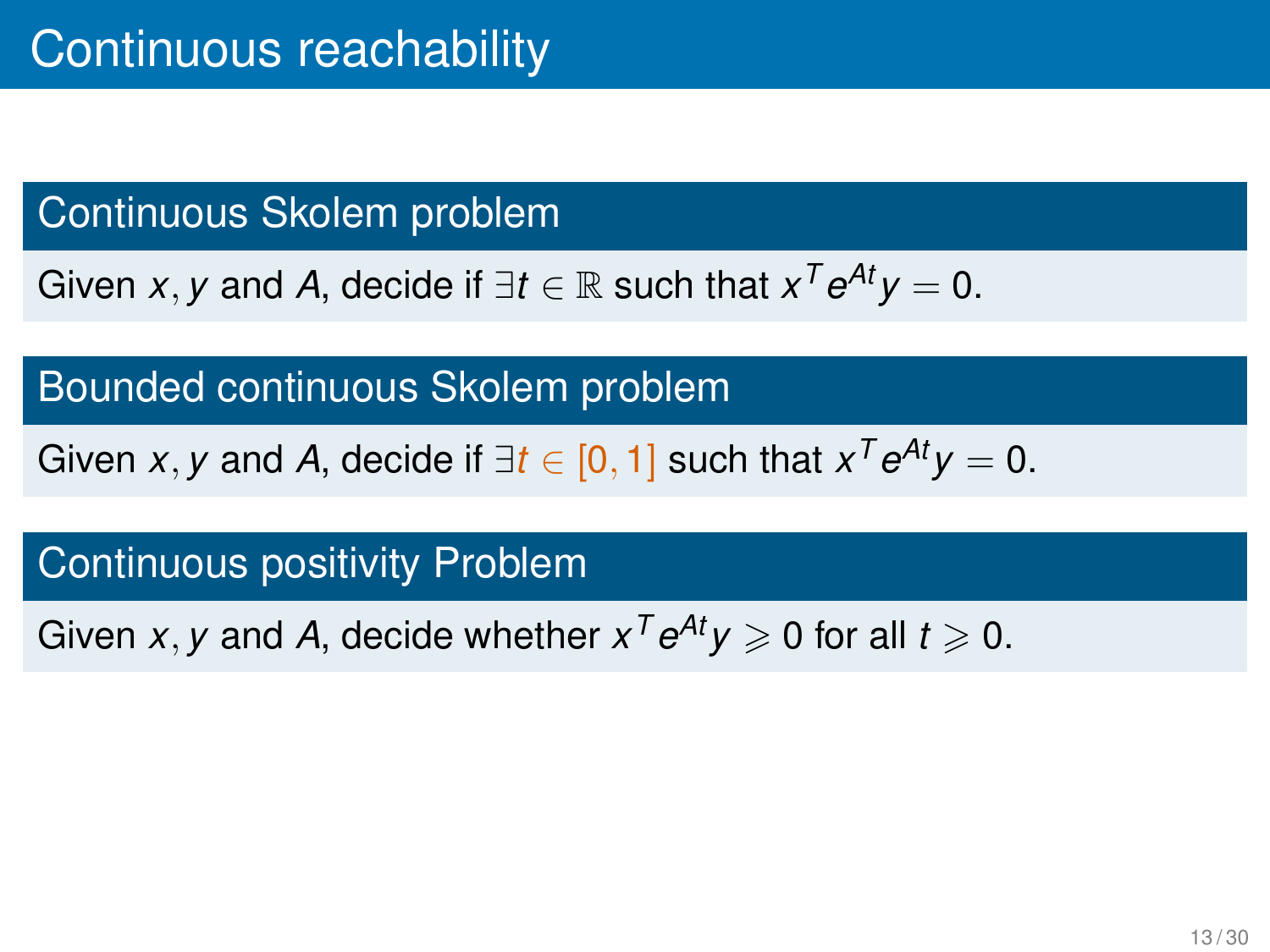Given *x*, *y* and *A*, decide if  $\exists t \in \mathbb{R}$  such that  $x^T e^{At} y = 0$ .

#### Bounded continuous Skolem problem

Given *x*, *y* and *A*, decide if  $\exists t \in [0,1]$  such that  $x^T e^{At} y = 0$ .

### Continuous positivity Problem

Given *x*, *y* and *A*, decide whether  $x^T e^{At} y \ge 0$  for all  $t \ge 0$ .

Continuous positivity is inter-reducible with continuous Skolem.

The decidability of all these problems is also open!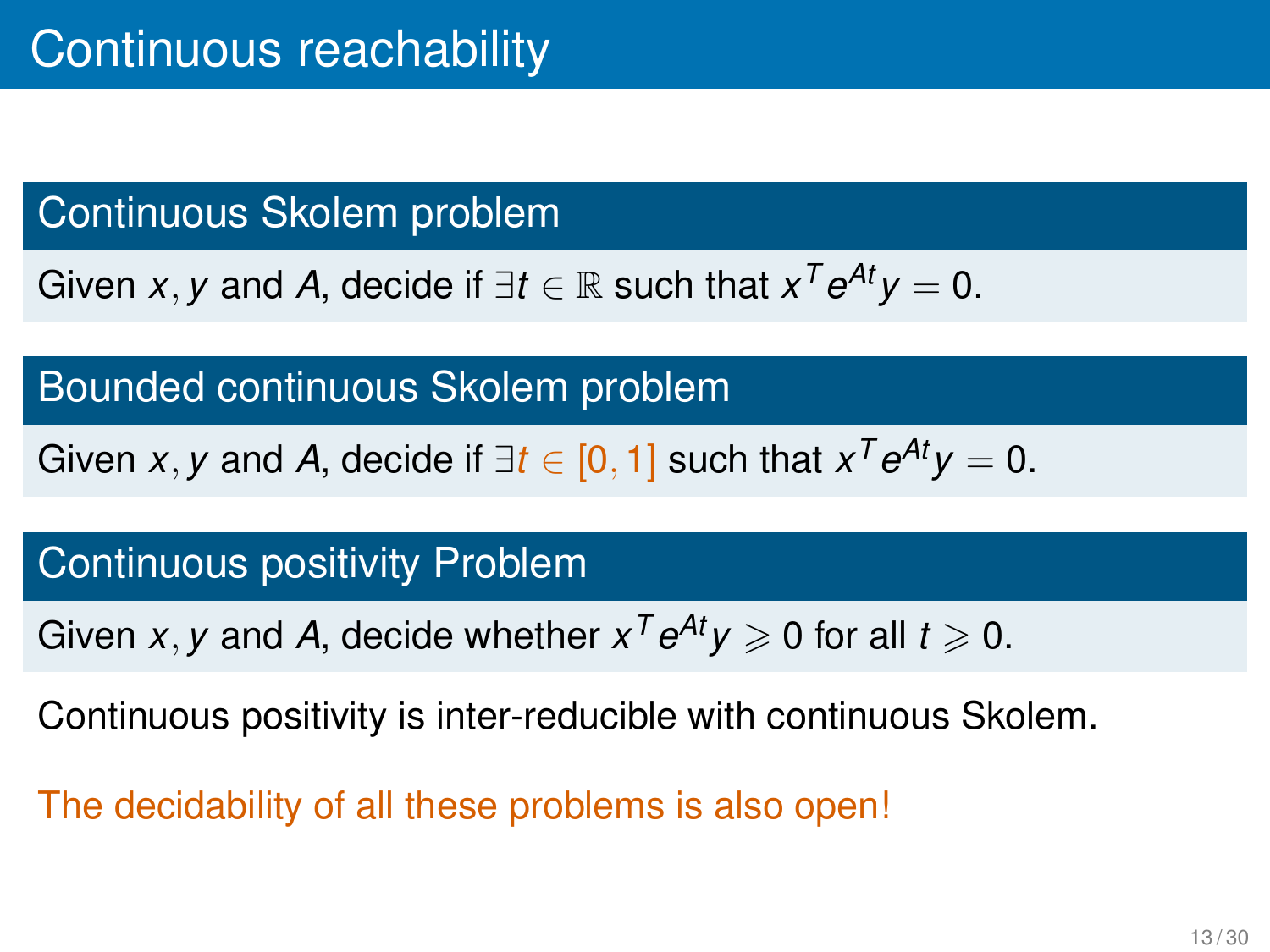## A link with number theory

Some reachability questions look like this :  $\exists t \in \mathbb{R}$ . 42 $t^7 = 56 \, \wedge \, e^{3t} - e^{t} = 9$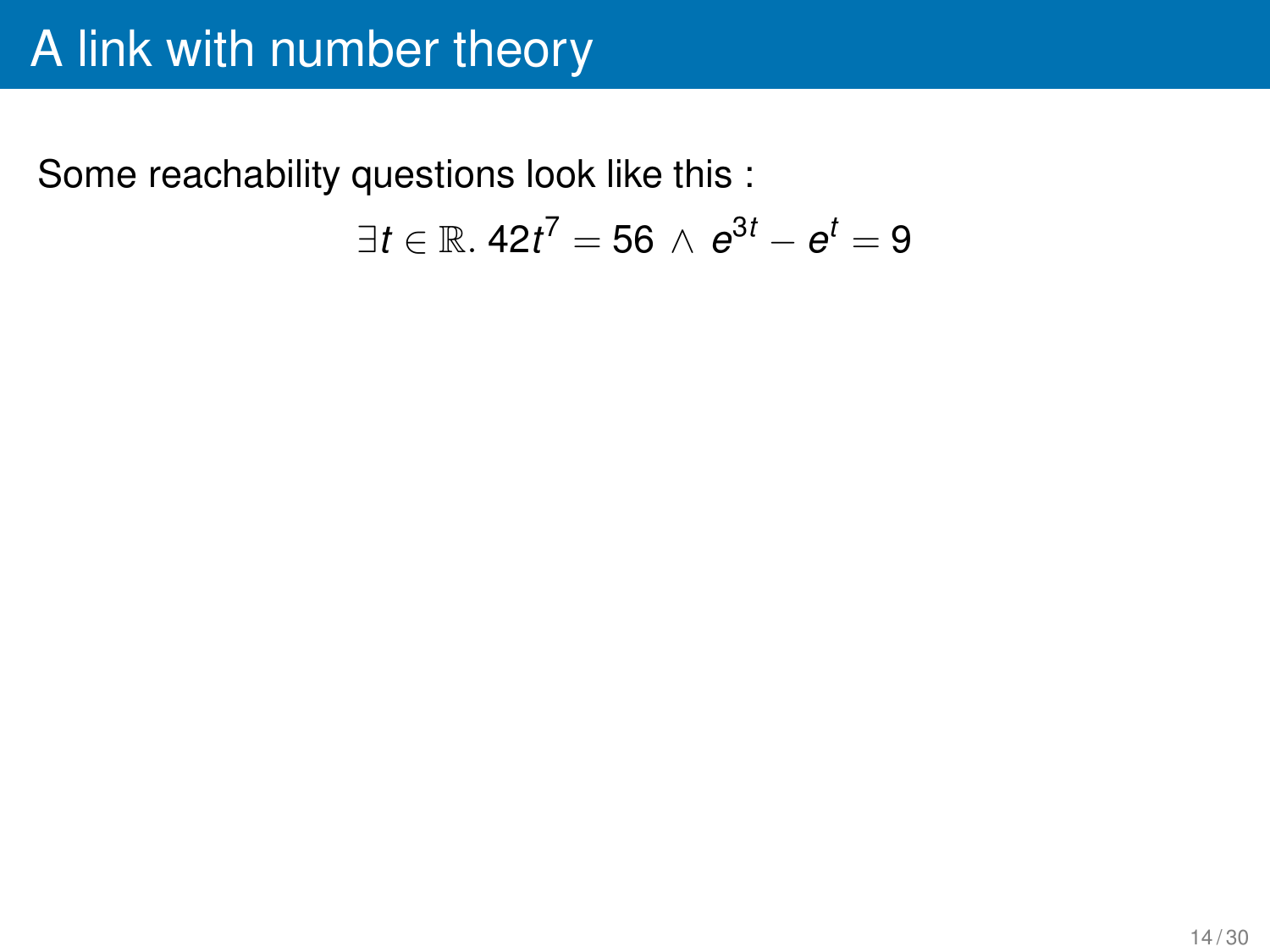Some reachability questions look like this (*P*, *Q* polynomials):  $\exists t\in\mathbb{R}.\; P(t)=\mathsf{0} \wedge Q(\bm{e}^t)=\mathsf{0}$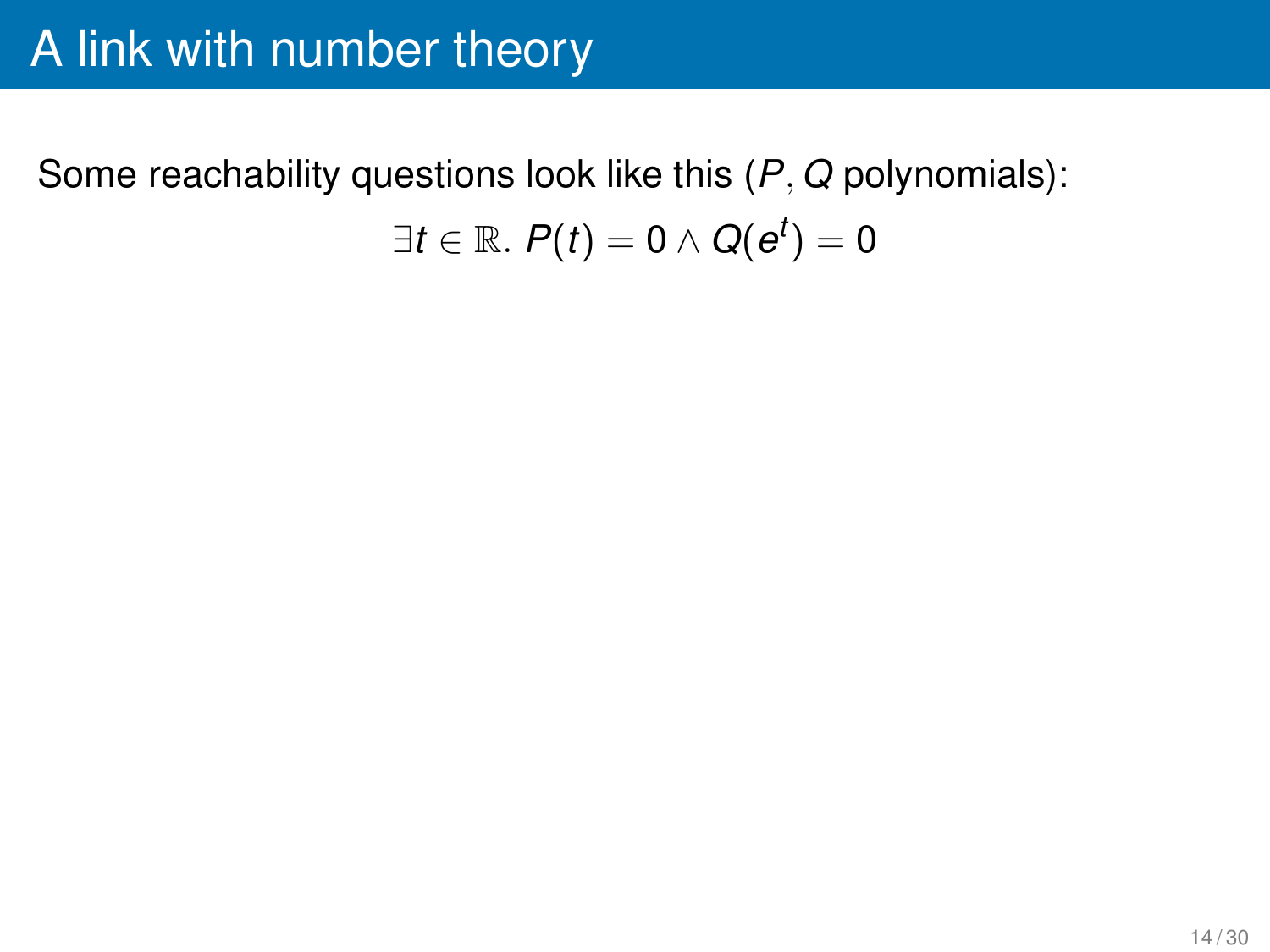# A link with number theory

Some reachability questions look like this (*P*, *Q* polynomials):  $\exists t\in\mathbb{R}.\; P(t)=\mathsf{0} \wedge Q(\bm{e}^t)=\mathsf{0}$ 

Claim: impossible except possibly for  $t = 0$  (easy to check)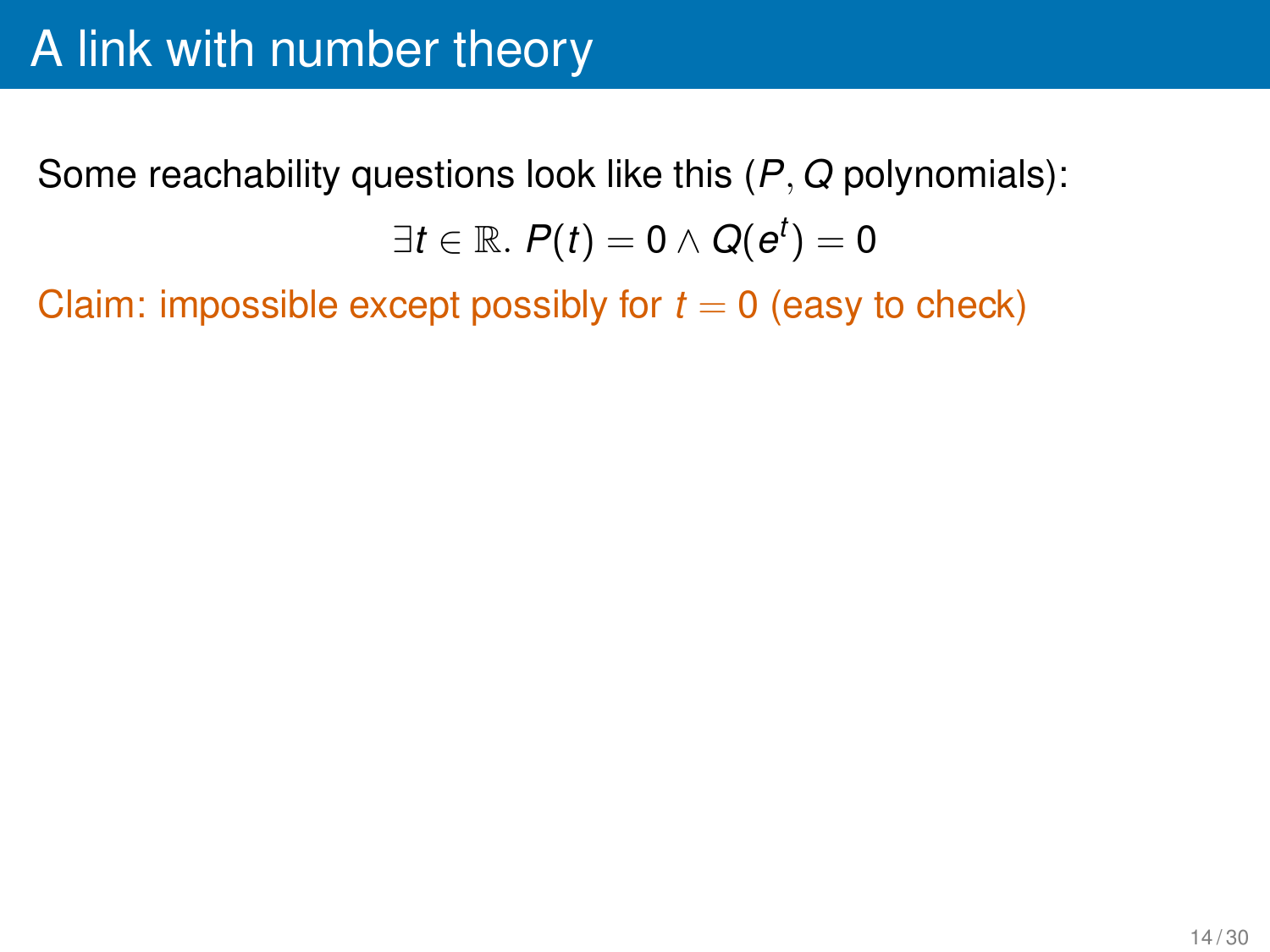Some reachability questions look like this (*P*, *Q* polynomials):

 $\exists t\in\mathbb{R}.\; P(t)=\mathsf{0} \wedge Q(\bm{e}^t)=\mathsf{0}$ 

Claim: impossible except possibly for  $t = 0$  (easy to check)

Algebraic number: root of polynomial with integer coefficients Transcendental number: not algebraic, e.g. *e*, π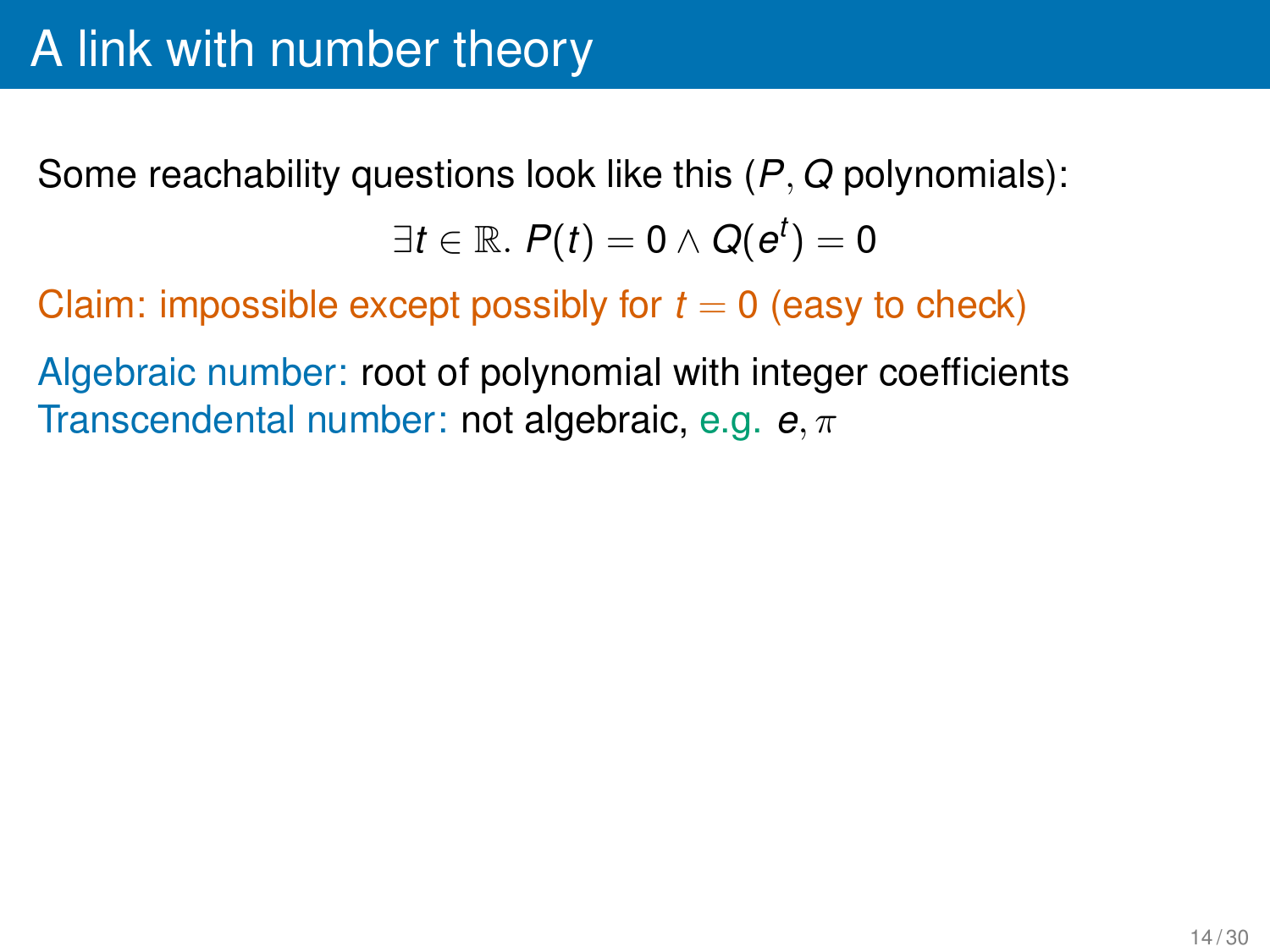Some reachability questions look like this (*P*, *Q* polynomials):

 $\exists t\in\mathbb{R}.\; P(t)=\mathsf{0} \wedge Q(\bm{e}^t)=\mathsf{0}$ 

Claim: impossible except possibly for  $t = 0$  (easy to check)

Algebraic number: root of polynomial with integer coefficients Transcendental number: not algebraic, e.g. *e*, π

#### Theorem (Special case of Lindemann–Weierstrass)

*If t is a nonzero algebraic number then e<sup>t</sup> is transcendental.*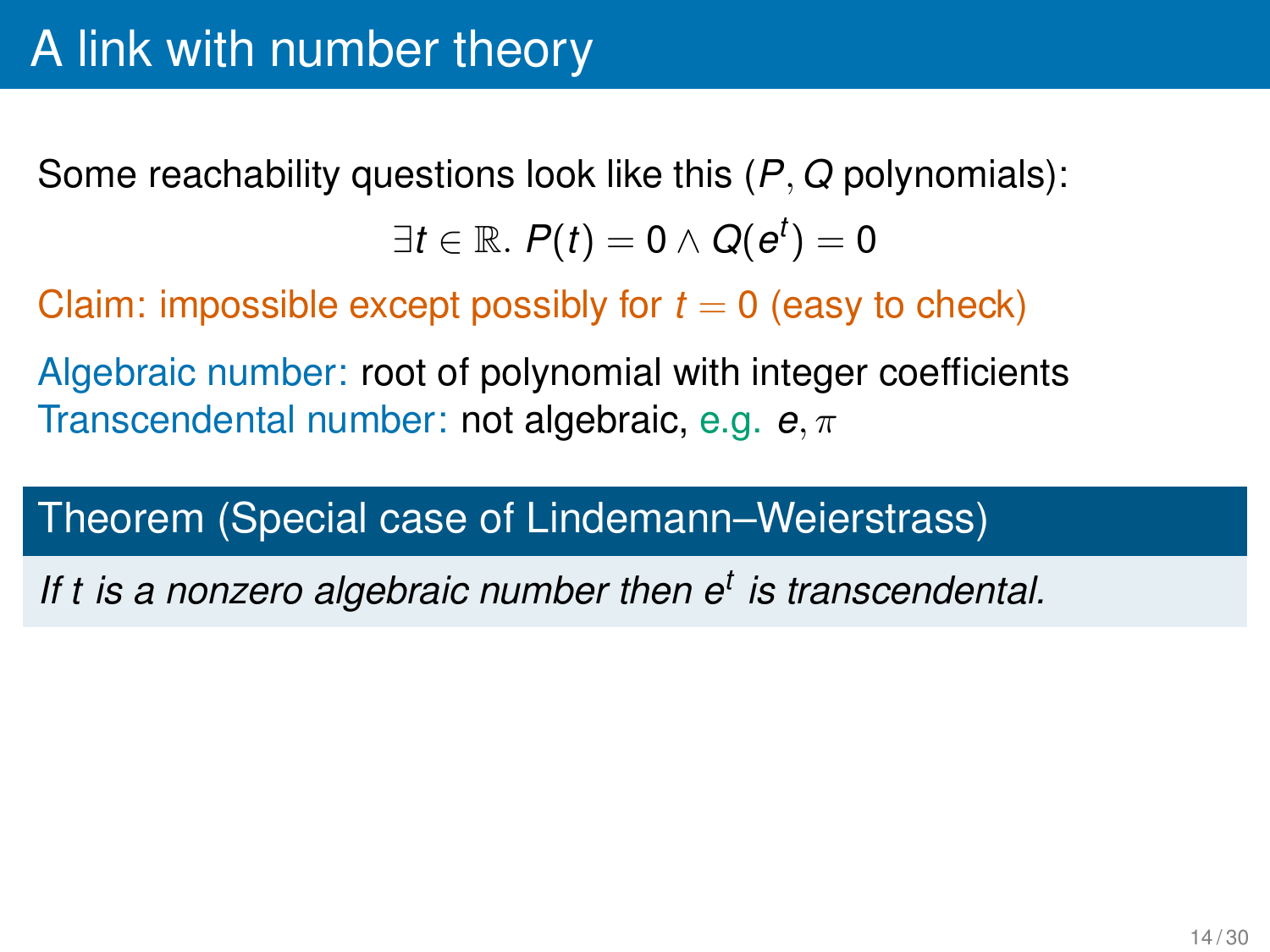Some reachability questions look like this (*P*, *Q* polynomials):

 $\exists t\in\mathbb{R}.\; P(t)=\mathsf{0} \wedge Q(\bm{e}^t)=\mathsf{0}$ 

Claim: impossible except possibly for  $t = 0$  (easy to check)

Algebraic number: root of polynomial with integer coefficients Transcendental number: not algebraic, e.g. *e*, π

#### Theorem (Special case of Lindemann–Weierstrass)

*If t is a nonzero algebraic number then e<sup>t</sup> is transcendental.*

- $\blacktriangleright$   $P(t) = 0$  so *t* is algebraic (by definition)
- $\blacktriangleright$  Lindemann–Weierstrass:  $e^t$  transcendental (unless  $t = 0$ )
- ▶ hence  $Q(e^t) \neq 0$  (except maybe if  $t = 0$ )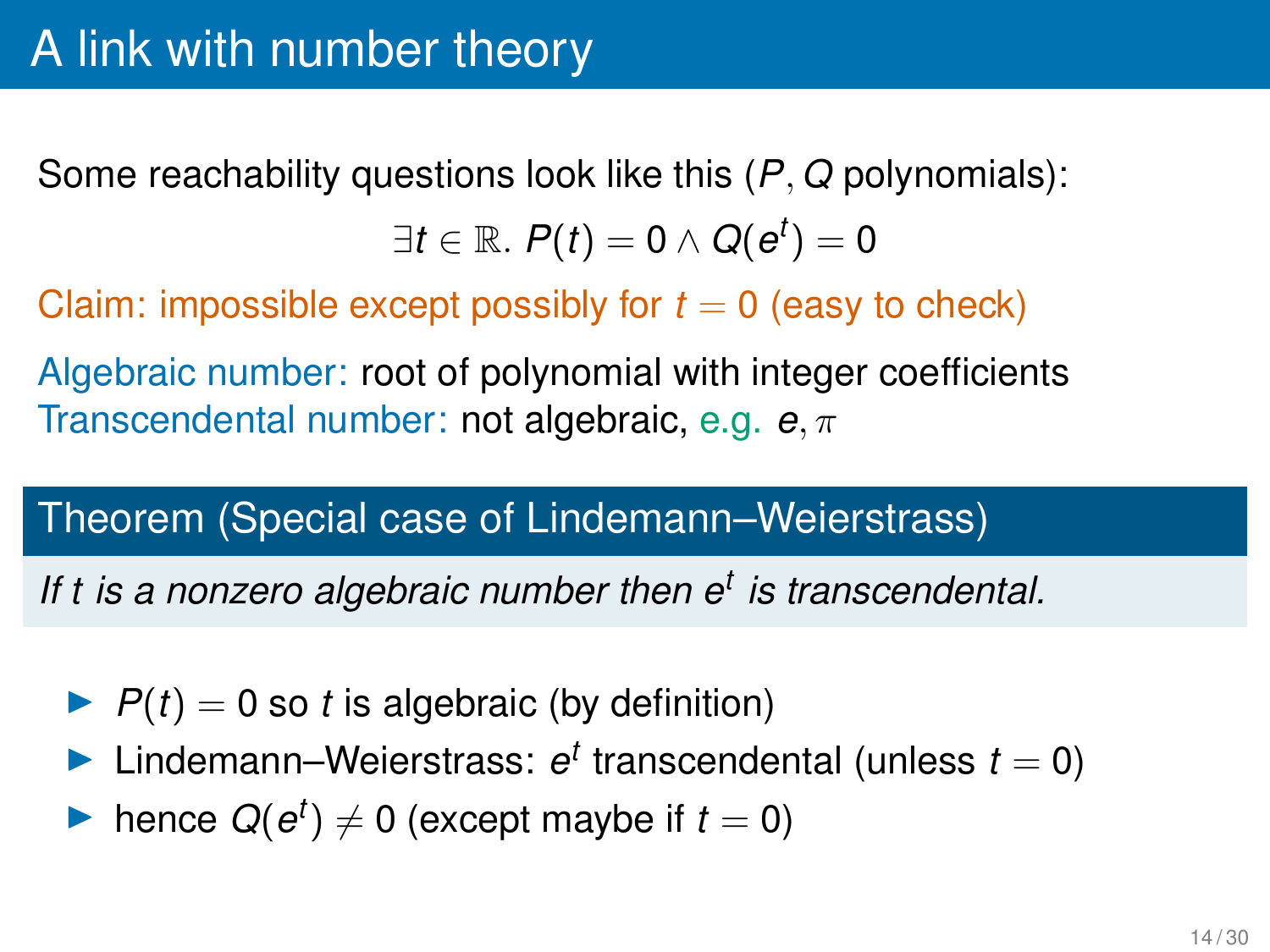In general,

$$
x^T e^{At} y = \sum_{i=1}^d P_i(t) e^{\lambda_i t}
$$

where  $P_i$  polynomial,  $\lambda_i \in \mathbb{C}$  eigenvalues of A.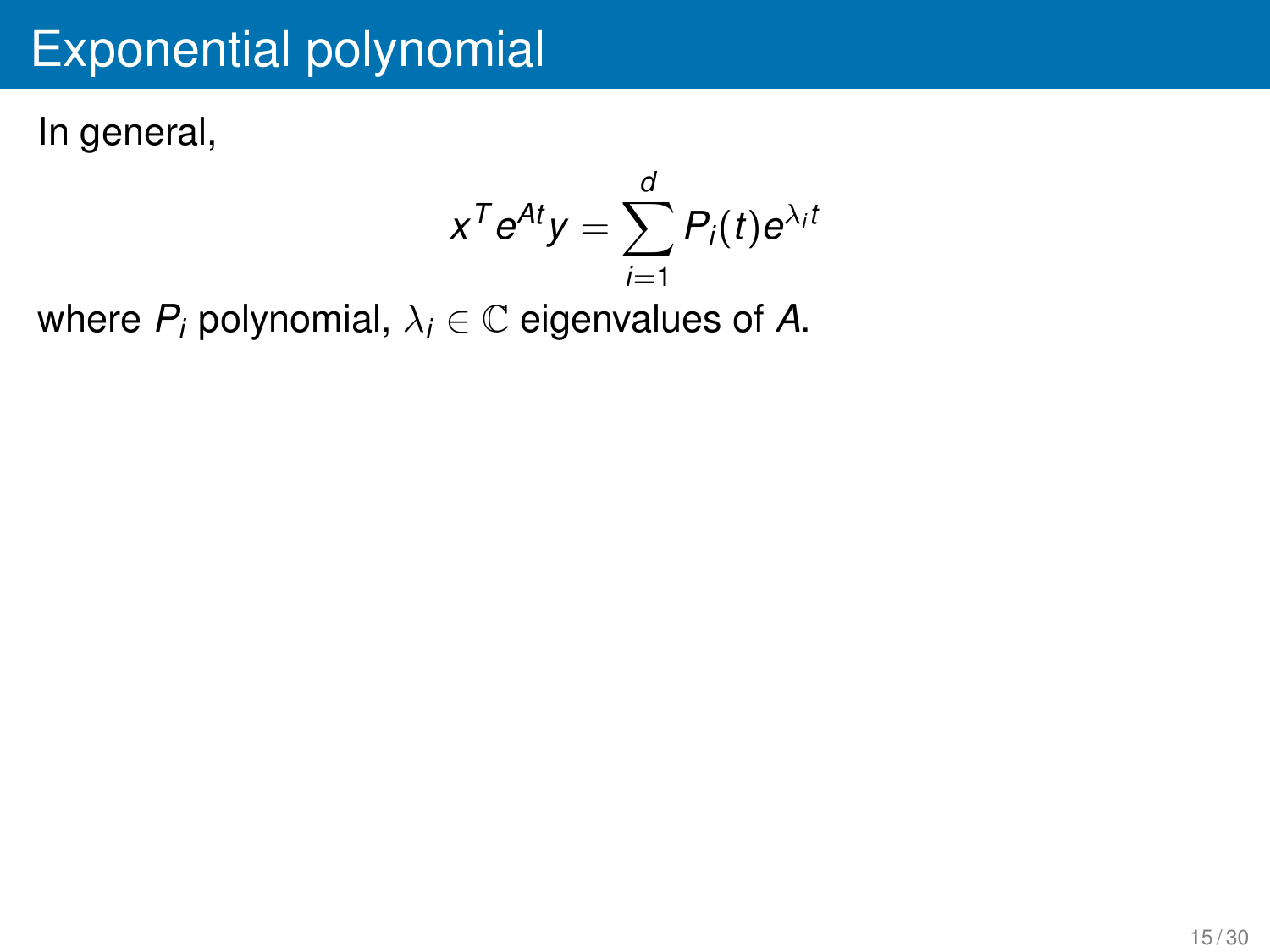In general,

$$
x^T e^{At} y = \sum_{i=1}^d P_i(t) e^{\lambda_i t}
$$

where  $P_i$  polynomial,  $\lambda_i \in \mathbb{C}$  eigenvalues of A.

Lindemann–Weierstrass's theorem is not enough to solve the continuous Skolem problem.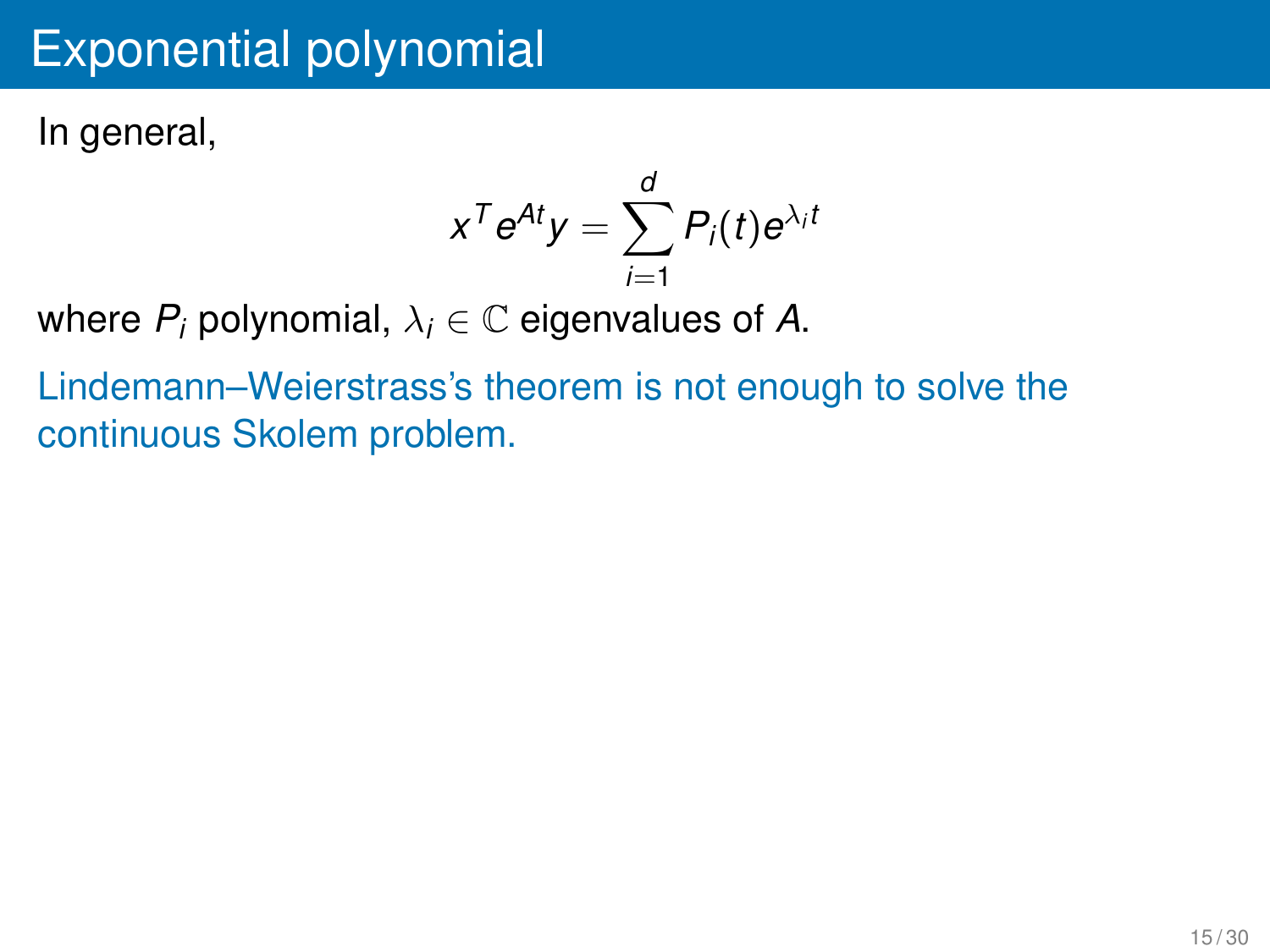In general,

$$
x^T e^{At} y = \sum_{i=1}^d P_i(t) e^{\lambda_i t}
$$

where  $P_i$  polynomial,  $\lambda_i \in \mathbb{C}$  eigenvalues of A.

Lindemann–Weierstrass's theorem is not enough to solve the continuous Skolem problem.

### Theorem (Wilkie and MacIntyre)

*If Schanuel's conjecture is true, then, for each k* ∈ N*, the first-order theory of the structure*  $(\mathbb{R}, 0, 1, <, +, \cdot, \exp, \cos |_{[0,k]}, \sin |_{[0,k]})$  *is decidable.*

algorithm always correct, only termination requires the conjecture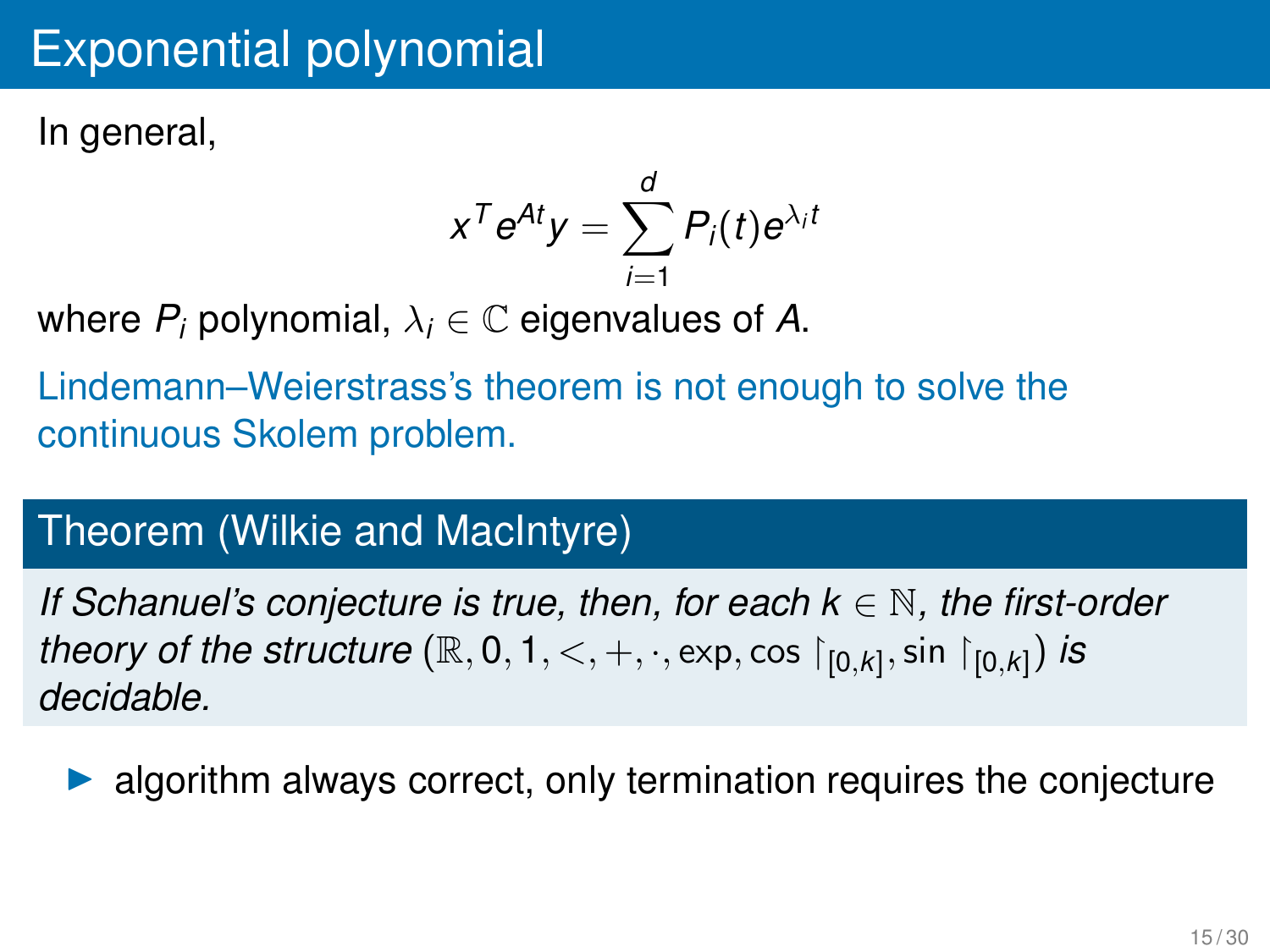In general,

$$
x^T e^{At} y = \sum_{i=1}^d P_i(t) e^{\lambda_i t}
$$

where  $P_i$  polynomial,  $\lambda_i \in \mathbb{C}$  eigenvalues of A.

Lindemann–Weierstrass's theorem is not enough to solve the continuous Skolem problem.

### Theorem (Wilkie and MacIntyre)

*If Schanuel's conjecture is true, then, for each k* ∈ N*, the first-order theory of the structure*  $(\mathbb{R}, 0, 1, <, +, \cdot, \exp, \cos |_{[0,k]}, \sin |_{[0,k]})$  *is decidable.*

- algorithm always correct, only termination requires the conjecture
- this makes many problem (inc. continuous Skolem) decidable!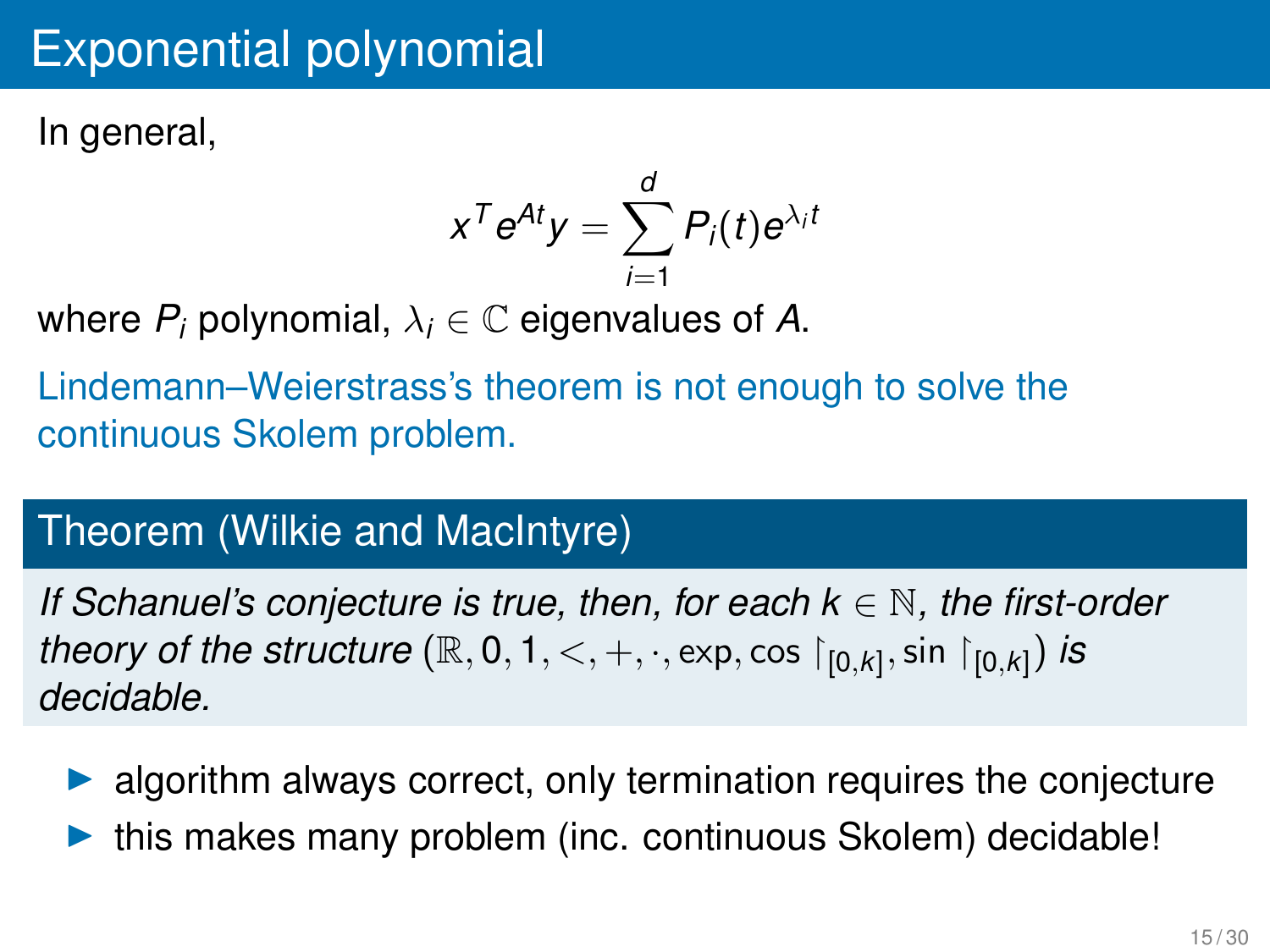In general,

$$
x^T e^{At} y = \sum_{i=1}^d P_i(t) e^{\lambda_i t}
$$

where  $P_i$  polynomial,  $\lambda_i \in \mathbb{C}$  eigenvalues of A.

Lindemann–Weierstrass's theorem is not enough to solve the continuous Skolem problem.

### Theorem (Wilkie and MacIntyre)

*If Schanuel's conjecture is true, then, for each k* ∈ N*, the first-order theory of the structure*  $(\mathbb{R}, 0, 1, <, +, \cdot, \exp, \cos |_{[0,k]}, \sin |_{[0,k]})$  *is decidable.*

- algorithm always correct, only termination requires the conjecture
- this makes many problem (inc. continuous Skolem) decidable! What is Schanuel's conjecture?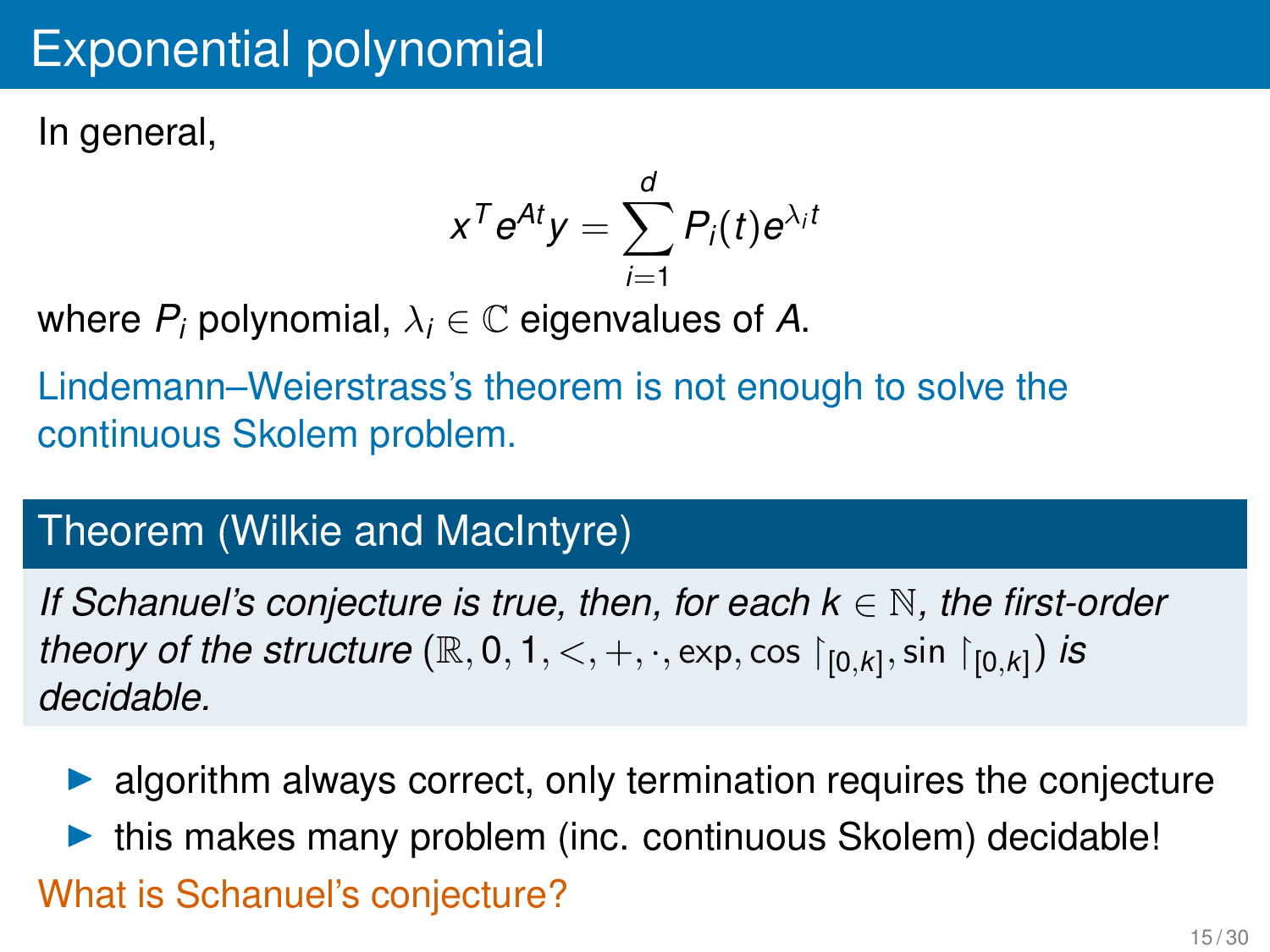If *z*1, . . . , *z<sup>n</sup>* that are linearly independent over Q, then at least *n* numbers among  $z_1, \ldots, z_n, e^{z_1}, \ldots, e^{z_n}$  are algebraically independent.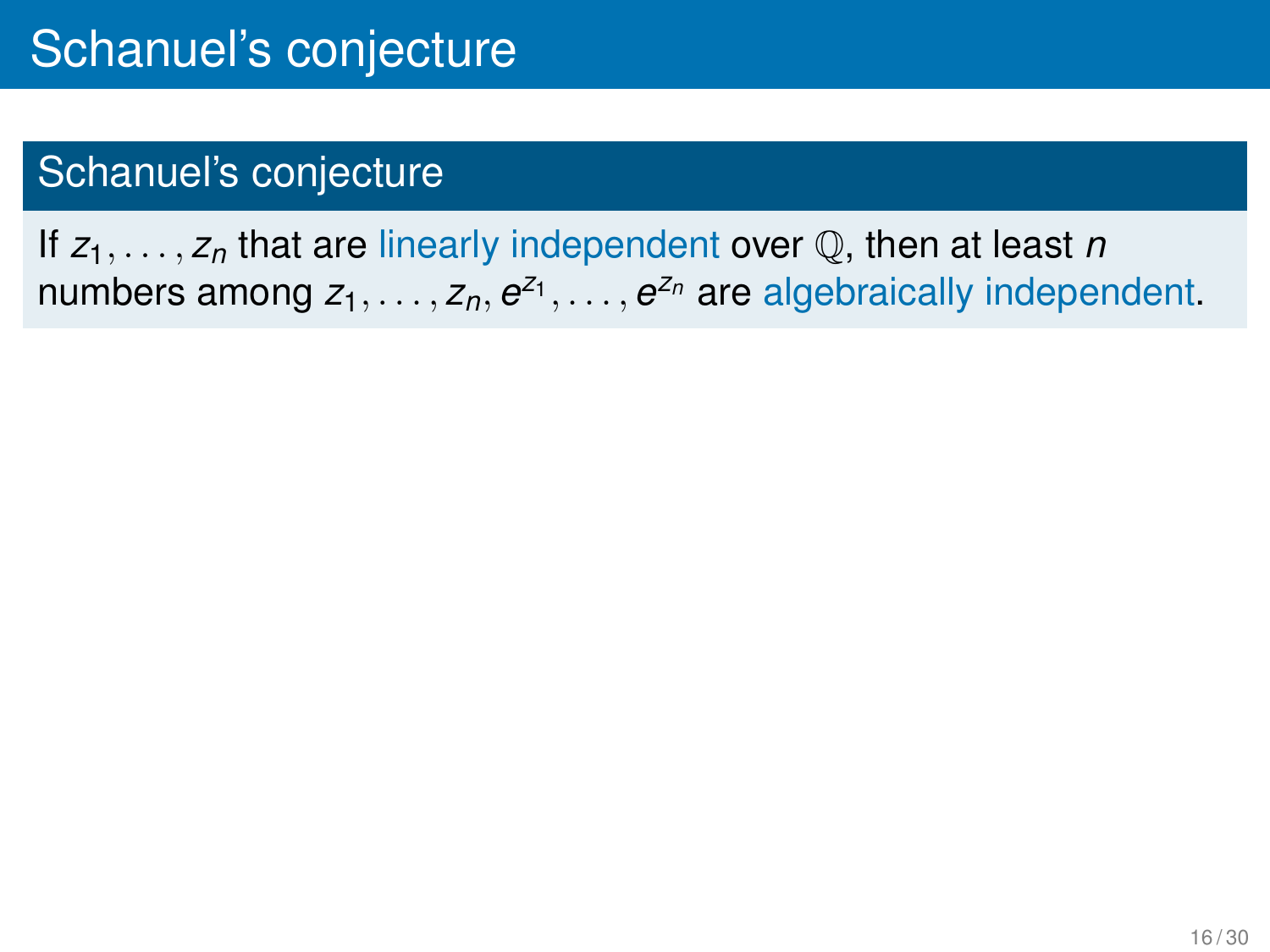If *z*1, . . . , *z<sup>n</sup>* that are linearly independent over Q, then at least *n* numbers among  $z_1, \ldots, z_n, e^{z_1}, \ldots, e^{z_n}$  are algebraically independent.

Example:  $\pi$  and  $e$  are algebraically independent

$$
z_1 = i\pi, z_2 = 1
$$
  $\sim$   $e^{z_1} = -1, e^{z_2} = e.$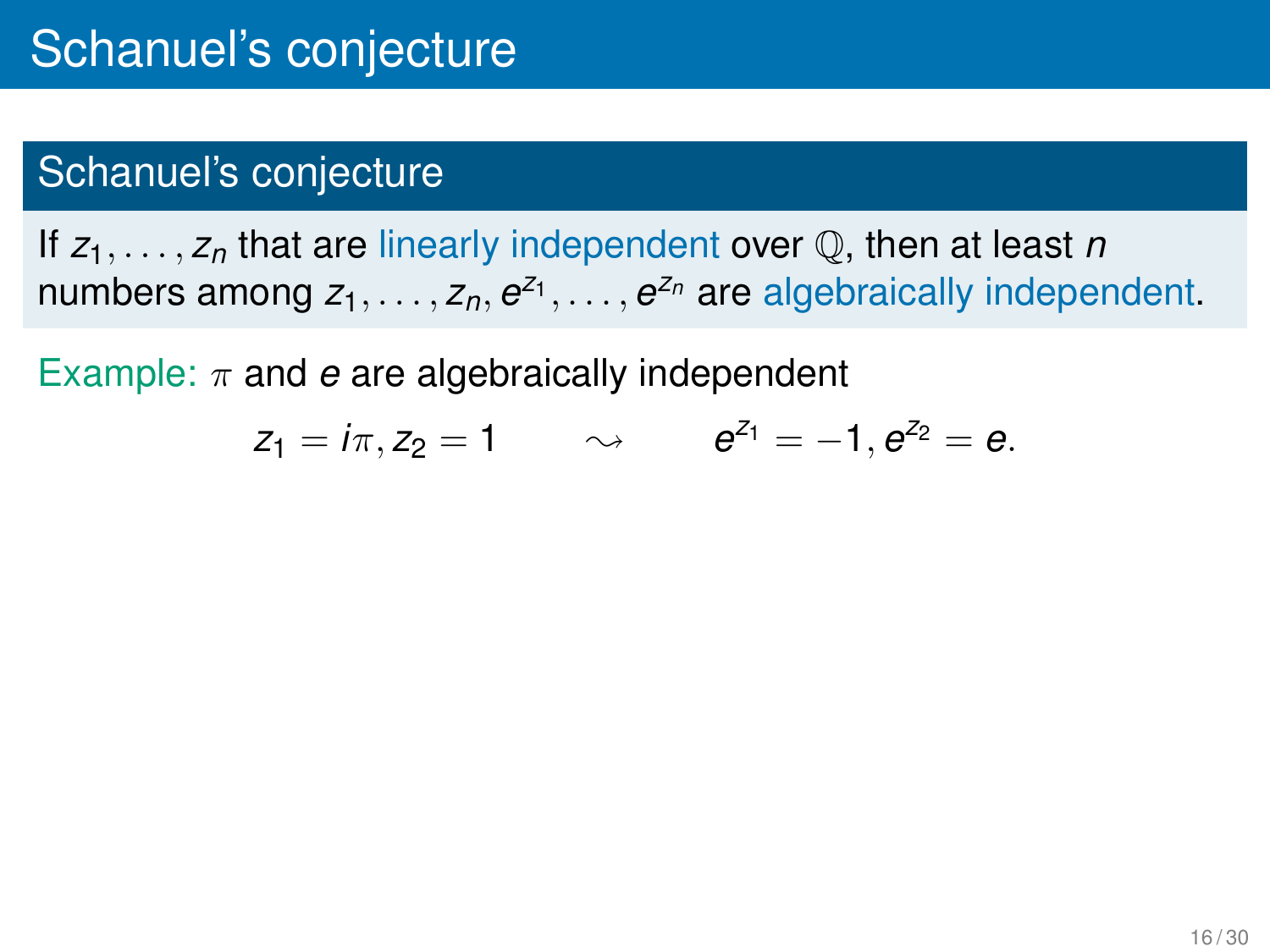If *z*1, . . . , *z<sup>n</sup>* that are linearly independent over Q, then at least *n* numbers among  $z_1, \ldots, z_n, e^{z_1}, \ldots, e^{z_n}$  are algebraically independent.

Example:  $\pi$  and *e* are algebraically independent

$$
z_1 = i\pi, z_2 = 1
$$
  $\sim$   $e^{z_1} = -1, e^{z_2} = e.$ 

Clearly  $z_1$  and  $z_2$  are linearly independent over  $\mathbb Q$ . So at least 2 of  $i\pi$ , 1,  $-1$ , *e* are algebraically independent. But 1 is algebraic so  $\pi$  and *e* are algebraically independent.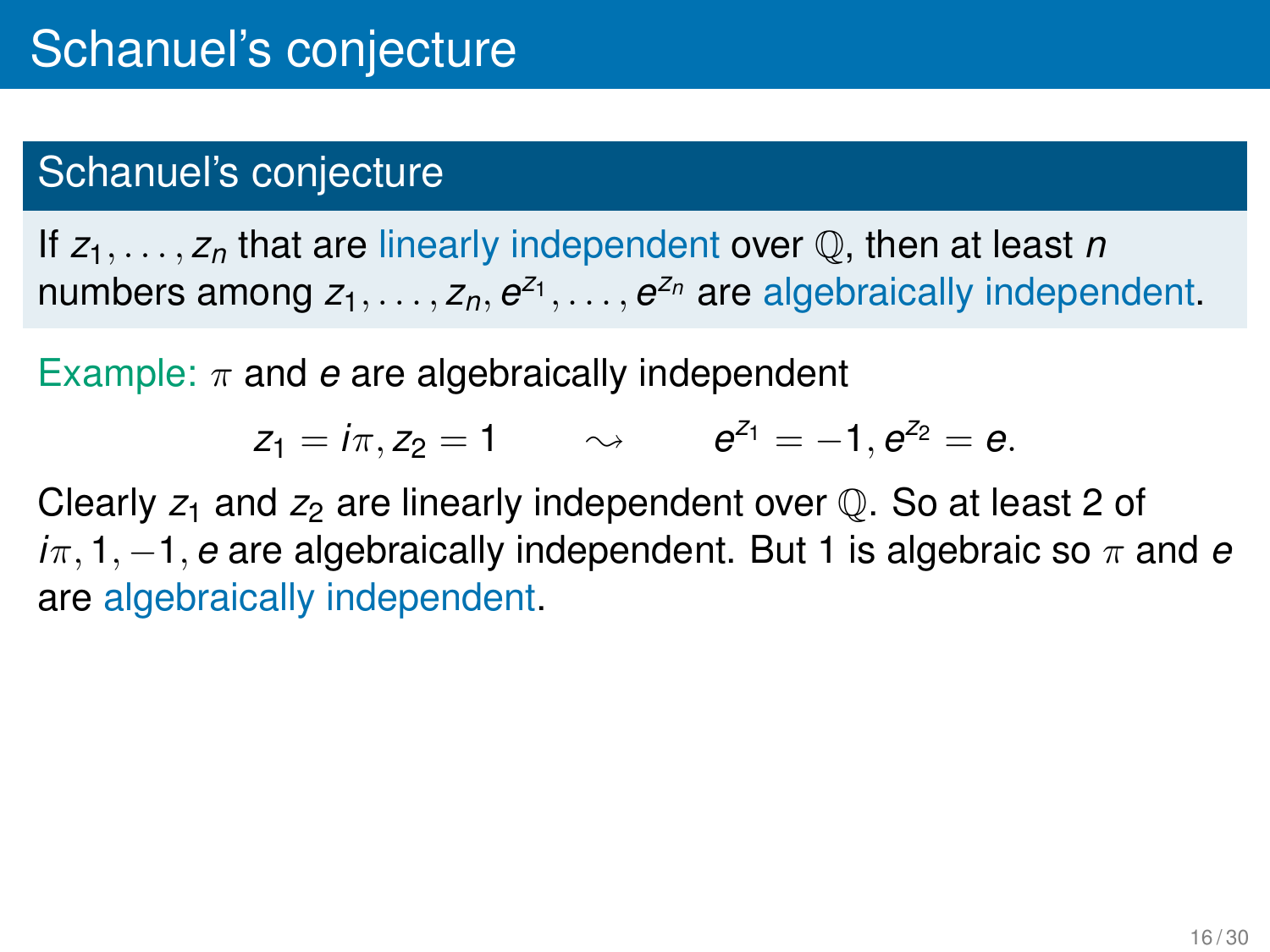If *z*1, . . . , *z<sup>n</sup>* that are linearly independent over Q, then at least *n* numbers among  $z_1, \ldots, z_n, e^{z_1}, \ldots, e^{z_n}$  are algebraically independent.

Example:  $\pi$  and *e* are algebraically independent

$$
z_1 = i\pi, z_2 = 1
$$
  $\sim$   $e^{z_1} = -1, e^{z_2} = e.$ 

Clearly  $z_1$  and  $z_2$  are linearly independent over  $\mathbb Q$ . So at least 2 of  $i\pi$ , 1,  $-1$ , *e* are algebraically independent. But 1 is algebraic so  $\pi$  and *e* are algebraically independent.

#### Summary:

- **►** Schanuel implies that  $π$ ,  $e$ ,  $π + e$ ,  $eπ$ , ... are transcendental.
- $\blacktriangleright$   $\pi$  and *e* are known to be transcendental
- $\blacktriangleright \pi + e$  is **not known** to be transcendental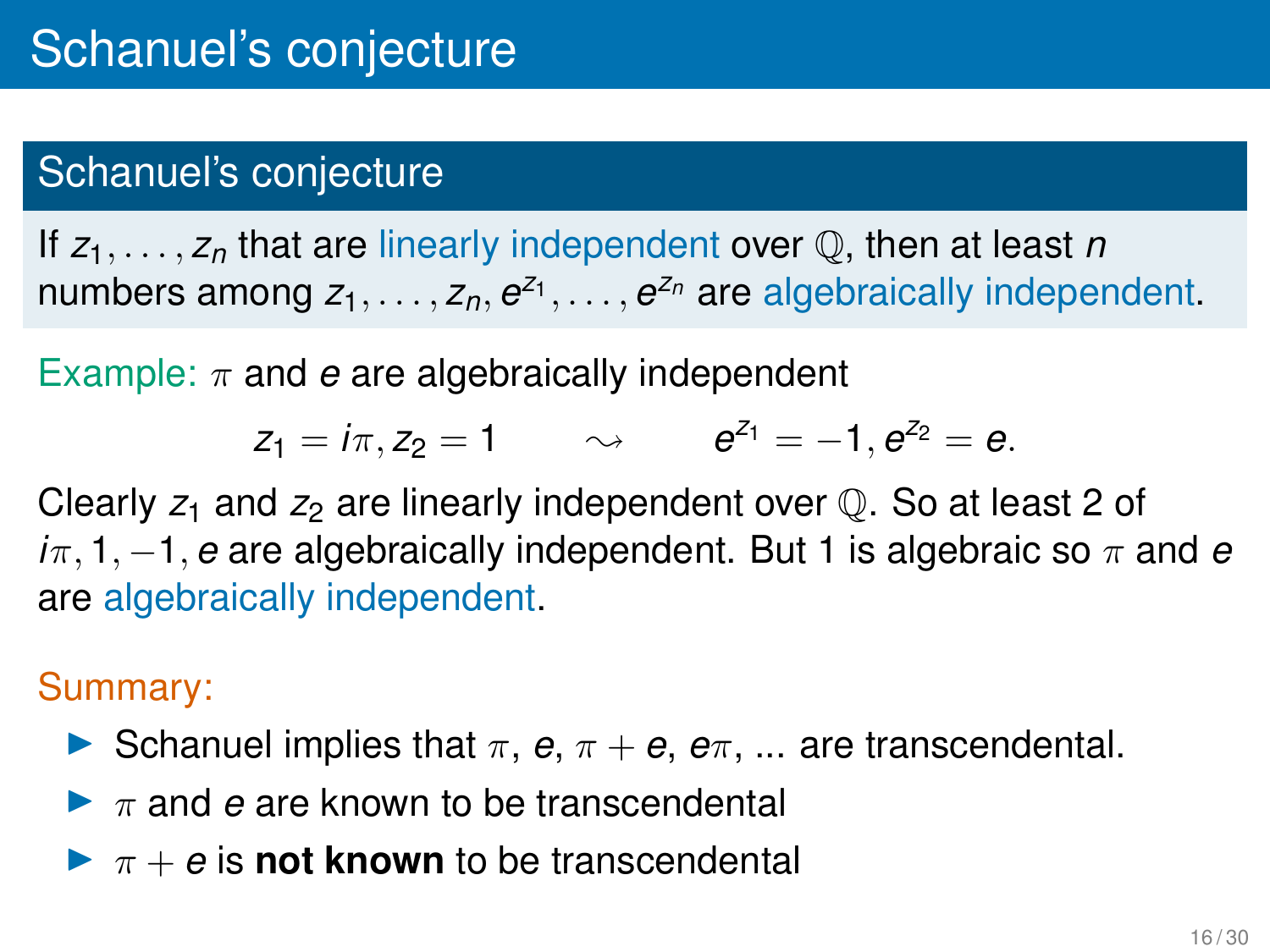Bounded continuous Skolem problem: given *x*, *y* and *A*, decide if

- ▶ unbounded:  $\exists t \in [0, 1]$  such that  $x^T e^{At} y = 0$ .
- ▶ bounded:  $\exists t \in \mathbb{R}$  such that  $x^T e^{At} y = 0$ .

### Theorem (Chonev, Ouaknine and Worrell, 2016)

*The bounded continuous Skolem Problem is decidable subject to Schanuel's conjecture.*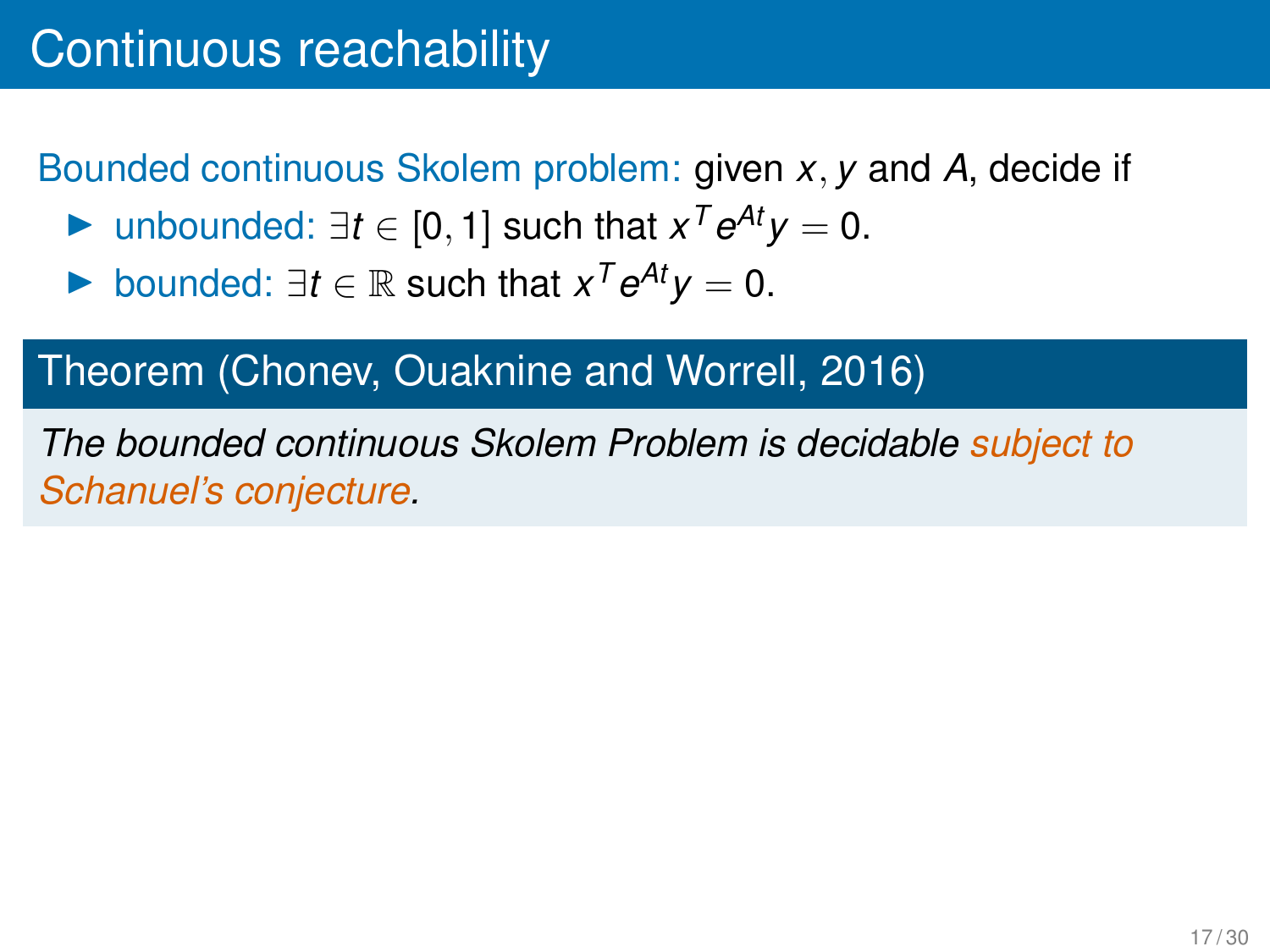Bounded continuous Skolem problem: given *x*, *y* and *A*, decide if

- ▶ unbounded:  $\exists t \in [0, 1]$  such that  $x^T e^{At} y = 0$ .
- ▶ bounded:  $\exists t \in \mathbb{R}$  such that  $x^T e^{At} y = 0$ .

#### Theorem (Chonev, Ouaknine and Worrell, 2016)

*The bounded continuous Skolem Problem is decidable subject to Schanuel's conjecture.*

#### Theorem (Chonev, Ouaknine and Worrell, 2016)

*If the (unbounded) continuous Skolem Problem is decidable then the Diophantine-approximation types of all real algebraic numbers is computable.*

In other words: it requires new mathematics...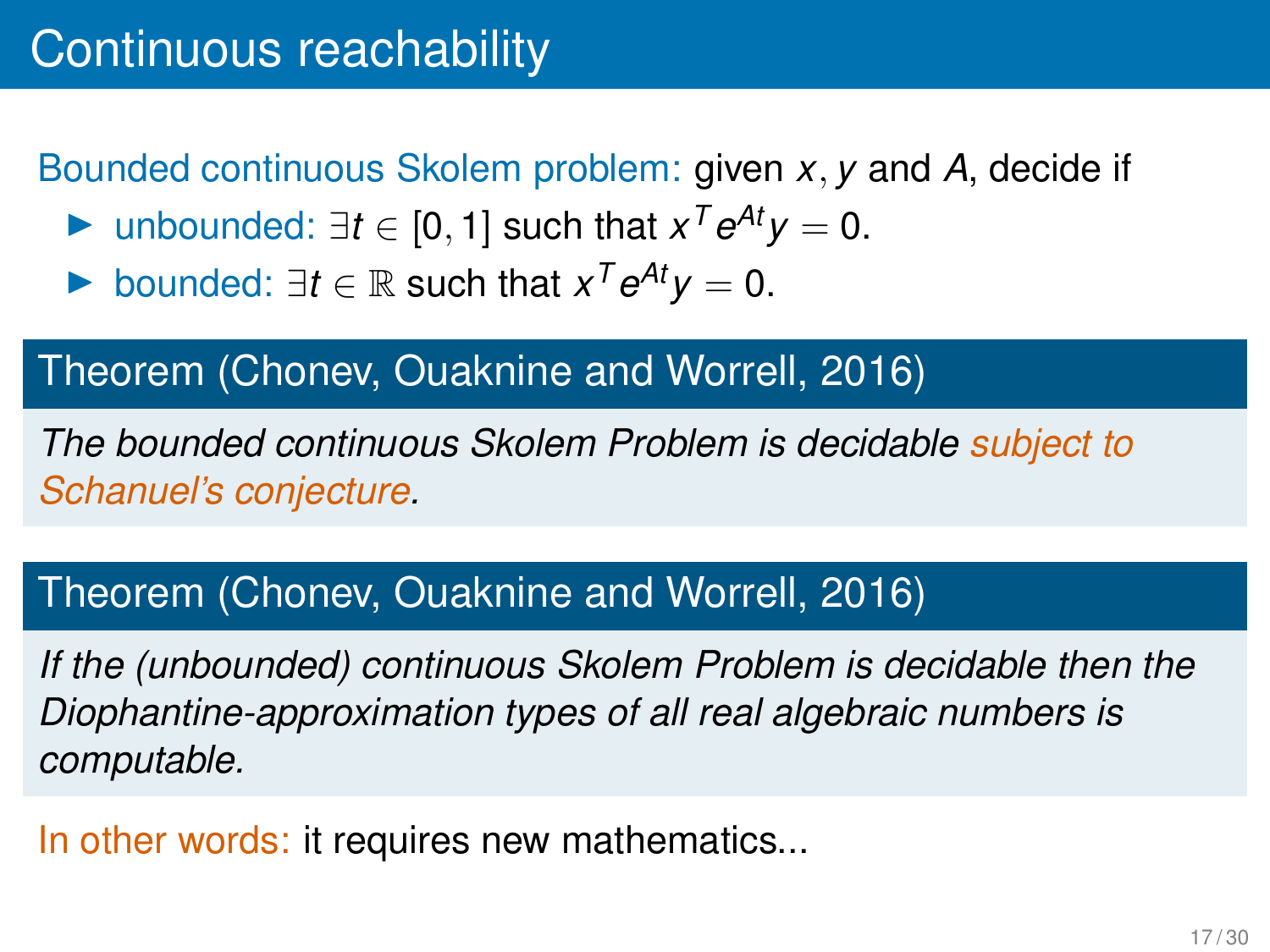### Linear loop with if

 $x := 2^{-10}$  $y := 1$ while  $y \geqslant x$  do if  $y \ge 2x$  then *x y*  $\begin{bmatrix} 2 & 0 \\ 1 & 4 \end{bmatrix} \begin{bmatrix} x \\ y \end{bmatrix}$ 1 else *x y*  $\begin{bmatrix} 2 & 3 \\ -3 & 7 \end{bmatrix}$   $\begin{bmatrix} x \\ y \end{bmatrix}$ 1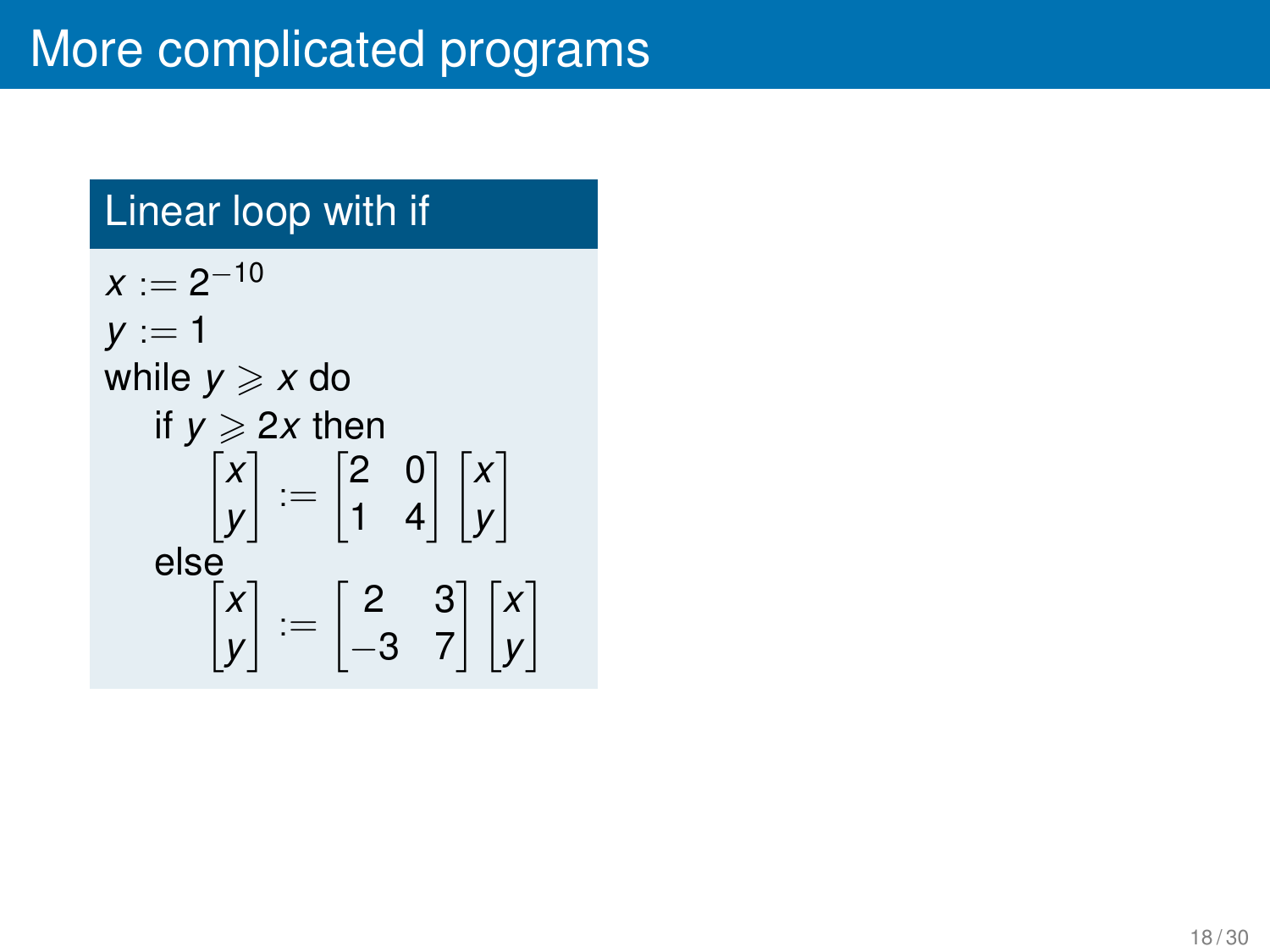### Linear loop with if

 $x := 2^{-10}$  $y := 1$ while *y* ⩾ *x* do if *y* ⩾ 2 *x* then  $\begin{bmatrix} x \\ y \end{bmatrix} := \begin{bmatrix} 2 & 0 \\ 1 & 4 \end{bmatrix} \begin{bmatrix} x \\ y \end{bmatrix}$ else  $\begin{bmatrix} x \\ y \end{bmatrix} := \begin{bmatrix} 2 & 3 \\ -3 & 7 \end{bmatrix} \begin{bmatrix} x \\ y \end{bmatrix}$ 

Reachability is trivially undecidable by simulating two counter automata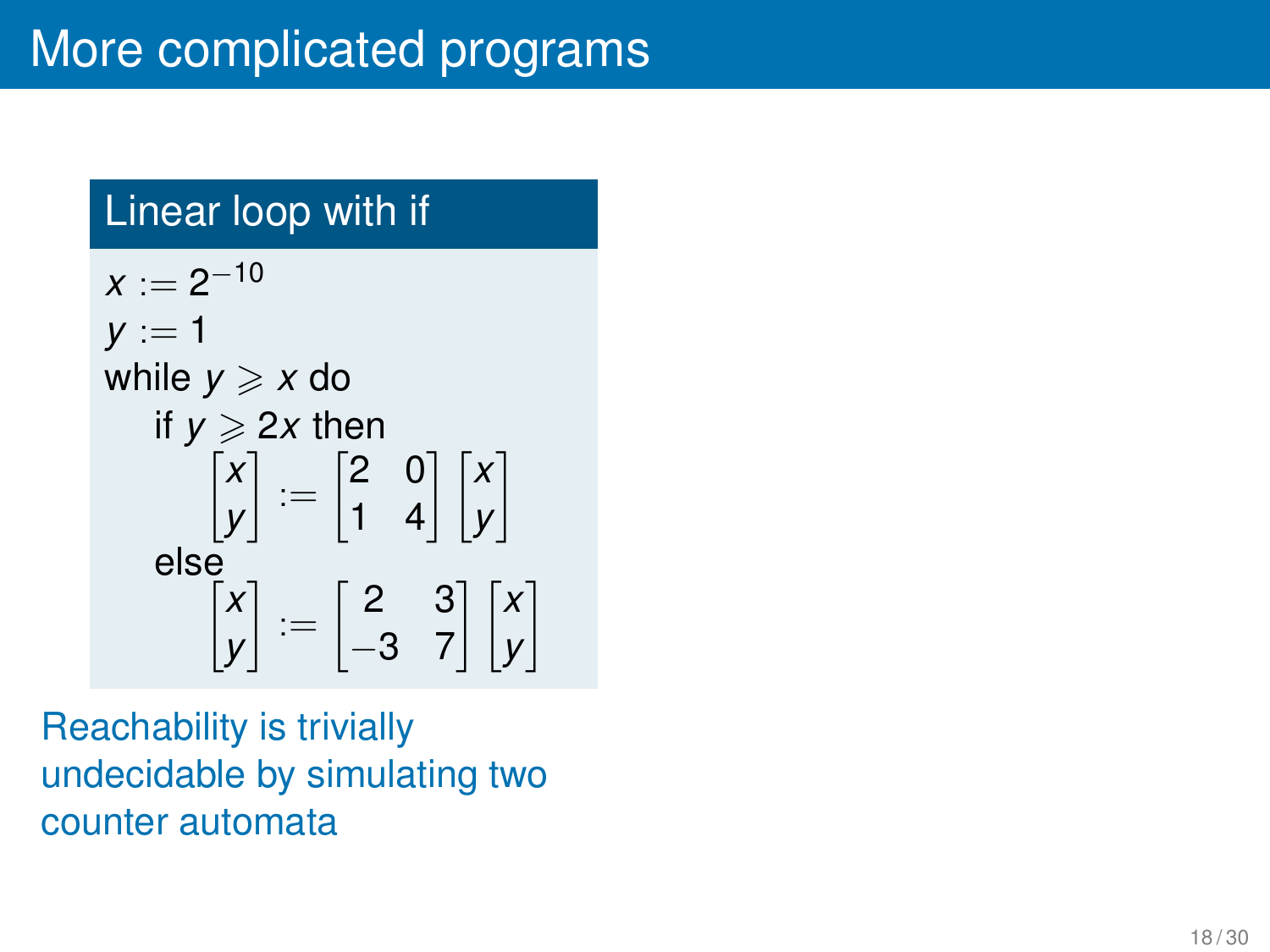#### Linear loop with if

 $x := 2^{-10}$  $y := 1$ while  $y \geqslant x$  do if  $y \ge 2x$  then *x y*  $\begin{bmatrix} 2 & 0 \\ 1 & 4 \end{bmatrix} \begin{bmatrix} x \\ y \end{bmatrix}$ 1 else *x y*  $\begin{bmatrix} 2 & 3 \\ -3 & 7 \end{bmatrix}$   $\begin{bmatrix} x \\ y \end{bmatrix}$ 1

Reachability is trivially undecidable by simulating two counter automata

#### Nondeterminic loop

 $\rightsquigarrow$ 

$$
x := 2^{-10}
$$
  
\n
$$
y := 1
$$
  
\nwhile true do  
\nnon deterministically do  
\n
$$
\begin{bmatrix} x \\ y \end{bmatrix} := \begin{bmatrix} 2 & 0 \\ 1 & 4 \end{bmatrix} \begin{bmatrix} x \\ y \end{bmatrix}
$$
  
\nor  
\n
$$
\begin{bmatrix} x \\ y \end{bmatrix} := \begin{bmatrix} 2 & 3 \\ -3 & 7 \end{bmatrix} \begin{bmatrix} x \\ y \end{bmatrix}
$$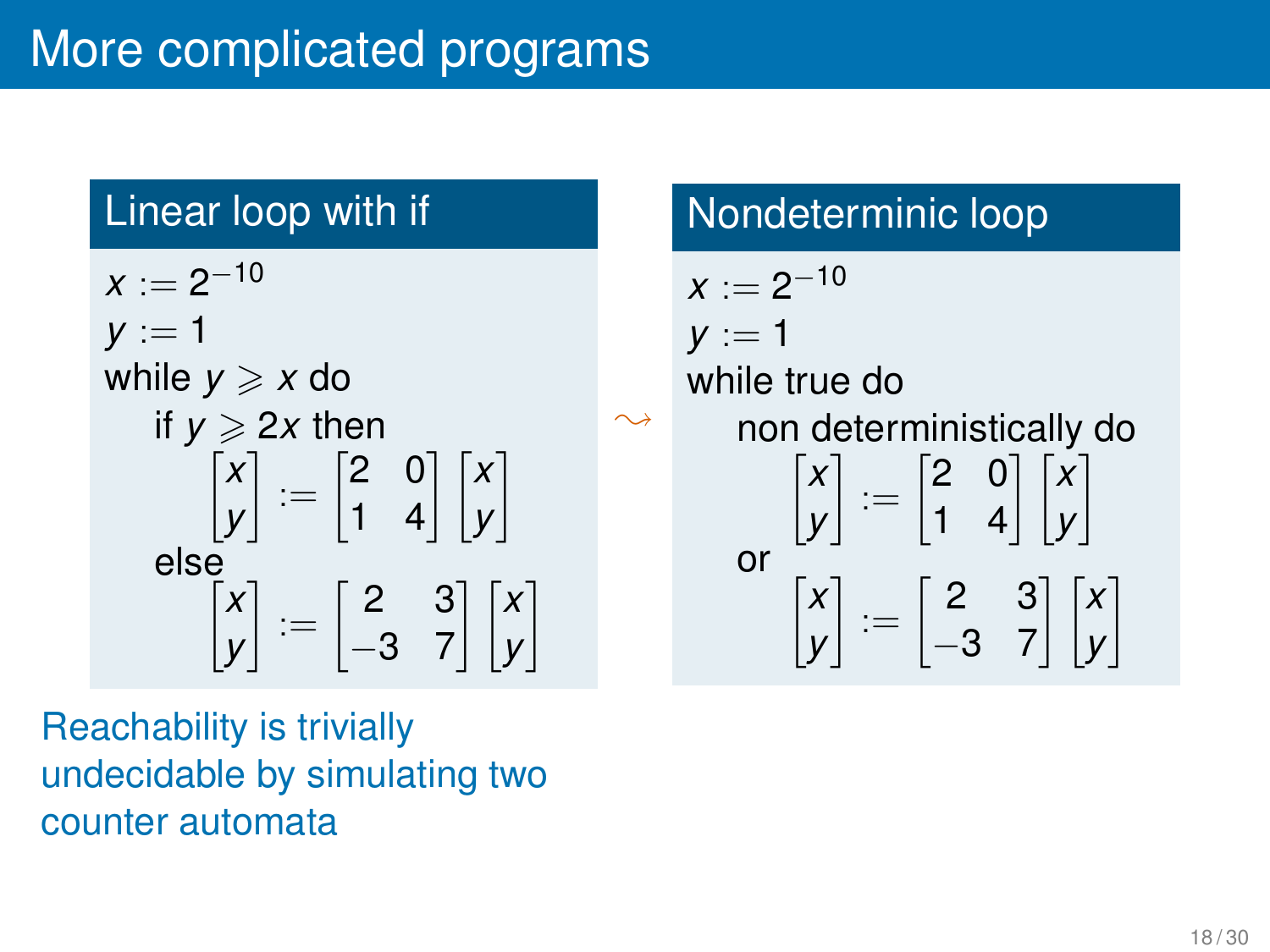#### Linear loop with if

 $x := 2^{-10}$  $y := 1$ while  $y \geqslant x$  do if  $y \ge 2x$  then *x y*  $\begin{bmatrix} 2 & 0 \\ 1 & 4 \end{bmatrix} \begin{bmatrix} x \\ y \end{bmatrix}$ 1 else *x y*  $\begin{bmatrix} 2 & 3 \\ -3 & 7 \end{bmatrix}$   $\begin{bmatrix} x \\ y \end{bmatrix}$ 1

Reachability is trivially undecidable by simulating two counter automata

#### Nondeterminic loop

$$
x := 2^{-10}
$$
  
\n
$$
y := 1
$$
  
\nwhile true do  
\nnon deterministically do  
\n
$$
\begin{bmatrix} x \\ y \end{bmatrix} := \begin{bmatrix} 2 & 0 \\ 1 & 4 \end{bmatrix} \begin{bmatrix} x \\ y \end{bmatrix}
$$
  
\nor  
\n
$$
\begin{bmatrix} x \\ y \end{bmatrix} := \begin{bmatrix} 2 & 3 \\ -3 & 7 \end{bmatrix} \begin{bmatrix} x \\ y \end{bmatrix}
$$

- ▶ Overapproximate behaviours
- ▶ Nondeterminic

 $\ddot{\phantom{1}}$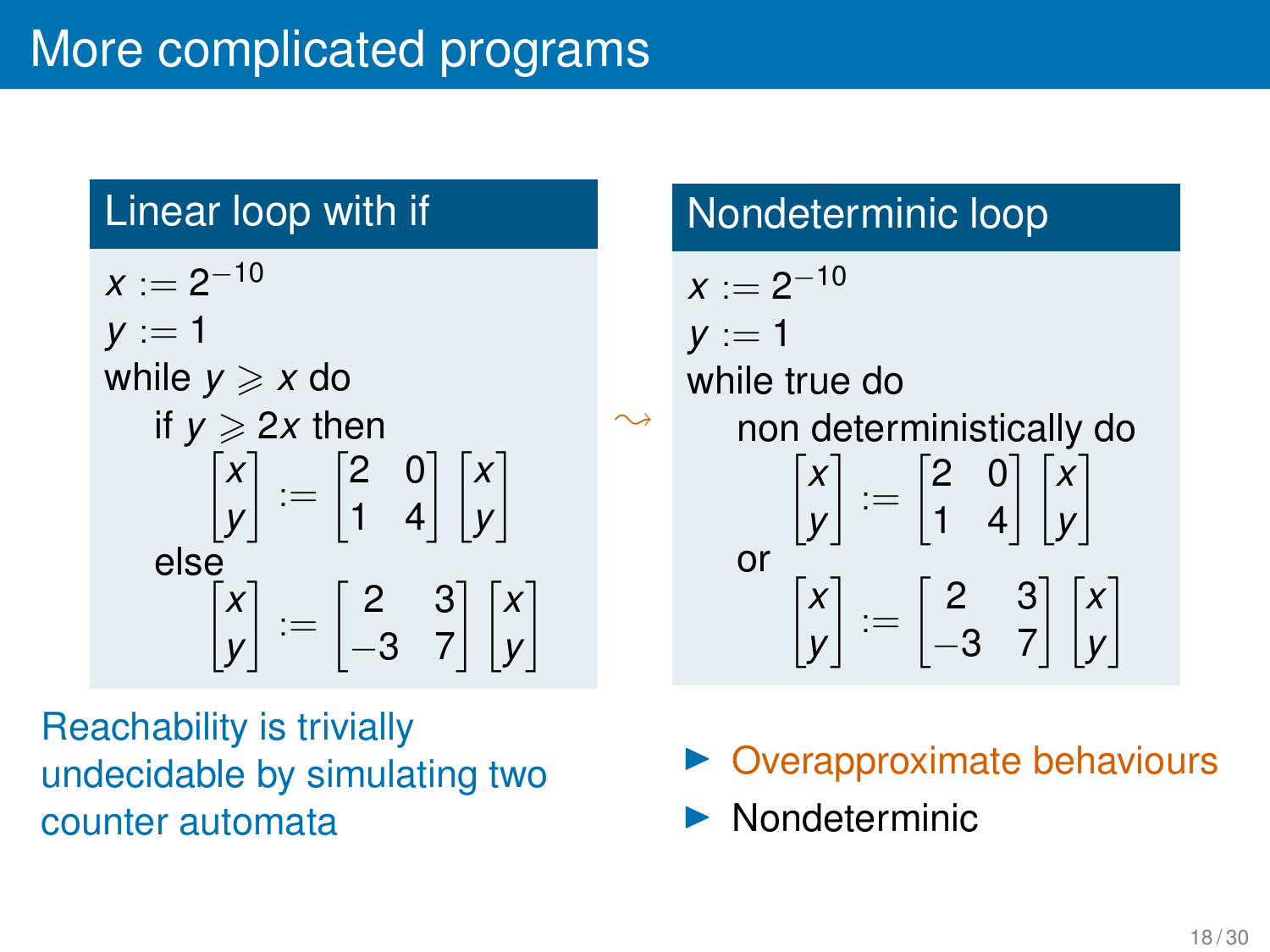#### Example: 2D robot



State:  $\vec{u} = (x_{\theta}, y_{\theta}, x, y)$ 

Discretized actions:

- $\blacktriangleright$  rotate arm by  $\psi$
- $\blacktriangleright$  change arm length by  $\delta$

 $\sim$  Linear transformations

#### Rotate arm by  $\psi$ :

$$
\begin{pmatrix} x \\ y \end{pmatrix} \leftarrow \begin{pmatrix} \cos \psi & -\sin \psi \\ \sin \psi & \cos \psi \end{pmatrix} \begin{pmatrix} x \\ y \end{pmatrix}
$$

$$
\begin{pmatrix} x_{\theta} \\ y_{\theta} \end{pmatrix} \leftarrow \begin{pmatrix} \cos \psi & -\sin \psi \\ \sin \psi & \cos \psi \end{pmatrix} \begin{pmatrix} x_{\theta} \\ y_{\theta} \end{pmatrix}
$$

Change arm length by  $\delta$ :

$$
\begin{pmatrix} x \\ y \end{pmatrix} \leftarrow \begin{pmatrix} x \\ y \end{pmatrix} + \delta \begin{pmatrix} x_\theta \\ y_\theta \end{pmatrix}
$$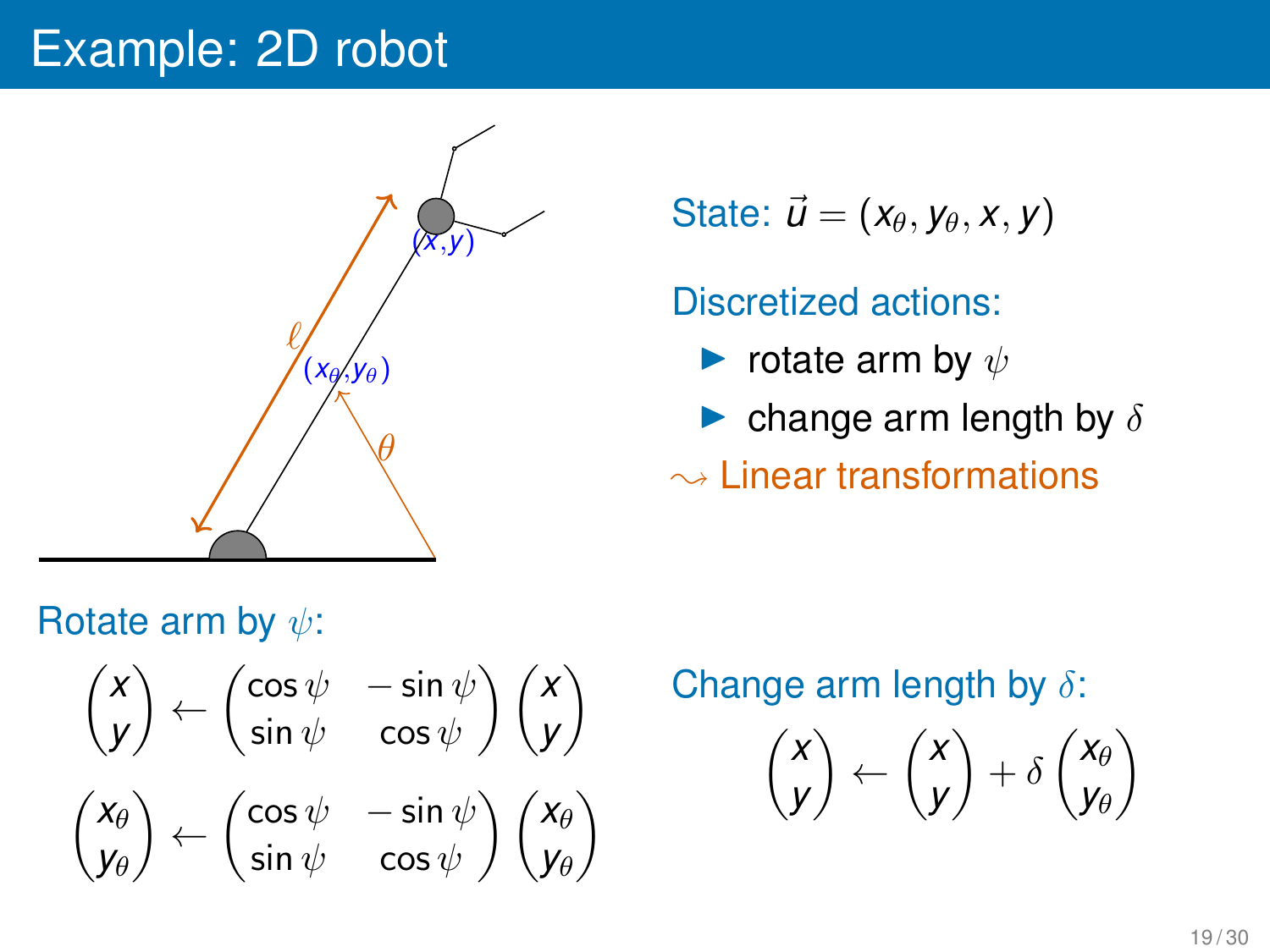Input:  $A, C \in \mathbb{Q}^{d \times d}$  matrices Output:  $\exists n \in \mathbb{N}$  such that  $A^n = C$  ?

Example: ∃*n* ∈ N such that

$$
\begin{bmatrix} 1 & 1 \\ 0 & 1 \end{bmatrix}^n = \begin{bmatrix} 1 & 100 \\ 0 & 1 \end{bmatrix} ?
$$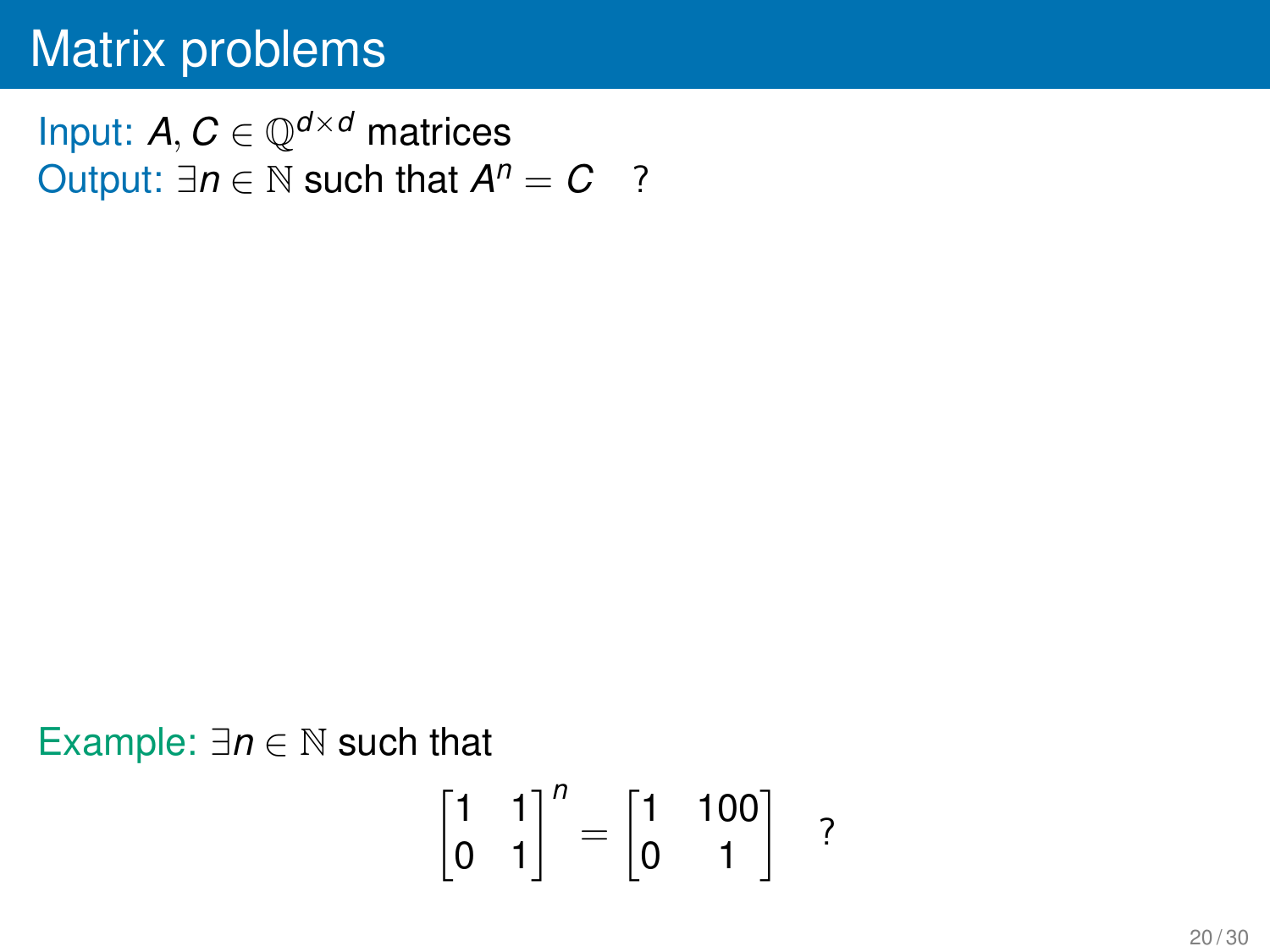Input: *A*,  $C \in \mathbb{O}^{d \times d}$  matrices Output:  $\exists n \in \mathbb{N}$  such that  $A^n = C$  ?

√ Decidable (PTIME)

#### Example: ∃*n* ∈ N such that

$$
\begin{bmatrix} 1 & 1 \\ 0 & 1 \end{bmatrix}^n = \begin{bmatrix} 1 & 100 \\ 0 & 1 \end{bmatrix} ?
$$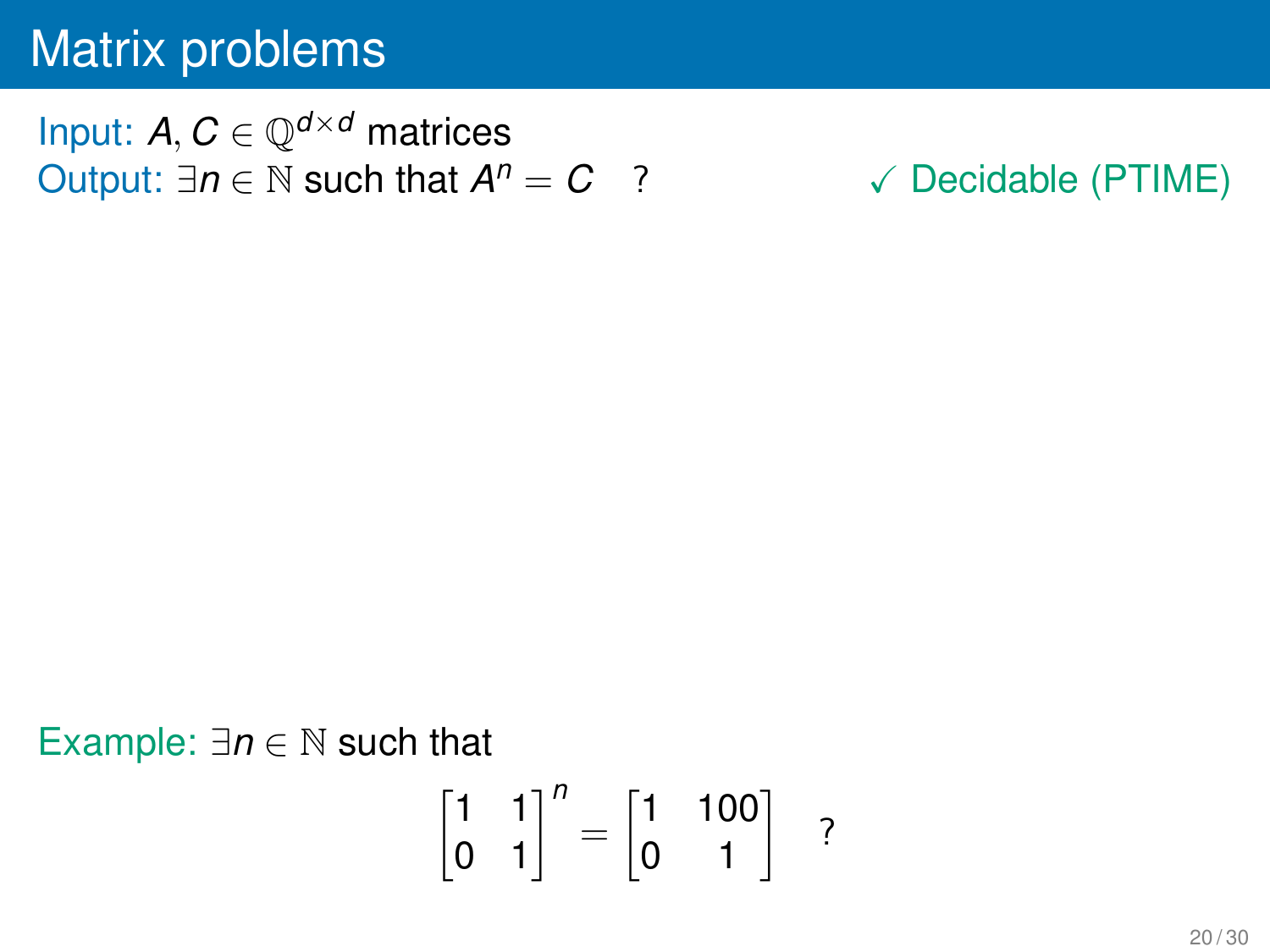Input:  $A, C \in \mathbb{Q}^{d \times d}$  matrices Output:  $\exists n \in \mathbb{N}$  such that  $A^n = C$  ?

√ Decidable (PTIME)

Input: A, B,  $C \in \mathbb{O}^{d \times d}$  matrices Output:  $\exists n, m \in \mathbb{N}$  such that  $A^n B^m = C$  ?

Example: ∃*n*, *m* ∈ N such that  $\begin{bmatrix} 2 & 3 \\ 0 & 1 \end{bmatrix}^n \begin{bmatrix} \frac{1}{2} \\ 0 \end{bmatrix}$ 2 1 2  $\begin{bmatrix} \frac{1}{2} & \frac{1}{2} \\ 0 & 1 \end{bmatrix}^m = \begin{bmatrix} 1 & 60 \\ 0 & 1 \end{bmatrix}$  ?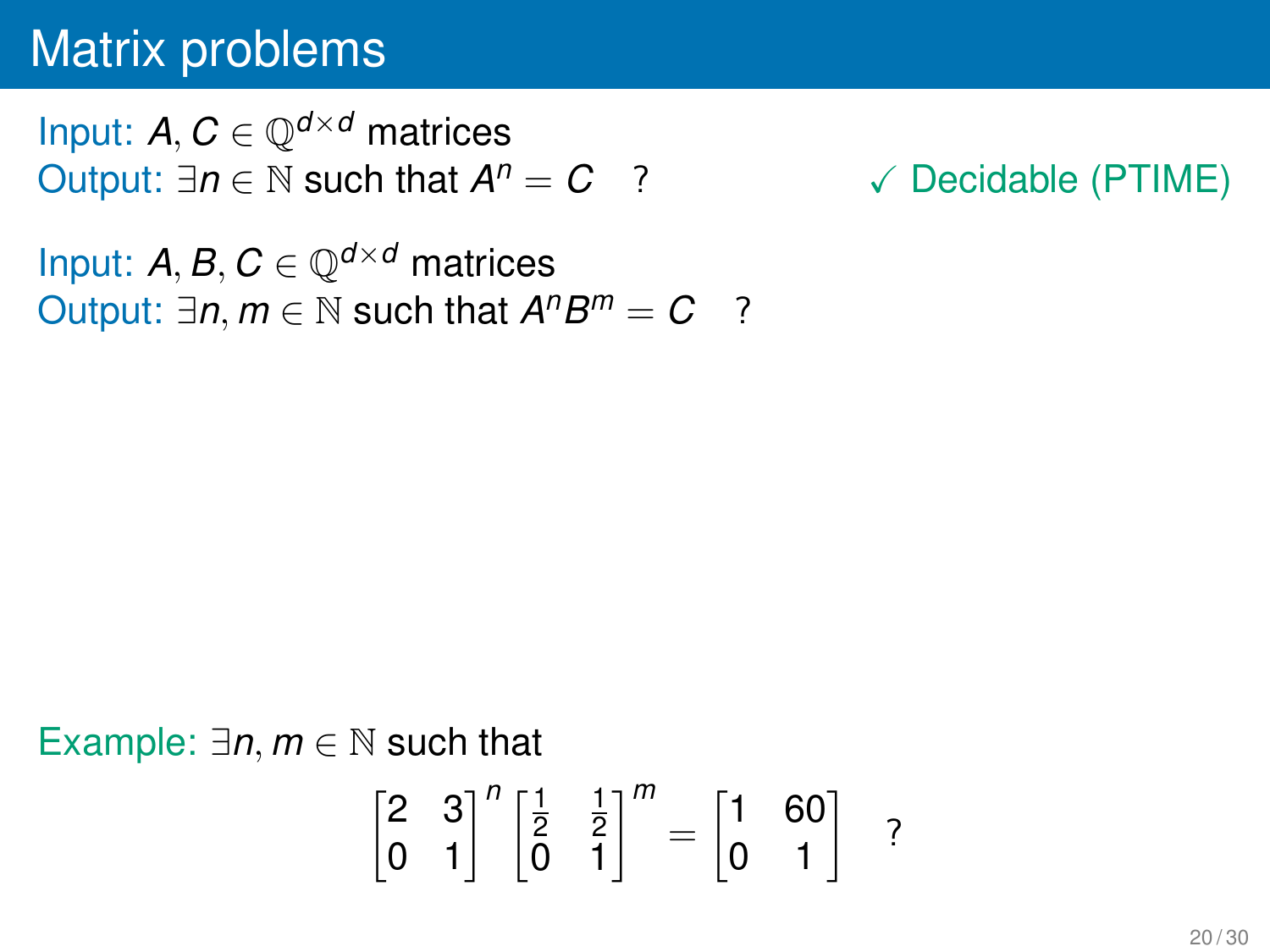Input:  $A, C \in \mathbb{Q}^{d \times d}$  matrices Output:  $\exists n \in \mathbb{N}$  such that  $A^n = C$  ?

√ Decidable (PTIME)

Input: A, B,  $C \in \mathbb{O}^{d \times d}$  matrices Output:  $\exists n, m \in \mathbb{N}$  such that  $A^n B^m = C$  ?  $\checkmark$  Decidable

Example: ∃*n*, *m* ∈ N such that  $\begin{bmatrix} 2 & 3 \\ 0 & 1 \end{bmatrix}^n \begin{bmatrix} \frac{1}{2} \\ 0 \end{bmatrix}$ 2 1 2  $\begin{bmatrix} \frac{1}{2} & \frac{1}{2} \\ 0 & 1 \end{bmatrix}^m = \begin{bmatrix} 1 & 60 \\ 0 & 1 \end{bmatrix}$  ?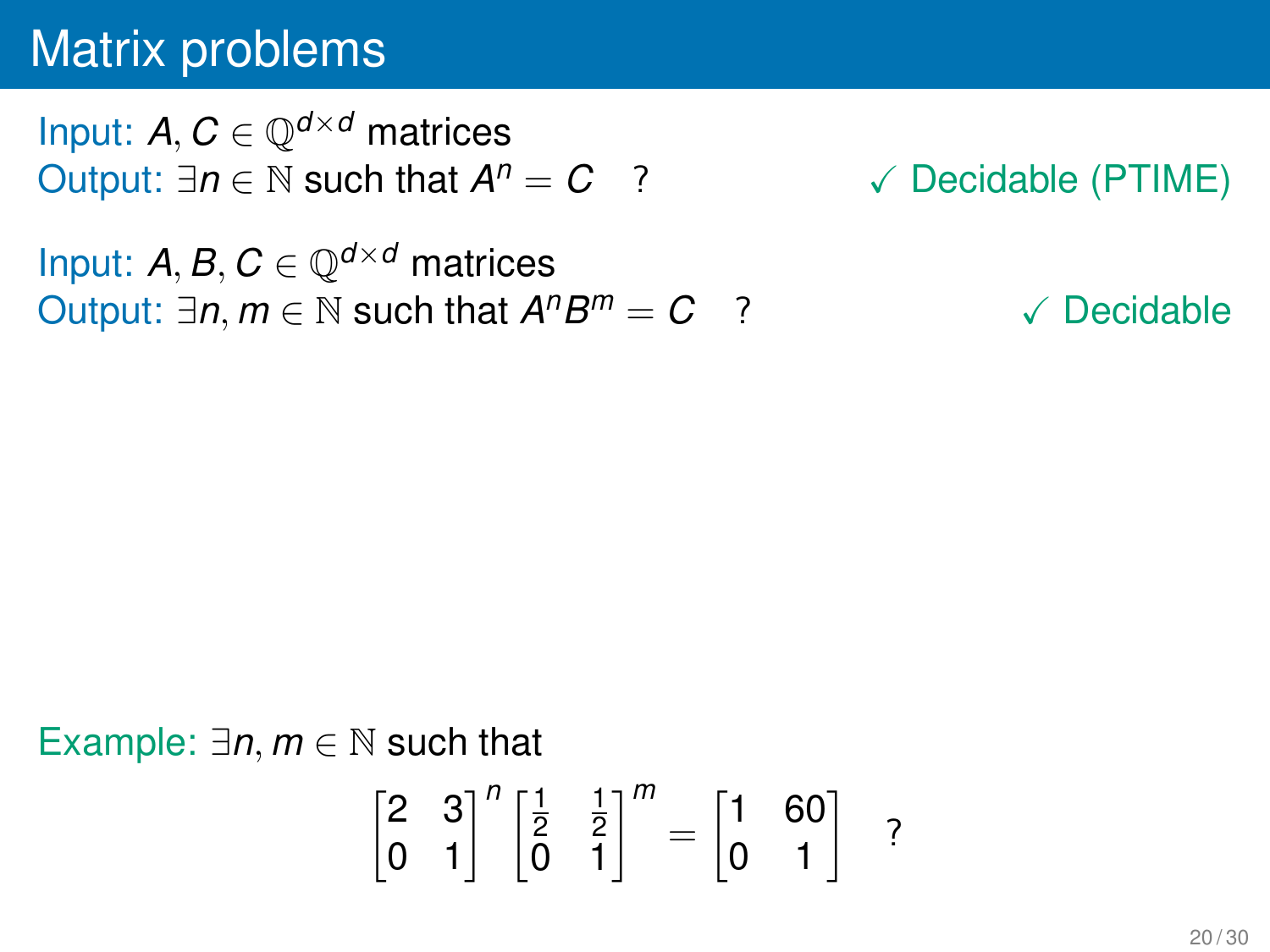Input:  $A, C \in \mathbb{O}^{d \times d}$  matrices Output:  $∃n ∈ ℕ$  such that  $A<sup>n</sup> = C$  ?

√ Decidable (PTIME)

Input: *A*, *B*,  $C \in \mathbb{O}^{d \times d}$  matrices Output:  $\exists n, m \in \mathbb{N}$  such that  $A^n B^m = C$  ?  $\checkmark$  Decidable

Input:  $A_1, \ldots, A_k, C \in \mathbb{Q}^{d \times d}$  matrices  $\bigcup_{i=1}^{k} A_i^{n_i} = C$  ?

Example:  $\exists n, m, p \in \mathbb{N}$  such that  $\begin{bmatrix} 2 & 3 \\ 0 & 1 \end{bmatrix}^n \begin{bmatrix} \frac{1}{2} \\ 0 \end{bmatrix}$ 2 1 2  $\begin{bmatrix} \frac{1}{2} & \frac{1}{2} \\ 0 & 1 \end{bmatrix}^m \begin{bmatrix} 2 & 5 \\ 0 & 1 \end{bmatrix}^p = \begin{bmatrix} 81 & 260 \\ 0 & 1 \end{bmatrix}$ ?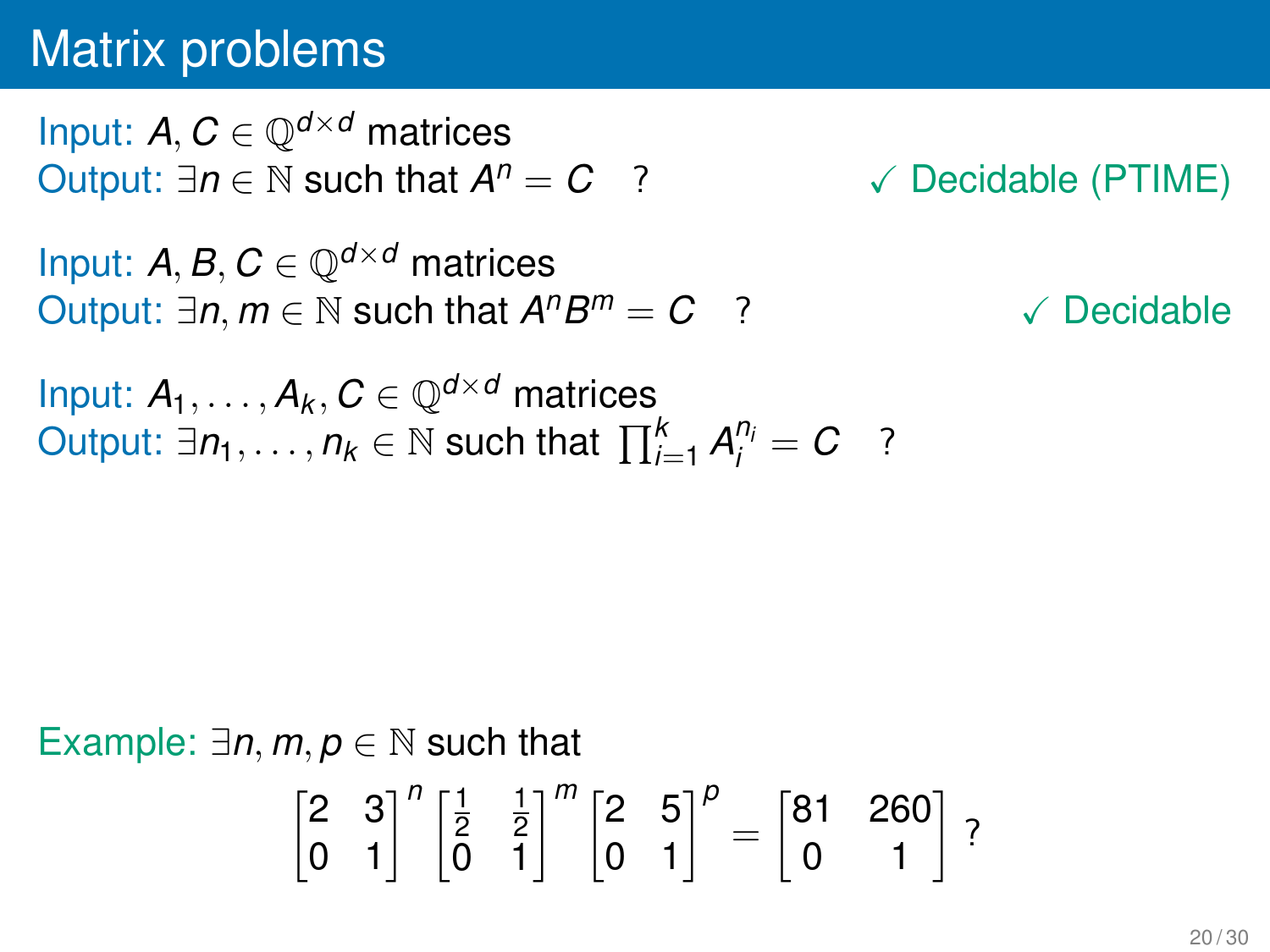Input:  $A, C \in \mathbb{O}^{d \times d}$  matrices Output:  $\exists n \in \mathbb{N}$  such that  $A^n = C$  ? √ Decidable (PTIME)

Input: *A*, *B*,  $C \in \mathbb{O}^{d \times d}$  matrices Output:  $\exists n, m \in \mathbb{N}$  such that  $A^n B^m = C$  ?  $\checkmark$  Decidable

Input:  $A_1, \ldots, A_k, C \in \mathbb{Q}^{d \times d}$  matrices  $\bigcup_{i=1}^{k} A_i^{n_i} = C$  ?  $\sqrt{\ }$  Decidable if  $A_i$  commute  $\sqrt{\ }$  Undecidable in general

Example:  $\exists n, m, p \in \mathbb{N}$  such that

$$
\begin{bmatrix} 2 & 3 \\ 0 & 1 \end{bmatrix}^n \begin{bmatrix} \frac{1}{2} & \frac{1}{2} \\ 0 & 1 \end{bmatrix}^m \begin{bmatrix} 2 & 5 \\ 0 & 1 \end{bmatrix}^p = \begin{bmatrix} 81 & 260 \\ 0 & 1 \end{bmatrix} ?
$$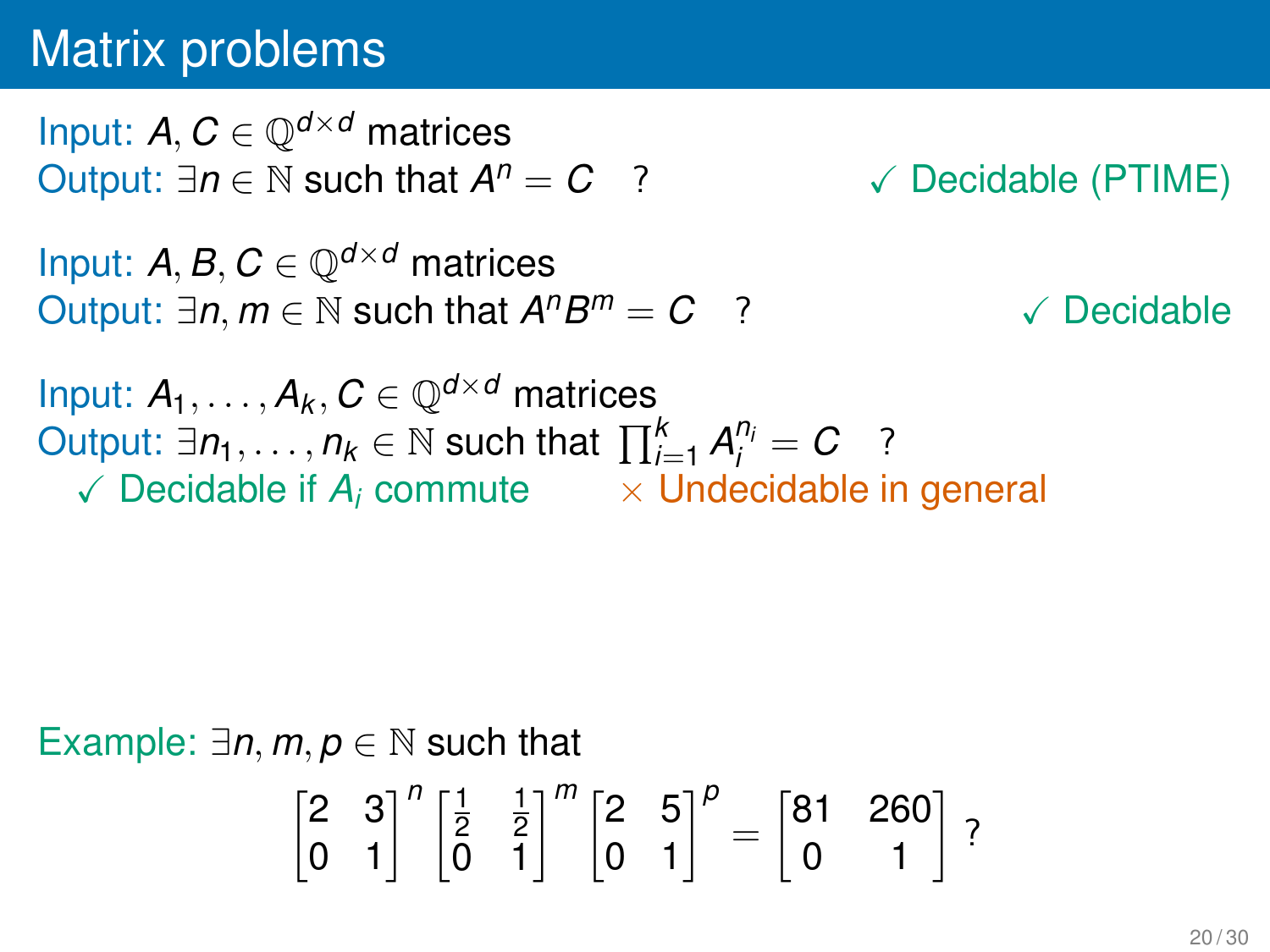Input:  $A, C \in \mathbb{O}^{d \times d}$  matrices Output:  $\exists n \in \mathbb{N}$  such that  $A^n = C$  ? √ Decidable (PTIME)

Input: *A*, *B*,  $C \in \mathbb{O}^{d \times d}$  matrices Output:  $\exists n, m \in \mathbb{N}$  such that  $A^n B^m = C$  ?  $\checkmark$  Decidable

Input:  $A_1, \ldots, A_k, C \in \mathbb{Q}^{d \times d}$  matrices  $\bigcup_{i=1}^{k} A_i^{n_i} = C$  ?  $\checkmark$  Decidable if  $A_i$  commute  $\checkmark$   $\times$  Undecidable in general

Input:  $A_1, \ldots, A_k, C \in \mathbb{Q}^{d \times d}$  matrices Output:  $C \in \langle$  semigroup generated by  $A_1, \ldots, A_k \rangle$  ?

Semigroup:  $\langle A_1, \ldots, A_k \rangle =$  all finite products of  $A_1, \ldots, A_k$ Examples:

 $A_1A_3A_2$   $A_1A_2A_1A_2$   $A_3^8A_2A_1^3A_3^{42}$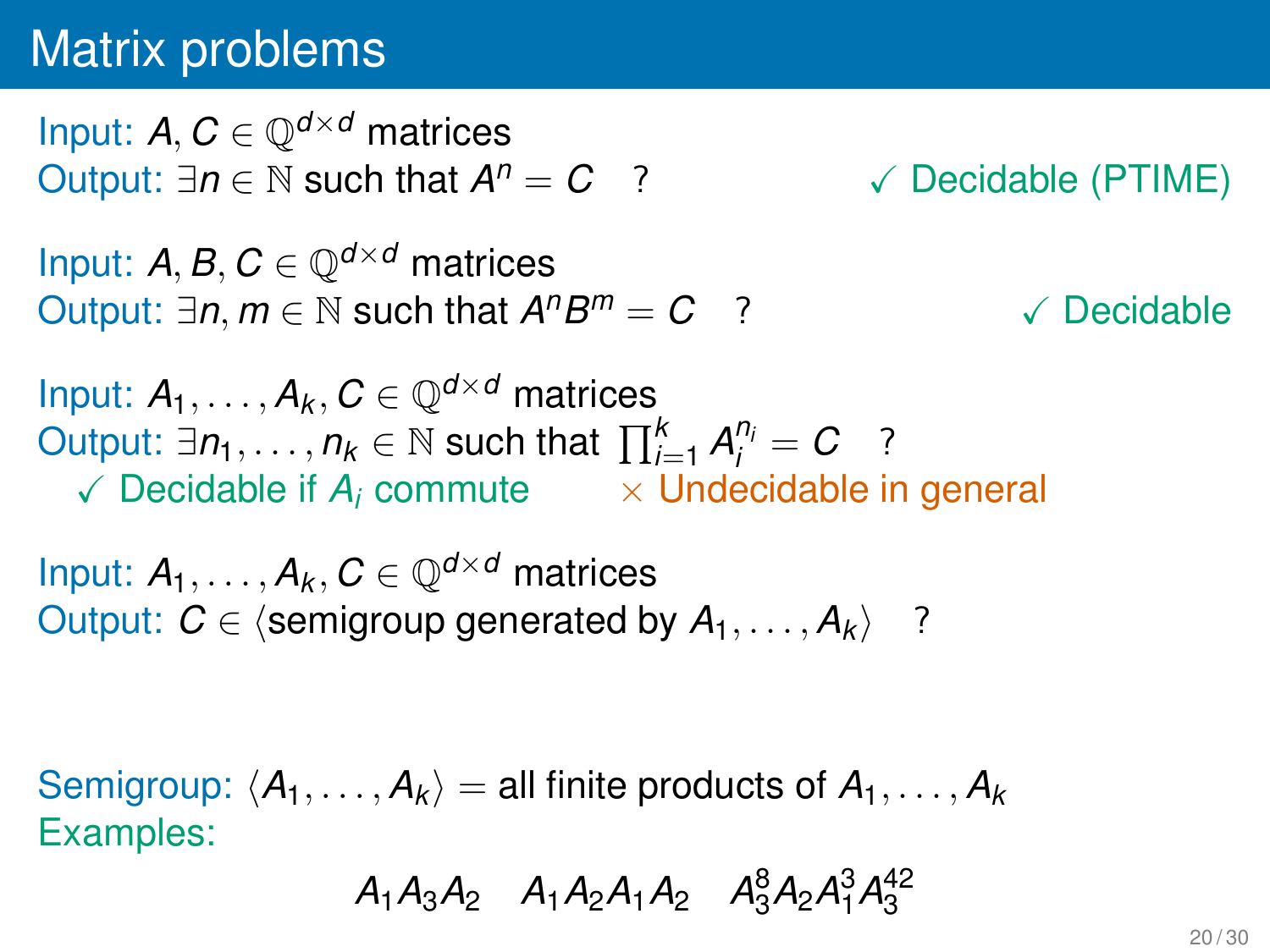Input:  $A, C \in \mathbb{O}^{d \times d}$  matrices Output:  $\exists n \in \mathbb{N}$  such that  $A^n = C$  ? √ Decidable (PTIME)

Input: *A*, *B*,  $C \in \mathbb{O}^{d \times d}$  matrices Output:  $\exists n, m \in \mathbb{N}$  such that  $A^nB$ √ Decidable

Input:  $A_1, \ldots, A_k, C \in \mathbb{Q}^{d \times d}$  matrices  $\bigcup_{i=1}^{k} A_i^{n_i} = C$  ?  $\checkmark$  Decidable if  $A_i$  commute  $\checkmark$   $\times$  Undecidable in general

Input:  $A_1, \ldots, A_k, C \in \mathbb{Q}^{d \times d}$  matrices Output:  $C \in \langle$  semigroup generated by  $A_1, \ldots, A_k \rangle$  ?  $\checkmark$  Decidable if  $A_i$  commute  $\checkmark$   $\times$  Undecidable in general

Semigroup:  $\langle A_1, \ldots, A_k \rangle =$  all finite products of  $A_1, \ldots, A_k$ Examples:

 $A_1A_3A_2$   $A_1A_2A_1A_2$   $A_3^8A_2A_1^3A_3^{42}$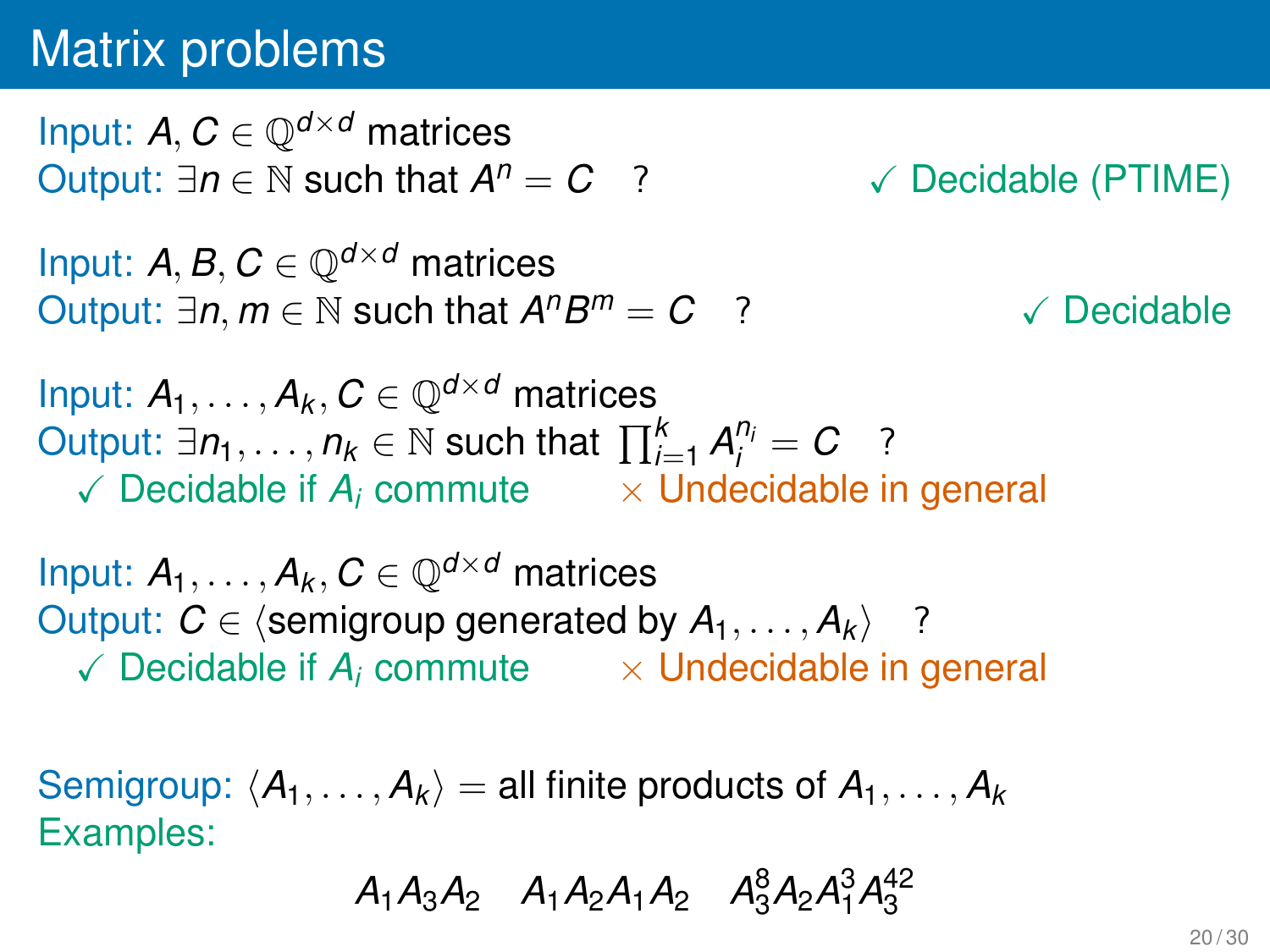Every nontrivial extension of simple linear loops seems to lead to undecidable problems.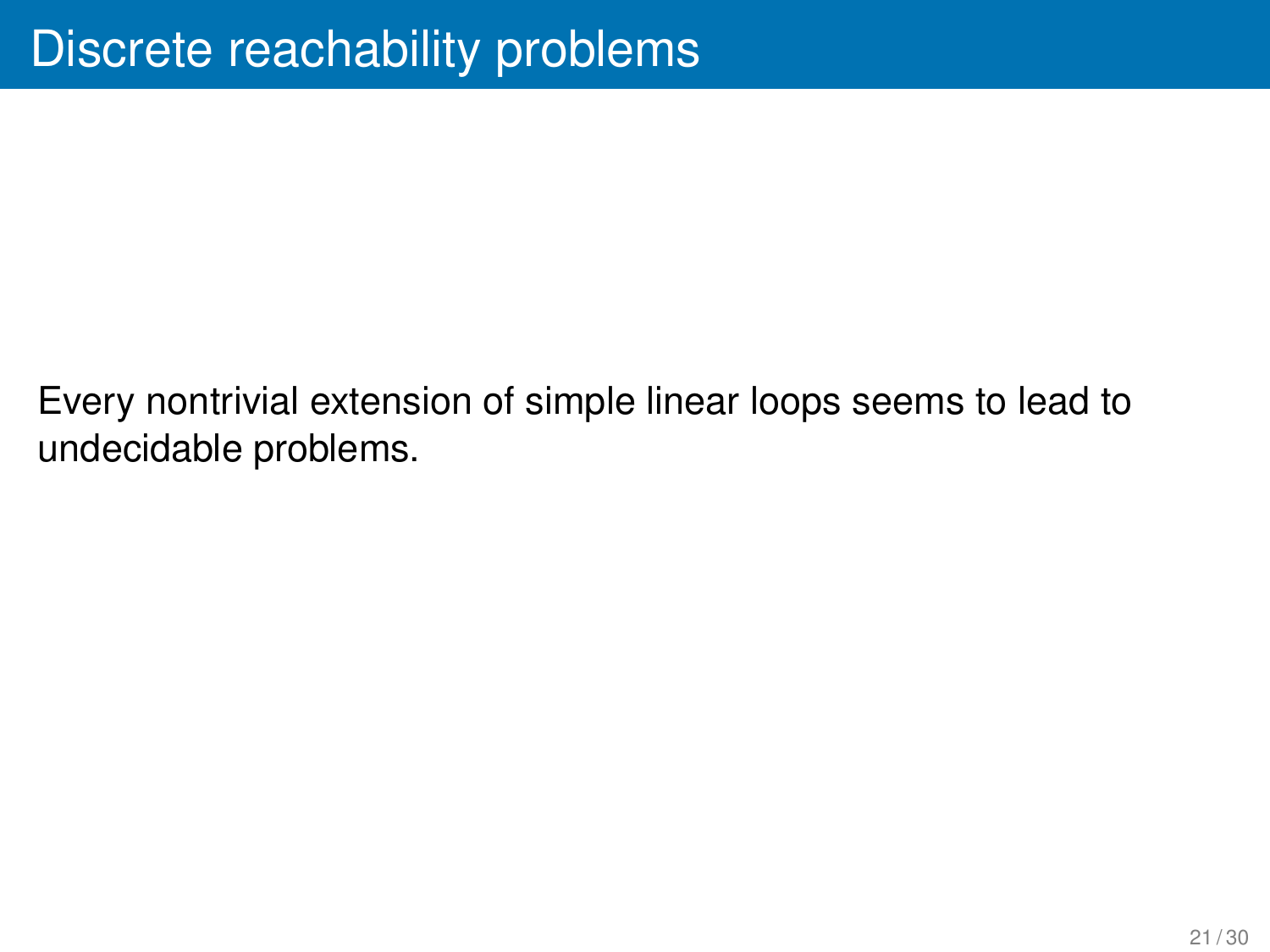Every nontrivial extension of simple linear loops seems to lead to undecidable problems. What about the continuous setting?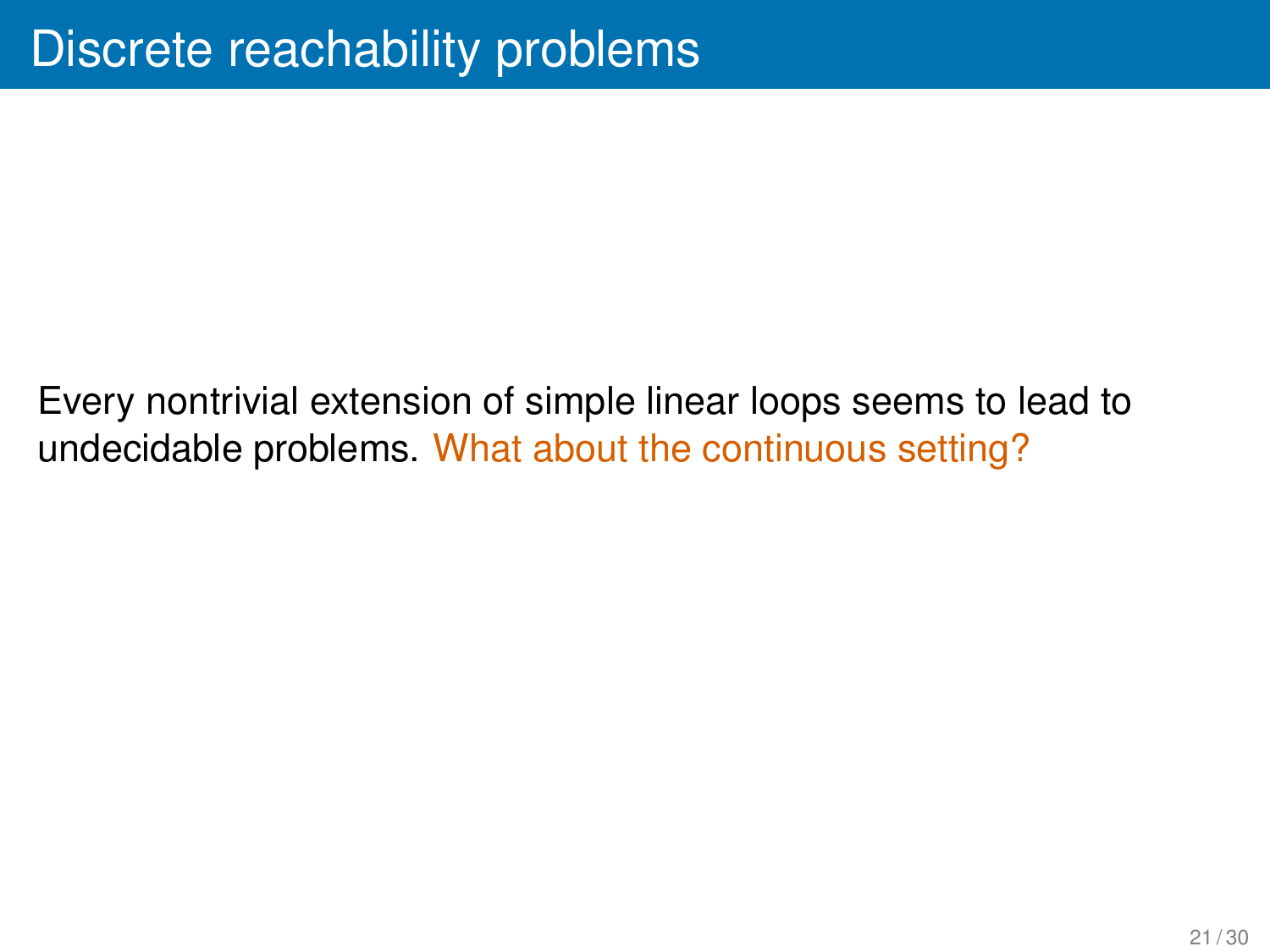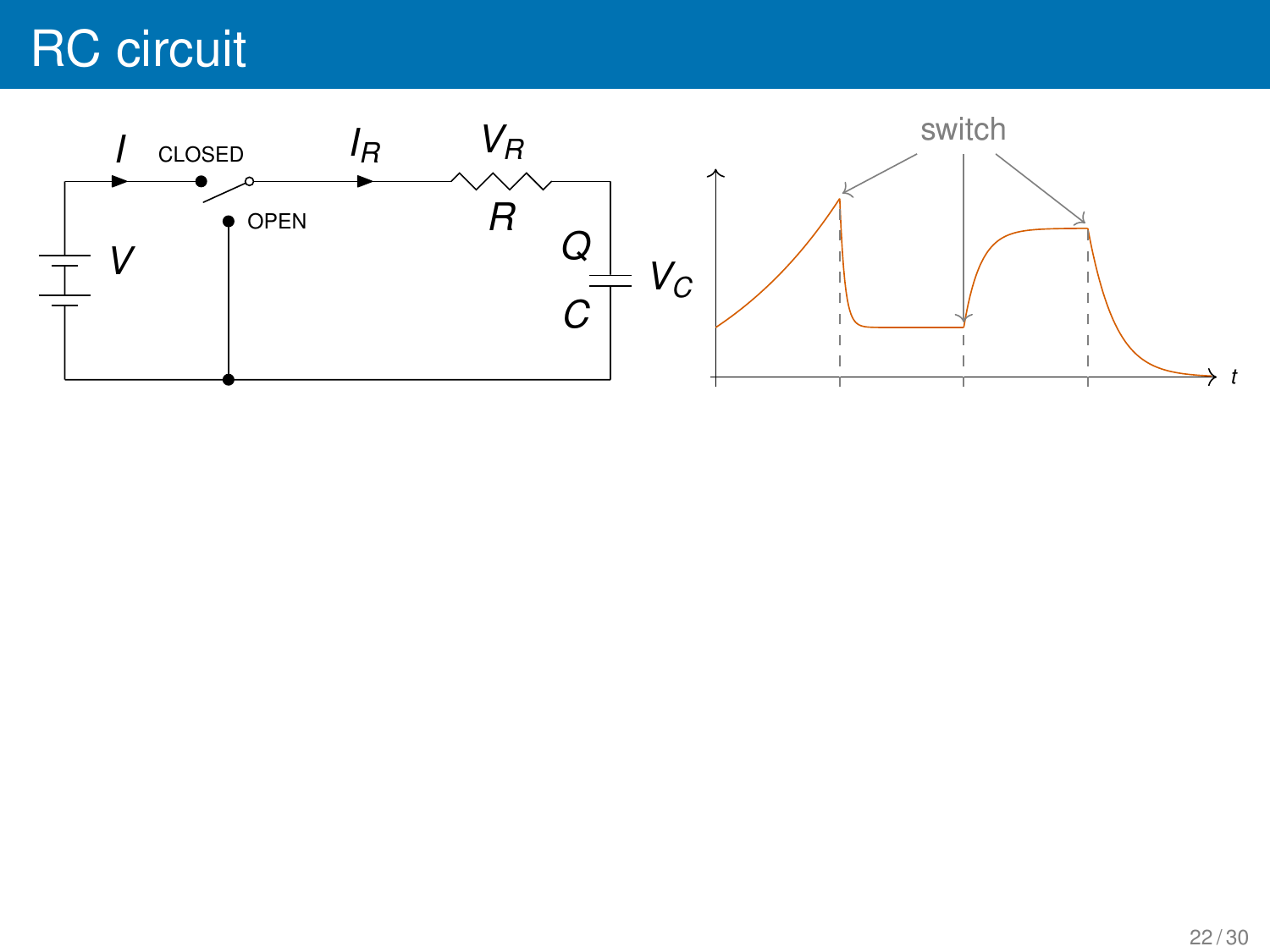

#### OPEN

$$
\begin{cases}\nI = 0 \\
I_R = -\frac{1}{RC}I_R \\
V_R = -\frac{1}{C}I_R \\
\dot{Q} = I_R \\
V_C = \frac{1}{C}I_R\n\end{cases}
$$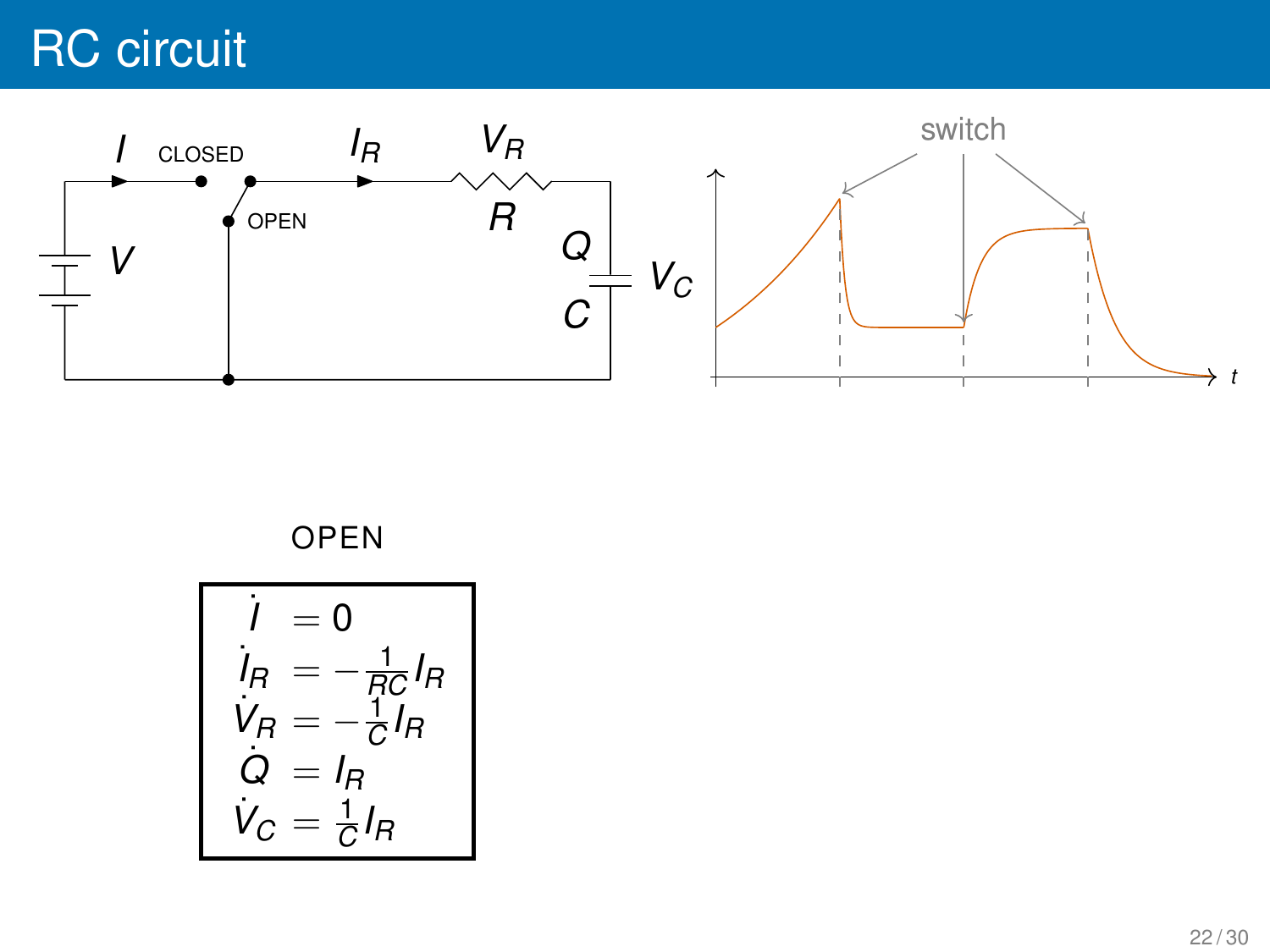

OPEN

$$
\begin{cases}\nI = 0 \\
I_R = -\frac{1}{RC}I_R \\
V_R = -\frac{1}{C}I_R \\
\dot{Q} = I_R \\
V_C = \frac{1}{C}I_R\n\end{cases}
$$

CLOSED

$$
I = -\frac{1}{RC}I_R
$$
  
\n
$$
I_R = -\frac{1}{RC}I_R
$$
  
\n
$$
V_R = -\frac{1}{C}I_R
$$
  
\n
$$
Q = I_R
$$
  
\n
$$
V_C = \frac{1}{C}I_R
$$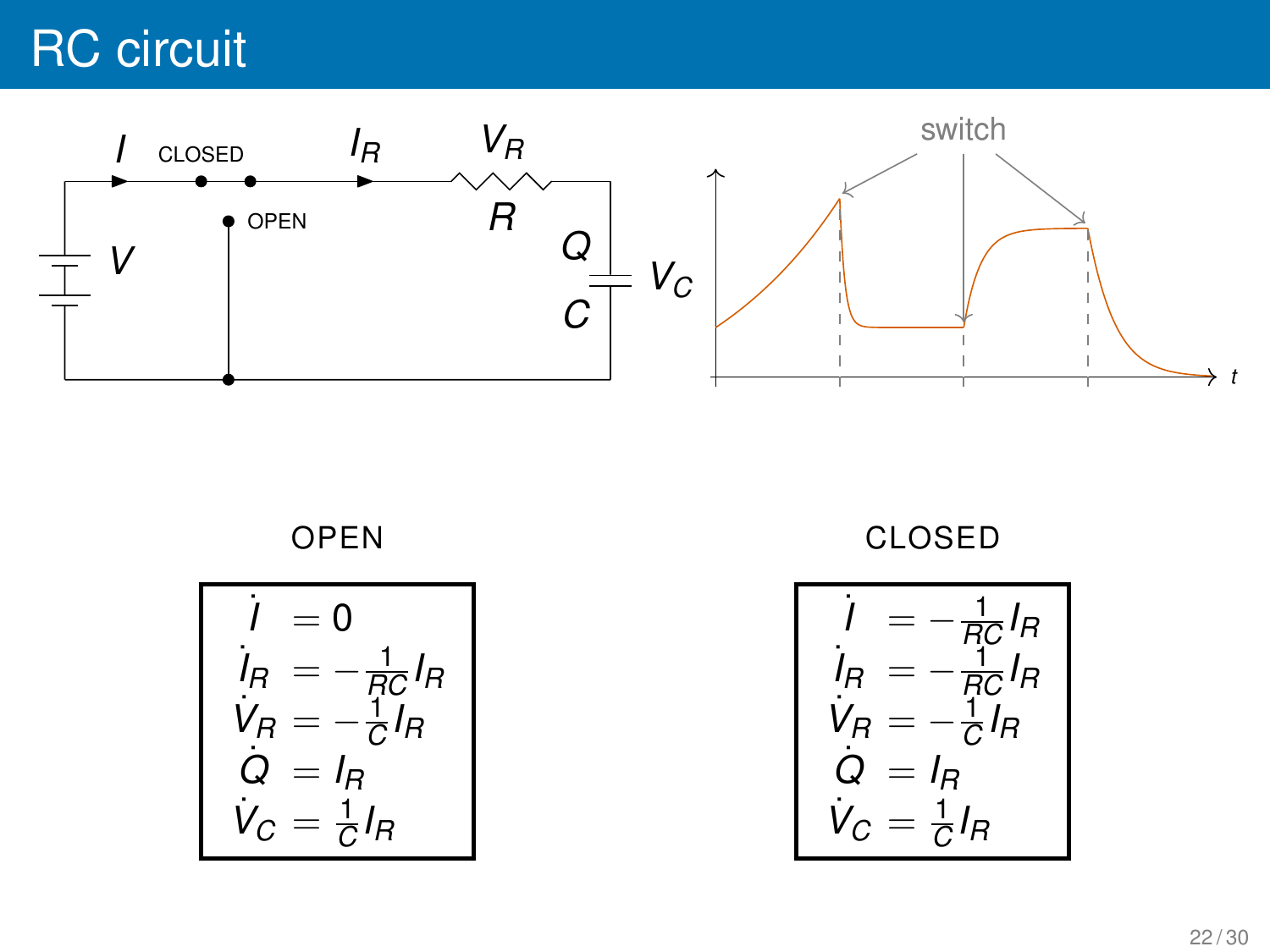

$$
\begin{array}{|c|c|c|c|}\n\hline\n\text{OPEN} & I := \frac{1}{R}(V-V_C) & \text{CLOSED} \\
\hline\nI_R = -\frac{1}{RC}I_R & I_{R} := \frac{1}{R}(V-V_C) & I_{R} = -\frac{1}{RC}I_R \\
\dot{V}_R = -\frac{1}{C}I_R & V_R := V-V_C & I_{R} = -\frac{1}{RC}I_R \\
\dot{Q} = I_R & I := 0 & Q = I_R \\
\dot{V}_C = \frac{1}{C}I_R & I_{R} := -\frac{1}{R}V_C & \dot{V}_C = \frac{1}{C}I_R \\
\hline\nV_R := -V_C & V_C = \frac{1}{C}I_R\n\end{array}
$$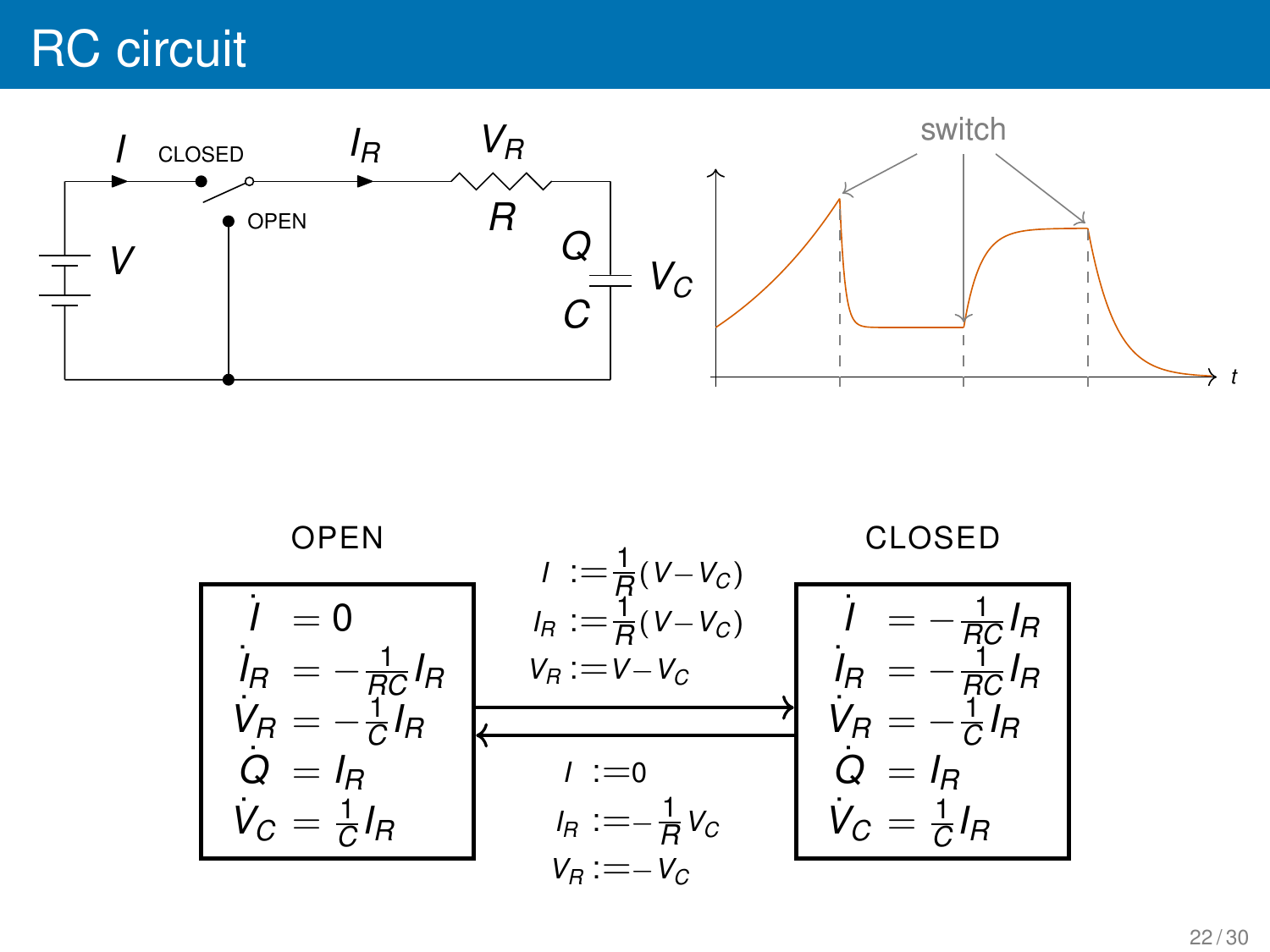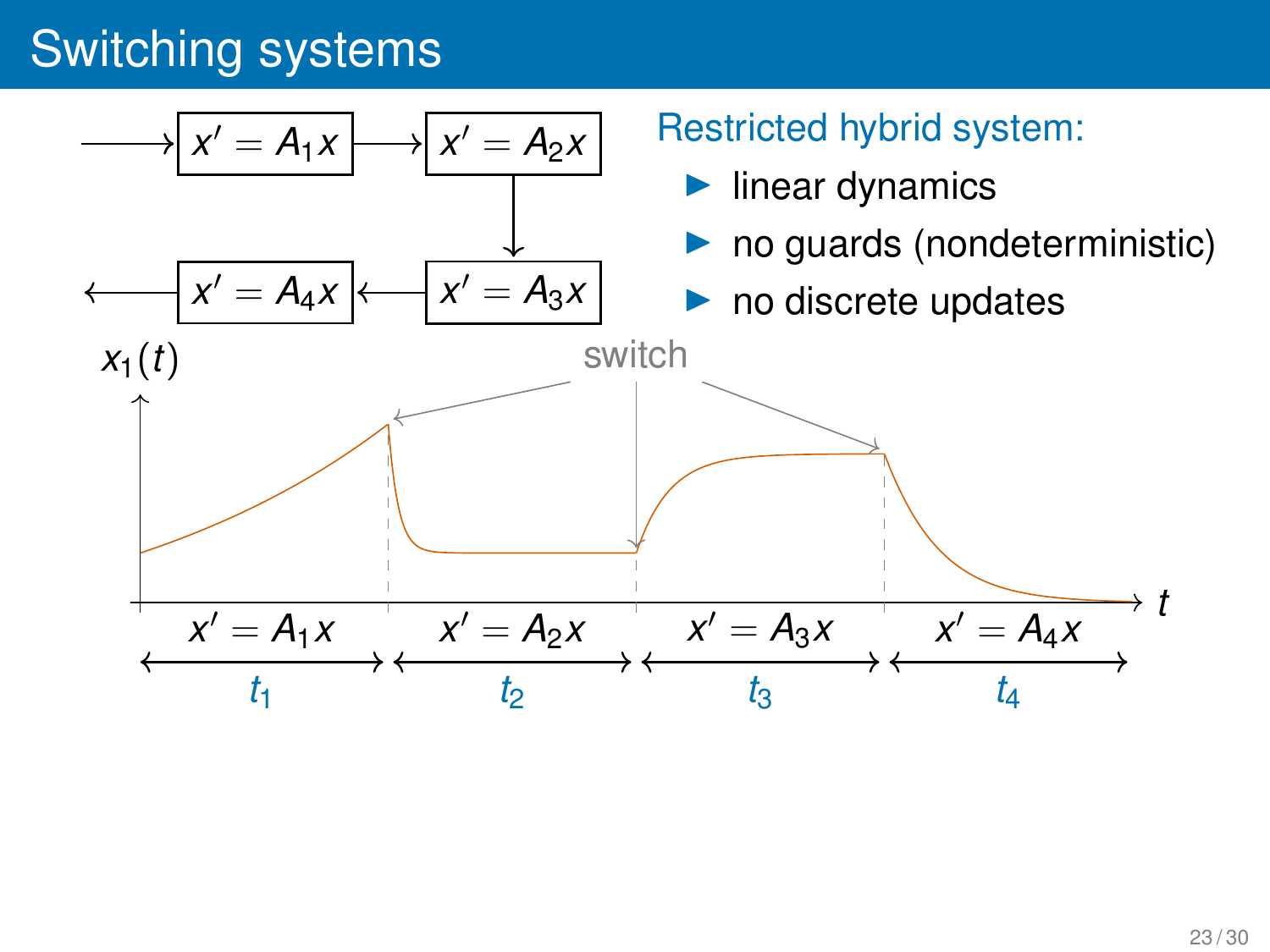

Dynamics:

*e <sup>A</sup>*4*t*<sup>4</sup> *e <sup>A</sup>*3*t*<sup>3</sup> *e <sup>A</sup>*2*t*<sup>2</sup> *e A*1*t*<sup>1</sup>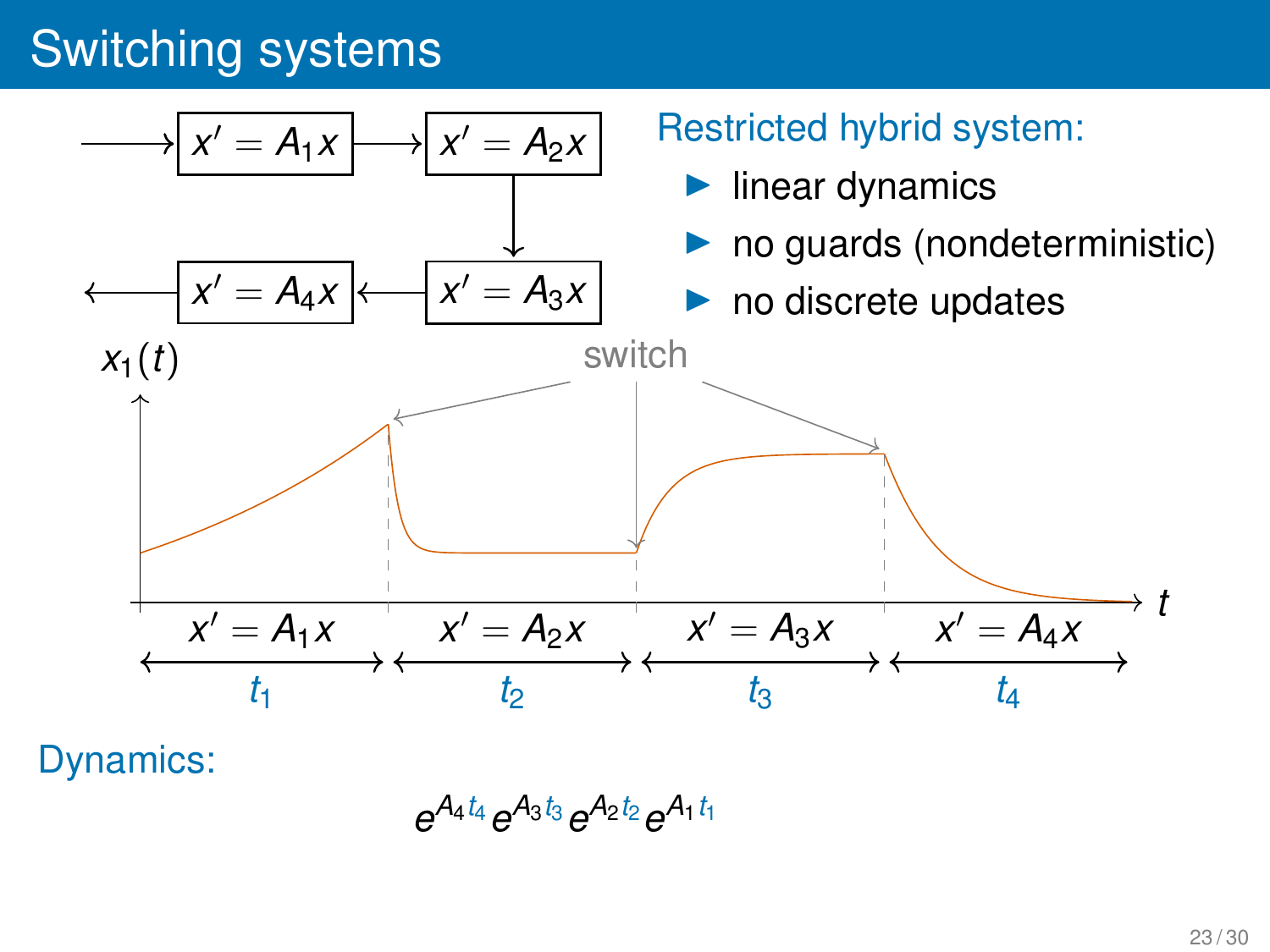

Problem:

$$
e^{A_4t_4}e^{A_3t_3}e^{A_2t_2}e^{A_1t_1}=C
$$
?

What we control:  $t_1, t_2, t_3, t_4 \in \mathbb{R}_{\geqslant 0}$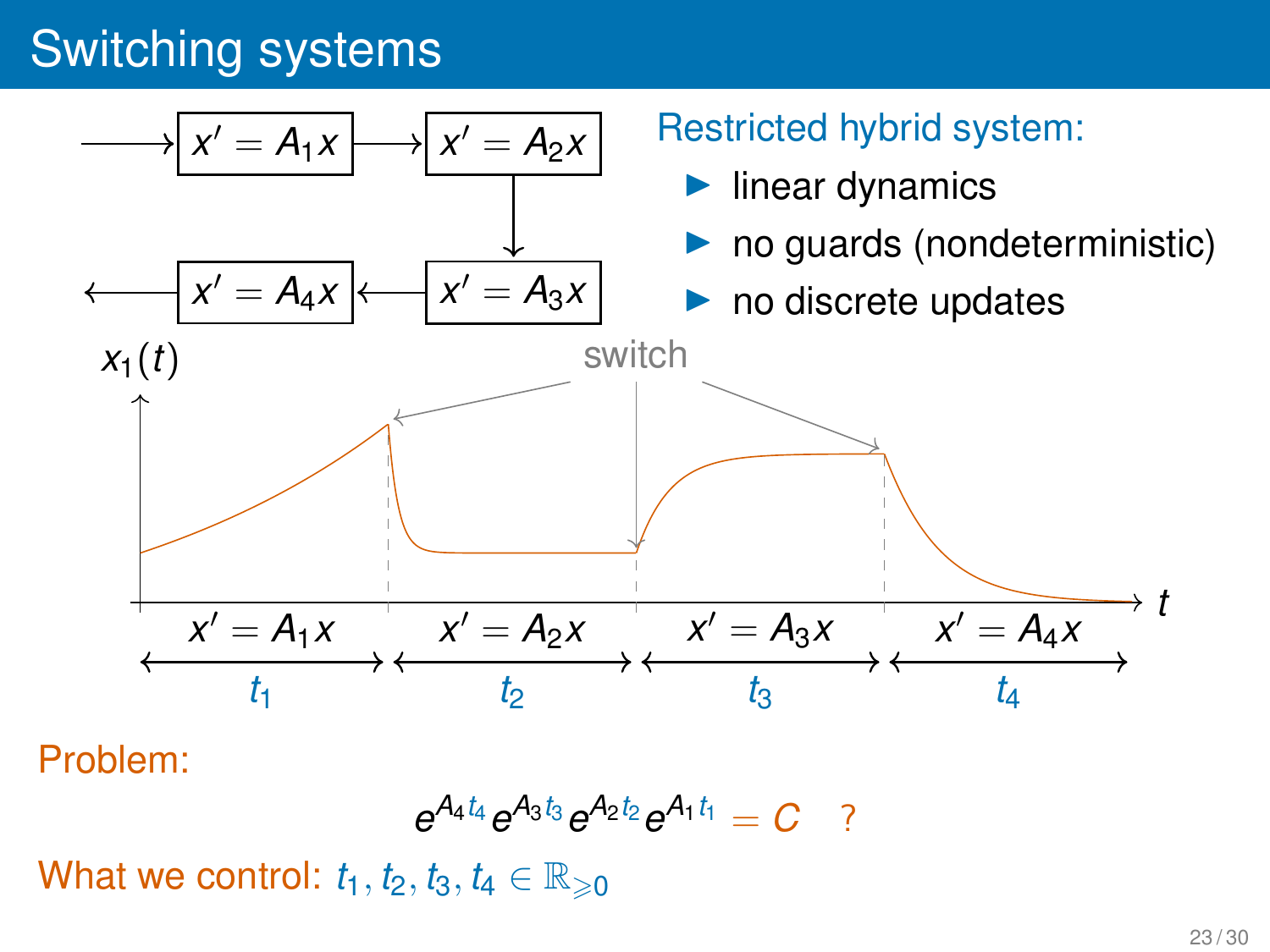Input:  $A, C \in \mathbb{Q}^{d \times d}$  matrices Output:  $\exists t \in \mathbb{R}$  such that  $e^{At} = C$  ?

Example:  $\exists t \in \mathbb{R}$  such that  $\exp\left(\begin{bmatrix} 1 & 1 \\ 0 & 1 \end{bmatrix}t\right) = \begin{bmatrix} 1 & 100 \\ 0 & 1 \end{bmatrix}$  ?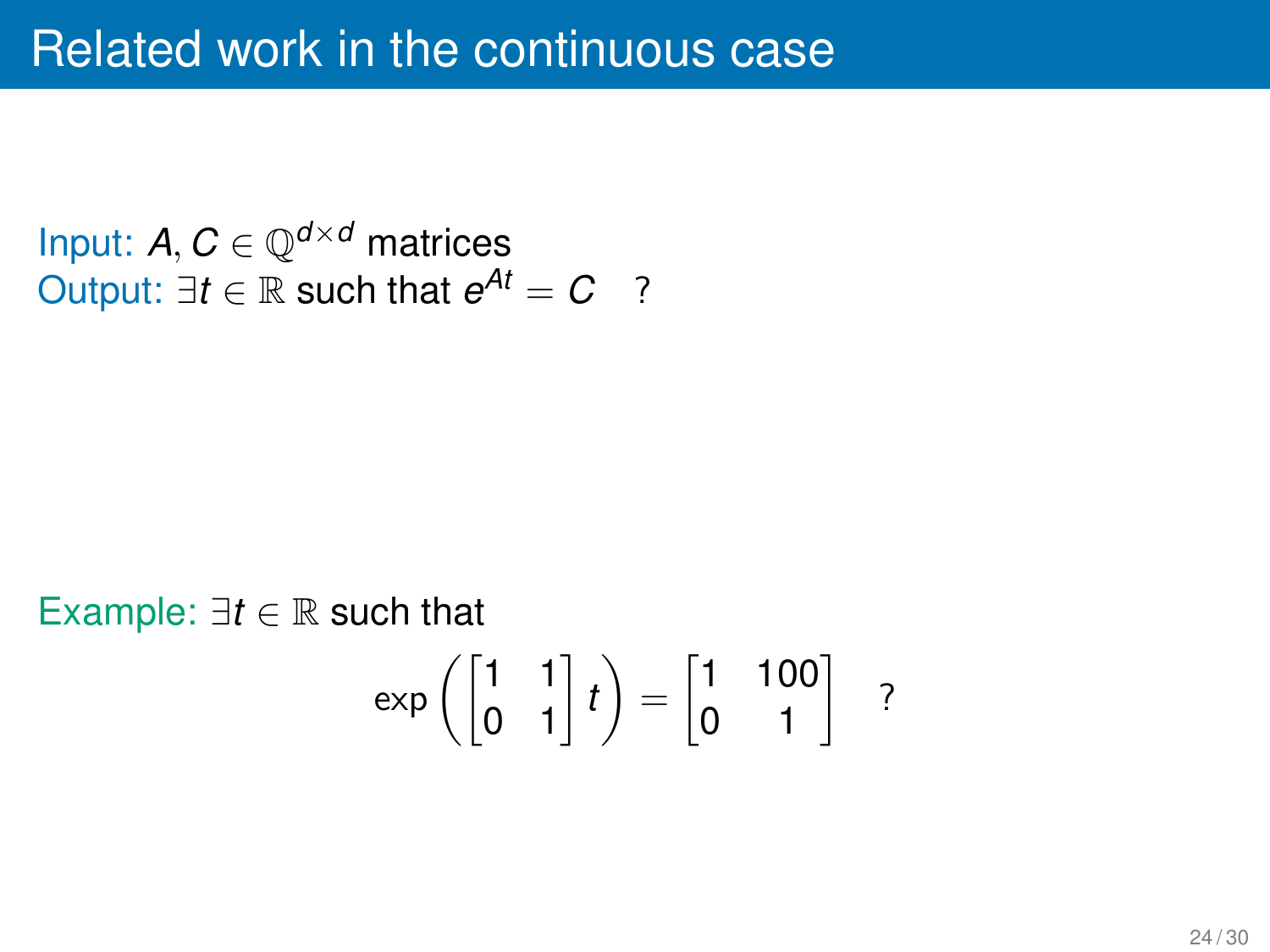Input:  $A, C \in \mathbb{Q}^{d \times d}$  matrices Output:  $\exists t \in \mathbb{R}$  such that  $e^{At} = C$  ?

#### √ Decidable (PTIME)

# Example:  $\exists t \in \mathbb{R}$  such that  $\exp\left(\begin{bmatrix} 1 & 1 \\ 0 & 1 \end{bmatrix}t\right) = \begin{bmatrix} 1 & 100 \\ 0 & 1 \end{bmatrix}$  ?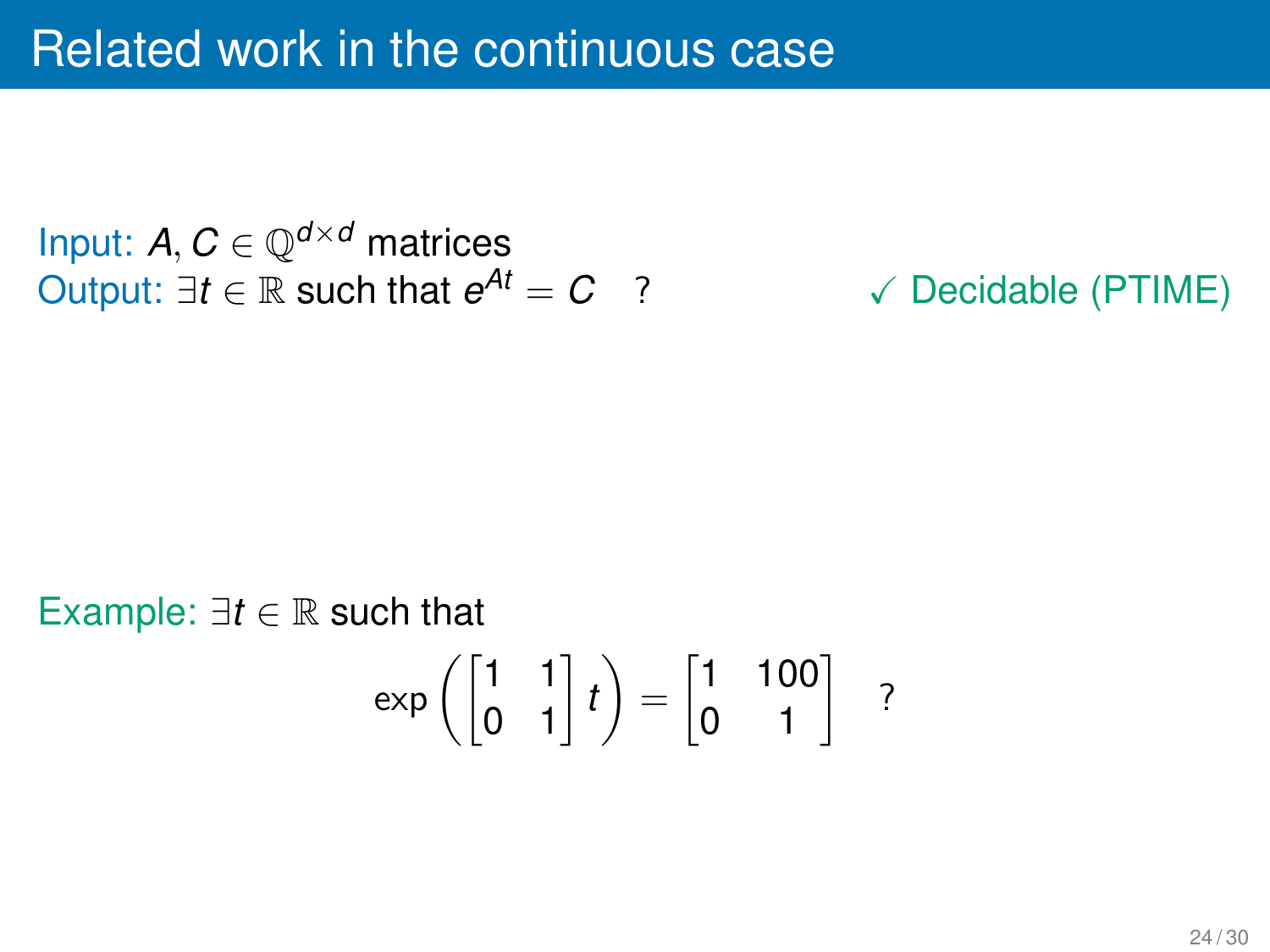Input:  $A, C \in \mathbb{Q}^{d \times d}$  matrices Output:  $\exists t \in \mathbb{R}$  such that  $e^{At} = C$  ?

√ Decidable (PTIME)

Input:  $A, B, C \in \mathbb{Q}^{d \times d}$  matrices Output:  $\exists t, u \in \mathbb{N}$  such that  $e^{At}e^{Bu} = C$  ?

Example:  $\exists t, u \in \mathbb{R}$  such that  $\exp\left(\begin{bmatrix} 2 & 3 \ 0 & 1 \end{bmatrix} t\right) \exp\left(\begin{bmatrix} \frac{1}{2} \ 0 \end{bmatrix} \right)$ 1  $\begin{bmatrix} \frac{1}{2} & \frac{1}{2} \\ 0 & 1 \end{bmatrix}$   $u$   $=$   $\begin{bmatrix} 1 & 60 \\ 0 & 1 \end{bmatrix}$  ?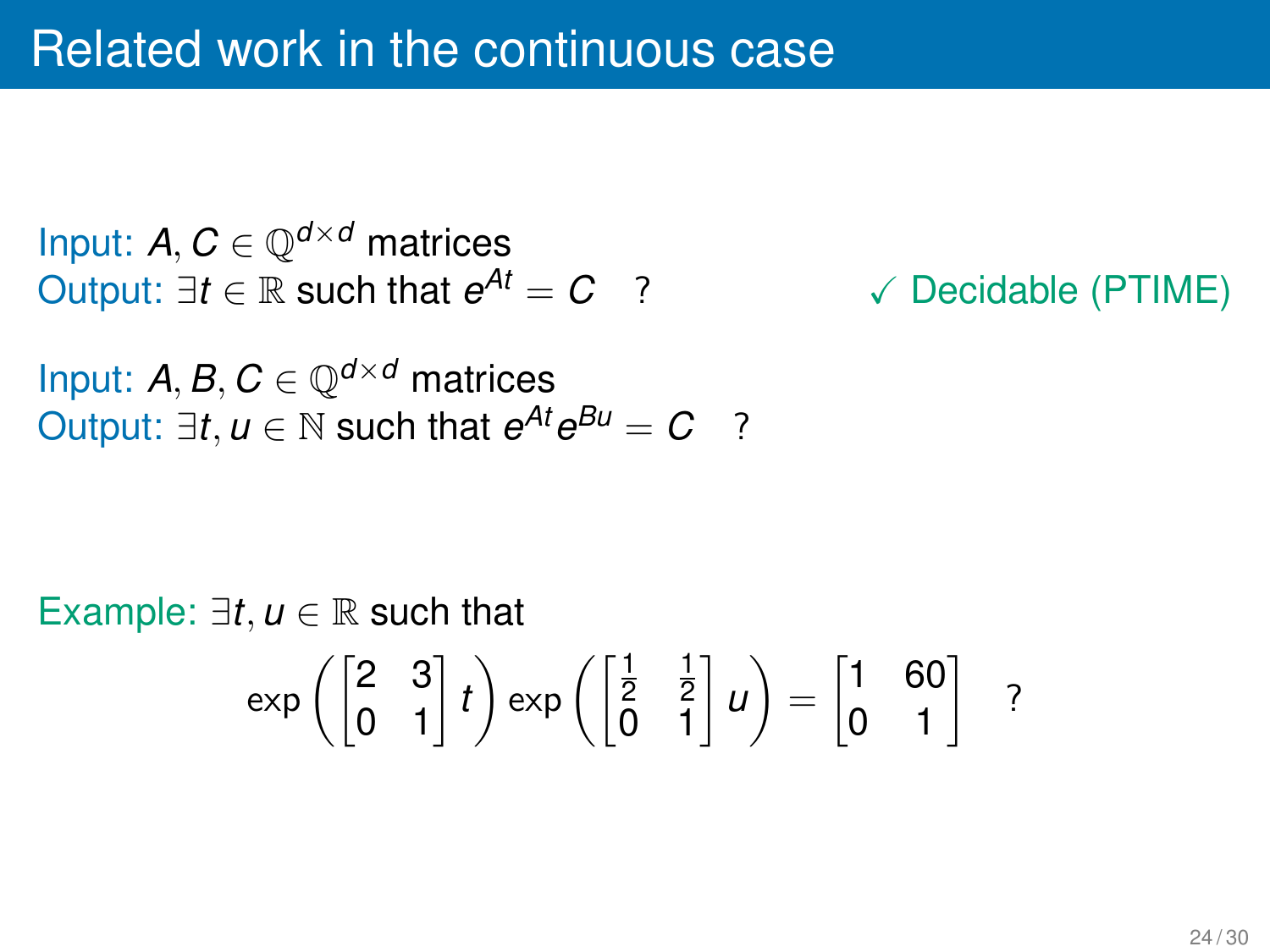Input:  $A, C \in \mathbb{Q}^{d \times d}$  matrices Output:  $\exists t \in \mathbb{R}$  such that  $e^{At} = C$  ? √ Decidable (PTIME) Input: *A*, *B*,  $C \in \mathbb{Q}^{d \times d}$  matrices  $Output: ∃t, u ∈ ℕ$  such that  $e^{At}e^{Bu} = C$  ?  $×$  Unknown

Example:  $\exists t, u \in \mathbb{R}$  such that  $\exp\left(\begin{bmatrix} 2 & 3 \ 0 & 1 \end{bmatrix} t\right) \exp\left(\begin{bmatrix} \frac{1}{2} \ 0 \end{bmatrix} \right)$ 1  $\begin{bmatrix} \frac{1}{2} & \frac{1}{2} \\ 0 & 1 \end{bmatrix}$   $u$   $=$   $\begin{bmatrix} 1 & 60 \\ 0 & 1 \end{bmatrix}$  ?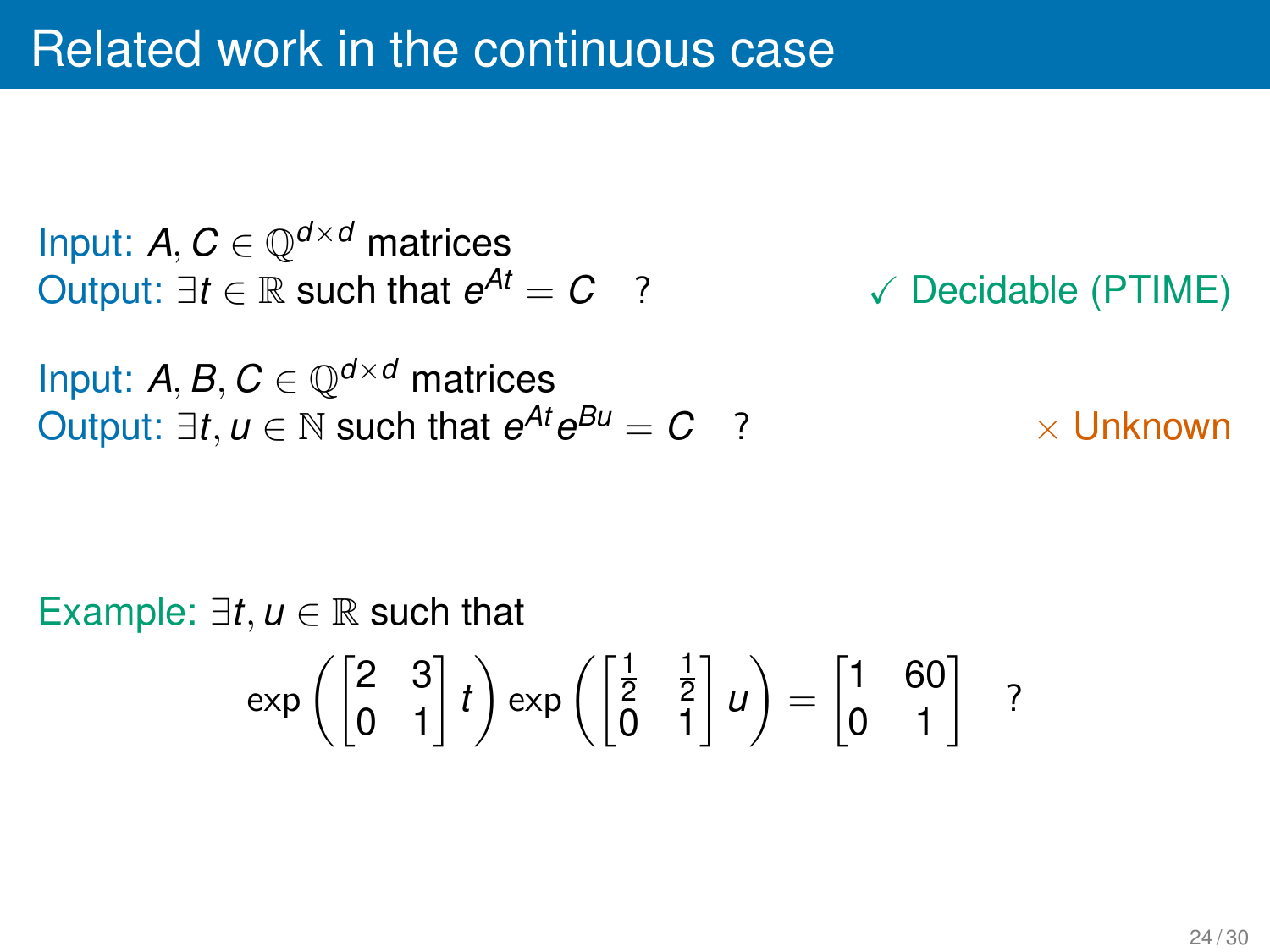$$
x' = A_1 x \longrightarrow x' = A_2 x
$$
\n
$$
x' = A_4 x \longleftarrow x' = A_3 x
$$

What about a loop ?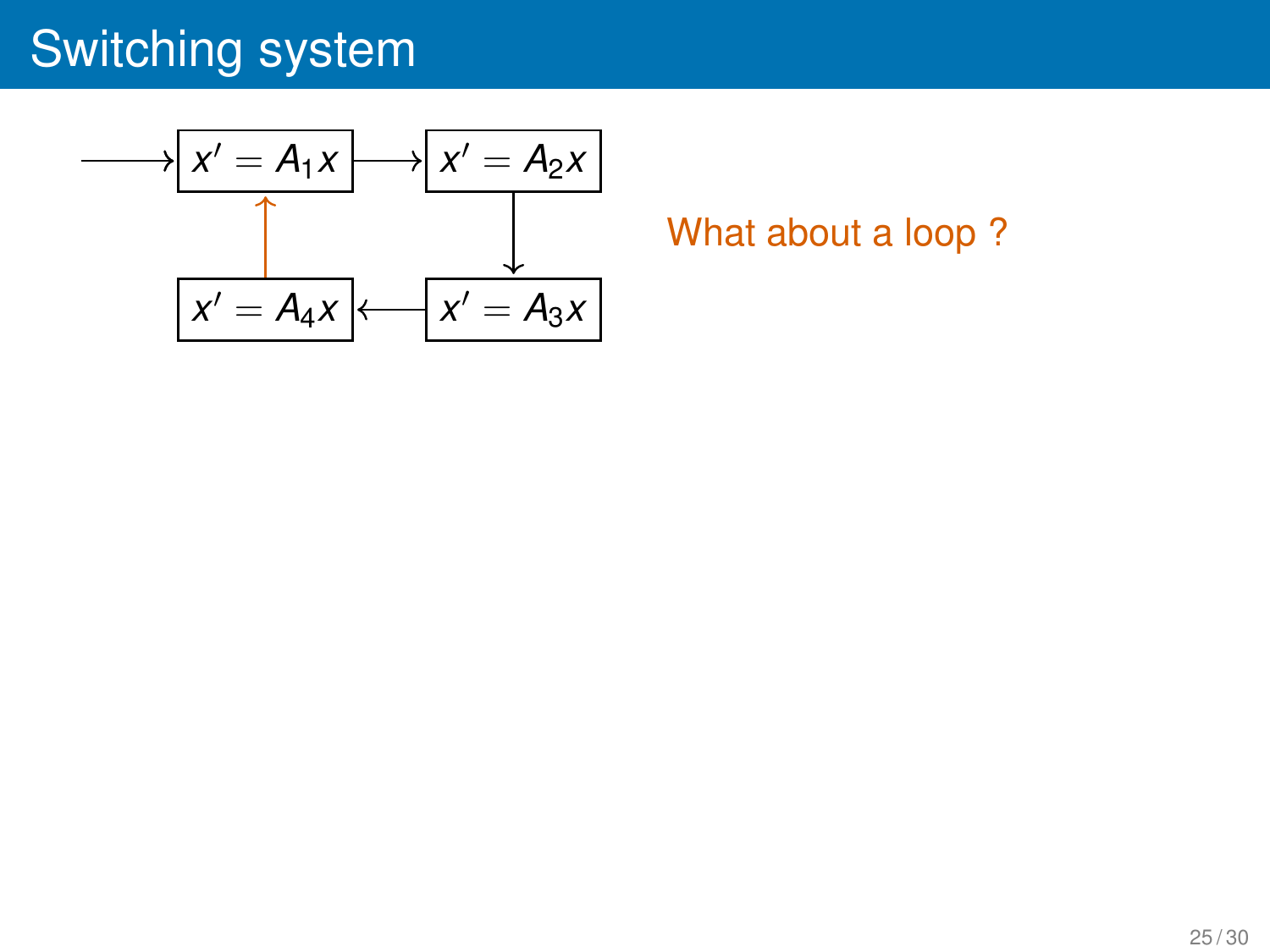

Dynamics:

 $e^{A_4t'_4}e^{A_3t'_3}e^{A_2t'_2}e^{A_1t'_1}e^{A_4t_4}e^{A_3t_3}e^{A_2t_2}e^{A_1t_1}$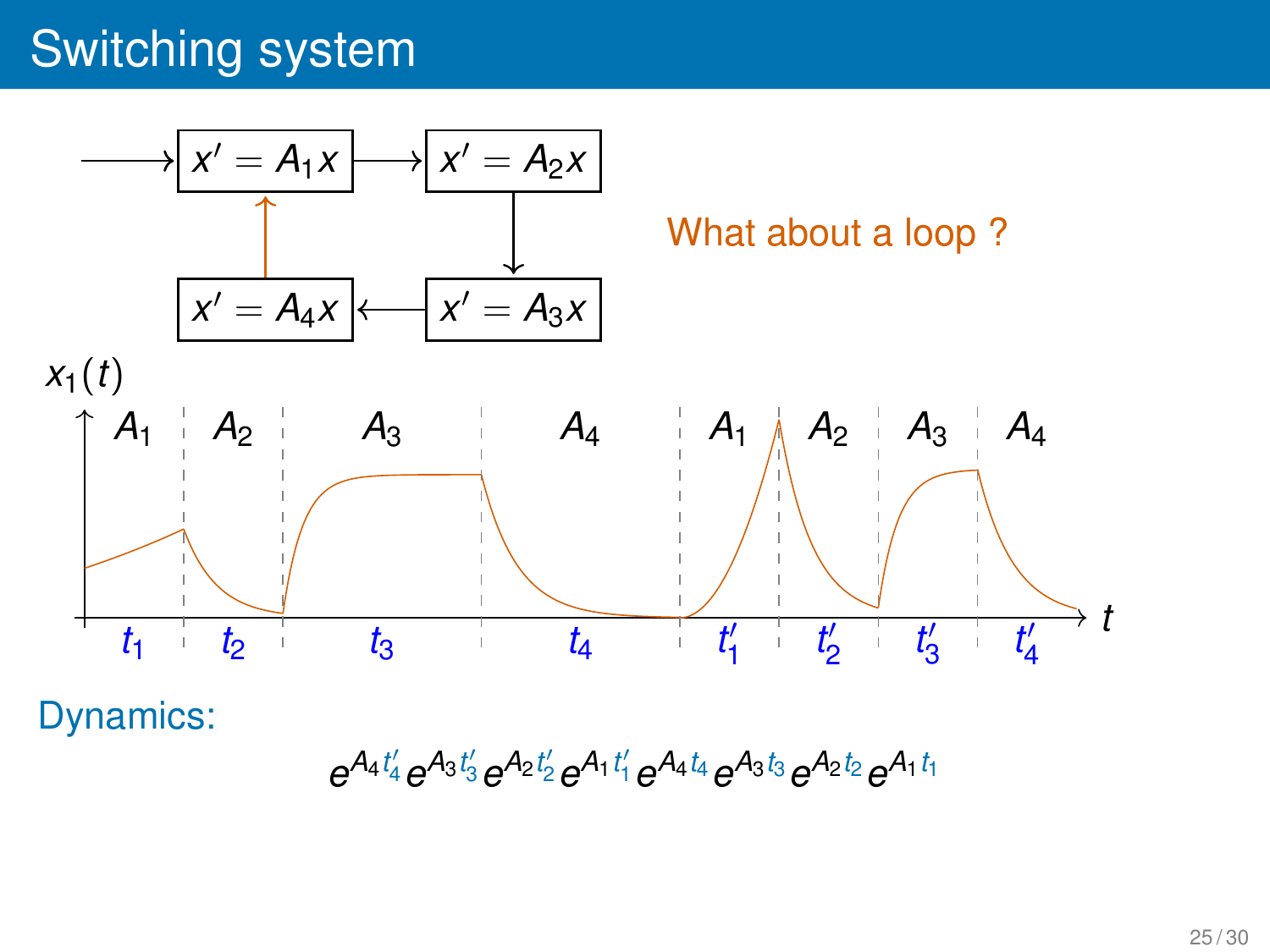

Remark:

zero time dynamics  $(t<sub>i</sub> = 0)$  are allowed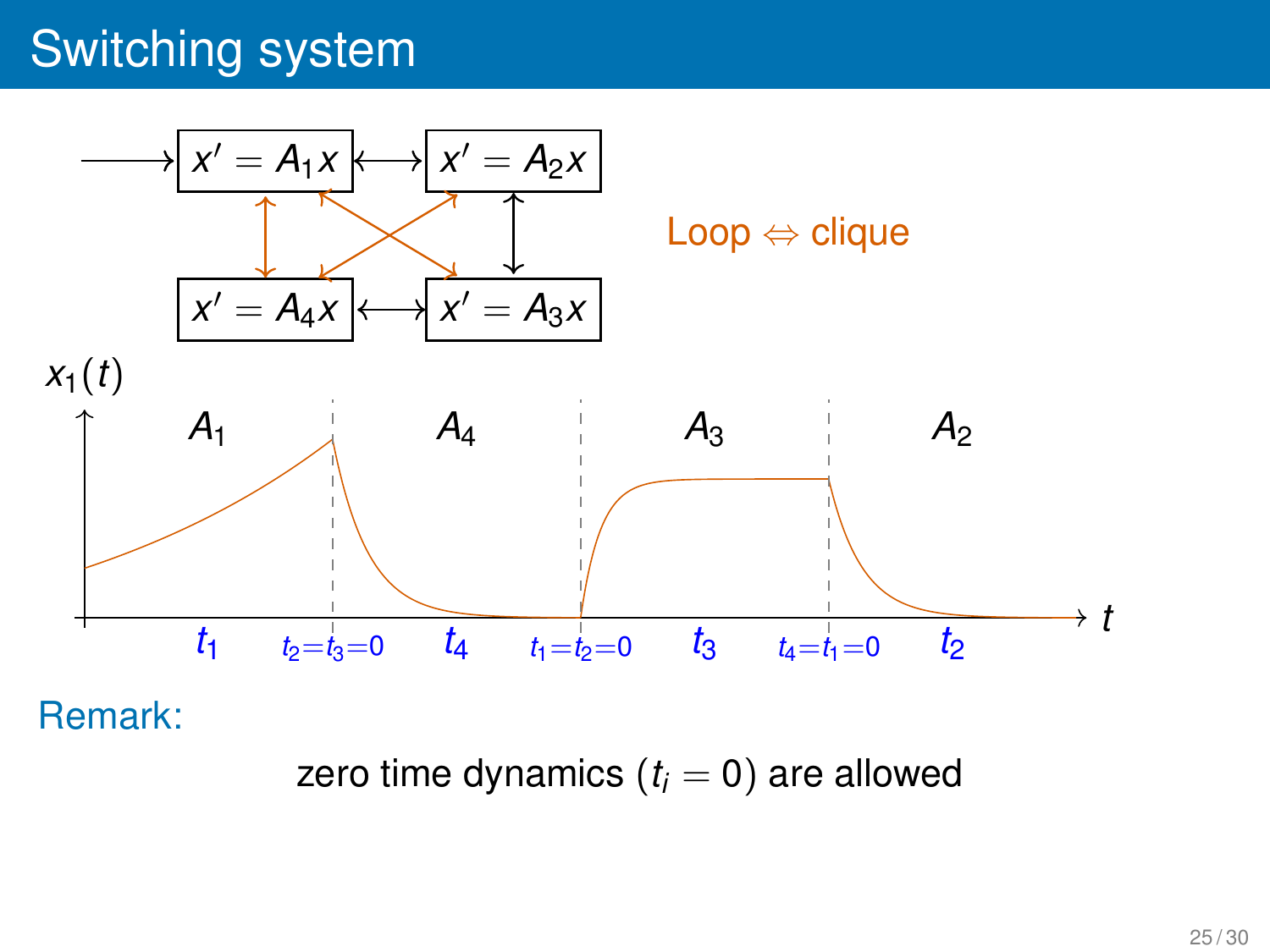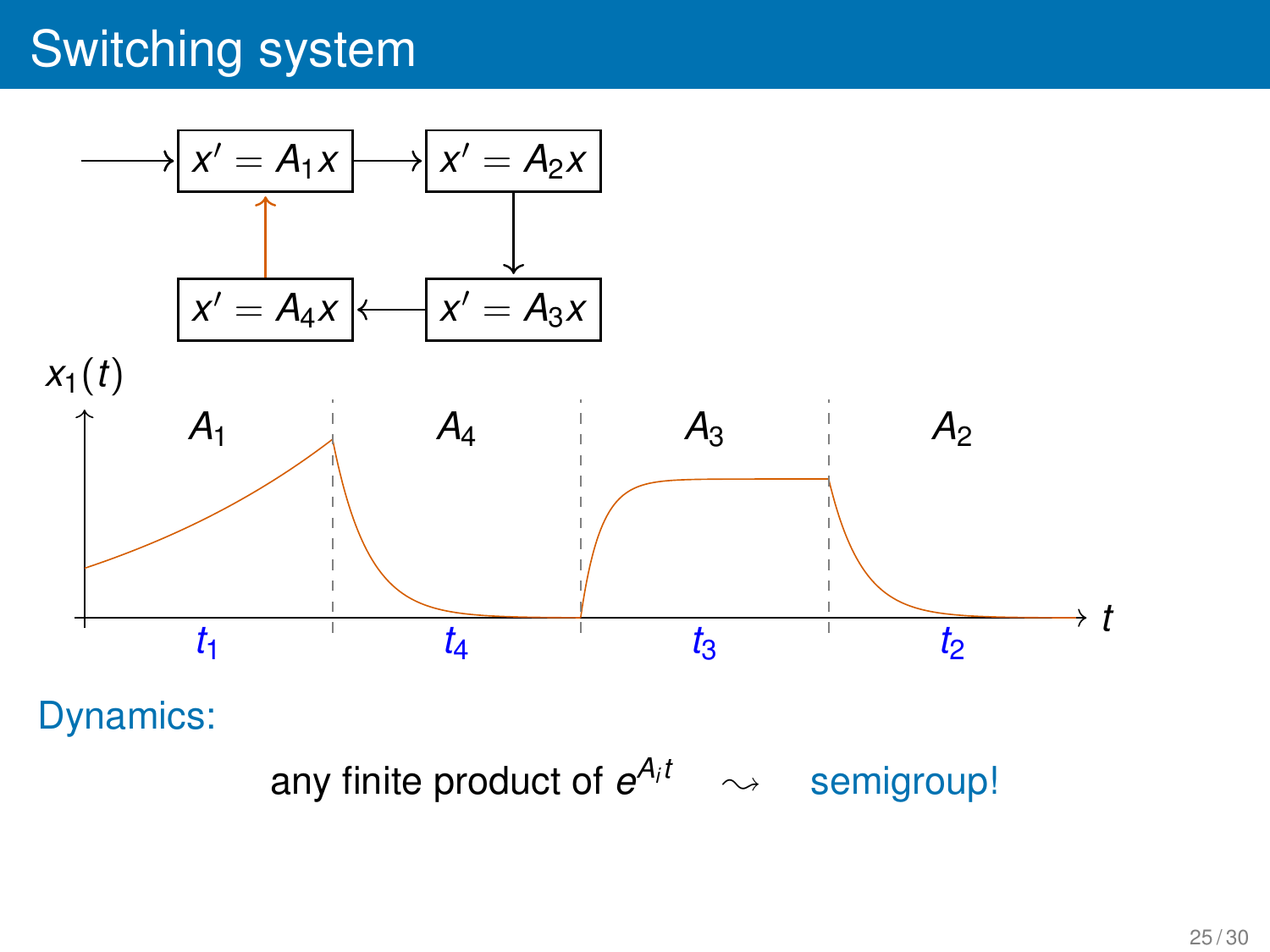

Problem:

 $C \in \mathcal{G}$  ?

where  $\mathcal{G} = \langle$  semigroup generated by  $e^{A_i t}$  for all  $t \geqslant 0 \rangle$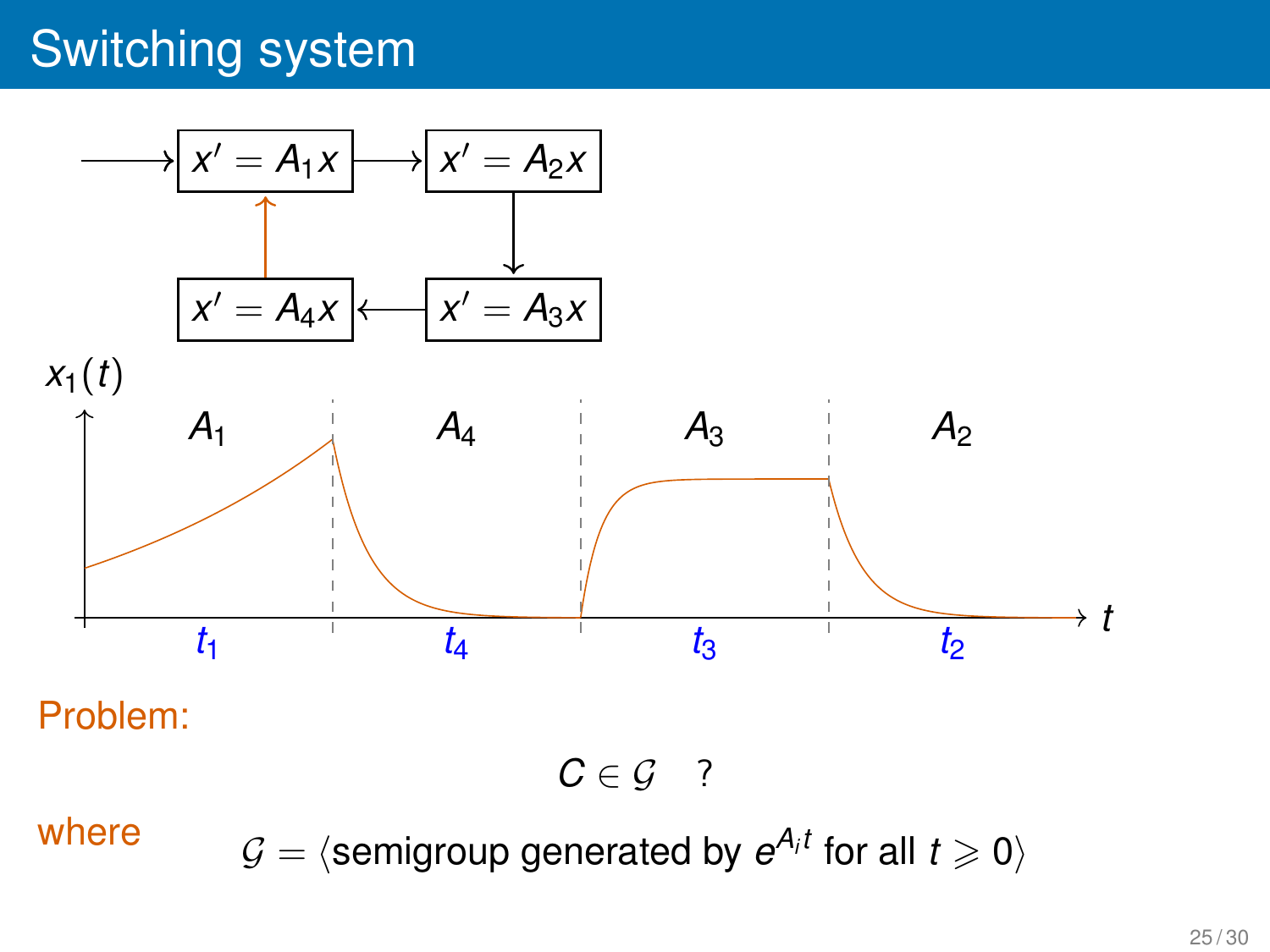#### Reachability for switching systems

Input:  $A_1, \ldots, A_k, C \in \mathbb{O}^{d \times d}$  matrices Output:  $\exists t_1, \ldots, t_k \geq 0$  such that

$$
\prod_{i=1}^n e^{A_i t_i}=C \quad ?
$$

Input:  $A_1, \ldots, A_k, C \in \mathbb{Q}^{d \times d}$  matrices Output:

 $C \in \langle$  semigroup generated by  $e^{A_1 t}, \ldots, e^{A_k t} : t \geq 0 \rangle$  ?

#### Theorem (Ouaknine, P, Sous-Pinto, Worrell)

*Both problems are:*

- ▶ *Undecidable in general*
- ▶ Decidable *when all the A<sup>i</sup> commute*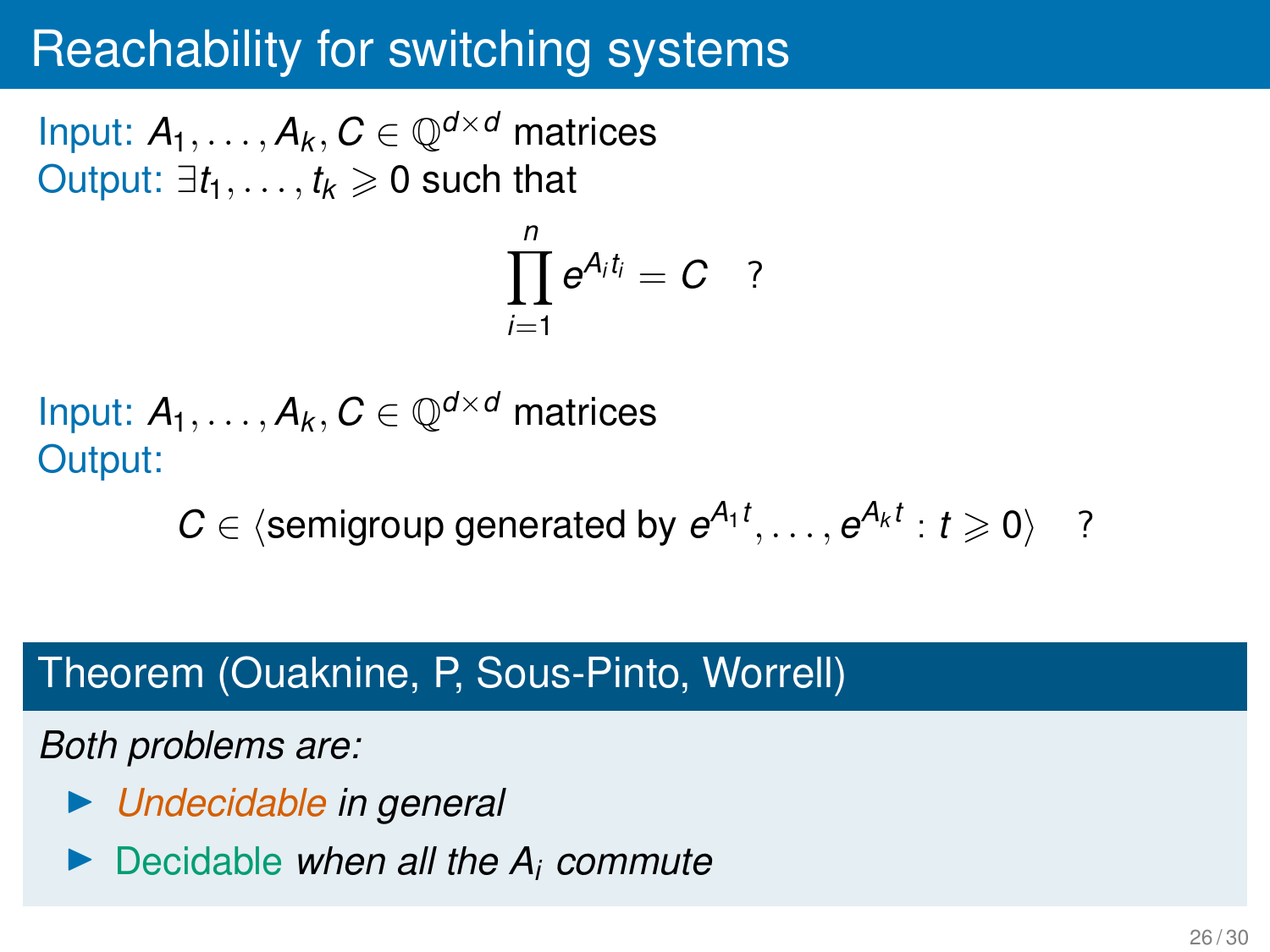#### Some words about the proof (commuting case)

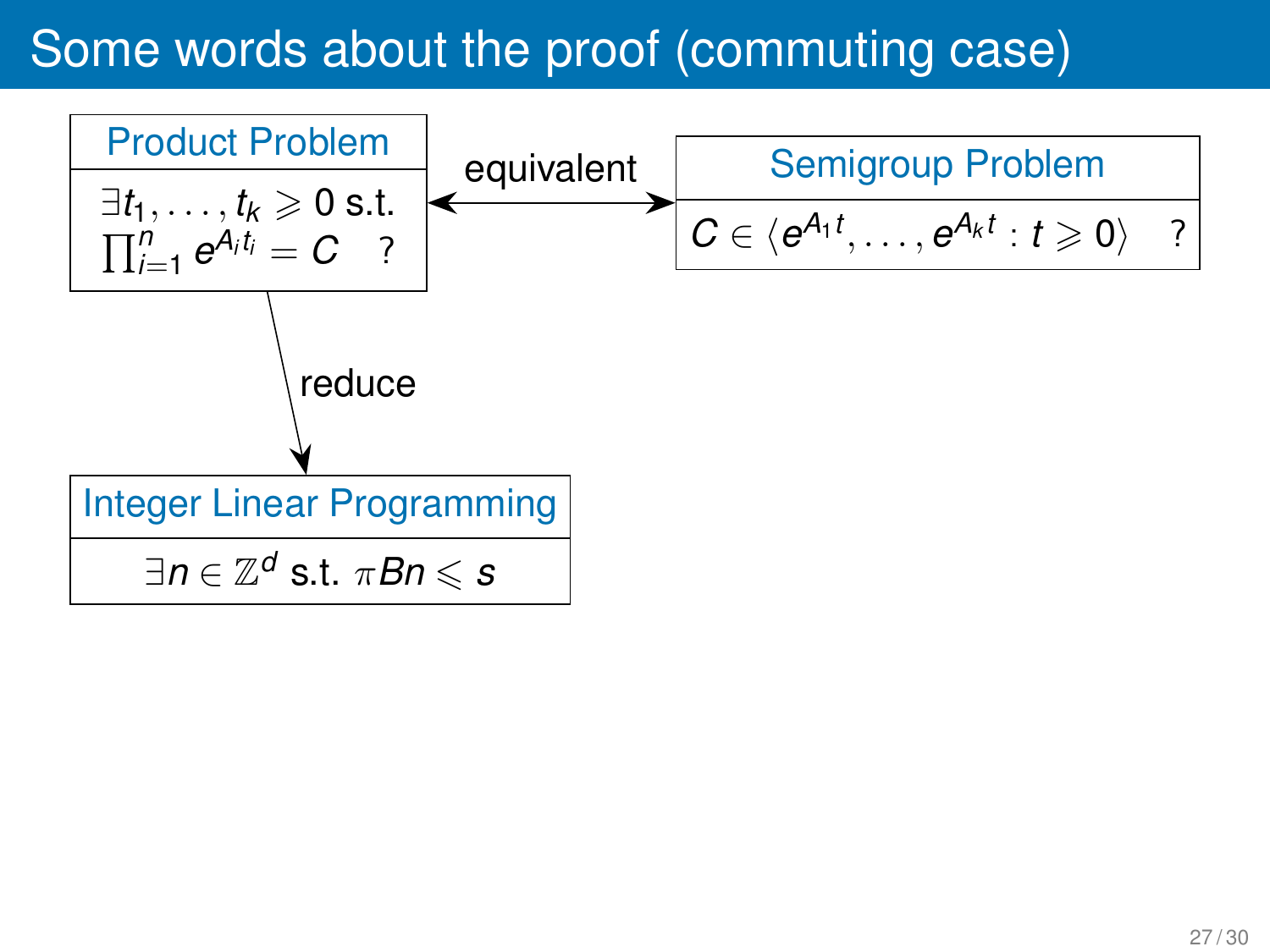#### Some words about the proof (commuting case)

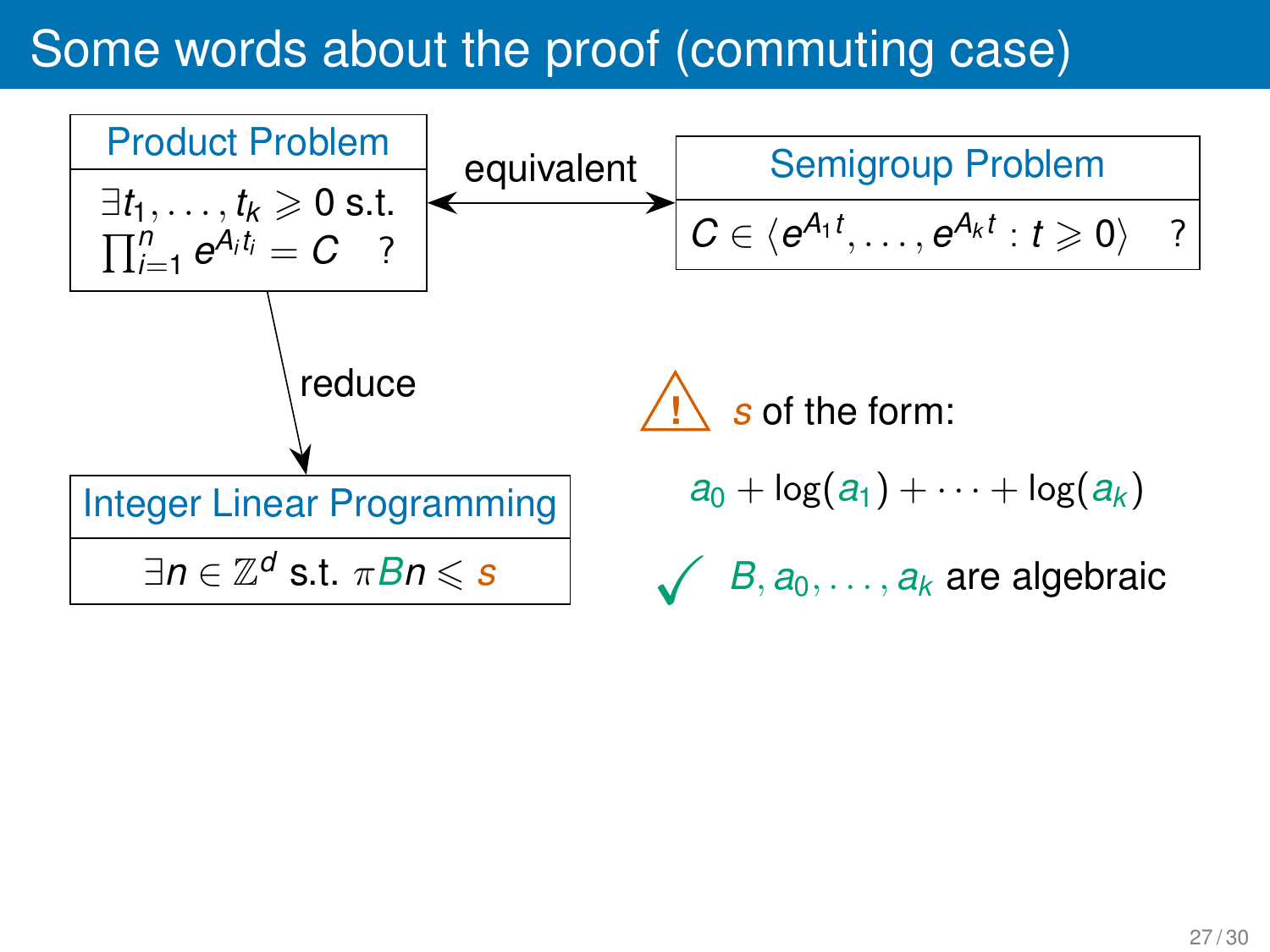#### Some words about the proof (commuting case)



#### How did we get from reals to integers with  $\pi$ ?

$$
e^{it} = \alpha \quad \Leftrightarrow \quad t \in \log(\alpha) + 2\pi\mathbb{Z}
$$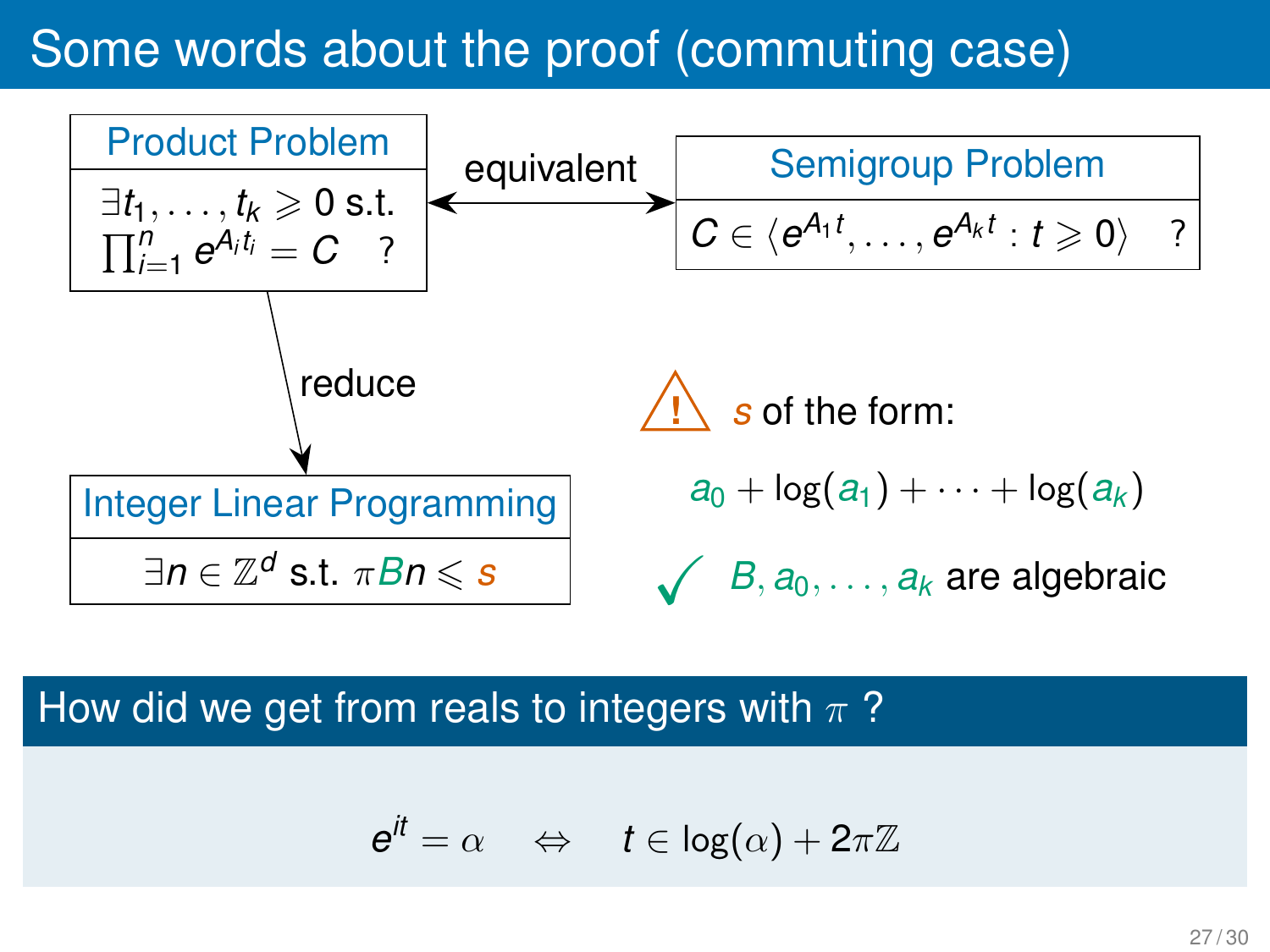# Integer Linear Programming

#### $\exists n \in \mathbb{Z}^d$  such that  $\pi Bn \leqslant s$  ?

where *s* is a linear form in logarithms of algebraic numbers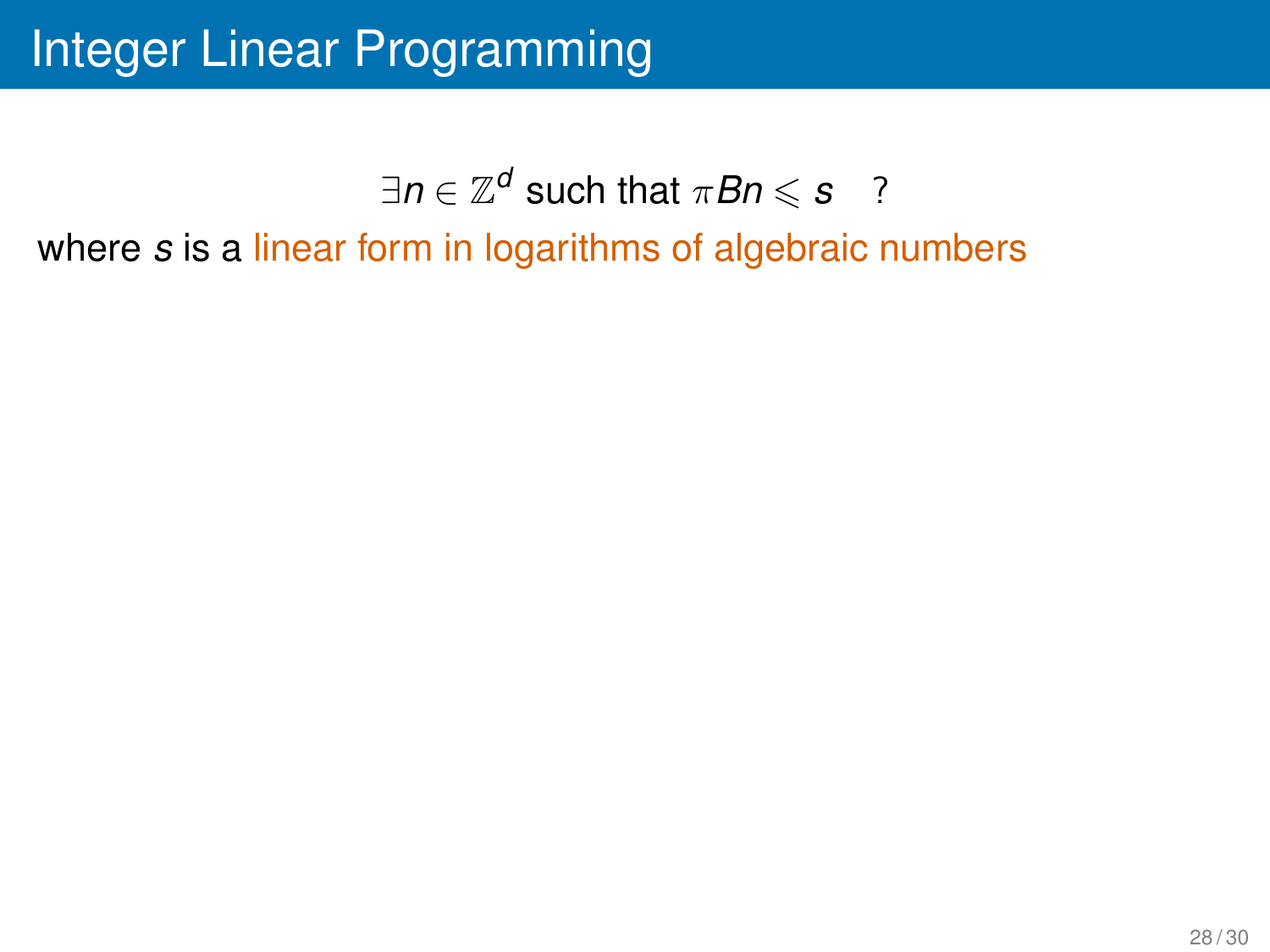$\exists n \in \mathbb{Z}^d$  such that  $\pi Bn \leqslant s$  ?

where *s* is a linear form in logarithms of algebraic numbers

Key ingredient: Diophantine approximations

▶ Finding integer points in cones: Kronecker's theorem

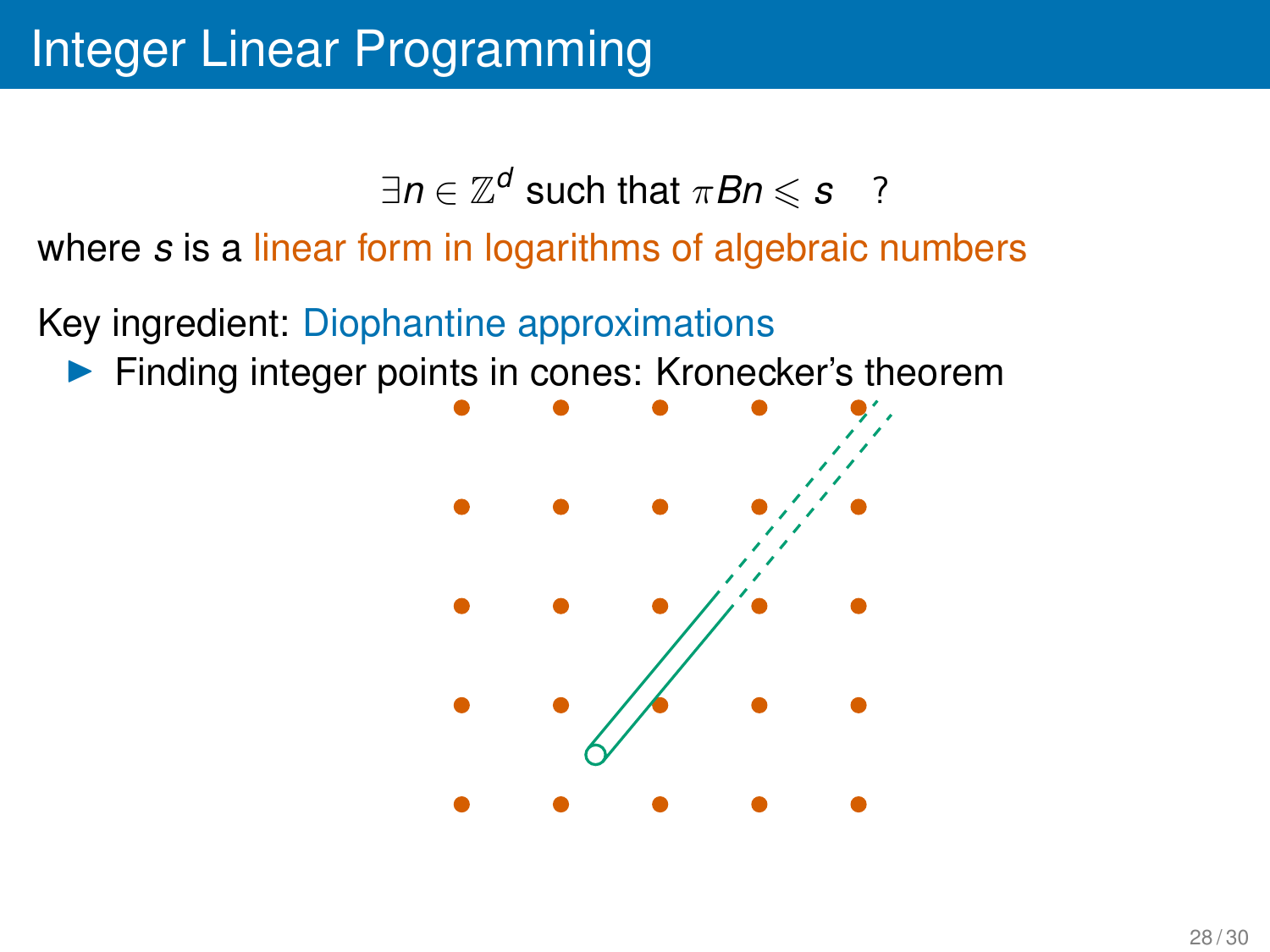$\exists n \in \mathbb{Z}^d$  such that  $\pi Bn \leqslant s$  ?

where *s* is a linear form in logarithms of algebraic numbers

Key ingredient: Diophantine approximations

▶ Finding integer points in cones: Kronecker's theorem



Compare linear forms in logs: Baker's theorem

 $\sqrt{2} + \log \sqrt{3} - 3 \log \sqrt{7}$   $\frac{?}{=}$  1 + log 9 − log <sup>42</sup>/666 <sub>28/30</sub>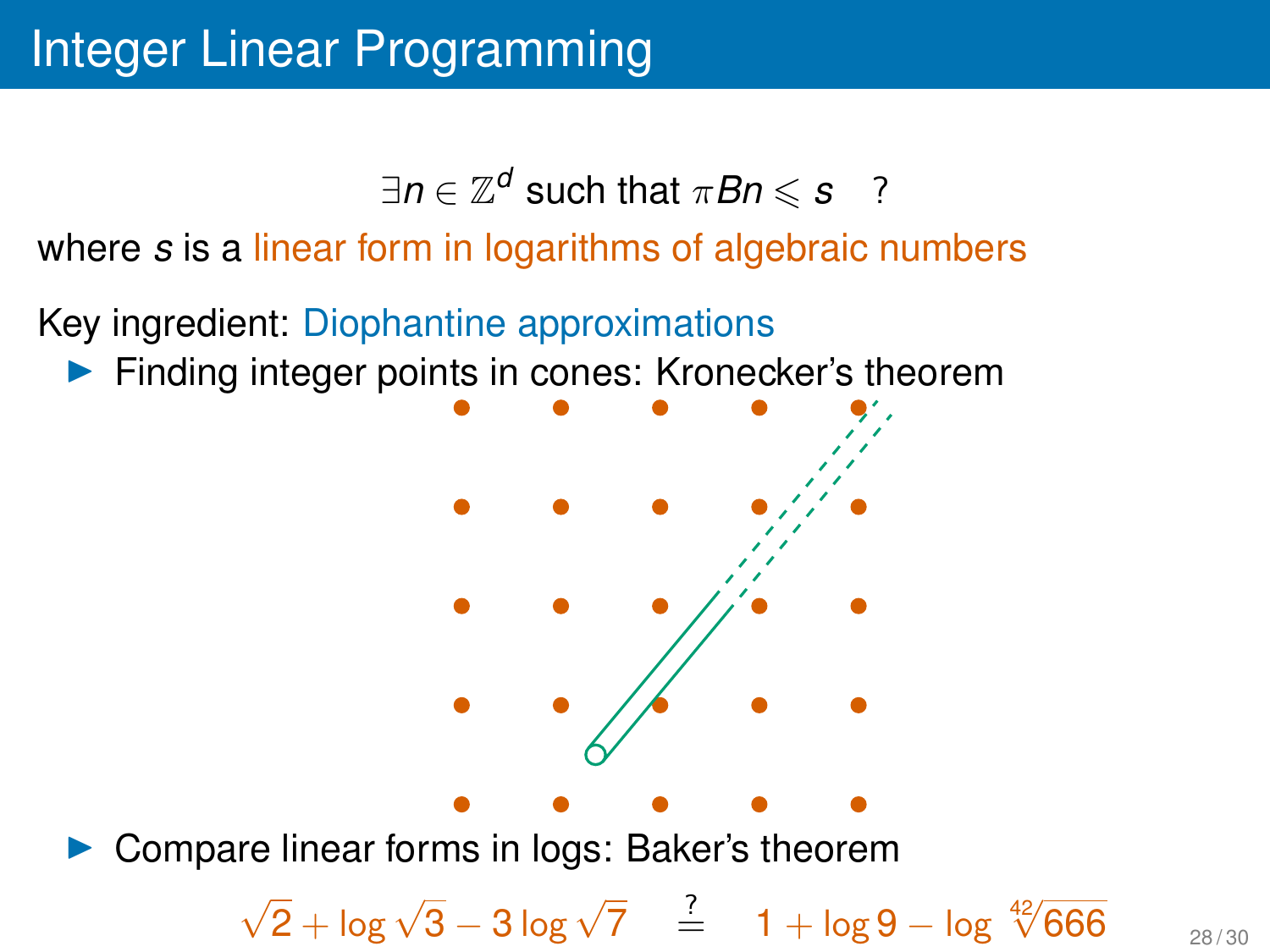## Some words about the proof (general case)